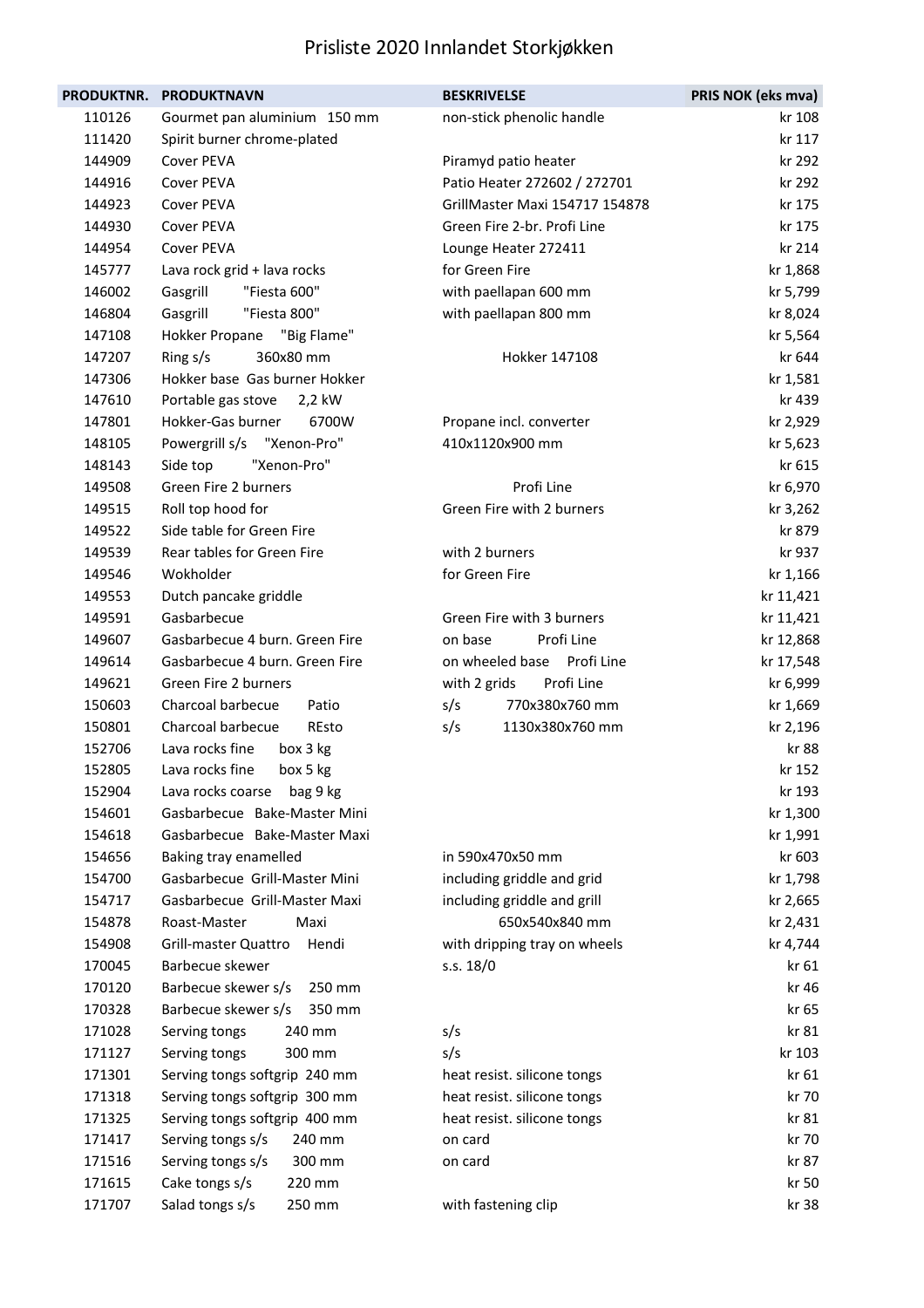| <b>PRODUKTNR.</b> | <b>PRODUKTNAVN</b>              | <b>BESKRIVELSE</b>            | PRIS NOK (eks mva) |
|-------------------|---------------------------------|-------------------------------|--------------------|
| 171721            | Serving tongs                   | s.s. 300 mm handle red PVC    | kr 50              |
| 171738            | Serving tongs                   | s.s. 300 mm handle blue PVC   | kr 50              |
| 171745            | Serving tongs                   | s.s. 300 mm handle green PVC  | kr 50              |
| 171752            | 250 mm<br>Serving tongs s/s     | with black plastic handle     | kr 44              |
| 171783            | Serving tongs                   | s.s. 300 mm handle purple PVC | kr 50              |
| 171790            | Serving tongs                   | s.s. 300 mm handle yellow PVC | kr 50              |
| 171806            | 300 mm<br>Salad tongs s/s       | with fastening clip           | kr 50              |
| 171837            | Serving tongs                   | 250 mm Handle red PVC         | kr 44              |
| 171844            | Serving tongs                   | 250 mm Handle blue PVC        | kr 44              |
| 171851            | 300 mm<br>Serving tongs s/s     | with black plastic handle     | kr 50              |
| 171875            | Serving tongs                   | 250 mm Handle green PVC       | kr 44              |
| 171882            | Serving tongs                   | 250 mm Handle purple PVC      | kr 44              |
| 171899            | Serving tongs                   | 250 mm Handle yellow PVC      | kr 44              |
| 171905            | Salad tongs s/s<br>400 mm       | with fastening clip           | kr 61              |
| 190036            | Chafing dish fuel<br>cup $80 g$ | ethanol                       | kr 32              |
| 190401            | Chafing dish fuel bucket 4 kg   | ethanol                       | kr 170             |
| 193310            | Chafing dish fuel tin 200 g     | "Blue Blaze" ethanol          | kr 843             |
| 193327            | Chafing dish fuel tin 200 g     | "Blue Blaze" ethanol          | kr 167             |
| 193617            | Chafing dish fuel w/wick 198 g  | "Liquid Blaze" Diethylene     | kr 674             |
| 193624            | Chafing dish fuel w/wick 198 g  | "Liquid Blaze" Diethylene     | kr 182             |
| 193716            | Liquid fuel with wick 6 hours   | Hendi                         | kr 108             |
| 193761            | Liquid fuel with wick 4 hours   | Hendi                         | kr 100             |
| 193938            | Liquid fuel with wick 6 hour    | Hendi                         | kr 381             |
| 193952            | Liquid fuel with wick 4 hour    | Hendi                         | kr 351             |
| 194300            | Chafing dish fuel tin 200 g     | Hendi                         | kr 225             |
| 194355            | Chafing dish fuel tin 200 g     | Hendi                         | kr 662             |
| 195109            | Chafing dish fuel bottle 1 ltr  | ethanol                       | kr 35              |
| 195505            | Chafing dish fuel can 5 ltr     | ethanol                       | kr 152             |
| 195604            | Fuel dispenser<br>280 mm        |                               | kr 187             |
| 196007            | Bucket with lid<br>290x220 mm   | 11,5 L white PP               | kr 50              |
| 198124            | Gas lighter refillable 230 mm   |                               | kr 81              |
| 198209            | Creme brulee burner             | gas / refillable<br>50x190 mm | kr 339             |
| 198216            | <b>Blow Torch</b><br>1,4 kW     |                               | kr 175             |
| 198223            | Crème-Brûlée burner H 160 mm    |                               | kr 175             |
| 198230            | Torchkit                        |                               | kr 199             |
| 198247            | Chef's burner                   |                               | kr 187             |
| 199039            | Gas cartridge                   | Butane 227 g                  | kr 79              |
| 199046            | Refill gas<br>200 ml            | for lighters and burners      | kr 104             |
| 199657            | Smoking cover                   | 130x282 mm borosilicate       | kr 234             |
| 199664            | Smoking cover                   | 260x175 mm borosilicate       | kr 445             |
| 199671            | Woodchips                       | beech 250 g                   | kr 35              |
| 199688            | Woodchips                       | alder gold 250 g              | kr 35              |
| 199695            | Woodchips                       | oak 250 g                     | kr 35              |
| 199701            | Woodchips                       | cherry 250 g                  | kr 35              |
| 199718            | Woodchips                       | apple 250 g                   | kr 35              |
| 199725            | Woodchips                       | plum 250 g                    | kr 35              |
| 199732            | Woodchips                       | maple 250 g                   | kr 35              |
| 199749            | Woodchips                       | apricot 250 g                 | kr 35              |
| 199756            | Woodchips                       | walnut 250 g                  | kr 35              |
| 199763            | Woodchips                       | beech/alder 250 g             | kr 35              |
| 199770            | Smoking chips                   | 4x 250 ml                     | kr 182             |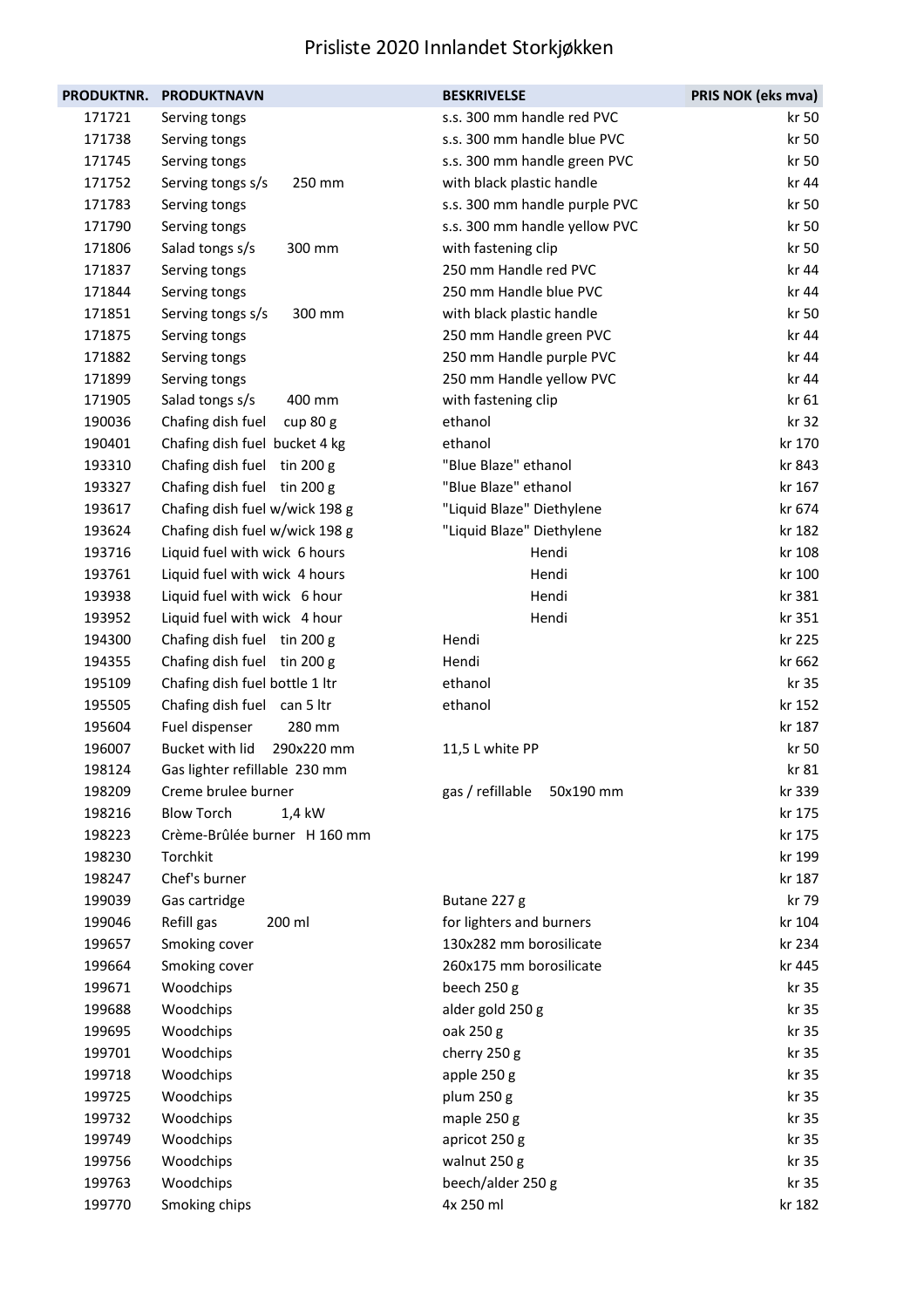| <b>PRODUKTNR.</b> | <b>PRODUKTNAVN</b>                       | <b>BESKRIVELSE</b>             | PRIS NOK (eks mva) |
|-------------------|------------------------------------------|--------------------------------|--------------------|
| 199787            | Smoker dust                              | oak 50 g                       | kr 70              |
| 199961            | Smoking box                              | ø68x(H)158mm                   | kr 264             |
| 199978            | Dome                                     | glass 245x150 mm               | kr 140             |
| 199985            | Smoking gun                              | Sage commercial                | kr 1,699           |
| 201107            | Thermo System One s/s 18/10              | 230V-200W<br>air operated      | kr 2,103           |
| 201206            | Thermo System Two s/s 18/10              | air operated<br>230V-400W      | kr 3,690           |
| 201435            | Vacuum chamber packaging mach.           | Profi Line 300                 | kr 11,697          |
| 201442            | Vacuum chamber packaging mach.           | Profi Line 410                 | kr 19,621          |
| 203125            | Griddle flat<br><b>Blue line</b>         | 450x300x225 mm<br>230V 2000W   | kr 2,841           |
| 203149            | Griddle flat<br><b>Blue Line</b>         | 380x550x240 mm<br>230V 2400W   | kr 3,544           |
| 203156            | Griddle 1/2 flat, 1/2 ribbed             | 380x550x240 mm<br>230V 2300W   | kr 3,860           |
| 203163            | Griddle 2/3 flat, 1/3 ribbed             | 460x720x240 mm<br>230V 3500W   | kr 5,359           |
| 203170            | Griddle ribbed<br><b>Blue Line</b>       | 380x550x240 mm<br>230V 2400W   | kr 4,364           |
| 204825            | Chafing dish electr. 'Tellano'           | GN 1/1 for 65 mm<br>900W-230V  | kr 1,049           |
| 204832            | Chafing dish electric 'Tesino'           | with glass lid rnd 6.8   500W  | kr 967             |
| 204900            | Chafing dish electr. 'Polina'            | s/s GN 1/1 for 10cm 1000W-230V | kr 1,377           |
| 205808            | 4<br>Deep Fryer Blue Line                | 230V 3000W                     | kr 1,107           |
| 205815            | 61<br>Deep Fryer Blue Line               | 230V 3300W                     | kr 1,300           |
| 205822            | 8 <sub>1</sub><br>Deep Fryer Blue Line   | 230V 3500W                     | kr 1,417           |
| 205839            | 2x8<br>Deep Fryer Blue Line              | 230V 2x3500W                   | kr 2,715           |
| 205846            | 2x4<br>Deep Fryer Blue Line              | 230V 2x3300W                   | kr 2,167           |
| 205853            | Deep Fryer Blue Line<br>2x61             | 230V 2x3300W                   | kr 2,396           |
| 205914            | Doughnut deep fryer                      | 12   3000W                     | kr 4,041           |
| 207208            | 8 ltr<br>Fryer MasterCook                | 455x300x345 mm<br>230V 3500W   | kr 2,255           |
| 207307            | Fryer MasterCook<br>2x8 ltr              | 455x605x355 mm<br>230V-2x3500W | kr 4,422           |
| 207369            | Deep fryer Mastercook digital            | with drain tap - 8 L           | kr 2,958           |
| 207376            | Deep fryer Mastercook digital            | with drain tap - 2 x 8 l       | kr 5,851           |
| 208007            | Percolator s/s<br>model 60               | 6   310x465 mm<br>230V 1500W   | kr 1,154           |
| 208106            | Percolator s/s<br>model 100              | 10   350x535 mm<br>230V 1500W  | kr 1,599           |
| 208205            | Percolator s/s<br>model 150              | 15   280x580 mm<br>230V 1500W  | kr 1,787           |
| 208304            | Coffee machine 2 decanters               | manual fill<br>230V 2100W      | kr 2,325           |
| 208335            | Knock box                                | GN 1/6x100 mm s.s.             | kr 187             |
| 208342            | Knock box                                | GN 1/4x100 mm s.s.             | kr 264             |
| 208380            | Knock box                                | in wooden frame GN 1/4x100 mm  | kr 337             |
| 208533            | Coffeemachine Profi Line                 | manual fill<br>230V 2020W      | kr 1,751           |
| 208618            | Knock box                                | round 153x185x165 mm s.s.      | kr 339             |
| 208625            | Coffee tamper                            | with spring 58x100 mm          | kr 222             |
| 208632            | Palm tamper                              | adjustable 58x35 mm            | kr 210             |
| 208649            | Tamping mat double                       | double silicone                | kr 117             |
| 208656            | Coffee filters 110 mm                    | bleached<br>box 1000 pcs       | kr 245             |
| 208670            | Tamping mat                              | silicone                       | kr 85              |
| 208687            | Tamping stand                            | Silicone                       | kr 175             |
| 208694            | Knock box                                | rectangular 350x250x90mm       | kr 814             |
| 208724            | Coffee brush with scoop 225 mm           |                                | kr 81              |
| 208731            | Coffee tamper                            | stainless steel/wood Ø 58 mm   | kr 210             |
| 209202            | Deep fryer MasterCook 8 ltr              | with tap 230V-3500W            | kr 2,606           |
| 209301            | Deep fryer MasterCook 2x8 ltr            | with tap 230V 2x3500W          | kr 4,979           |
| 209509            | Hotplate aluminium<br>GN 1/1             | 25x530x325 mm<br>230V-190W     | kr 1,669           |
| 209523            | Induction hot plate                      | 1000W Display Line             | kr 1,377           |
| 209882            | Boiler for hot drinks<br>10 <sub>1</sub> | single walled<br>230V 2200W    | kr 1,113           |
| 209899            | Hot drinks boiler<br>201                 | single walled<br>230V 2200W    | kr 1,517           |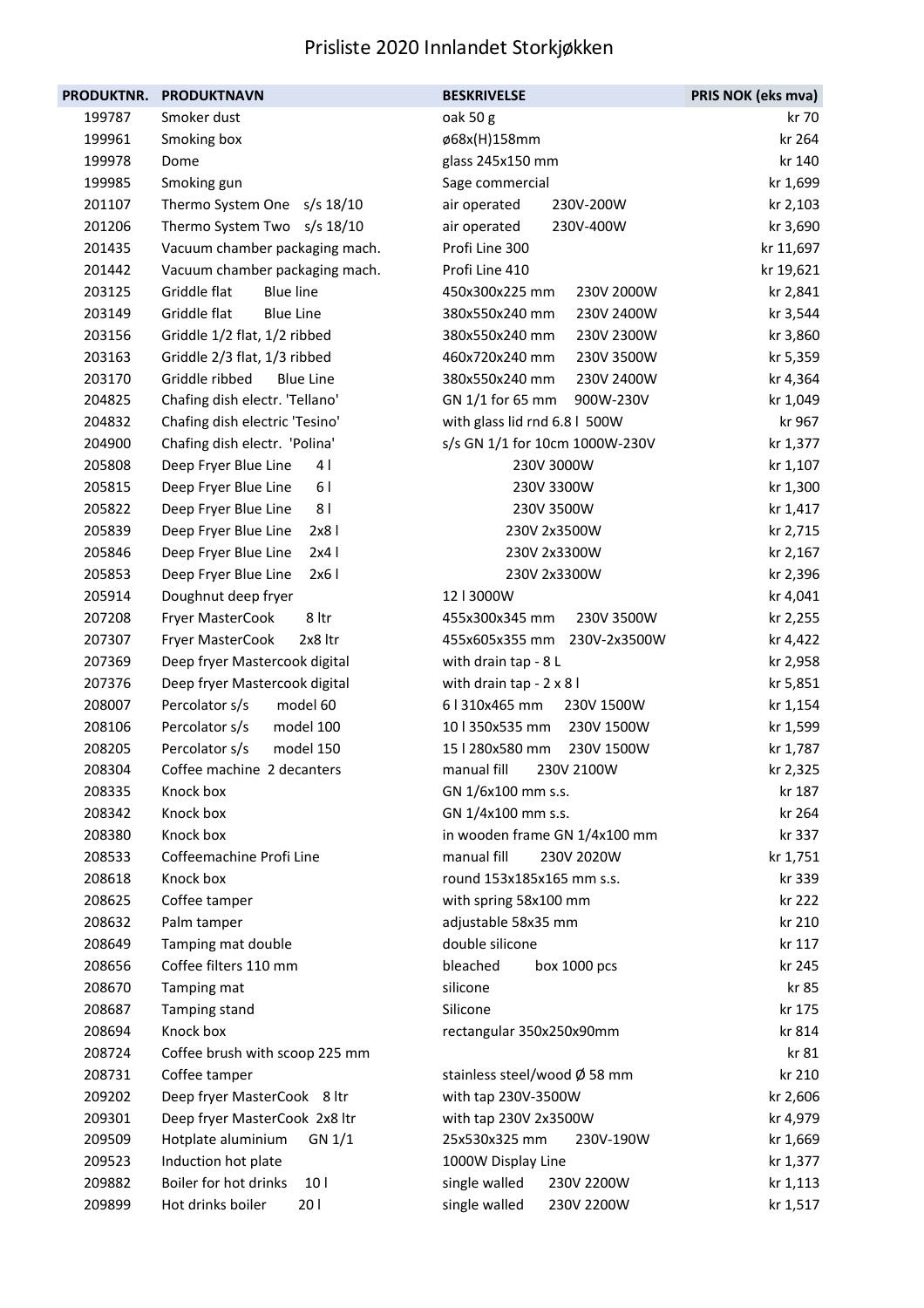| <b>PRODUKTNR.</b> | <b>PRODUKTNAVN</b>               | <b>BESKRIVELSE</b>             | PRIS NOK (eks mva) |
|-------------------|----------------------------------|--------------------------------|--------------------|
| 209905            | Boiler for hot drinks<br>301     | single walled<br>230V 2200W    | kr 1,986           |
| 209981            | Electric Kettle                  | 1,8 l s.s. PP 230V 1800W       | kr 210             |
| 209998            | Kettle                           | 4,2 l s.s. PP 230V 2000W       | kr 386             |
| 210000            | Slicer Professional<br>250       | built-in sharp. ventil. motor  | kr 4,979           |
| 210017            | Slicer Professional<br>300       | built-in sharp. ventil. motor  | kr 8,493           |
| 210031            | 195 ES<br>Slicer                 | built-in sharp. ventil. motor  | kr 3,807           |
| 210048            | Slicer Professional<br>220       | built-in sharp. ventil. motor  | kr 4,100           |
| 210086            | <b>Meat Slicer</b>               | red Profi Line 250 230V 320W   | kr 5,096           |
| 210802            | Meat Mincer Kitchen Line 12      | 432x261x484 mm<br>230V 550W    | kr 5,611           |
| 210819            | Meat Mincer Kitchen Line 22      | 427x261x486 mm<br>230V 750W    | kr 6,619           |
| 210864            | Meat mincer<br>198               | 272x192x386 mm<br>230V 400W    | kr 1,347           |
| 211106            | Percolator double walled 61      | 230V 1500W                     | kr 1,464           |
| 211205            | Percolator double walled 10 l    | 230V 1500W                     | kr 1,904           |
| 211304            | Percolator double walled 15 l    | 230V 1500W                     | kr 2,103           |
| 211403            | Hot drinks boiler<br>9 I         | double walled 230V 2400 W      | kr 1,435           |
| 211410            | Boiler for hot drinks            | 10 I single walled s.s.        | kr 814             |
| 211427            | Boiler for hot drinks            | 18 I single walled s.s.        | kr 931             |
| 211434            | Percolator                       | 7 I single walled s.s.         | kr 931             |
| 211441            | Percolator                       | 13 I single walled s.s.        | kr 1,049           |
| 211458            | Boiler for hot drinks            | 10 I single walled black       | kr 1,049           |
| 211465            | Boiler for hot drinks            | 18 I single walled black       | kr 1,166           |
| 211472            | Percolator                       | 7 I single walled black        | kr 1,166           |
| 211489            | Percolator                       | 13 I single walled black       | kr 1,283           |
| 211502            | Hot drinks boiler<br>18          | double walled 230V 2400W       | kr 1,868           |
| 212028            | Crepe maker                      | electric                       | kr 3,497           |
| 212103            | Waffle maker                     | Liège waffels 230V 1500 W      | kr 3,016           |
| 212127            | Waffel maker                     | Brussels waffels 230V 2200W    | kr 3,016           |
| 212134            | Waffel maker                     | Heart waffles 230V 2200W       | kr 3,016           |
| 215012            | Induction deepfryer              | 8 ltr 3500W Kitchen Line       | kr 3,807           |
| 215029            | Induction deep fryer double      | 2x 8 ltr 2x 3500W Kitchen Line | kr 7,614           |
| 220306            | Pizza Oven s/s professional      | 230V-1290W                     | kr 1,464           |
| 221044            | Slow juicer<br>45 rpm/m          | 260x175x545 mm<br>230V 250W    | kr 1,986           |
| 221099            | Citrus juicer electric           | 980 tpm 230V 230W              | kr 3,134           |
| 221204            | Juice extractor electric         | 230V 180W                      | kr 1,611           |
| 221808            | Hand Dryer electric              | 1500W 268x240x208 mm           | kr 1,230           |
| 222157            | Stick blender                    | 6 speeds 250W                  | kr 879             |
| 222553            | Salad spinner<br>12 <sub>1</sub> | 330x430 mm                     | kr 1,049           |
| 222560            | 251<br>Salad spinner             | 430x520 mm                     | kr 1,171           |
| 222614            | Vegetable cutter black V-shape   | incl. 5 blades 130x337x75 mm   | kr 292             |
| 222638            | iVide circulator stick           | Plus Junior IPX7 1500W WiFi    | kr 3,280           |
| 222645            | iVide circulator stick           | IPX7 1200W WiFi                | kr 1,757           |
| 222652            | Vegetable cutter Mandoline       | with 3 blades<br>115x400 mm    | kr 585             |
| 222676            | Vegetable cutter double bladed   | V-shape                        | kr 527             |
| 222805            | Manual<br>Sausage cutter         |                                | kr 1,169           |
| 222829            | Heavy duty planetary mixer       | 71230V 650W                    | kr 6,906           |
| 222836            | Heavy duty planetary mixer       | 10   230V 600W                 | kr 8,171           |
| 222843            | Heavy duty planetary mixer       | 201230V 1100W                  | kr 10,484          |
| 222997            | iVide Plus Sous vide stick       |                                | kr 5,266           |
| 223031            | Stand for ovens NANO             | 223376, 223369, 223352, 223345 | kr 3,339           |
| 223086            | Combi oven NANO GN1/1            | 19,1 kW                        | kr 58,512          |
| 223093            | Convection steam oven manual     | NANO 12x GN 1/1                | kr 49,785          |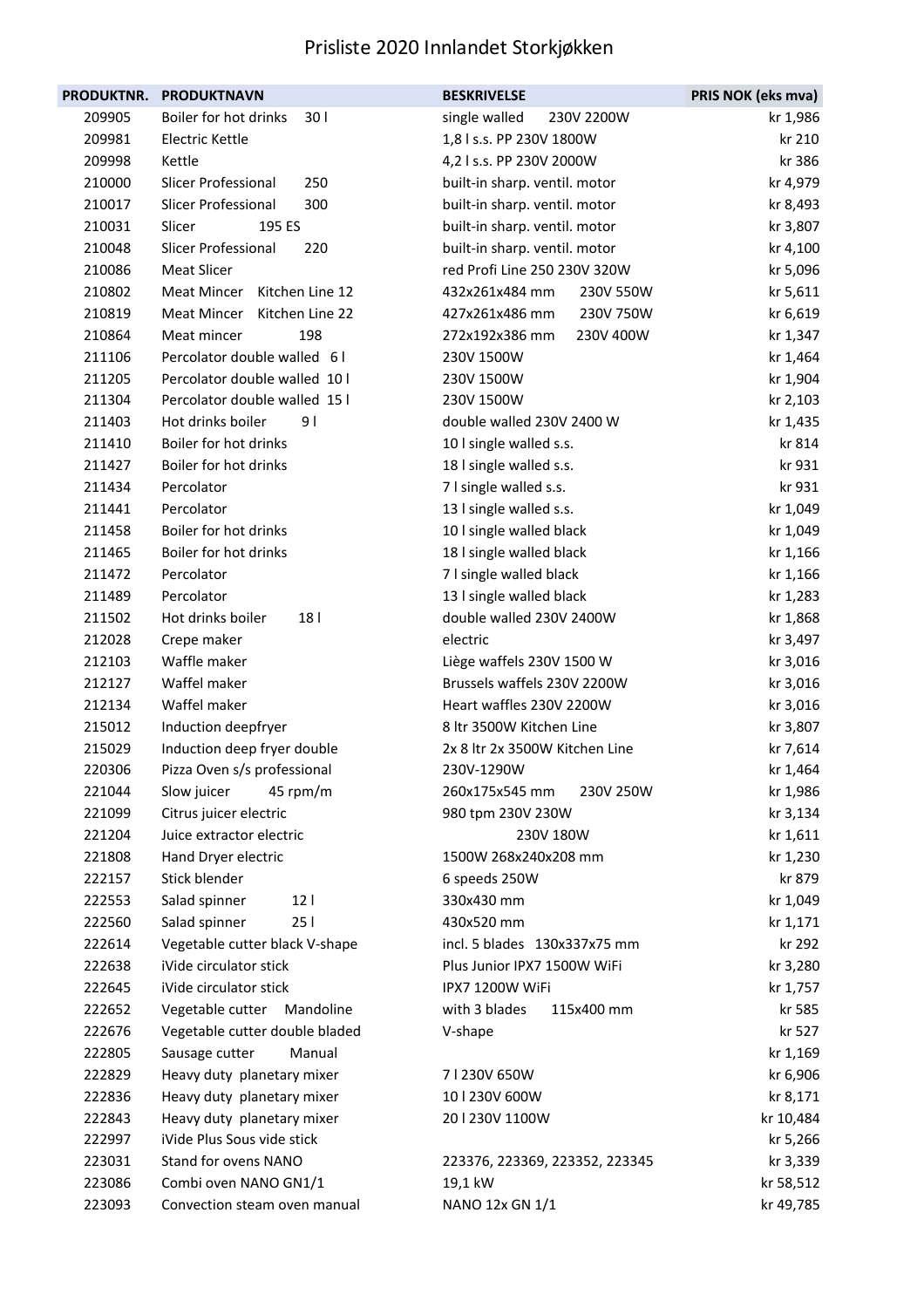|        | PRODUKTNR. PRODUKTNAVN                 | <b>BESKRIVELSE</b>            | PRIS NOK (eks mva) |
|--------|----------------------------------------|-------------------------------|--------------------|
| 223109 | Combi oven NANO                        | 7x GN 1/1 - 13,8kW            | kr 39,770          |
| 223116 | Convection steam oven manual           | 7x GN 1/1 - 13,8 kW           | kr 32,741          |
| 223291 | Convection steam oven digital          | 5x GN 2/3                     | kr 23,370          |
| 223307 | Convection steam oven manual           | 5x GN 2/3                     | kr 18,450          |
| 223345 | Convection oven                        | digital with humidifier       | kr 12,827          |
| 223352 | Convection oven manual                 | with humidifier               | kr 9,664           |
| 223369 | Multi-funct, convection oven           | manual with humidifier        | kr 8,786           |
| 223376 | Convection oven manual                 |                               | kr 6,619           |
| 223642 | Stand                                  | for 12x GN 1/1 ovens          | kr 4,668           |
| 223659 | Stand                                  | for 5/7x GN1/1 ovens          | kr 4,914           |
| 223666 | Stand                                  | for 5x GN2/3 ovens            | kr 4,668           |
| 224038 | Milkshaker                             | 230V 80W                      | kr 1,166           |
| 224328 | Stick blender<br>Hendi 250             | fixed speed<br>230V 250W      | kr 2,636           |
| 224335 | Stickblender<br>Hendi 300              | adjustable speed<br>240V 300W | kr 4,129           |
| 224342 | Whisk attachment                       | Stick blender 224335/359/380  | kr 1,699           |
| 224359 | Stick blender<br>Hendi 500             | adjustable speed 230V 400W    | kr 4,891           |
| 224373 | Stick blender 250VV                    | with adjustable speed         | kr 3,895           |
| 224380 | Stick mixer 400 Ruby Red               | + whisk + wall support        | kr 6,238           |
| 224397 | Stick blender Profi Line 400           | with adjustable speed         | kr 4,832           |
| 224403 | Knife sharpener electric               | 310x110x110 mm<br>230V 50W    | kr 1,845           |
| 224410 | Sharpening abrasives<br>fine           | Knife sharpener 224403        | kr 56              |
| 224670 | Base s.s. for oven                     | 225028 225035 225165 225172   | kr 2,636           |
| 224823 | Stand                                  | for oven 225929               | kr 3,807           |
| 224830 | Pastamachine manual                    | 140 mm                        | kr 327             |
| 224847 | Pasta maker electric                   | 170 mm 230V 70W               | kr 1,669           |
| 225165 | Convection oven multifunction          | with grill 4x 429x345mm 2600W | kr 8,786           |
| 225264 | Sous-vide System GN 2/3                | 363x335x290 mm 13L 230V 400W  | kr 3,221           |
| 225448 | Sous-vide system GN 1/1                | 600x330x300 mm 20L 230V 600W  | kr 4,393           |
| 225479 | Low temperature oven<br>S/S            | 495x690x415 mm<br>230V 1200W  | kr 15,211          |
| 225516 | Electromech. convection oven           | with humidifier EKF 464       | kr 14,350          |
| 225523 | Electromech. convection oven           | with steam EKF 464 UD         | kr 19,328          |
| 225608 | Sous vide thermal circulator           | PolyScience® Chef Series      | kr 13,998          |
| 225639 | Floorstand for oven 6x 600x400         | ui2015 225059 225516 225523   | kr 3,807           |
| 225707 | Gas cooker 5-pits<br>KCV96P            | with electric oven GN 1/1     | kr 18,684          |
| 225806 | Gas cooker table 5-pits KTP96          | with open carriage<br>14.3 kW | kr 12,827          |
| 225882 | Gas cooker                             | 4-burner convection - GN 1/1  | kr 22,198          |
| 225899 | Gas cooker Kitchen Line                | 6-burner - convection - GN1/1 | kr 26,884          |
| 225929 | Convection steam oven +grill           | 4x GN 2/3                     | kr 14,040          |
| 226001 | Kebab Grill Gas<br>Profi Line          |                               | kr 11,697          |
| 226094 | Gas cooker                             | 6-burner open stand           | kr 22,198          |
| 226209 | <b>Spiral Mixer</b><br>201             | dough <17 kg<br>400V 750W     | kr 12,868          |
| 226308 | <b>Spiral Mixer</b><br>321             | dough <25 kg<br>400V 1100W    | kr 16,341          |
| 226315 | Spiral Mixer fixed bowl 10 I           | 260x500x550 mm<br>230V 370W   | kr 12,300          |
| 226339 | <b>Spiral Mixer</b><br>10 <sub>1</sub> | removable bowl<br>230V 370W   | kr 17,513          |
| 226346 | Spiral Mixer lifted head 22 L          | dough <17 kg<br>400V 750W     | kr 18,157          |
| 226353 | Spiral Mixer lifted head 32 L          | dough <25 kg<br>400V 1100W    | kr 21,671          |
| 226612 | Pizza dough roller Hendi 500           | 645x360x430 mm<br>230V 370W   | kr 10,531          |
| 226629 | Pizza dough roller 14 - 30 cm          | 440x380x615 mm<br>230V 370W   | kr 11,538          |
| 226636 | Pizza dough roller 26 - 40 cm          | 540x410x720 mm<br>230V 250W   | kr 13,647          |
| 226681 | Pizza Oven                             | Basic 4 G 4700W               | kr 10,250          |
| 226698 | Pizza Oven                             | Basic 44 G 9400W              | kr 17,513          |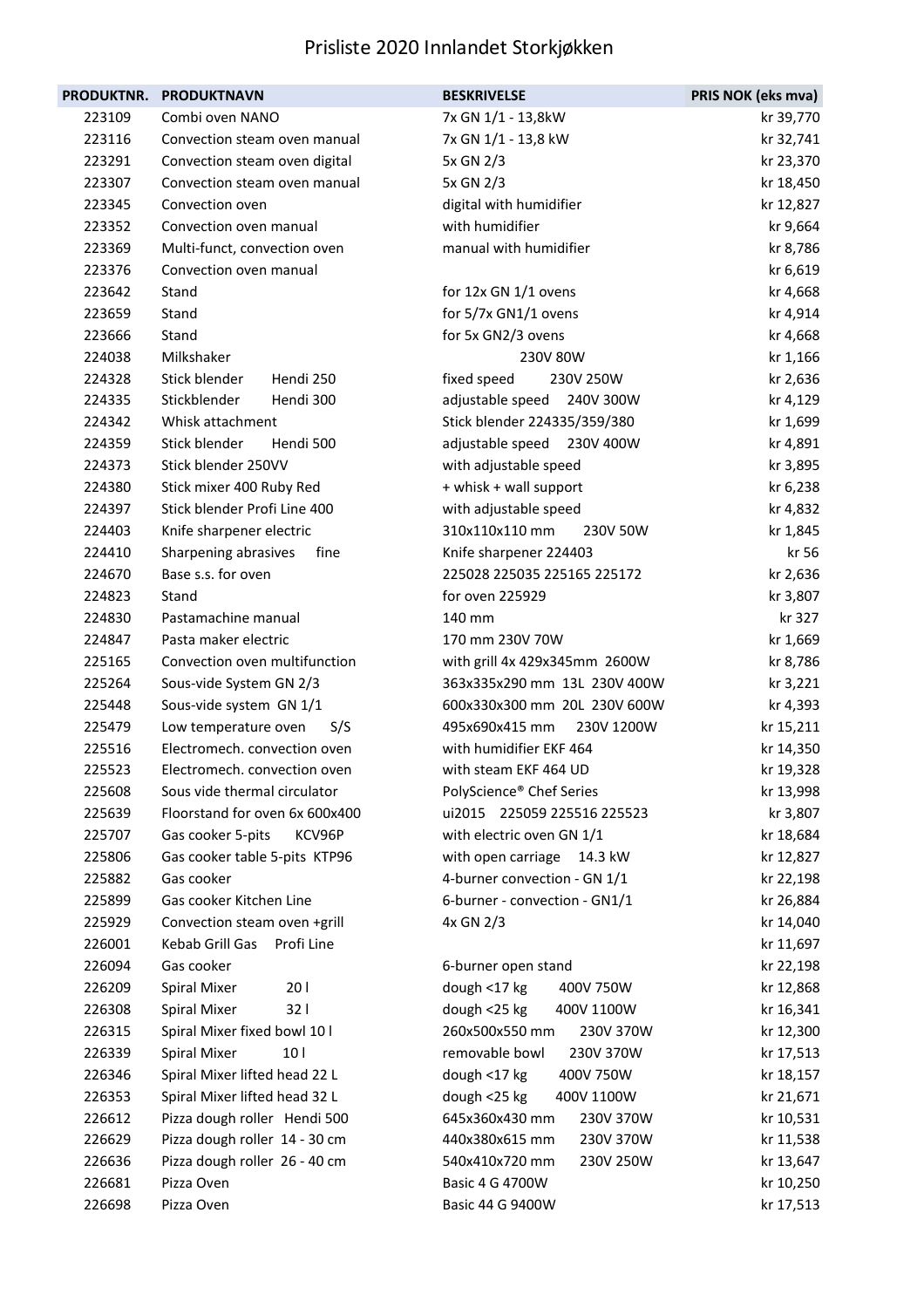| PRODUKTNR. | <b>PRODUKTNAVN</b>                    | <b>BESKRIVELSE</b>             | PRIS NOK (eks mva) |
|------------|---------------------------------------|--------------------------------|--------------------|
| 226827     | Cheece gratering device               | 280x250x310 mm<br>380W 230V    | kr 4,100           |
| 226834     | Potato Peeler                         | 5 kg 230V 370W Profi Line      | kr 17,554          |
| 226889     | Pizza Oven Basic 1/50 Vetro           | 915x690x355 mm 230/400V 5000W  | kr 8,727           |
| 226896     | Basic 2/50 Vetro<br>Pizzaoven         | 915x690x530 mm 230/400V 7500W  | kr 13,471          |
| 227060     | Convection oven H90                   | 4 trays 436x315 mm 230V 2670W  | kr 5,271           |
| 227077     | Convection oven with steam            | 4x 438x315 mm<br>230V 2670W    | kr 6,443           |
| 227381     | Gas cooker                            | 4-burner table top KitchenLine | kr 11,656          |
| 229026     | Food Dehydrator                       | s.s. 10 trays Profi Line       | kr 3,040           |
| 229033     | Food dehydrator Profi Line            | 6 s.s. grids 230V 600W         | kr 2,325           |
| 229064     | Food dehydrator                       | 7 trays Kitchen Line           | kr 1,464           |
| 230299     | Glass dishwasher                      | K40 230V 2800W                 | kr 13,998          |
| 230305     | Dishwasher                            | K50 400 V 6600W                | kr 17,513          |
| 230312     | Hood dishwasher                       | K1500 400V 8600W               | kr 35,084          |
| 230442     | Water softener                        | semi-automatic                 | kr 3,104           |
| 230459     | Water softener                        | automatic                      | kr 3,497           |
| 230688     | Blender                               | with noise cover 2,5 l         | kr 4,393           |
| 230695     | Blender digital 2,5 l                 | with noise cover               | kr 5,564           |
| 230718     | High power blender<br>2,51            | 14000 to 25000 RPM 230V 1500W  | kr 2,325           |
| 231050     | Floor stand                           | for dishwasher K50             | kr 1,921           |
| 231210     | Water softener                        | Ø 3/8" - 8L / 7,5 kg           | kr 1,049           |
| 231227     | Water softener                        | Ø 3/4" 12 L / 8,4 kg           | kr 1,230           |
| 231234     | Water softener                        | Ø 3/4" - 16 L / 11,2 kg        | kr 1,464           |
| 231265     | Salt tablets water softening          |                                | kr 117             |
| 231760     | Unloading table for dishwasher        | 1000x700x850 left              | kr 4,100           |
| 231777     | Loading table with sink               | left side for dishwasher       | kr 5,564           |
| 231784     | Unloading table for dishwasher        | 1000x700x850 right             | kr 4,100           |
| 231791     | Loading table with sink               | right side for dishwasher      | kr 5,564           |
| 231807     | Vegetable cutter<br>VC55 MF           | incl. 5 knife discs<br>550W    | kr 8,024           |
| 231852     | Vegetablecutter<br>300 rpm            | 500x250x470 mm<br>230V 750W    | kr 10,484          |
| 232019     | Two door saladette -2/+8 gr           | 900x700x850 mm<br>230V 250W    | kr 9,313           |
| 232026     | Three door saladette -2/+8 gr         | 1365x700x850mm<br>230V 270W    | kr 12,874          |
| 232033     | Three door pizza saladette            | 1400x700x1445 mm 230V 270+170W | kr 21,964          |
| 232040     | Refrigerator counter -2/+8 gr         | 1360x700x850 mm 2drs 230V 330W | kr 14,350          |
| 232057     | Refrigerator counter -2/+8 gr         | 1795x700x850 mm 3drs 230V 330W | kr 16,693          |
| 232064     | Freezer counter 1795x700x8            | 1360x700x850 mm 2drs 230V 400W | kr 17,864          |
| 232071     | Drawer with rails                     | set                            | kr 4,100           |
| 232118     | Refrigerator                          | 670   Profi Line 230V 220W     | kr 15,170          |
| 232125     | Refrigerator with two doors           | 1300   Profi Line 230V 350W    | kr 22,198          |
| 232132     | Freezer                               | 670   Profi Line 230V 600W     | kr 17,864          |
| 232149     | Freezer with two doors                | 1300   Profi Line 230V 800W    | kr 25,713          |
| 232163     | <b>Blast Chiller</b><br>$3x$ GN $1/1$ | 750x740x720/750 mm 230V 1150W  | kr 23,370          |
| 232170     | <b>Blast Chiller</b><br>5x GN 1/1     | 750x740x850/880 mm 230V 1420W  | kr 26,884          |
| 232187     | <b>Blast Chiller</b><br>10x GN 1/1    | 750x740x1260/1290mm 230V 1490W | kr 37,427          |
| 232194     | <b>Blast Chiller</b><br>7x GN 1/1     | 750x740x1260/1290mm 230V 1490W | kr 32,741          |
| 232699     | Three door freezer counter            | 420   Profi Line               | kr 19,856          |
| 232781     | Two door salad counter                | glass display 300L             | kr 10,484          |
| 232798     | Three door salad counter              | glass display 380L             | kr 14,643          |
| 232804     | Two door salad counter                | 300                            | kr 9,131           |
| 232811     | Three door salad counter              | 380L                           | kr 13,764          |
| 232842     | pizza counter                         | 2 doors and 7 drawers 485L     | kr 23,411          |
| 232859     | Pizza counter 2 doors                 | 900x700x1100 mm<br>230V 250W   | kr 10,250          |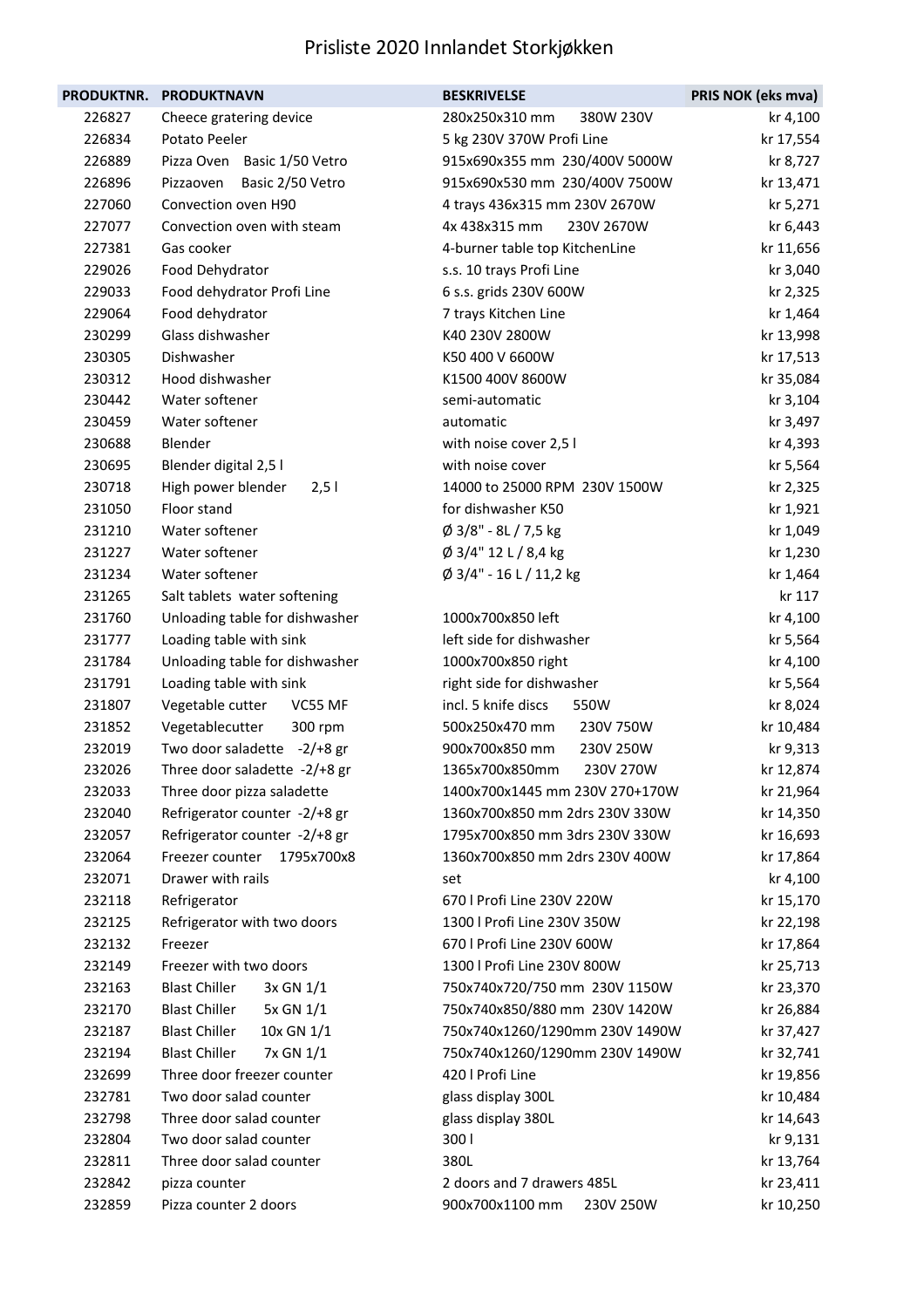| <b>PRODUKTNR.</b> | <b>PRODUKTNAVN</b>             | <b>BESKRIVELSE</b>             | PRIS NOK (eks mva) |
|-------------------|--------------------------------|--------------------------------|--------------------|
| 232873            | Three door pizza counter       | 8x GN 1/6 - 570 L              | kr 14,936          |
| 232880            | Two door salad counter         | raised GN display 300L         | kr 9,354           |
| 232897            | Three door salad counter       | raised GN display 380L         | kr 14,040          |
| 232903            | Cooling display s/s 5x GN 1/4  | with glass display<br>Hendi    | kr 5,213           |
| 232910            | Cooling display s/s 7x GN 1/4  | with glass display<br>Hendi    | kr 6,150           |
| 232927            | Cooling display s/s 9x GN 1/4  | with glass display<br>Hendi    | kr 6,671           |
| 232965            | Cooling display                | 5x GN 1/3                      | kr 5,418           |
| 232972            | Cooling display                | 6x GN 1/3                      | kr 6,150           |
| 232989            | Cooling display                | 7x GN 1/3                      | kr 6,619           |
| 232996            | Cooling display                | 9x GN 1/3                      | kr 7,321           |
| 233009            | Glass dishwasher               | K40 with detergent pump        | kr 15,170          |
| 233016            | Glass dishwasher               | K40 with drain pump            | kr 15,170          |
| 233023            | Glass dishwasher K40           | with drain & detergent pump    | kr 16,341          |
| 233030            | Dishwasher                     | K50 with detergent pump        | kr 18,684          |
| 233047            | Dishwasher                     | K50 with drain pump            | kr 18,684          |
| 233054            | Dishwasher K50                 | with drain & detergent pump    | kr 19,856          |
| 233061            | Hood Dishwasher K1500          | with detergent pump            | kr 36,255          |
| 233207            | Cake display                   | 110   700x557x670 mm 230V 220W | kr 8,786           |
| 233214            | Cake display                   | 130   900x557x670 mm 230V 260W | kr 9,957           |
| 233221            | Wine cooler                    | dual zone 165L                 | kr 8,141           |
| 233238            | Refrigerated display cab. 68L  | 452x406x(H)891mm - black       | kr 4,668           |
| 233245            | Wine cooler                    | dual zone 450 L                | kr 14,936          |
| 233252            | Open front multi display refr. | 190L                           | kr 28,055          |
| 233269            | Refrigerated display 98L       | 452x406x(H)1116mm - black      | kr 5,266           |
| 233276            | Refrigerated display cabinets  | 400L                           | kr 29,227          |
| 233283            | Refrigerated display cabinets  | 550L                           | kr 31,570          |
| 233290            | Refrigerated display cabinet   | black 280 I antifog 1913 mm H  | kr 13,998          |
| 233306            | Refrigerated display cabinets  | 300L - with 3 slanted shelves  | kr 24,541          |
| 233320            | Refrigerated display cabinets  | 650L - with 3 slanted shelves  | kr 28,055          |
| 233337            | Refrigerated display cabinets  | 300L - with 2 shelves          | kr 24,541          |
| 233344            | Two door refrigerated counter  | Kitchen Line 220L              | kr 12,827          |
| 233351            | Two door freezer counter       | Kitchen Line 220L              | kr 13,998          |
| 233375            | Refrigerated display cabinets  | 510L - with 2 shelves          | kr 33,913          |
| 233382            | Three door refrigeratedcounter | Kitchen Line 390L              | kr 15,170          |
| 233399            | Three door freezer counter     | Kitchen Line 390L              | kr 16,693          |
| 233412            | Countertop display freezer     | 90L                            | kr 8,493           |
| 233443            | Refrigerated display cabinets  | 500L - with 3 slanted shelves  | kr 25,713          |
| 233450            | Refrigerated display cabinet   | with 2 shelves 410   230V 490W | kr 30,398          |
| 233467            | Refrigerated display cabinets  | 610L - with 2 shelves          | kr 40,941          |
| 233610            | Refrigerated display cabinet   | white 58 I antifog 816 mm H    | kr 4,510           |
| 233627            | Refrigerated display cabinet   | black 58 l antifog 816 mm H    | kr 4,510           |
| 233634            | Refrigerated display cabinet   | white 68 I antifog 891 mm H    | kr 4,668           |
| 233641            | Refrigerated display cabinet   | white 78 I antifog 966 mm H    | kr 4,832           |
| 233658            | Refrigerated display cabinet   | black 78 I antifog 966 mm H    | kr 4,832           |
| 233665            | Refrigerated display cabinet   | white 98 I antifog 1116 mm H   | kr 5,266           |
| 233672            | Countertop salad display       | 67   8x1/6 or 4x1/3 GN         | kr 8,493           |
| 233689            | Countertop freezer display     | 77   8x1/6 or 4x1/3 GN         | kr 10,836          |
| 233696            | Refrigerated display cabinet   | white 280 I antifog 1913 mm H  | kr 13,998          |
| 233702            | Countertop cooling display     | 120   230V 160W                | kr 8,727           |
| 233719            | Countertop cooling display     | 160   230V 160W                | kr 9,664           |
| 233726            | Heated countertop display      | 3 levels 230V 1100W            | kr 6,736           |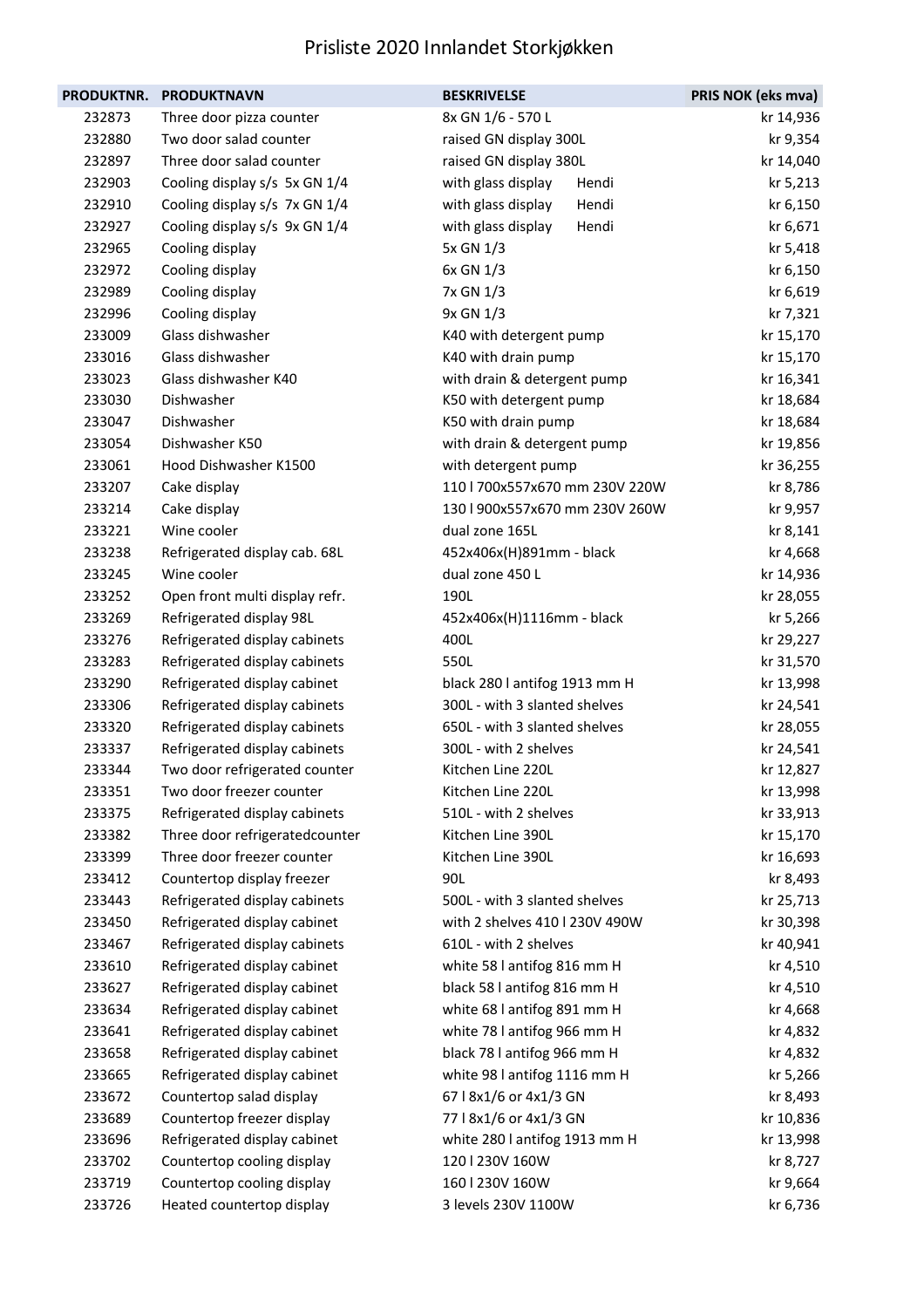| PRODUKTNR. | <b>PRODUKTNAVN</b>             | <b>BESKRIVELSE</b>            | PRIS NOK (eks mva) |
|------------|--------------------------------|-------------------------------|--------------------|
| 233733     | Heated countertop display      | 3 levels 230V 1500W           | kr 7,614           |
| 233740     | Heated countertop cabinet      | 97   230V 800W                | kr 6,443           |
| 233757     | Sushi cooling display          | 63   5x GN 1/3                | kr 8,141           |
| 233764     | Refrigerator counter 280 l     | 4 drawers 230V 330W           | kr 21,027          |
| 233788     | Display refrigerator           | single door 360 l             | kr 8,141           |
| 233795     | Display refrigerator 2 door    | 750 l                         | kr 12,827          |
| 233825     | Round cake display             | 100 l                         | kr 10,250          |
| 233832     | Round cake display             | 360L                          | kr 28,055          |
| 233856     | Chest freezer energy efficient | 190L                          | kr 3,807           |
| 233863     | Chest freezer                  | 282 l energy efficient        | kr 4,668           |
| 233870     | Chest freezer                  | 354 l energy efficient        | kr 6,443           |
| 233887     | Chest freezer energy efficient | 446L                          | kr 7,321           |
| 233894     | Chest freezer energy efficient | 503L                          | kr 8,182           |
| 233900     | Back bar refrigerator          | single door - 118L            | kr 4,627           |
| 233917     | Back bar refrigerator          | sliding doors - 228L          | kr 6,736           |
| 233924     | Back bar refrigerator          | single door - 293L            | kr 9,078           |
| 233931     | Back bar refrigerator          | sliding doors - 458L          | kr 12,300          |
| 233948     | Refrigerated countertop server | 4x GN1/3                      | kr 5,840           |
| 233955     | Refrigerated countertop server | 6x GN1/3                      | kr 6,150           |
| 233962     | heated countertop display      | Quartz two levels             | kr 6,970           |
| 233979     | Refrigerated countertop server | 7x GN1/3                      | kr 6,736           |
| 233986     | Refrigerated countertop server | 8x GN1/3                      | kr 7,321           |
| 233993     | Refrigerated countertop server | 9x GN1/3                      | kr 7,907           |
| 234730     | Dicing disc                    | 8 mm for 231807 231852        | kr 1,154           |
| 234747     | Dicing disc                    | 10 mm for 231807 231852       | kr 1,154           |
| 234754     | French fries disch 8 mm        | 8 mm for 231807 231852        | kr 967             |
| 234761     | French fries cutting disc      | 10 mm for 231807 231852       | kr 967             |
| 235829     | Backbar refrigerator           | 2 doors with handle 228 l     | kr 6,736           |
| 235836     | Backbar refrigerator           | sliding doors 338 l           | kr 9,354           |
| 238301     | Tepan Yaki Giant 893x217 cm    | 1800W 230V                    | kr 749             |
| 238486     | Electric smoker                | s.s. 1600W                    | kr 2,958           |
| 238608     | Tepan Yaki griddle             | 439x228 mm 230V 1800W         | kr 346             |
| 238905     | Bain-Marie electr KitchenLine  | 150 mm 230V 1200W             | kr 1,142           |
| 238912     | Bain-Marie electr KitchenLine  | with tap 150 mm 230V 1200W    | kr 1,318           |
| 239186     | Frame s.s.                     | for 239193                    | kr 117             |
| 239193     | Induction cooker round 800W    | for chafing dish and built in | kr 1,049           |
| 239209     | Induction Cooker digital       | 230V/50Hz 1800W               | kr 717             |
| 239230     | Induction cooker digital       | 230V/50Hz 2000W               | kr 838             |
| 239278     | Induction cooker<br>2000W      | New Line                      | kr 931             |
| 239285     | <b>Induction Cooker double</b> | 3500 W Display Line           | kr 1,986           |
| 239292     | Induction cooker               | 3500W Display Line            | kr 2,220           |
| 239322     | <b>Induction Cooker</b>        | 5000 D XL 400V                | kr 4,627           |
| 239346     | Double zone induction hob      | 2x3500W 400W                  | kr 10,484          |
| 239377     | <b>Induction Cooker</b>        | 3500W                         | kr 2,870           |
| 239384     | Induction hotplate             | 1000W Black Line              | kr 1,464           |
| 239391     | Induction cooker               | 2000W Black Line              | kr 967             |
| 239414     | Double induction cooker        | 2000W+1500W Black Line        | kr 2,050           |
| 239421     | Induction cooker               | 3500W Black Line              | kr 2,284           |
| 239438     | Double induction cooker        | vertical Oblique Line         | kr 2,103           |
| 239445     | Double induction cooker        | horizontal Oblique Line       | kr 2,103           |
| 239452     | Induction cooker               | Oblique Line                  | kr 996             |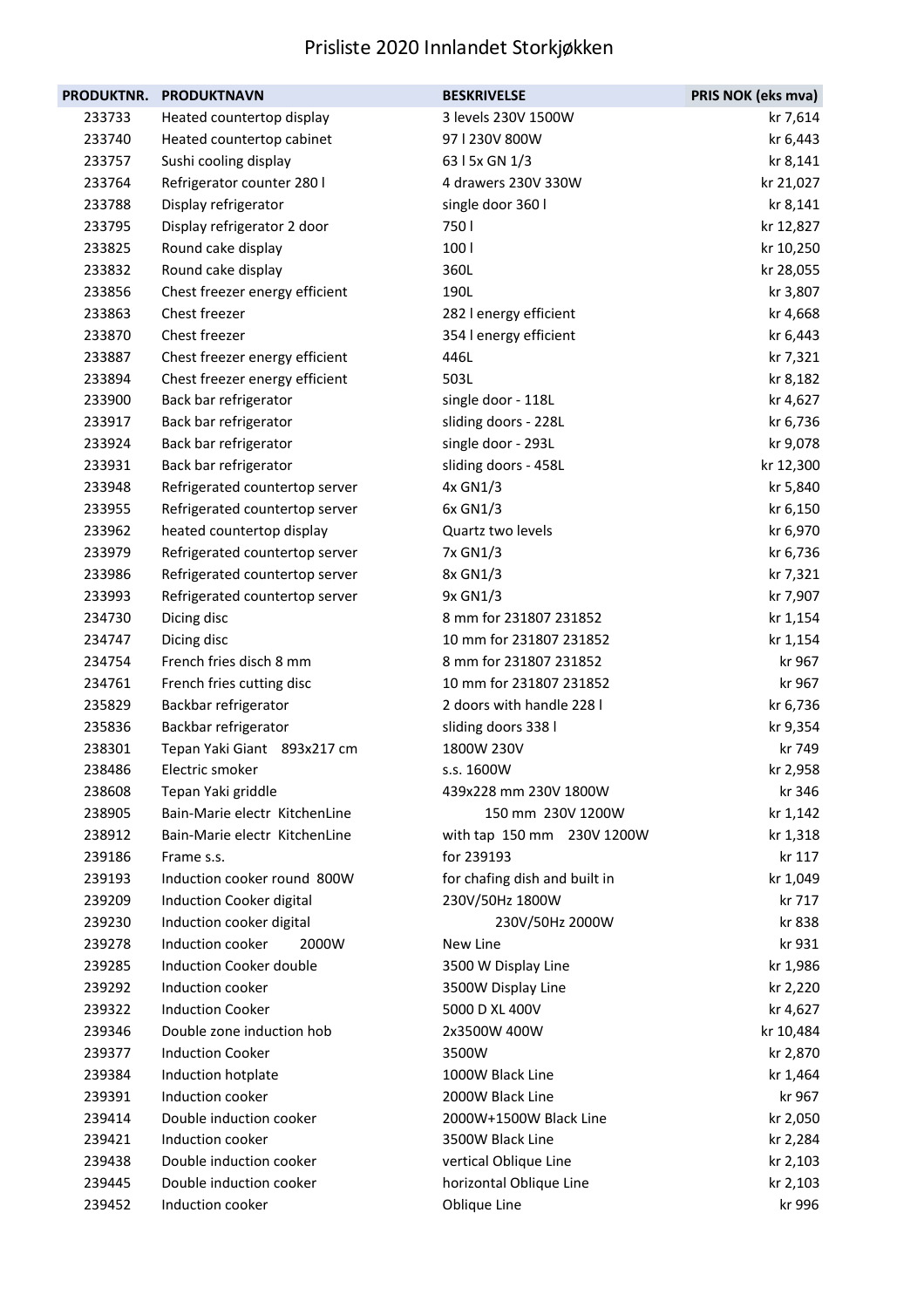| PRODUKTNR. | <b>PRODUKTNAVN</b>                       | <b>BESKRIVELSE</b>               | PRIS NOK (eks mva) |
|------------|------------------------------------------|----------------------------------|--------------------|
| 239506     | 400 mm<br>Party pan                      | 1.4 kW 230V<br>electric          | kr 351             |
| 239605     | 550 mm<br>Party pan                      | 1.7 kW 230V<br>electric          | kr 702             |
| 239681     | 3500W<br>Induction wok digital           | with wokpan 3-ply 360x180 mm     | kr 3,836           |
| 239698     | <b>Induction Cooker XL</b><br>3500W      | digital                          | kr 2,923           |
| 239711     | <b>Induction Cooker</b><br>3500W         | 340x450x120 mm<br>Digital        | kr 2,401           |
| 239766     | <b>Induction Wok</b><br>3500W            | 340x440x120 mm                   | kr 3,104           |
| 239773     | Wok 3-ply with lid<br>36 cm              | for Induction Wok                | kr 931             |
| 239780     | <b>Induction Cooker</b><br>3500W         | 327x425x100 mm<br>Manual         | kr 2,079           |
| 240403     | Rice cooker<br>5,4                       | 10 <sub>1</sub><br>230V 1950W    | kr 1,751           |
| 240410     | Rice cooker<br>1,8                       | 230V 700W                        | kr 409             |
| 240502     | Sausage Warmer single<br>10 <sub>1</sub> | 230V 1000W<br>Kitchen Line       | kr 1,289           |
| 240601     | Hot drinks boiler                        | white 27   230V 1800W            | kr 873             |
| 240700     | Hot drinks boiler                        | s.s. 28   230V 2500W             | kr 931             |
| 261163     | Toaster 2 slots<br>s/s                   | Hendi<br>230V                    | kr 1,845           |
| 261200     | Conveyor toaster                         | single                           | kr 4,627           |
| 261309     | Conveyor toaster                         | 416x368x387 mm<br>230V 2240W     | kr 5,500           |
| 262214     | Toaster 2 layers                         | with 6 tongs 230V 3000W          | kr 2,214           |
| 262801     | Toaster tong                             | 262214                           | kr 128             |
| 263501     | <b>Contact Grill</b><br>single           | ribbed top and bottom 1800W      | kr 2,103           |
| 263600     | Contact Grill<br>single                  | ribbed top smooth bottom 1800W   | kr 2,103           |
| 263655     | Panini grill<br>single                   | ribbed top and bottom            | kr 2,519           |
| 263662     | Panini grill<br>single                   | ribbed top smooth bottom         | kr 2,519           |
| 263709     | double<br>Contact Grill                  | ribbed top and bottom 3600W      | kr 3,497           |
| 263808     | double<br><b>Contact Grill</b>           | ribbed top smooth bottom 3600W   | kr 3,497           |
| 263907     | double<br><b>Contact Grill</b>           | left smooth right ribbed 3600W   | kr 3,497           |
| 264119     | Salamander<br>IPX4                       | wall mountable                   | kr 2,636           |
| 264201     | Salamander<br>type 580                   | 580x390x390 mm<br>230V 2200W     | kr 3,614           |
| 264300     | Salamander<br>type 800                   | 800x450x470 mm<br>230V 3600W     | kr 4,920           |
| 264409     | Salamander                               | Quartz infrared heating elem.    | kr 4,094           |
| 264607     | Salamander<br>450x450x470 mm             | heats upto 300 degr 230V 3000W   | kr 7,005           |
| 264706     | 600x450x500 mm<br>Salamander             | heats upto 300 degr 230V 3600W   | kr 7,731           |
| 265000     | Hotdog machine: Sausage Warmer           | 230V-450W<br>240x300x400 mm      | kr 2,325           |
| 265109     | Electric sausage cutter                  | 230 V                            | kr 1,986           |
| 267240     | Electric Kebab slicer                    | extra serrated knive 230V 80     | kr 1,517           |
| 267257     | Cordless Kebab slicer                    | extra serrated knive<br>12V      | kr 2,103           |
| 268506     | Sausage Machine 7 rollers                | 230V 740W                        | kr 2,923           |
| 268605     | Sausage Machine 9 rollers                | 230V 940W                        | kr 3,497           |
| 268704     | Sausage Machine 11 rollers               |                                  | kr 4,440           |
| 268735     | Sausage Machine 14 rollers               | 120V 1120W                       | kr 5,271           |
| 270028     | Lamp 15W shatterproof                    | 270004/080/066/165               | kr 316             |
| 270066     | Fly killer water resistant               | 510x105x315 mm<br>230V 40W       | kr 761             |
| 270073     | Adhesive plates set 10 pcs               | 395x210mm                        | kr 339             |
| 270080     | Electronic fly trap 230V 30W             | incl 2 lamps+1 sticky board      | kr 978             |
| 270097     | Insect killer                            | LED UV-A 4000V 300m <sup>2</sup> | kr 644             |
| 270141     | Fly killer water resistant               | 680x135x310 mm<br>230V 45W       | kr 879             |
| 270158     | High voltage insect killer               | 26W aluminium 335x90x260 mm      | kr 374             |
| 270165     | High voltage insect killer               | 40W aluminium 485x90x310 mm      | kr 486             |
| 270172     | High voltage insect killer               | 45W aluminium 640x90x360 mm      | kr 620             |
| 270196     | 120 m2 36W<br>Fly killer                 | housing ABS                      | kr 615             |
| 270233     | Adhesive plates 390x270mm                | 270196<br>Set 10 pcs             | kr 334             |
| 270240     | Lamp 36W<br>H shape                      | 270196<br>shatterproof           | kr 304             |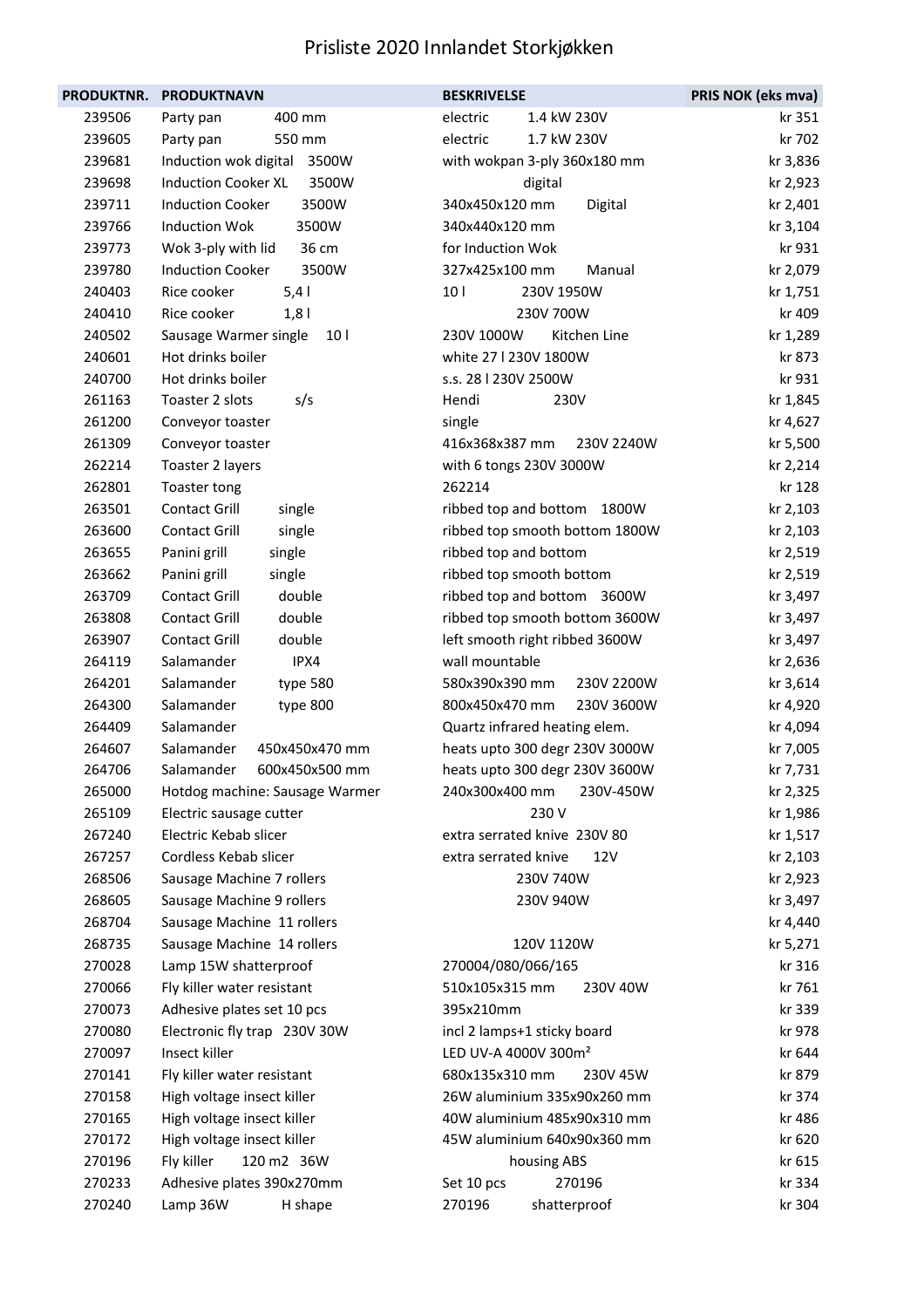| PRODUKTNR.       | <b>PRODUKTNAVN</b>                                   | <b>BESKRIVELSE</b>             | PRIS NOK (eks mva) |
|------------------|------------------------------------------------------|--------------------------------|--------------------|
| 271117           | Refrigerator thermometer                             | -40 °C to 40 °C<br>vertical    | kr 23              |
| 271124           | Refrigerator thermometer                             | -50 °C to 50 °C<br>round       | kr 29              |
| 271148           | Infrared thermometer                                 | -32 °C to 300 °C<br>laser      | kr 463             |
| 271155           | Digital kitchen timer 67x67 mm                       | with magnetic clip             | kr 53              |
| 271162           | Digital thermometer                                  | 120 mm s/s probe -50 to 300 °C | kr 161             |
| 271179           | Oven thermometer<br>60x70 mm                         | s/s casing<br>50 to 300 degr   | kr 51              |
| 271186           | Refrigerator thermometer                             | -50 to 25 °C<br>s/s casing     | kr 51              |
| 271209           | Digital thermometer 45x180 mm                        | with clip                      | kr 163             |
| 271216           | Pocket Thermometer                                   | 127 mm s/s probe 0 - 100 °C    | kr 46              |
| 271230           | Fast response thermometer                            | with probe<br>-55 tot 350 gr   | kr 580             |
| 271247           | Milk frothing thermometer                            | $-10/110 °C$                   | kr 44              |
| 271254           | Infrared thermometer HACCP                           | with probe -60 °C tot 350 °C   | kr 1,049           |
| 271261           | Refrigerator thermometer                             | horizontal -40 °C tot 20 °C    | kr 35              |
| 271308           | Foldable thermometer                                 | 130 mm s/s probe -50 to 300°C  | kr 264             |
| 271339           | Steak thermometer<br>$25 \, \text{mm}$               | indiication rare-med-well done | kr 85              |
| 271346           | Roasting thermometer/timer                           | 65x70x17 mm 0 - 300 degrees    | kr 149             |
| 271407           | Digital thermometer                                  | with removable probe           | kr 843             |
| 271513           | Ice crusher                                          | 210x380x490 mm<br>230V 150W    | kr 6,736           |
| 271520           | Ice Crusher                                          | 170x220x460 mm<br>230V 80W     | kr 697             |
| 271551           | Ice cube maker S/S CASING                            | capacity 12-25 kg/24 hrs       | kr 3,339           |
| 271568           | Ice cube maker plastic casing                        | capacity 12 kg/24 hrs          | kr 2,290           |
| 271575           | Ice cube maker<br>35 kg/24h                          | 15 kg buffer                   | kr 7,011           |
| 271773           | Bullet ice cube maker                                | $~26$ kg/day                   | kr 6,736           |
| 271780           | Bullet ice cube maker                                | ~50kg/day                      | kr 7,907           |
| 271797           | Flake ice maker                                      | ~85kg/day                      | kr 21,027          |
| 272404           | Patio Heater<br>Pyramid                              | 420x420x2220 mm<br>11,2 kW     | kr 4,656           |
| 272411           | Patio heater<br>Area                                 | 556x1430 mm<br>12 kW           | kr 2,958           |
| 272602           | Patio Heater                                         | s/s HENDI standing model       | kr 2,401           |
| 272701           | <b>Patio Heater RETRACTABLE</b>                      | s/s HENDI standing model       | kr 2,724           |
| 273845           | Heat lamp                                            | cone shape black colour        | kr 685             |
| 273852           | Heat lamp                                            | cylindrical black colour       | kr 639             |
| 273869           | Heat lamp                                            | cone shape silver colour       | kr 685             |
| 273876           | Heat lamp                                            | cone shape copper colour       | kr 685             |
| 273883           | Heat lamp                                            | cylindrical silver colour      | kr 639             |
| 273890           | Heat lamp                                            | cylindrical copper colour      | kr 639             |
| 273906           | Overhead warmer<br>230V 500W                         | with 2 infrared lamps          | kr 1,169           |
| 273913           | Overhead warmer                                      | black with 2 omfrared lamps    | kr 1,169           |
| 273982           | Heated display case 1 level                          | GN 1/1<br>230V 400W            | kr 3,661           |
| 273999           | Heated display case 2 levels                         | GN 1/1<br>230V 400W            | kr 4,563           |
| 274101           | Chocolate Fountain                                   | 3 layers s.s.                  | kr 557             |
| 274125           | Hot chocolate dispenser                              | 5   230V 1006W                 | kr 4,979           |
| 274149           | Hot chocolate dispenser                              | 10   230V 1006W                | kr 5,564           |
| 274156           | Chocolate Fountain                                   | 5 layers s.s. 265W             | kr 4,627           |
| 274163           | Chocolate Fountain                                   | 6 layers s.s. 310W             | kr 6,970           |
| 274224           | Slush machine 2x 12 l                                | 230V 920W                      | kr 23,370          |
| 274231           | Ice cream maker                                      | 230V 21230V 180W               | kr 4,328           |
| 280096           | Knife DF1<br>Slices 1 mm                             |                                | kr 568             |
| 280102<br>280126 | Knife DF2<br>Slices 2 mm<br>Knife DF4<br>Slices 4 mm |                                | kr 568             |
|                  |                                                      |                                | kr 568             |
| 280201           | Knife DF6<br>Slices 6 mm<br>Knife DF8                |                                | kr 568             |
| 280218           | Slices 8 mm                                          |                                | kr 568             |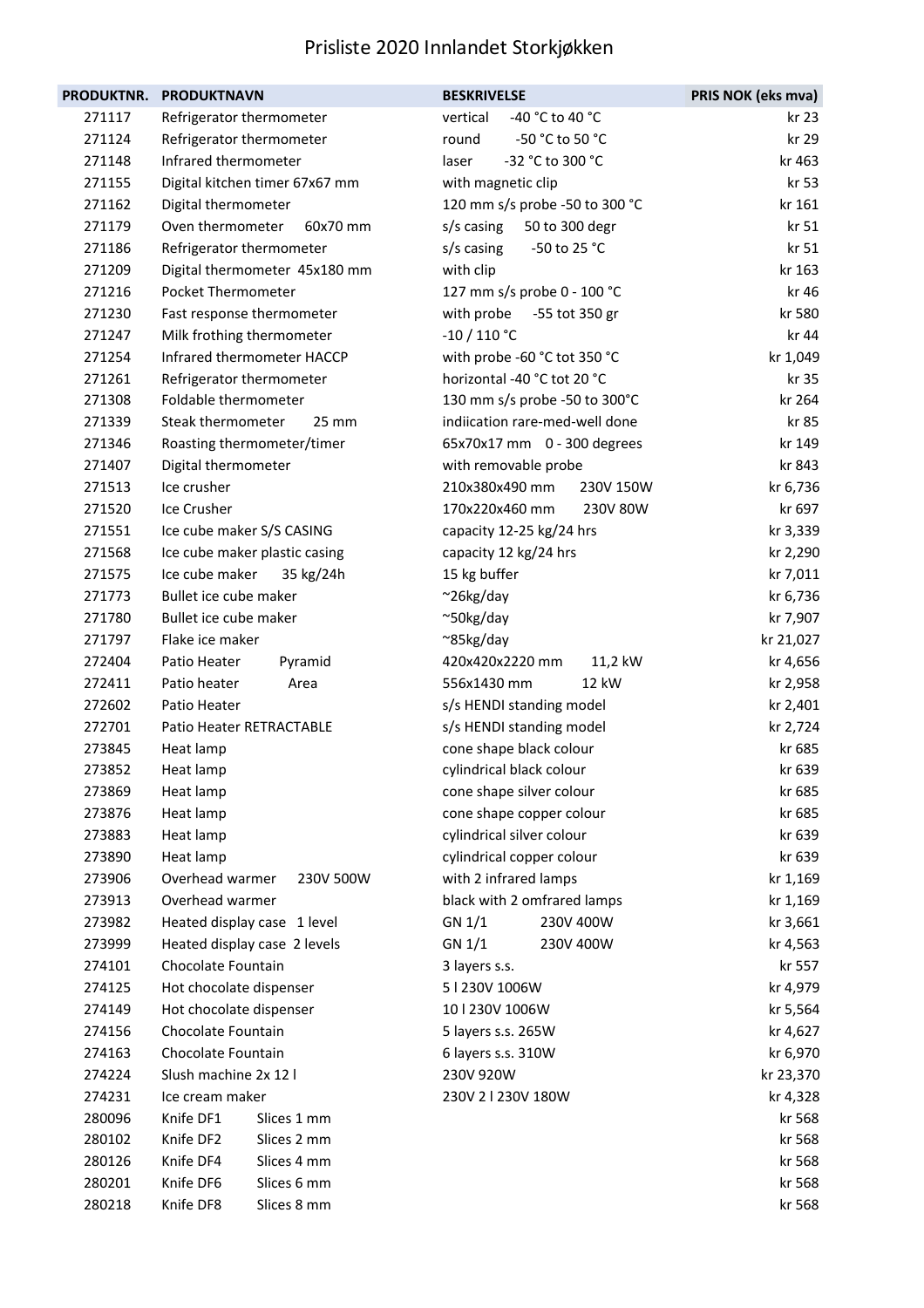|        | PRODUKTNR. PRODUKTNAVN         | <b>BESKRIVELSE</b>             | PRIS NOK (eks mva) |
|--------|--------------------------------|--------------------------------|--------------------|
| 280225 | Knife DF10<br>Slices 10 mm     |                                | kr 568             |
| 280294 | Knife DT2<br>Grater 2 mm       |                                | kr 498             |
| 280300 | Knife DT3<br>Grater 3 mm       |                                | kr 498             |
| 280317 | Knife DT7<br>Grater 7 mm       |                                | kr 498             |
| 280416 | Knife DT5 Grater dia. 4,5 mm   |                                | kr 498             |
| 280423 | Knife DQ3<br>Julienne 3x3 mm   |                                | kr 879             |
| 280621 | Rasping disc V                 |                                | kr 498             |
| 280690 | Rack for vegetable cutter disc | White<br>400x250x90 mm         | kr 229             |
| 281246 | <b>UV Sterilizer</b>           | for knives 230V 25W            | kr 2,220           |
| 281352 | 25   1000W<br>Microwave        | single knob<br>230V 1550W      | kr 3,602           |
| 281390 | Samsung microwave              | CM1919A/XEU 26   1780W         | kr 11,697          |
| 281444 | Microwave programmable         | s.s. 1000W output 25l          | kr 3,807           |
| 281451 | Samsung microwave              | CM1089A/XEU 26   1050W         | kr 5,266           |
| 281468 | Samsung microwave              | programmable 1500W             | kr 10,525          |
| 281475 | Samsung microwave              | CM1929A/XEU 26I 1780W          | kr 11,697          |
| 281482 | Samsung microwave              | CM1099A/XEU 26   1050W         | kr 4,680           |
| 281499 | Samsung microwave              | CM1519A 26   1450W             | kr 10,250          |
| 281710 | Microwave with grill           | 700W output 1000W grill 20 l   | kr 1,166           |
| 282007 | Meat Mincer Hendi 22 300 kg/h  | 370x220x440 mm<br>1100W/230V   | kr 9,225           |
| 282014 | Perforated plate<br>8 mm       | for meat mincer 282007         | kr 293             |
| 282021 | Perforated plate<br>6 mm       | for meat mincer 282007         | kr 293             |
| 282038 | Perforated plate<br>$4,5$ mm=  | meat mincer 282007             | kr 293             |
| 282045 | Perforated plate<br>3 mm       | for meat mincer 282007         | kr 293             |
| 282052 | Perforated plate<br>2 mm       | for meat mincer 282007         | kr 463             |
| 282069 | Worm screw                     | for meat mincer 282007         | kr 1,049           |
| 282076 | Knife                          | for meat mincer 282007         | kr 147             |
| 282090 | Sausage stuffer 7 I vertical   | 300x300x770 mm<br>Profi Line   | kr 2,636           |
| 282113 | Hamburger press<br>s.s./alu    | cilinder 130 mm 330x250x300 mm | kr 2,103           |
| 282120 | Patty dividers                 | 130 mm ca. 1400 pieces         | kr 468             |
| 282137 | Sausage stuffer 3 I vertical   | painted body stuffer           | kr 1,611           |
| 282144 | Sausage stuffer 5 I vertical   | painted body stuffer           | kr 1,845           |
| 282151 | Sausage stuffer 10l vertical   | painted body stuffer           | kr 3,157           |
| 282199 | Meat mincer Hendi 12 200 kg/h  | 370x220x440 mm<br>230V 750W    | kr 6,296           |
| 282229 | Perforated plate meat mincer   | 8<br>Hendi 12                  | kr 451             |
| 282236 | Perforated plate meat mincer   | Hendi 12<br>6                  | kr 451             |
| 282243 | Perforated plate meat mincer   | Hendi 12<br>4,5                | kr 451             |
| 282250 | Perforated plate meat mincer   | Hendi 12<br>3                  | kr 451             |
| 282267 | Perforated plate meat mincer   | Hendi 12<br>2                  | kr 615             |
| 282304 | Worm screw for meat mincer     | Hendi 12                       | kr 674             |
| 282359 | Knife for meat mincer          | Hendi 12                       | kr 252             |
| 282571 | Sausage filling machine        | Profi Line - 3L                | kr 1,933           |
| 282588 | Sausage filling machine        | Profi Line - 5L                | kr 2,220           |
| 400012 | Ramekin                        | 45 ml s.s.                     | kr 70              |
| 400029 | Ramekin                        | 70 ml s.s.                     | kr 81              |
| 400036 | Ramekin                        | 115 ml s.s.                    | kr 117             |
| 400043 | Ramekin                        | 175 ml s.s.                    | kr 152             |
| 400050 | Ramekin                        | 230 ml s.s.                    | kr 187             |
| 400067 | Ramekin                        | 340 ml s.s.                    | kr 199             |
| 400203 | Serving dish<br>205x155 mm     | S/S 18/0                       | kr 36              |
| 401002 | Vegetable dish s/s             | 120x30 mm                      | kr 23              |
| 401101 | Vegetable dish s/s             | 140x35 mm                      | kr 26              |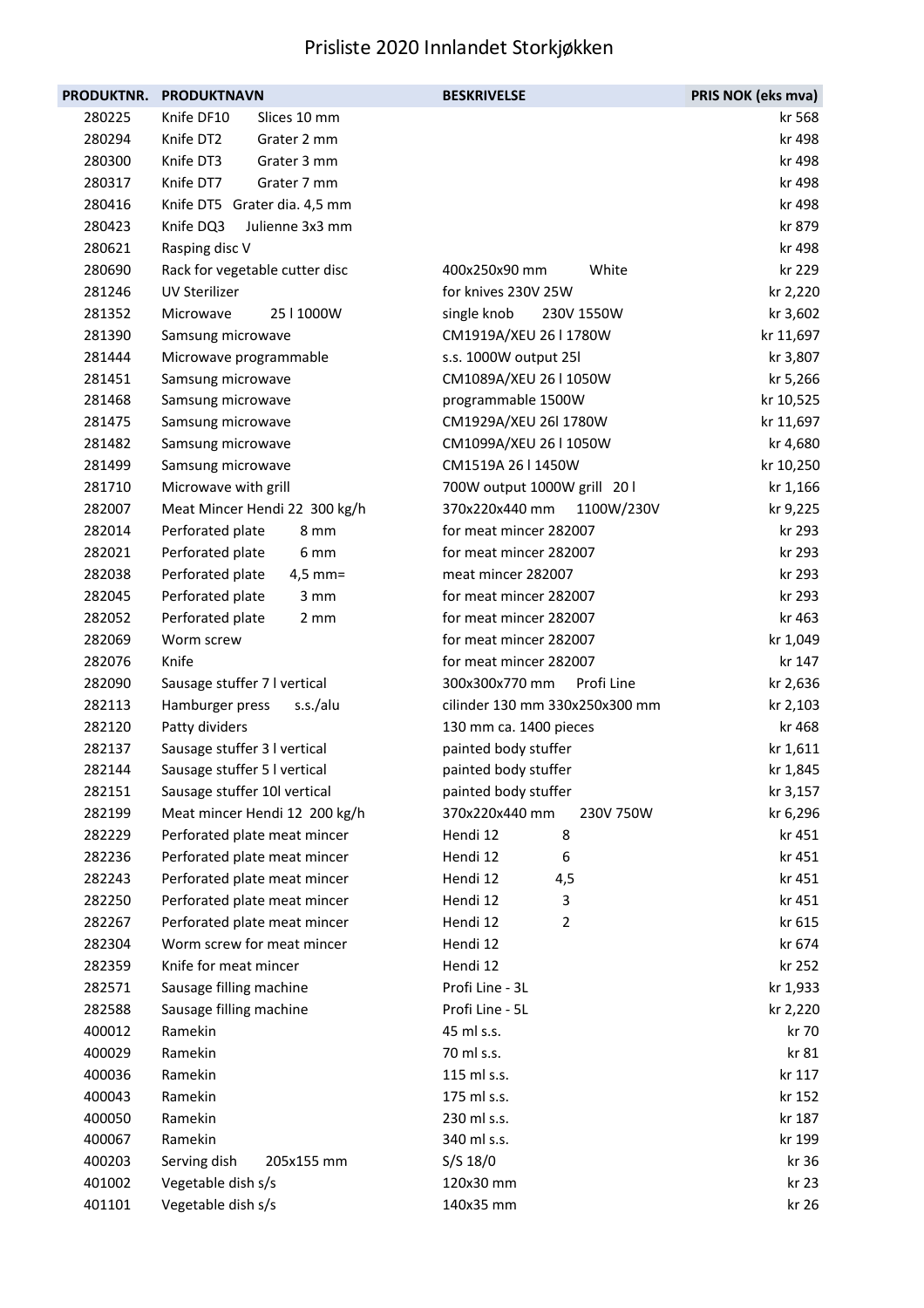| PRODUKTNR. | <b>PRODUKTNAVN</b>             | <b>BESKRIVELSE</b>           | PRIS NOK (eks mva) |
|------------|--------------------------------|------------------------------|--------------------|
| 401200     | Vegetable dish s/s             | 160x40 mm                    | kr 29              |
| 402221     | Snail fork s/s 18/8<br>140 mm  |                              | kr 70              |
| 402528     | Snail tongs squeeze model      | $s/s$ 18/8                   | kr 79              |
| 403709     | Set 4 lobster forks + tongs    | s/s                          | kr 222             |
| 403716     | 205 mm<br>Lobster fork         | chrome steel                 | kr 117             |
| 404003     | Meat tray oval s/s 190x140 mm  |                              | kr 22              |
| 404102     | Meat tray oval s/s 240x170 mm  |                              | kr 32              |
| 404201     | Meat tray oval s/s 300x220 mm  |                              | kr 42              |
| 404300     | Meat tray oval s/s 350x220 mm  |                              | kr 53              |
| 404409     | Meat tray oval s/s 400x260 mm  |                              | kr 70              |
| 404508     | Meat tray oval s/s 450x290 mm  |                              | kr 88              |
| 404607     | Meat tray oval s/s 500x350 mm  |                              | kr 108             |
| 405000     | Coffee tray oval<br>20 cm      | s/s satin finish             | kr 18              |
| 405208     | Coffee tray oval<br>26.5 cm    | s/s satin finish             | kr 30              |
| 405307     | Coffee tray oval<br>28.5 cm    | s/s satin finish             | kr 37              |
| 407202     | Display tray<br>240x170 mm     | s/s with feet                | kr 88              |
| 407400     | Display tray<br>345x245 mm     | s/s                          | kr 214             |
| 408308     | Display tray<br>310x230 mm     | s/s                          | kr 105             |
| 410110     | Serving tray                   | GN 1/1 20 mm s.s. stackable  | kr 93              |
| 421550     | Tabletop litterbin 12x18 cm    | S.S.                         | kr 73              |
| 421574     | Tabletop litterbin black       | melamine                     | kr 93              |
| 424001     | Roll-top set 2-piece round     | including serving tray 38 cm | kr 503             |
| 424155     | Thermo tray rect. 43x29 cm     |                              | kr 281             |
| 424186     | Rolltop display GN 1/1 incl.   | S/S serving tray             | kr 1,025           |
| 424193     | Cooling element<br>430x275mm   | cooling display 424186       | kr 217             |
| 425107     | Iced infusing Pitcher          | 2,2 ltrMS                    | kr 152             |
| 425121     | Iced infusing Pitcher 3 ltr    | SAN 150x290 mm               | kr 196             |
| 425138     | Juice jug straight model 2 ltr | SAN                          | kr 128             |
| 425190     | Juice dispenser<br>51          |                              | kr 1,025           |
| 425206     | Juice dispenser                | 2x12   230V 395W             | kr 9,313           |
| 425299     | Juice dispenser<br>8 ltr       |                              | kr 849             |
| 425343     | Milk dispenser with            | 360x536(H)x260 mm<br>10.5ltr | kr 2,325           |
| 425411     | Juice dispenser                | 2x8                          | kr 1,728           |
| 425428     | Juice dispenser                | 3 <sub>1</sub>               | kr 791             |
| 425435     | Juice dispenser                | 2x3                          | kr 1,517           |
| 425466     | Serving stand for 3 plates     | max 17 cm ring size 10.5 cm  | kr 155             |
| 425473     | Serving stand for 3 plates     | max 27.5 cm ring size 18 cm  | kr 269             |
| 425503     | Pita bread basket oval         | 14x20 cm                     | kr 21              |
| 425534     | Food basket                    | Chr 295x215x60 mm            | kr 53              |
| 425558     | Food basket                    | black 295x215x60 mm          | kr 58              |
| 425565     | Food basket                    | Chr 310x125x55 mm            | kr 46              |
| 425572     | Food basket                    | black 310x125x55 mm          | kr 53              |
| 425602     | Pita bread basket oval         | 260x190 mm                   | kr 28              |
| 425619     | Mini basket                    | black 100x80x75 mm           | kr 58              |
| 425626     | Mini basket                    | black 125x100x85 mm          | kr 67              |
| 425633     | Mini basket                    | black 90x90 mm               | kr 53              |
| 425657     | Mini basket                    | black 255x135x45 mm          | kr 100             |
| 425664     | Stackable mini frying basket   | Chr 105x90x60 mm             | kr 53              |
| 425671     | Stackable mini frying basket   | black 105x90x60 mm           | kr 58              |
| 425688     | Stackable mini frying basket   | Chr 130x110x80 mm            | kr 65              |
| 425695     | Stackable mini frying basket   | black 130x110x80 mm          | kr 70              |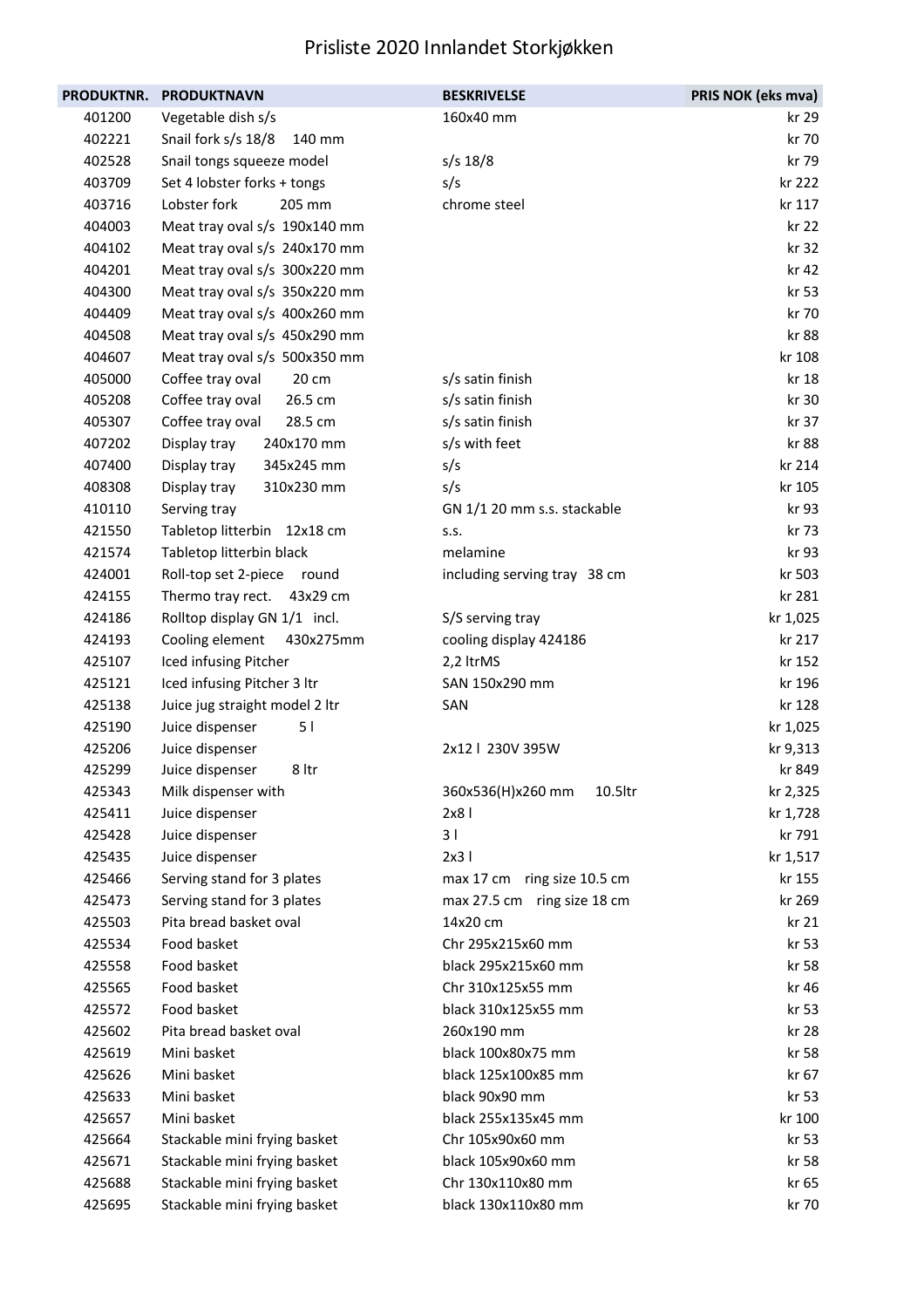| <b>PRODUKTNR.</b> | <b>PRODUKTNAVN</b>             | <b>BESKRIVELSE</b>             | PRIS NOK (eks mva) |
|-------------------|--------------------------------|--------------------------------|--------------------|
| 425701            | Pita bread basket round        | 15 cm                          | kr 12              |
| 425763            | 1 <sup>1</sup><br>Carafe       |                                | kr 61              |
| 425770            | Spice rack rectangular         | black 205x90x(H)180 mm         | kr 46              |
| 425787            | Spice rack                     | round black Ø165x(H)205 mm     | kr 46              |
| 425800            | Pita bread basket round        | 20 cm                          | kr 21              |
| 425817            | Wire basket                    | round Ø100x(H)90 mm            | kr 35              |
| 425824            | Wire basket                    | round Ø120x(H)110 mm           | kr 41              |
| 425831            | Wire basket                    | oval 130x180x(H)60mm           | kr 58              |
| 425855            | Wire basket                    | rectangular 230x150x(H)80 mm   | kr 70              |
| 425862            | Wire basket                    | round Ø250x(H)80 mm            | kr 81              |
| 425879            | Wire basket                    | oval 255x160x(H)80 mm          | kr 76              |
| 425886            | Wire basket                    | oblong 385x160x(H)80 mm        | kr 93              |
| 425909            | <b>Bucket</b>                  | with handle ø70x(H)65mm        | kr 15              |
| 425916            | <b>Bucket</b>                  | with handle ø100x(H)90mm       | kr 21              |
| 425923            | <b>Bucket</b>                  | with handle ø120x(H)115mm      | kr 26              |
| 425930            | Square tub                     | 100x100x(H)80mm                | kr 32              |
| 425947            | Double bucket                  | with handle 190x95x140 mm      | kr 70              |
| 425954            | Double bucket                  | with handle 250x125x155 mm     | kr 81              |
| 425961            | 3 buckets with tray            | 365x130x(H)125mm               | kr 117             |
| 425978            | Cutlery & napkin caddy         | 245x167x(H)132mm               | kr 117             |
| 425985            | <b>Bucket</b>                  | with handle ø160x(H)140mm      | kr <sub>21</sub>   |
| 425992            | Party tub                      | 400x330x(H)220mm               | kr 163             |
| 426043            | Snack basket                   | 130x110 mm stone wash PP       | kr 46              |
| 426050            | Snack basket                   | 130x110 mm black PP            | kr 46              |
| 426067            | Cutlery dispenser              | 260x180x150 mm stone wash PP   | kr 147             |
| 426074            | Cutlery dispenser              | 260x180x150 mm black PP        | kr 147             |
| 426081            | Cutlery basket                 | 270x100x45 mm stone wash PP    | kr 46              |
| 426098            | Cutlery basket                 | 270x100x45 mm black PP         | kr 46              |
| 426197            | Cutlery basket                 | 80x120 mm stone wash PP        | kr 44              |
| 426210            | Cutlery basket                 | 80x120 mm black PP             | kr 44              |
| 426227            | Square basket                  | 190x190x80 mm black PP         | kr 18              |
| 426234            | <b>Bread basket</b>            | 225x130x55 mm oval black PP    | kr 18              |
| 426241            | <b>Bread basket</b>            | 225x150x65 mm black PP         | kr 23              |
| 426258            | <b>Bread basket</b>            | 200x65 mm round black PP       | kr 21              |
| 426265            | <b>Bread basket</b>            | 320x230x55 mm oval black PP    | kr 32              |
| 426272            | Display with 3 bread baskets   | 350x215x600 mm black PP        | kr 456             |
| 426289            | Rolltop cover for bread basket | 400x300 mm round PC            | kr 234             |
| 426326            | Wine cooler<br>95 mm           | mini<br>S.S.                   | kr 44              |
| 426333            | Wine cooler<br>110 mm          | mini<br>S.S.                   | kr 51              |
| 426340            | Wine cooler<br>135 mm          | mini<br>S.S.                   | kr 63              |
| 426357            | <b>Bucket</b><br>70 mm         | mini<br>S.S.                   | kr 36              |
| 426364            | <b>Bucket</b><br>90 mm         | mini<br>S.S.                   | kr 44              |
| 426371            | <b>Bucket</b><br>120 mm        | mini<br>S.S.                   | kr 67              |
| 426388            | 100 mm<br>Strainer             | mini<br>S.S.                   | kr 32              |
| 426395            | Strainer<br>130 mm             | mini<br>S.S.                   | kr 38              |
| 426418            | Fruit basket chrome plated     |                                | kr 79              |
| 426425            | Mini basket s.s. 100x80x65 mm  | rectangular                    | kr 53              |
| 426432            | Mini basket                    | s.s. 120x100x80 mm regtangular | kr 58              |
| 426449            | Mini basket s.s.<br>90x90 mm   | round                          | kr 46              |
| 426456            | Frying basket                  | s.s. 275x130x45 mm             | kr 93              |
| 426463            | Snack can<br>45x50 mm          | mini<br>S.S.                   | kr 26              |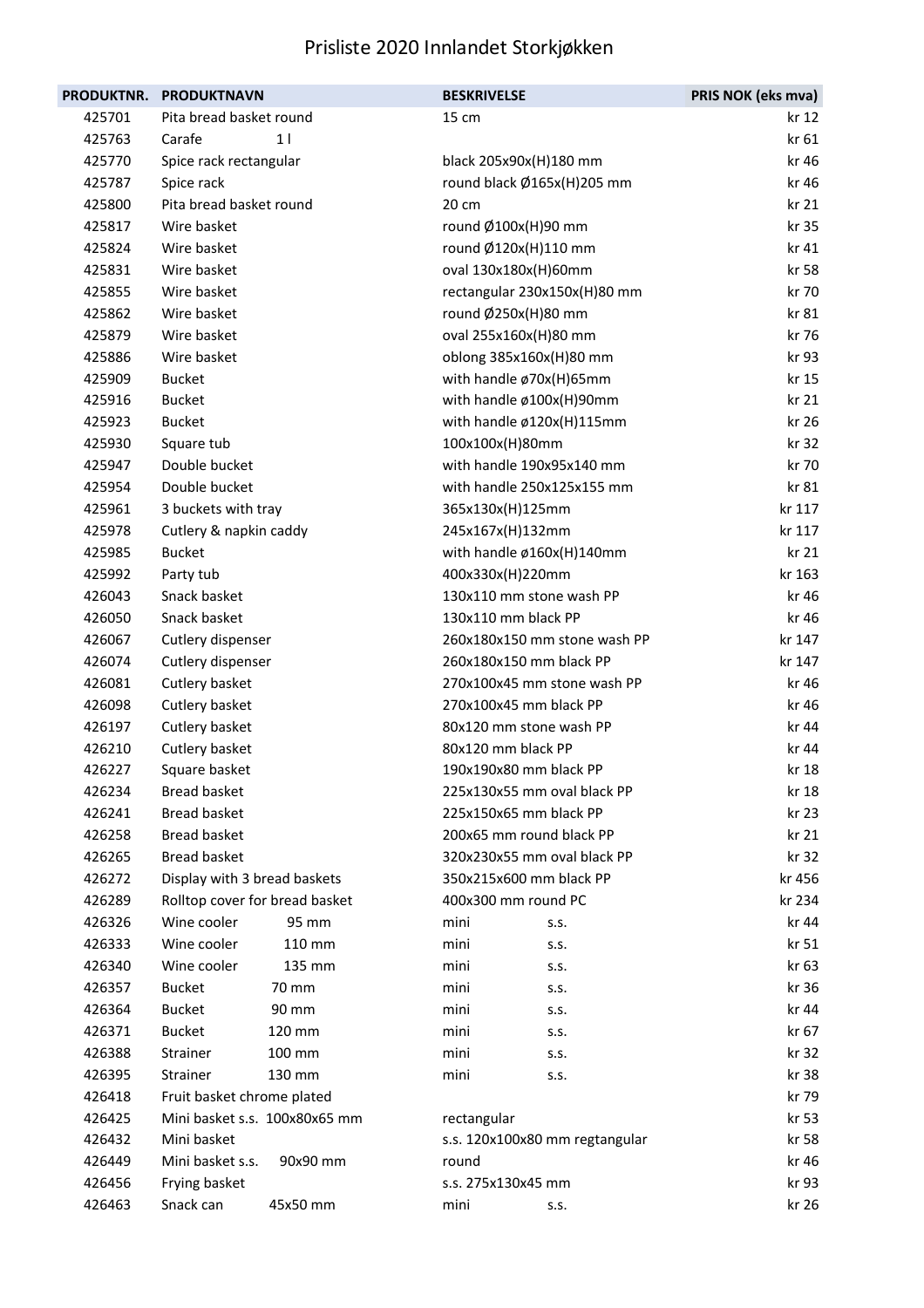| <b>PRODUKTNR.</b> | <b>PRODUKTNAVN</b>             | <b>BESKRIVELSE</b>             | PRIS NOK (eks mva) |
|-------------------|--------------------------------|--------------------------------|--------------------|
| 426470            | Snack can                      | s.s. 70x100 mm                 | kr 46              |
| 426487            | Snack pan                      | s.s. 185x95x45 mm              | kr 56              |
| 426494            | Chips bag holder               | black Ø115x(H)100 mm           | kr 35              |
| 426500            | Bread basket oval 23x15x6.5 cm | polyrattan                     | kr 22              |
| 426517            | Baquette basket                | 300x350 mm beige PP            | kr 316             |
| 426524            | Bakery basket with s.s. rim    | 400x300x50 mm stone wash PP    | kr 152             |
| 426555            | Bakery basket with s.s. rim    | 400x300x50 mm black PP         | kr 152             |
| 426562            | Angled bread basket            | 300x60/120 mm stone wash PP    | kr 93              |
| 426579            | Angled bread basket            | 300x60/120 mm black PP         | kr 93              |
| 426586            | Angled bread basket            | 370x60/120 mm stone wash PP    | kr 128             |
| 426593            | Angled bread basket            | 370x60/120 black PP            | kr 128             |
| 426609            | Bread basket round<br>20 cm    | polyrattan                     | kr 22              |
| 426616            | Oval bread basket              | 250x190x65 mm stone wash PP    | kr 58              |
| 426623            | Oval bread basket              | 250x190x65 mm black PP         | kr 58              |
| 426647            | Oval bread basket              | 320x230x70 mm stone wash PP    | kr 81              |
| 426654            | Oval bread basket              | 320x230x70 mm zwart PP         | kr 81              |
| 426661            | Angled bread basket            | 400x300x90/120mm stone wash PP | kr 152             |
| 426678            | Angled bread basket            | 400x300x90/120mm black PP      | kr 152             |
| 426685            | <b>Basket</b>                  | GN 1/1x65 mm brown PP          | kr 163             |
| 426692            | <b>Basket</b>                  | GN 1/2x65 mm brown PP          | kr 100             |
| 426708            | Bread basket oval 23x10x6 cm   | polyrattan                     | kr 19              |
| 426715            | <b>Basket</b>                  | GN 1/3x65 mm brown PP          | kr 73              |
| 426722            | <b>Basket</b>                  | GN 1/4x65 mm brown PP          | kr 67              |
| 426746            | <b>Basket</b>                  | GN 1/4x65 mm bruin PP          | kr 56              |
| 426753            | <b>Basket</b>                  | GN 2/3x65 mm brown PP          | kr 123             |
| 426760            | Oval basket                    | 190x120x60 mm stone wash PP    | kr 44              |
| 426777            | Oval basket                    | 190x120x60 mm black PP         | kr 44              |
| 426784            | Rectangular basket             | 190x120x60 mm stone wash PP    | kr 46              |
| 426791            | Rectangular basket             | 190x120x60 mm black PP         | kr 46              |
| 426807            | Bread basket rect. 23x15x7 cm  | polyrattan                     | kr 24              |
| 426814            | Riser for bread basket         | 200/250x180 mm black PP        | kr 38              |
| 426821            | Riser for bread basket         | 200/250x265 mm black PP        | kr 44              |
| 426906            | Bread basket oval 37.5x15x7 cm | polyrattan                     | kr 26              |
| 426920            | Rattan basket                  | 400x90 mm naturel PP           | kr 140             |
| 426951            | Poly-rattan basket set         | with roll-top cover 400x360 mm | kr 386             |
| 426968            | Basket PP with roll top cover  | PC<br>GN 2/3x245 mm            | kr 527             |
| 426982            | Rattan basket                  | 400x90 mm black PP             | kr 140             |
| 426999            | Rattan basket                  | 400x90 mm brown PP             | kr 140             |
| 427033            | Cutlery basket                 | black                          | kr 93              |
| 427040            | Table caddy                    | black                          | kr 152             |
| 427057            | Table caddy                    | black                          | kr 152             |
| 427064            | Table caddy                    | black                          | kr 152             |
| 427071            | Fruit basket                   | black                          | kr 152             |
| 427088            | Fruit basket                   | black                          | kr 140             |
| 427095            | Fruit basket                   | black                          | kr 58              |
| 427118            | <b>Bread basket</b>            | with bag round                 | kr 128             |
| 427125            | <b>Bread basket</b>            | with bag oval                  | kr 128             |
| 427132            | <b>Bread basket</b>            | with bag rectangular           | kr 175             |
| 427149            | <b>Bread basket</b>            | with bag square                | kr 163             |
| 427156            | Napkin holder                  | black 150x150 mm               | kr 58              |
| 427163            | Napkin holder                  | black 200x200 mm               | kr 70              |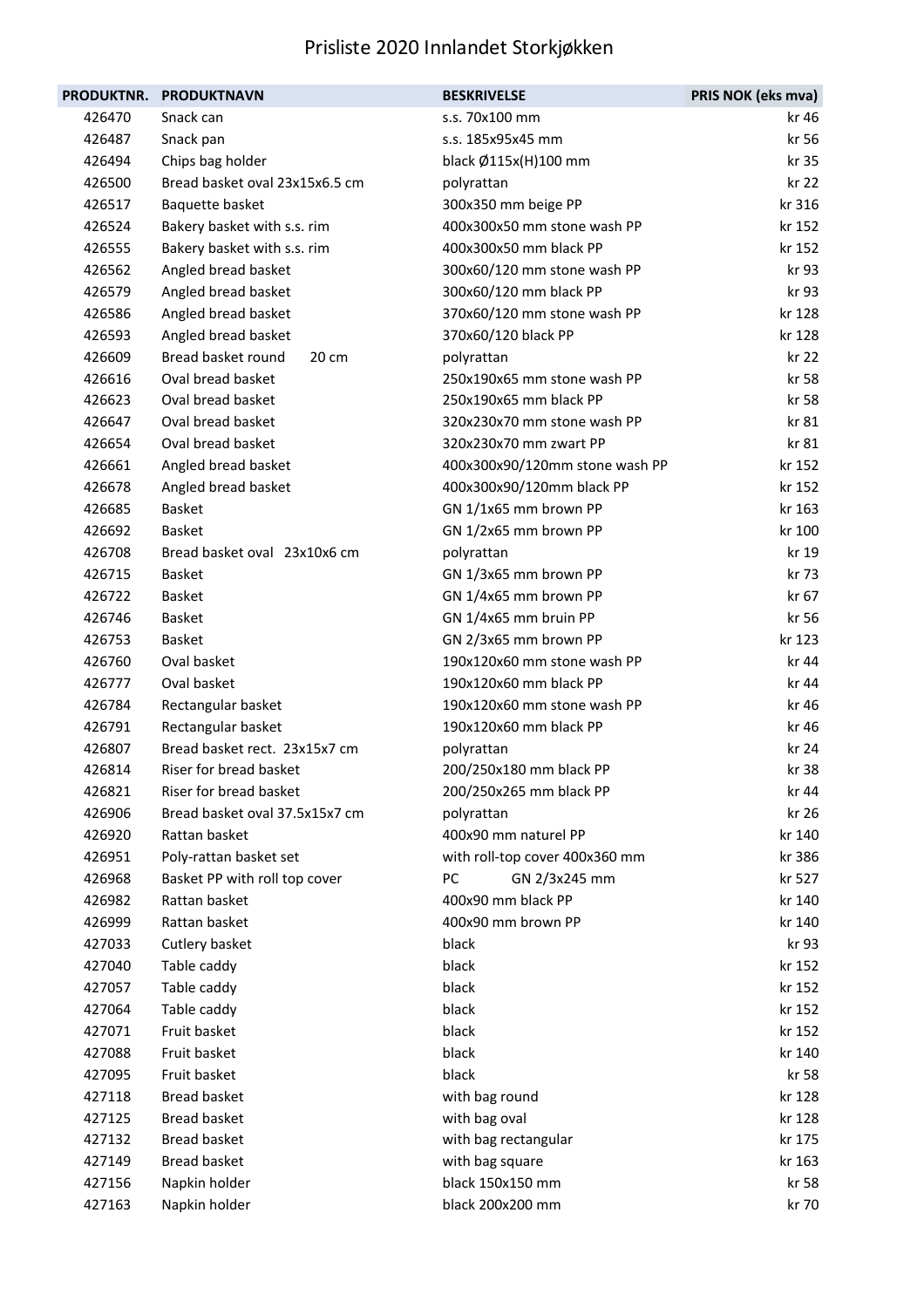| <b>PRODUKTNR.</b> | <b>PRODUKTNAVN</b>             | <b>BESKRIVELSE</b>             | PRIS NOK (eks mva) |
|-------------------|--------------------------------|--------------------------------|--------------------|
| 427170            | Condiment rack                 | black                          | kr 38              |
| 427187            | Fruit basket                   | black                          | kr 117             |
| 427415            | Cover plastic GN 1/1           | foldable                       | kr 196             |
| 427507            | Rolltop cover PC GN 1/1x170 mm |                                | kr 292             |
| 427514            | Rolltop cover SAN<br>38 cm     | for 424001 424018 425480       | kr 304             |
| 427538            | Roll top cover GN 2/3x175 mm   | PC                             | kr 322             |
| 428245            | Multi rack s.s.                | with 3 SAN bowls 1 l           | kr 662             |
| 428511            | Napkin holder matt             | 170x30x70 mm<br>S/S            | kr 53              |
| 428528            | Napkin holder wire             | 190x190x65 mm chrome-plated    | kr 81              |
| 429006            | Breadbag round<br>beige        | 150x150 mm<br>cotton           | kr 46              |
| 429013            | Breadbag round<br>dark grey    | 150x150 mm<br>cotton           | kr 46              |
| 429020            | Breadbag round<br>beige        | 200x200 mm<br>cotton           | kr 58              |
| 429037            | Breadbag round<br>dark grey    | 200x200 mm<br>cotton           | kr 58              |
| 429044            | Breadbag round<br>beige        | 250x160 mm<br>cotton           | kr 70              |
| 429051            | Breadbag round<br>darl grey    | 250x160 mm<br>cotton           | kr 70              |
| 429211            | Paperbag                       | washable black                 | kr 85              |
| 429228            | Paperbag                       | washable beige                 | kr 85              |
| 429419            | <b>Breadroll dispenser</b>     |                                | kr 155             |
| 429440            | Taco holder                    | for 2 taco's s.s.              | kr 70              |
| 429457            | Taco holder                    | for 4 taco's s.s.              | kr 105             |
| 429914            | Stand 3 layers<br>$s/s$ 18/2   | 16.6-22-26.8 cm height 32 cm   | kr 410             |
| 430002            | 0.35 ltr<br>Soup bowl s/s      | 120x50 mm                      | kr 29              |
| 432006            | Gravy boat on foot<br>140 ml   | $s/s$ D7<br>135x70 mm          | kr 32              |
| 432105            | Gravy boat on foot<br>230 ml   | $s/s$ D7                       | kr 41              |
| 432129            | Gravy boat on foot<br>280 ml   | $s/s$ D7                       | kr 46              |
| 432136            | Gravy boat on foot<br>460 ml   | $s/s$ D7                       | kr 65              |
| 432143            | Gravy boat on foot<br>85 ml    | $s/s$ D7                       | kr 25              |
| 434208            | Soup tureen w/lid s/s 3.00 ltr | and spoon                      | kr 234             |
| 436103            | Serving tray s/s GN 1/1        | mirror finish with matt rim    | kr 167             |
| 440001            | Ashtray with fire rim 140 mm   | s/s                            | kr 21              |
| 440100            | Ashtray with fire rim 160 mm   | s/s                            | kr 25              |
| 440209            | Ashtray chrome-plated<br>95 mm | with rotary button             | kr 50              |
| 440216            | <b>Wall Mounted Ashtray</b>    | stainless steel lockable       | kr 791             |
| 440223            | <b>Standing Ashtray Pole</b>   | Acier inoxydable verrouillable | kr 1,142           |
| 440230            | Bowl ashtray                   | black 100 mm                   | kr 58              |
| 440407            | Ashtray with lid s/s<br>90 mm  |                                | kr 32              |
| 440490            | Ashtray with lid s/s<br>90 mm  |                                | kr 70              |
| 440506            | Ash collector 90x210x140 mm    | s/s                            | kr 210             |
| 440605            | Ashtray with lower tray 140 mm | s/s                            | kr 39              |
| 440704            | Tabletop bin s/s 120x165 mm    | with ABS lid black             | kr 97              |
| 440711            | Tabletop litterbin             | s.s. 95x130 mm                 | kr 81              |
| 440803            | Ashtray stackable<br>75 mm     | s/s                            | kr 50              |
| 440858            | Ashtray stackable<br>95 mm     | s/s                            | kr 58              |
| 440865            | Ashtray stackable<br>100 mm    | S.S.                           | kr 35              |
| 440872            | Ashtray stackable<br>80 mm     | S.S.                           | kr 26              |
| 440902            | Ashtray stackable<br>120 mm    | s/s                            | kr 73              |
| 441107            | Ice-cream cup on foot 90 mm    | s/s                            | kr 23              |
| 441367            | S/S<br>Egg-cup                 | 50x45 mm                       | kr 46              |
| 441466            | Egg cup stackable<br>s/s       | 85x15 mm                       | kr 108             |
| 441503            | Egg spoon plastic              |                                | kr 28              |
| 443002            | Grater four-sided<br>s/s       | 90x65x200 mm                   | kr 81              |
|                   |                                |                                |                    |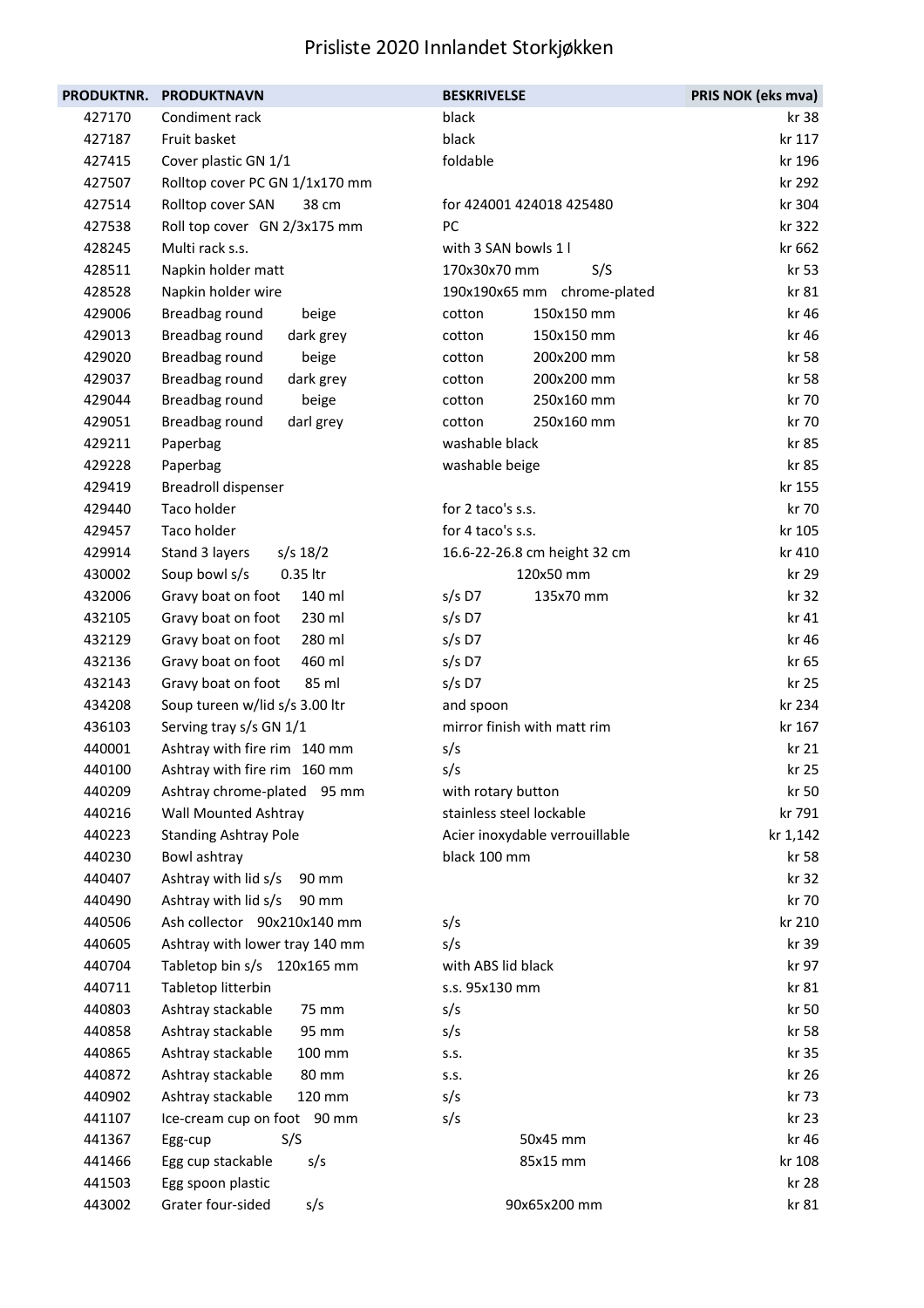| PRODUKTNR. | <b>PRODUKTNAVN</b>              | <b>BESKRIVELSE</b>             | PRIS NOK (eks mva) |
|------------|---------------------------------|--------------------------------|--------------------|
| 444023     | $s/s$ 18/0<br>Table cloth clamp |                                | kr 27              |
| 445815     | 0,60 L<br>Vacuum jug s.s.       |                                | kr 433             |
| 445822     | 1,00 L<br>Vacuum jug s.s.       |                                | kr 468             |
| 445839     | Vacuum jug s.s.<br>1,50L        |                                | kr 491             |
| 445877     | Airpot S/S mantle               |                                | kr 630             |
| 445891     | Drip tray for Airpot 445877     |                                | kr 114             |
| 445907     | Coffee decanter glass 1.8 ltr   | with lid                       | kr 117             |
| 446508     | Vacuum jug double walled 1 L    | s.s./PP black push-button cap  | kr 143             |
| 446522     | Vacuum jug double walled 1 L    | s.s./PP yellow push-button cap | kr 143             |
| 446607     | Vacuum jug double walled 1,5 L  | s.s./PP black push-button cap  | kr 163             |
| 446621     | Vacuum jug double walled 1,5 L  | s.s./PP yellow push-button cap | kr 163             |
| 446706     | Vacuum jug double walled 2 L    | s.s./PP black push-button cap  | kr 175             |
| 446720     | Vacuum jug double walled 2 L    | s.s./PP yellow push-button cap | kr 175             |
| 448908     | Airpot s/s PP 2.20 ltr          |                                | kr 234             |
| 449608     | Vacuum jug black<br>$1,0$ ltr   | with glass inner bottle        | kr 100             |
| 449615     | Vacuum jug                      | black 1 I PP with push button  | kr 117             |
| 450109     | Cream jug s/s<br>0.03 ltr       | 35x35 mm                       | kr 16              |
| 450208     | Cream jug s/s<br>0.04 ltr       | 40x40 mm                       | kr 25              |
| 450307     | Cream jug s/s<br>0.07 ltr       | 50x55 mm                       | kr 23              |
| 450406     | Cream jug s/s<br>0.12 ltr       | 60x60 mm                       | kr 29              |
| 450505     | 0.25 ltr<br>Cream jug s/s       | 75x75 mm                       | kr 41              |
| 451007     | Milk/water jug s/s 0.50 ltr     | 85x110 mm                      | kr 61              |
| 451106     | Milk/water jug s/s 1.00 ltr     | 100x120 mm                     | kr 93              |
| 451502     | Multipurpose jugs 350 ml Luxe   | 76x77x93 mm                    | kr 76              |
| 451519     | Multipurpose jugs 600 ml Luxe   | 90x91x112 mm                   | kr 93              |
| 451526     | Multipurpose jugs 900 ml Luxe   | 102x104x125 mm                 | kr 128             |
| 451533     | Multipurpose jugs 1500 ml Luxe  | 112x120x161 mm                 | kr 179             |
| 452103     | Sugar bowl w/lid<br>0.30 ltr    |                                | kr 58              |
| 452202     | Sugar bowl wo/lid<br>0.301      |                                | kr 46              |
| 452325     | Sugar/whipped cream dish        | 100 mm<br>s/s                  | kr 56              |
| 452400     | Sugardispenser glass s/s spout  | 80x140 mm                      | kr 31              |
| 452424     | Honey dispenser glass s/s       |                                | kr 53              |
| 452714     | Sugar/whipped cream dish        | 65 mm<br>s/s                   | kr 44              |
| 453001     | Coffee pot s/s w/lid 0,3 ltr    |                                | kr 73              |
| 453100     | Coffee pot s/s w/lid 0,5 ltr    |                                | kr 81              |
| 453209     | Coffee pot s/s w/lid 1,0 ltr    |                                | kr 111             |
| 453308     | Coffee pot s/s w/lid 1.50 ltr   |                                | kr 158             |
| 453407     | Coffee pot s/s w/lid 2.00 ltr   |                                | kr 205             |
| 456514     | Tea box 12 compartments         | wood with window               | kr 351             |
| 458006     | Cappuccino steam jug 9 cups     | $s/s$ 18/8                     | kr 170             |
| 458198     | Jug                             | 600 ml s.s. non-stick coating  | kr 140             |
| 458204     | Cappuccino steam jug<br>6 cups  | $s/s$ 18/8                     | kr 152             |
| 458211     | Cappuccino jug 0,5 l            | $s/s$ 18/8                     | kr 128             |
| 458228     | Cappuccino jug 0,3 l            | $s/s$ 18/8                     | kr 105             |
| 460245     | Condiment set 2-piece<br>wire   | 2 oil/vinegar jar 230 ml       | kr 93              |
| 460252     | Oil and vinegar set             | 2x 470 ml                      | kr 117             |
| 461167     | Pepper shaker with s/s cap      |                                | kr 93              |
| 461266     | Salt shaker with s/s cap        |                                | kr 93              |
| 462904     | 0.31<br>Oil jug s/s             | 70x115 mm                      | kr 65              |
| 463000     | Dish warmer 2 candle lights     | 330 mm s/s 18/10 w/o candle    | kr 331             |
| 463109     | Dish warmer 3 candle lights     | 450 mm s/s 18/10 w/o candle    | kr 425             |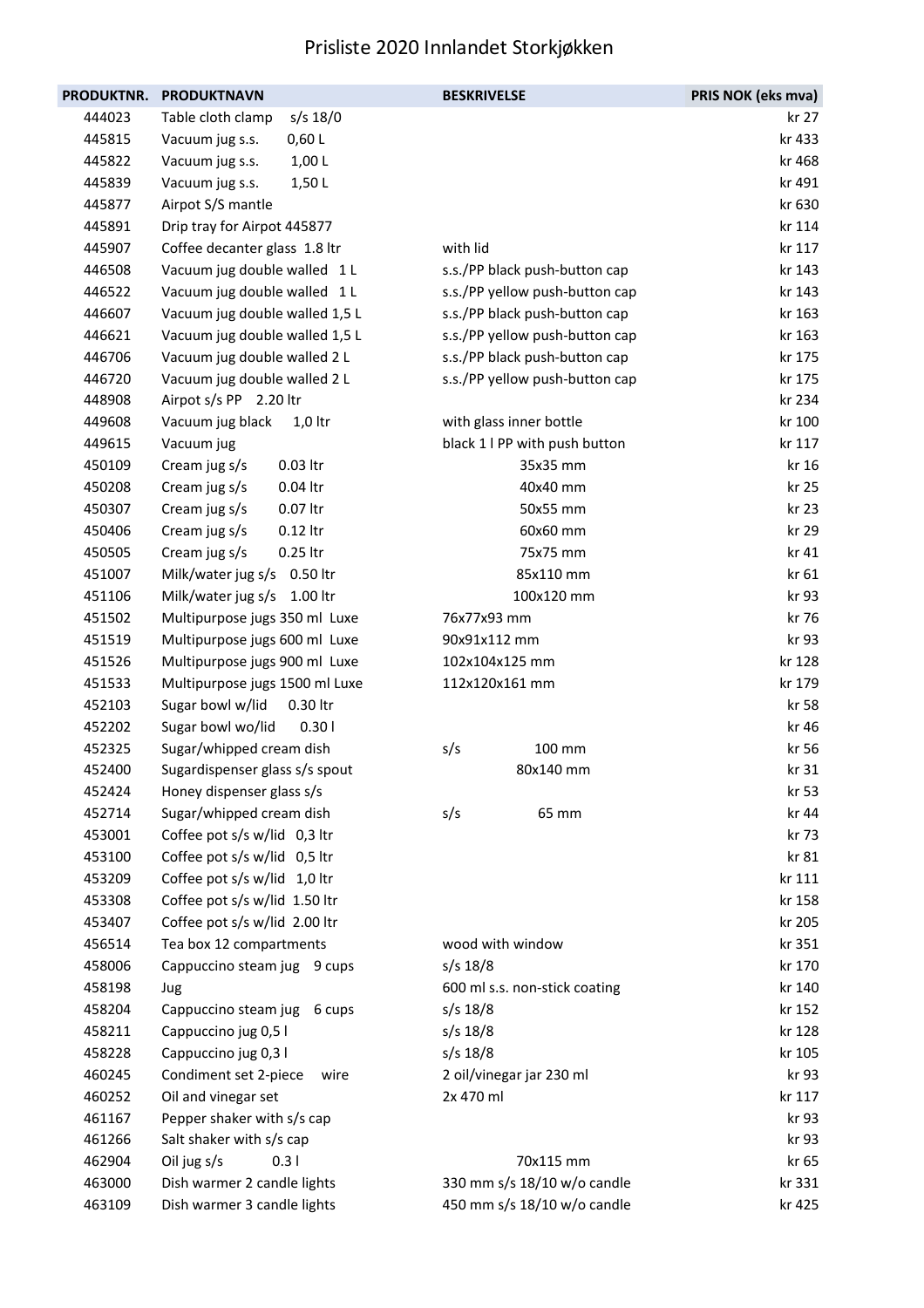| <b>PRODUKTNR.</b> | <b>PRODUKTNAVN</b>                  | <b>BESKRIVELSE</b>                 | PRIS NOK (eks mva) |
|-------------------|-------------------------------------|------------------------------------|--------------------|
| 464809            | Candle light holder s/s 18/8        |                                    | kr 9               |
| 465301            | Condiment set 2-piece               | pepper, salt                       | kr 39              |
| 465318            | Condiment set 3-piece               | pepper, salt, napkins              | kr 50              |
| 465325            | Condiment set 3-piece               | pepper, salt, toothpicks           | kr 53              |
| 465332            | Condiment set 3-piece               | pepper, salt, mustard              | kr 63              |
| 465349            | Condiment set s/s                   | oil, vinegar                       | kr 81              |
| 465356            | Condiment set 4-piece               | oil, vinegar, pepper, salt         | kr 111             |
| 465363            | Condiment set 5-piece               | oil, vineg, pepp, salt, toothpicks | kr 120             |
| 465370            | Cheese dish with spoon              |                                    | kr 81              |
| 465387            | Salt & pepper shaker set            |                                    | kr 15              |
| 466070            | Candleholder                        | 5 branches 380 mm aluminium        | kr 327             |
| 466087            | Candleholder                        | 5 branches 540 mm aluminium        | kr 491             |
| 466117            | Candleholder                        | 5 branches 790 mm aluminium        | kr 937             |
| 466124            | Candleholder                        | 5 branches 980 mm aluminium        | kr 1,288           |
| 468821            | Toothpick holder glass              | 40x70mm<br>s/s lid                 | kr 114             |
| 469385            | Pepper mill                         | acrylic 105 mm                     | kr 70              |
| 469392            | Salt mill                           | acrylic 105 mm                     | kr 70              |
| 469408            | Pepper mill                         | light wood 100 mm                  | kr 105             |
| 469415            | Pepper mill                         | light wood 215 mm                  | kr 175             |
| 469422            | Pepper mill                         | light wood 310 mm                  | kr 222             |
| 469439            | Salt mill                           | light wood 100 mm                  | kr 105             |
| 469446            | Salt mill                           | light wood 215 mm                  | kr 175             |
| 469453            | Pepper mill                         | dark wood 100 mm                   | kr 105             |
| 469460            | Pepper mill                         | dark wood 215 mm                   | kr 175             |
| 469477            | Pepper mill                         | dark wood 310 mm                   | kr 222             |
| 469484            | Salt mill                           | dark wood 100 mm                   | kr 105             |
| 469491            | Salt mill                           | dark wood 215 mm                   | kr 175             |
| 470084            | Induction chafer GN 2/3             | without bottom stand               | kr 3,274           |
| 470091            | Induction chafer GN 2/3             | with glas lid                      | kr 3,807           |
| 470190            | GN 1/1 65 mm divided twin pan       |                                    | kr 175             |
| 470206            | Chafing dish s/s 18/10 GN 1/1       | model 'Rental' w/rolltop lid       | kr 1,403           |
| 470213            | Chafing dish                        | GN 1/1                             | kr 1,464           |
| 470220            | Chafing dish                        | mirror finish GN 1/2               | kr 1,142           |
| 470237            | Chafing dish                        | mirror finish GN 2/3               | kr 1,318           |
| 470244            | Soup chafing dish                   | Mirror finish 10 l                 | kr 1,318           |
| 470251            | Chafing dish                        | matt GN 1/1                        | kr 1,154           |
| 470268            | Chafing dish                        | matt GN 1/2                        | kr 931             |
| 470275            | Chafing dish                        | matt GN 2/3                        | kr 1,025           |
| 470282            | Chafing dish                        | matt round 6 l                     | kr 1,025           |
| 470305            | Chafing dish rolltop                | GN 1/1                             | kr 1,904           |
| 470312            | Chafing dish rolltop round          |                                    | kr 1,318           |
| 470527            | Chafing dish fuel tin holder        | on top of burner plate<br>s/s      | kr 128             |
| 470619            | Chafing dish s/s 4.0 ltr round      | Economic                           | kr 439             |
| 470909            | Bain marie pot with lid 4,2 l       | for Thermo System + Chaf. dish     | kr 202             |
| 470930            | <b>Attachment for 2 Bain-Maries</b> | fits all GN 1/1 Chafing dishes     | kr 252             |
| 471005            | Chafing dish s/s 18/0 GN 1/1        | model 'Fiora'                      | kr 545             |
| 471050            | Chafer including 1x GN 1/1 65       | 2x GN 1/2 65mm + 3x GN 1/3 65      | kr 920             |
| 471500            | Champagne cooler<br>36 cm           | s/s D7 with guilded handles        | kr 580             |
| 471524            | Champagne cooler<br>Economic        | 350x230 mm                         | kr 234             |
| 472507            | Soup chafing dish<br>Economic       | s/s 18/0<br>10 liter               | kr 527             |
| 472613            | Chafing dish S/S<br>GN 1/1          | Economic                           | kr 873             |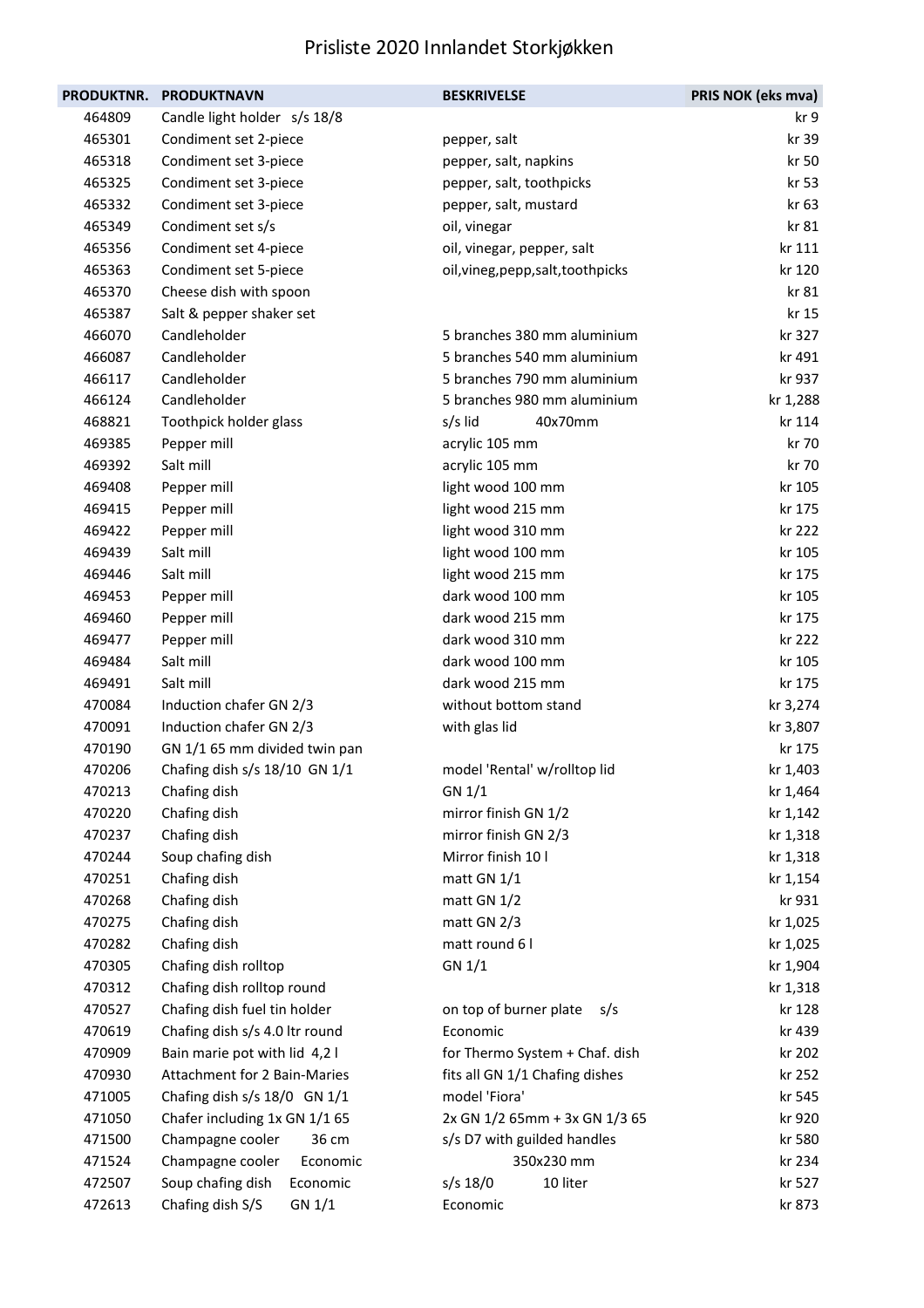| <b>PRODUKTNR.</b> | <b>PRODUKTNAVN</b>                   | <b>BESKRIVELSE</b>                  | PRIS NOK (eks mva) |
|-------------------|--------------------------------------|-------------------------------------|--------------------|
| 475201            | Chafing dish s/s<br>GN 1/2           | Economic                            | kr 439             |
| 475904            | Chafing dish 18/0<br>GN 1/1          | Economic                            | kr 468             |
| 480106            | Beer tray round s/s<br>320 mm        |                                     | kr 93              |
| 480205            | 300 mm<br>Serving tray round         | s/s                                 | kr 76              |
| 480304            | 350 mm<br>Serving tray roung         | s/s                                 | kr 108             |
| 480403            | Serving tray round<br>400 mm         | s/s                                 | kr 147             |
| 480502            | Sea food tray stand                  | 20-25 cm height 19 cm               | kr 85              |
| 480519            | Sea food tray stand                  | incl. trays 30 and 40 cm            | kr 307             |
| 496107            | Party tray rectangular 410x310       | nickle-plated/chrome-plated         | kr 46              |
| 496206            | Party tray oval 455x340 mm           | nickle-plated/chrome-plated         | kr 50              |
| 496305            | Party tray round<br>360 mm           | nickle-plated/chrome-plated         | kr 46              |
| 496404            | Party tray GN 1/1<br>530x325         | nickle-plated/chrome-plated         | kr 71              |
| 505007            | Bread board wood 340x200x14 mm       | Beech wood                          | kr 65              |
| 505106            | Cutting board beech wood             | Beech wood<br>390x160x12 mm         | kr 50              |
| 505205            | Carving board beech wood             | Grooved<br>16x390x230 mm            | kr 80              |
| 505502            | Cutting board removable grid         | +4 antisl. feet 475x322 mm          | kr 351             |
| 505526            | Pizzaboard with handle               | 254x340x6 mm wood fibre             | kr 175             |
| 505533            | Pizzaboard with handle               | 304x405x6 mm wood fibre             | kr 222             |
| 505540            | Pizza board beech wood 300 mm        |                                     | kr 100             |
| 505557            | Pizza board beech wood 350 mm        |                                     | kr 111             |
| 505564            | Pizza board beech wood 400 mm        |                                     | kr 135             |
| 505571            | Pizza board beech wood 450 mm        |                                     | kr 158             |
| 505588            | Pizza board beech wood 500 mm        |                                     | kr 205             |
| 505656            | Butcher block without base PP        | <b>HDPE500</b><br>500x400x50 MM     | kr 1,464           |
| 505663            | Butcher block without base PP        | 500x400x80 mm<br><b>HDPE500</b>     | kr 2,103           |
| 505670            | Butcher block stand<br>S/S           | for 505656 & 505663                 | kr 1,570           |
| 505687            | Butcher block with base<br><b>PP</b> | <b>HDPE500</b><br>500x400x80+750 mm | kr 3,631           |
| 506905            | Chopping board GN 1/1 45 mm          | Rubberwood<br>530x325x45mm          | kr 351             |
| 506912            | Chopping board GN 1/2 45 mm          | Rubberwood<br>265x325x45mm          | kr 196             |
| 507018            | Rectangular<br>Serving Tray          | 43x61 cm Woodform<br>non-slip       | kr 199             |
| 507117            | Serving Tray<br>Rectangular          | 37x53 cm Woodform<br>non-slip       | kr 163             |
| 507216            | Serving Tray Rectangular GN1/1       | 32,5x53 cm Woodform non-slip        | kr 155             |
| 507469            | Serving Tray<br>Rectangular          | 33x43 cm Woodform<br>non-slip       | kr 132             |
| 507568            | Serving Tray<br>Oval                 | 20x26,5 cm Woodform non-slip        | kr 56              |
| 507711            | Round<br>Serving Tray                | 32 cm Woodform<br>non-slip          | kr 123             |
| 507766            | Serving Tray<br>Round                | 36 cm Woodform<br>non-slip          | kr 155             |
| 507773            | Serving Tray<br>Round                | 42 cm Woodform<br>non-slip          | kr 229             |
| 507865            | 38 cm Round<br>Serving Tray          | Woodform<br>non-slip                | kr 114             |
| 507933            | Serving Tray<br>Oval                 | 29.5x21 cm Woodform non-slip        | kr 76              |
| 507964            | Serving Tray<br>Oval                 | 23x16 cm Woodform<br>non-slip       | kr 53              |
| 508107            | Meat tray s/s<br>260x200x48 mm       |                                     | kr 175             |
| 508206            | Meat tray s/s<br>310x240x48 mm       |                                     | kr 234             |
| 508305            | 360x265x52 mm<br>Meat tray s/s       |                                     | kr 275             |
| 508503            | 285x220x50 mm<br>Roasting pan        | with handles                        | kr 105             |
| 508510            | 350x240x55 mm<br>Roasting pan        | with handles                        | kr 132             |
| 508527            | 400x280x60 mm<br>Roasting pan        | with handles                        | kr 156             |
| 508619            | Tray black<br>Euronorm               | 370x530 mm Fibreglass               | kr 140             |
| 508626            | Tray black<br>Gastronorm             | 325x530 mm Fibreglass               | kr 117             |
| 508657            | Tray black<br>Rectangular            | 200x280 mm Fibreglass               | kr 67              |
| 508718            | Tray black<br>Oval                   | 160x230 mm Fiberglass               | kr 35              |
| 508725            | Tray black<br>Oval                   | 200x265 mm Fibreglass               | kr 41              |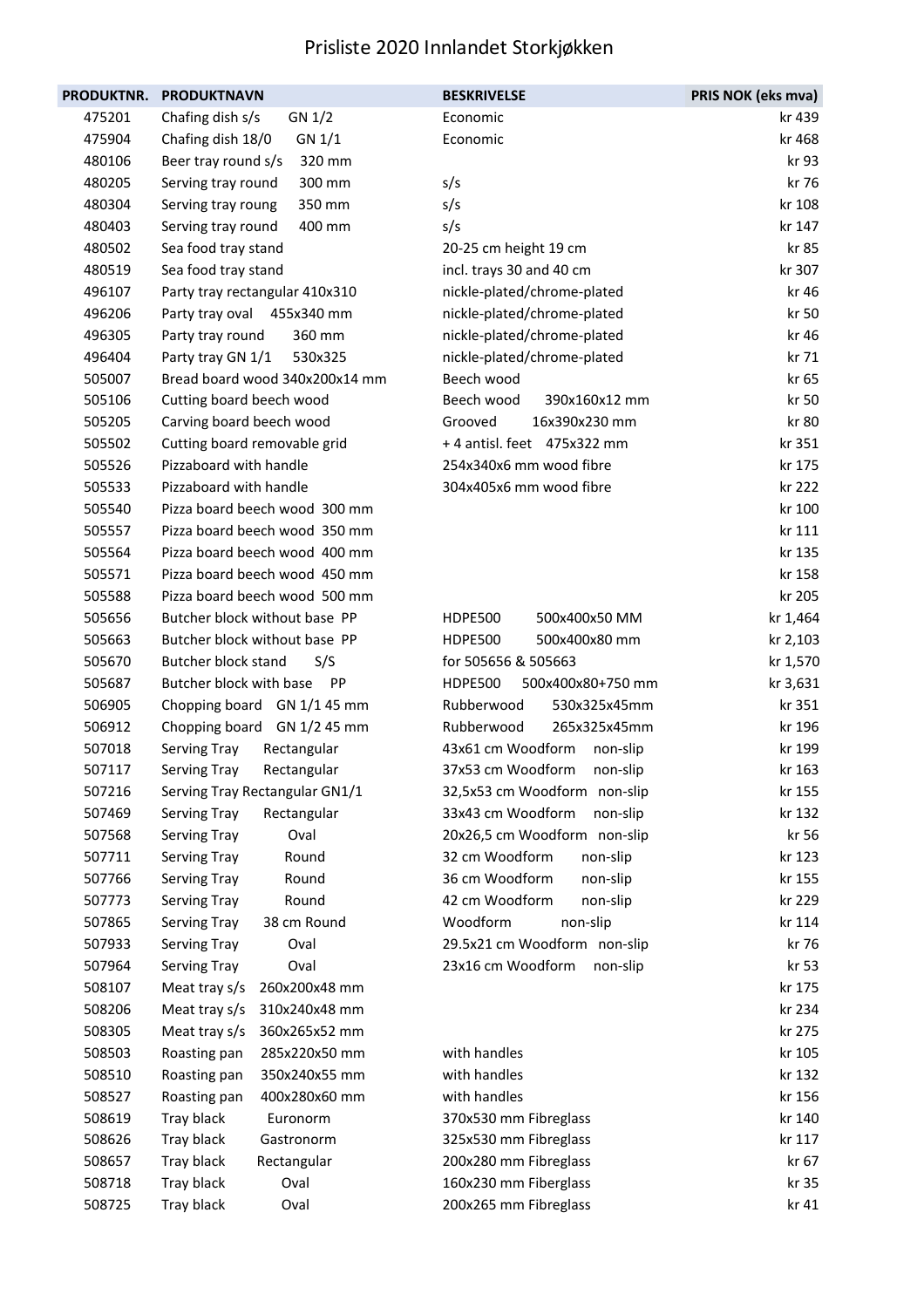|        | PRODUKTNR. PRODUKTNAVN      | <b>BESKRIVELSE</b>            | PRIS NOK (eks mva) |
|--------|-----------------------------|-------------------------------|--------------------|
| 508732 | Tray black<br>Oval          | 210x290 mm Fiberglass         | kr 50              |
| 508787 | Tray round                  | 500 mm black fiberglass       | kr 175             |
| 508794 | Serving tray black<br>Round | 460 mm<br>Polyester           | kr 152             |
| 508800 | Tray black<br>Round         | 400 mm Fiberglass             | kr 97              |
| 508817 | Tray black<br>Round         | 350 mm Fiberglass             | kr 73              |
| 508824 | Round<br>Tray black         | 280 mm Fiberglass             | kr 58              |
| 508831 | Tray                        | oval black 735x600x35 mm      | kr 404             |
| 508862 | Serving tray light oak      | 330x430 mm laminated melamine | kr 105             |
| 508879 | Serving tray brown oak      | 330x430 mm laminated melamine | kr 105             |
| 508886 | Serving tray dark oak       | 330x430 mm laminated melamine | kr 105             |
| 508893 | Serving tray black          | 330x430 mm laminated melamine | kr 105             |
| 508909 | Serving Tray light oak      | 240x350 mm laminated melamine | kr 70              |
| 508916 | Serving Tray brown oak      | 240x350 mm laminated melamine | kr 70              |
| 508923 | Serving Tray dark oak       | 240x350 mm laminated melamine | kr 70              |
| 508930 | Serving Tray light oak      | 370x530 mm laminated melamine | kr 128             |
| 508947 | Serving Tray brown oak      | 370x530 mm laminated melamine | kr 128             |
| 508954 | Serving Tray dark oak       | 370x530 mm laminated melamine | kr 128             |
| 509005 | French whisk 8 wires        | 250 mm with PP handle         | kr 58              |
| 509012 | French whisk 8 wires        | 230 mm with PP handle         | kr 46              |
| 509104 | French whisk 8 wires        | 300 mm with PP handle         | kr 70              |
| 509203 | French whisk 8 wires        | 350 mm with PP handle         | kr 81              |
| 509302 | French whisk 8 wires        | 400 mm with PP handle         | kr 85              |
| 509401 | French whisk 8 wires        | 450 mm with PP handle         | kr 93              |
| 509418 | Piano whisk 12 wires        | 230 mm with PP handle         | kr 46              |
| 509425 | Piano whisk 12 wires        | 250 mm with PP handle         | kr 53              |
| 509432 | Piano whisk 12 wires        | 300 mm with PP handle         | kr 58              |
| 509449 | Piano whisk 12 wires        | 350 mm with PP handle         | kr 70              |
| 509456 | Piano whisk 12 wires        | 400 mm with PP handle         | kr 81              |
| 509463 | Piano whisk 12 wires        | 450 mm with PP handle         | kr 93              |
| 510001 | Whisk 8 wires s/s<br>250 mm | with hook                     | kr 70              |
| 510100 | Whisk 8 wires s/s<br>300 mm | with hook                     | kr 73              |
| 510209 | Whisk 8 wires s/s<br>350 mm | with hook                     | kr 83              |
| 510308 | Whisk 8 wires s/s<br>400 mm | with hook                     | kr 92              |
| 510407 | Whisk 8 wires s/s<br>450 mm | with hook                     | kr 100             |
| 511503 | Whisk 8 wires s/s<br>500 mm | with hook                     | kr 120             |
| 511701 | Whisk 8 wires s/s<br>600 mm | with hook                     | kr 139             |
| 511718 | Piano whisk 12 wires        | 250 mm s.s.                   | kr 41              |
| 511725 | Piano whisk 12 wires        | 300 mm s.s.                   | kr 46              |
| 511732 | Piano whisk 12 wires        | 350 mm s.s.                   | kr 53              |
| 511749 | Piano whisk 12 wires        | 400 mm s.s.                   | kr 58              |
| 511756 | Piano whisk 12 wires        | 450 mm rvs                    | kr 65              |
| 512104 | Food ring s/s<br>70x45 mm   |                               | kr 32              |
| 512135 | Food ring                   | s.s. round 60x45 mm           | kr 29              |
| 512142 | Food ring                   | s.s. round 80x45 mm           | kr 35              |
| 512159 | Food ring                   | s.s. round 100x45 mm          | kr 44              |
| 512166 | Food ring                   | s.s. square 65x65x45 mm       | kr 41              |
| 512173 | Food ring                   | s.s. square 80x80x45 mm       | kr 53              |
| 512203 | Pusher                      | s.s. round 80 mm              | kr 23              |
| 512210 | Pusher                      | s.s. round 100 mm             | kr 26              |
| 512227 | Pusher                      | s.s. square 65 mm             | kr 23              |
| 512234 | Pusher                      | s.s. square 80 mm             | kr 26              |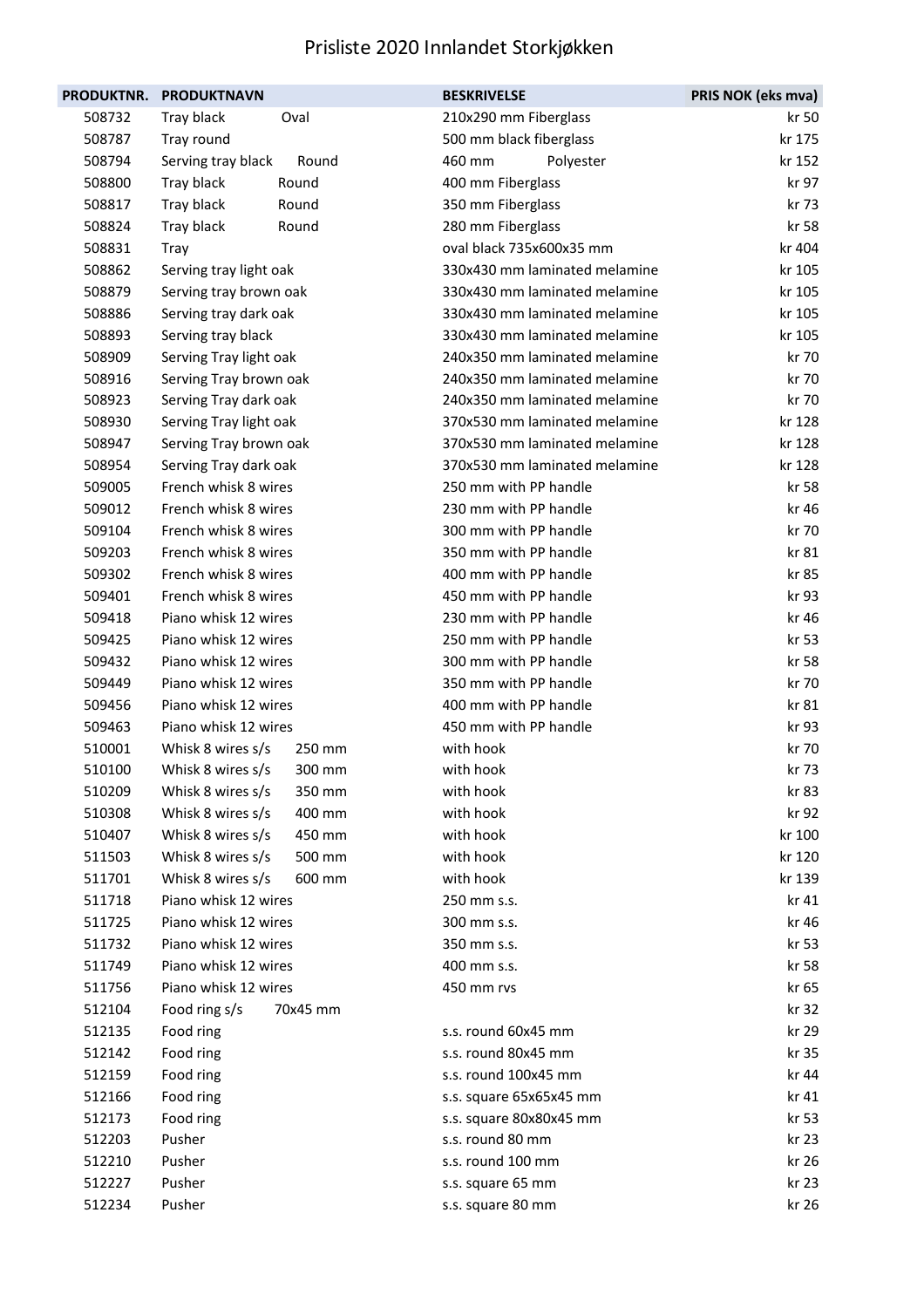| PRODUKTNR. | <b>PRODUKTNAVN</b>                       | <b>BESKRIVELSE</b>             | PRIS NOK (eks mva) |
|------------|------------------------------------------|--------------------------------|--------------------|
| 512302     | Food ring s/s                            | 90x45 mm                       | kr 38              |
| 513002     | Meat tenderizing hammer 220 mm           | aluminium                      | kr 97              |
| 513026     | Hamburger press                          | aluminium non-stick 120 mm     | kr 93              |
| 513033     | Tortilla press                           | aluminium                      | kr 210             |
| 513538     | Meat hook s/s<br>90x4 mm                 |                                | kr 35              |
| 513545     | Meat hook s/s<br>110x5 mm                |                                | kr 42              |
| 513552     | Meat hook s/s<br>130x5 mm                |                                | kr 45              |
| 513569     | Meat hook s/s<br>150x6 mm                |                                | kr 58              |
| 513705     | Tab holder<br>600 mm                     | glossy aluminium               | kr 147             |
| 513712     | Tab grabber                              | 915 mm aluminium               | kr 205             |
| 513729     | Order pin stand                          |                                | kr 35              |
| 515006     | Rolling pin s/s 65x250/470 mm            | with ball bearings             | kr 257             |
| 515013     | Rolling pin s/s non-stick                | with chrome-plated rack        | kr 346             |
| 515020     | Rolling pin<br>75x395x605 mm             | wood                           | kr 398             |
| 515037     | Dough docker                             | 60 <sub>mm</sub>               | kr 81              |
| 515044     | 5 Wheel dough cutter                     | 5 smooth ø55 mm cutting wheels | kr 697             |
| 515105     | Potato masher s/s 300x110 mm             |                                | kr 381             |
| 515228     | Basting brush narrow 20x210 mm           | wooden handle                  | kr 41              |
| 515327     | Basting brush 40x210 mm                  |                                | kr 70              |
| 515358     | Basting brush narrow<br>35 mm            | length 235 mm<br>silicone      | kr 38              |
| 515365     | Basting brush wide<br>50 mm              | length 235 mm<br>silicone      | kr 44              |
| 515389     | Butter and fat brush flat                | 25mm                           | kr 61              |
| 515396     | Butter and fat brush flat                | 50mm                           | kr 72              |
| 515501     | Vegetable strainer s/s 200 mm            | incl. 2 knives coarse and fine | kr 468             |
| 516102     | Measuring jug s/s 90x110 mm              | 0.51                           | kr 126             |
| 516201     | Measuring jug s/s 120x135 mm             | 1 <sup>1</sup>                 | kr 175             |
| 516300     | Measuring jug s/s 145x175 mm             | 21                             | kr 290             |
| 516676     | 7 I<br>Bucket graduated s.s.             | with reinforced base           | kr 393             |
| 516683     | 10 <sub>1</sub><br>Bucket graduated s.s. | with reinforced base           | kr 439             |
| 516690     | Lid s.s.                                 | for bucket 10 ltr 516683       | kr 123             |
| 516706     | Bucket graduated s.s.<br>12 <sub>1</sub> | with reinforced base 300x290mm | kr 498             |
| 516713     | Lid s.s.<br>290 mm                       | for bucket 12 ltr 516706       | kr 128             |
| 516720     | 15 <sub>1</sub><br>Bucket graduated s.s. | with reinforced base           | kr 545             |
| 516737     | Lid s.s.                                 | for bucket 15 ltr 516720       | kr 170             |
| 516744     | <b>Bucket</b>                            | s.s. 12   Kitchen Line         | kr 311             |
| 516751     | Beer bucket                              | 230x180 mm met opener          | kr 93              |
| 517109     | Mixing bowl s/s<br>0.71                  | 158x55 mm                      | kr 20              |
| 517208     | 1.4<br>Mixing bowl s/s                   | 197x68 mm                      | kr 26              |
| 517307     | Mixing bowl s/s<br>2.31                  | 240x88 mm                      | kr 39              |
| 517406     | Mixing bowl s/s<br>3.31                  | 259x92 mm                      | kr 46              |
| 517604     | Mixing bowl s/s<br>4.91                  | 300x118 mm                     | kr 56              |
| 518700     | Funnel s/s<br>120 mm                     |                                | kr 81              |
| 521205     | Scoop aluminium<br>180 mm                | 0,1251                         | kr 32              |
| 521304     | Scoop aluminium<br>210 mm                | 0,21                           | kr 35              |
| 521403     | Scoop aluminium<br>250 mm                | 0,31                           | kr 50              |
| 521410     | Ice scoop                                | 170 ml aluminium 78x48x215 mm  | kr 46              |
| 521502     | Scoop aluminium<br>265 mm                | 0,5                            | kr 73              |
| 521601     | 310 mm<br>Scoop aluminium                | 0,651                          | kr 81              |
| 521809     | Scoop aluminium<br>400 mm                | 21                             | kr 175             |
| 523018     | Pastry tong S/S<br>215 mm                |                                | kr 35              |
| 523216     | Spaghetti tongs s/s<br>200 mm            |                                | kr 38              |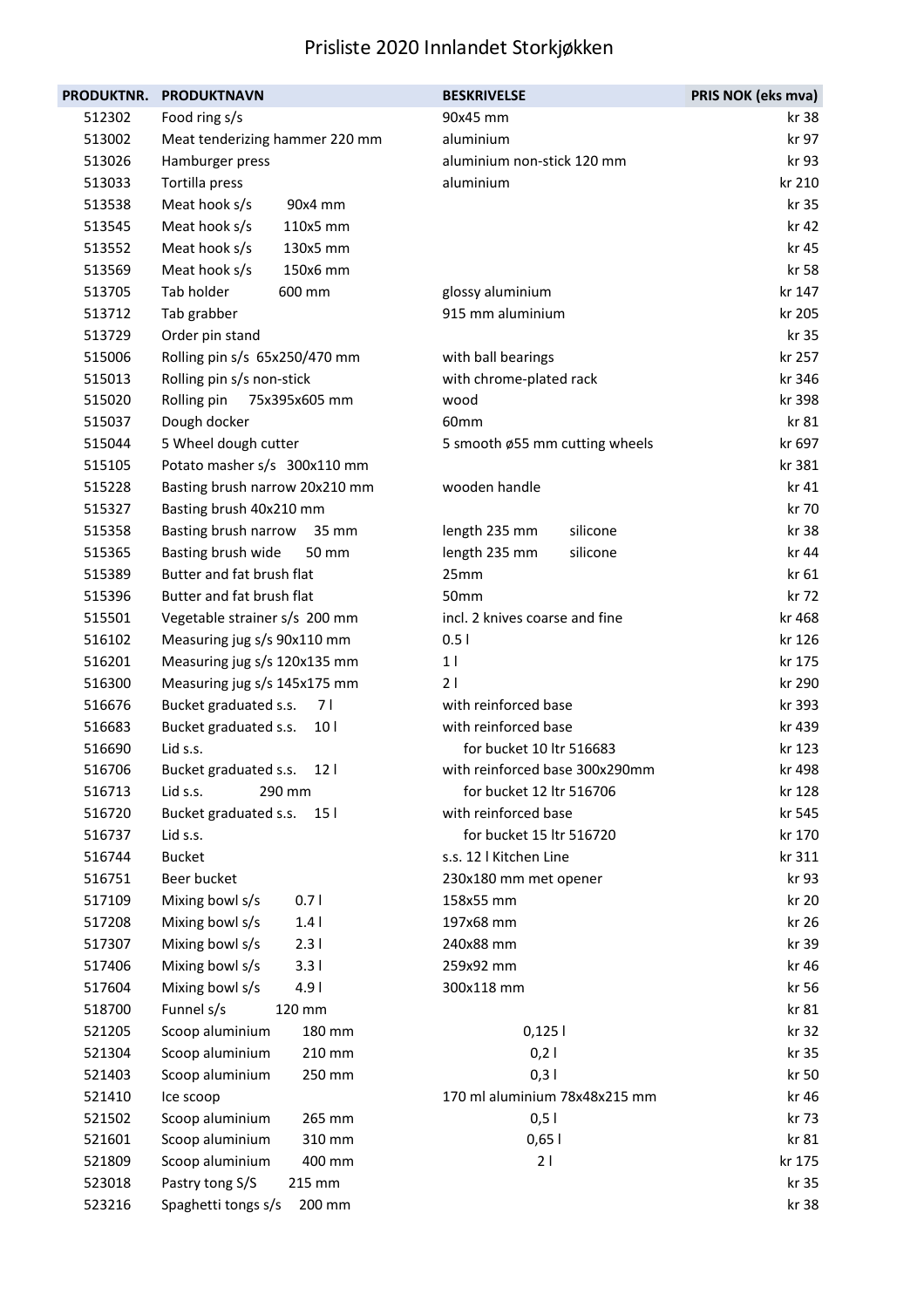| <b>PRODUKTNR.</b> | <b>PRODUKTNAVN</b>             | <b>BESKRIVELSE</b>            | PRIS NOK (eks mva) |
|-------------------|--------------------------------|-------------------------------|--------------------|
| 523315            | Salad tong S/S<br>212 mm       |                               | kr 35              |
| 523520            | 180 mm<br>Ice cube tongs s/s   |                               | kr 46              |
| 523629            | Sugar tongs s/s<br>160 mm      | 2 on card                     | kr 50              |
| 523636            | Sugar cube tongs S/S<br>113 mm |                               | kr 35              |
| 523827            | Cake Plate rotatable           | S/S<br>300x90 mm              | kr 573             |
| 523834            | Cover for cake plate           | for 523827<br>300x110 mm      | kr 50              |
| 523902            | Cake server<br>260x60 mm       | black PP handle               | kr 46              |
| 523957            | Cake scoop/cutter<br>140 mm    | black PP handle               | kr 70              |
| 524008            | 280 mm<br>Universal tongs      | aluminium with fastening clip | kr 81              |
| 524039            | Universal tongs                | 280 mm teflon coating         | kr 93              |
| 525005            | Wooden spoon<br>set 3          | 30-35-40 cm                   | kr 44              |
| 525142            | Wooden spatula<br>260 mm       | on card                       | kr 50              |
| 525418            | Brush with s.s. wire PP handle | with s.s. scraper             | kr 32              |
| 525425            | Wire brush                     | Y shaped 300 mm               | kr 35              |
| 525432            | Wire brush                     | Y shaped 500 mm               | kr 44              |
| 525517            | Wire brush wood<br>4 rows      | set of 2                      | kr 41              |
| 525524            | Brush 7 inch                   | set of 3 pcs assorted         | kr 32              |
| 525531            | Brush 9 inch                   | set of 3 pcs assorted         | kr 35              |
| 525548            | <b>Brush</b>                   | 12 inch with scraper          | kr 35              |
| 525555            | Wok brush                      | s.s. 14x4 rows                | kr 58              |
| 525562            | <b>Brush</b>                   | 150x55 mm                     | kr 23              |
| 525593            | Pizza oven cleaning brush      | 250x1030 mm                   | kr 257             |
| 525630            | Pizza oven cleaning brush      | 260 mm x 980 mm               | kr 304             |
| 526101            | Spatula s/s<br>340 mm          | Kitchen Line                  | kr 38              |
| 526118            | Slotted spatula s/s<br>340 mm  | Kitchen Line                  | kr 38              |
| 526200            | 350 mm<br>Carving Fork s/s     | Kitchen Line                  | kr 38              |
| 526309            | Vegetable spoon s/s 35x325 mm  | Kitchen Line                  | kr 35              |
| 527108            | Ladle s/s<br>60x300 mm         | 0.051<br>Kitchen Line         | kr 35              |
| 527207            | Ladle s/s<br>90x360 mm         | 0.101<br>Kitchen Line         | kr 38              |
| 527306            | Ladle s/s<br>100x380 mm        | 0.15<br>Kitchen Line          | kr 46              |
| 528105            | Skimmer s/s<br>100x340 mm      | Kitchen Line                  | kr 35              |
| 528204            | Skimmer s/s<br>115x430 mm      | Kitchen Line                  | kr 44              |
| 529003            | Soup Ladle s.s. oval 0,9 l     | PP handle<br>90x335 mm        | kr 81              |
| 529010            | Soup Ladle s.s.<br>$0,11$      | PP handle<br>80x300 mm        | kr 73              |
| 529041            | Skimmer s.s.<br>110x370 mm     | PP handle                     | kr 73              |
| 529058            | Serving spoon                  | 60x305mm - s.s.               | kr 70              |
| 529065            | Serving spoon                  | 71x321mm - s.s.               | kr 73              |
| 529072            | Slotted spoon                  | 71x321mm - s.s.               | kr 73              |
| 529089            | Soup ladle                     | 69x270mm - s.s.               | kr 76              |
| 529096            | Soup ladle                     | 85x308mm - s.s.               | kr 93              |
| 529102            | Carving Fork s.s.<br>345 mm    | PP handle                     | kr 58              |
| 529201            | Skimmer s.s. oval<br>345 mm    | PP handle                     | kr 65              |
| 529300            | Serving Spoon s.s.<br>350 mm   | PP handle                     | kr 65              |
| 529409            | 355 mm<br>Slotted Spatula s.s. | PP handle                     | kr 65              |
| 530108            | Kitchen bowl<br>160x63 mm      | $0.8$ ltr s/s                 | kr 32              |
| 530207            | Kitchen bowl<br>205x70 mm      | 1.3 $\text{tr } s/s$          | kr 40              |
| 530306            | Kitchen bowl<br>225x83 mm      | $1.6$ ltr s/s                 | kr 50              |
| 530405            | Kitchen bowl<br>250x84 mm      | 2.3 $\text{tr } s/s$          | kr 53              |
| 530504            | Kitchen bowl<br>280x99 mm      | $3.1$ ltr s/s                 | kr 76              |
| 530603            | Kitchen bowl<br>315x105 mm     | 5.00 ltr s/s                  | kr 107             |
| 530702            | Kitchen bowl<br>345x104 mm     | $6$ ltr s/s                   | kr 128             |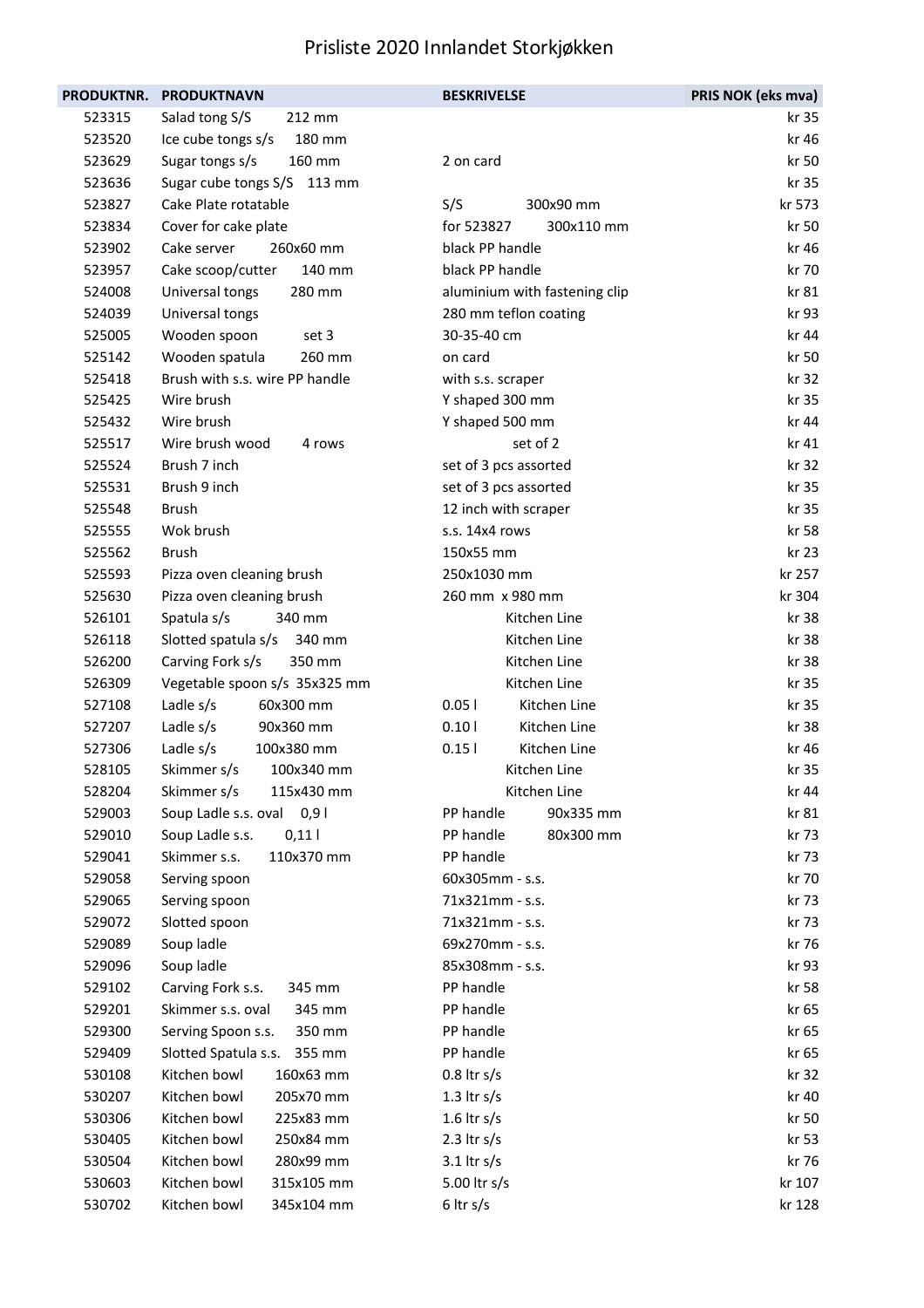| PRODUKTNR. | <b>PRODUKTNAVN</b>             | <b>BESKRIVELSE</b>             | PRIS NOK (eks mva) |
|------------|--------------------------------|--------------------------------|--------------------|
| 532003     | Whisk 7 wires s/s<br>200 mm    | with hook                      | kr 35              |
| 532102     | Whisk 7 wires s/s<br>250 mm    | with hook                      | kr 39              |
| 532201     | Whisk 7 wires s/s<br>300 mm    | with hook                      | kr 45              |
| 532300     | Whisk 7 wires s/s<br>350 mm    | with hook                      | kr 50              |
| 535103     | Colander s/s<br>240x110 mm     | on base with 2 handles         | kr 50              |
| 535202     | Colander s/s<br>280x135 mm     | on base with 2 handles         | kr 72              |
| 535271     | Colander square perforated     | 169x169x(H)55mm                | kr 97              |
| 535288     | Colander square perforated     | 218x218x(H)70mm                | kr 117             |
| 535295     | Colander perforated            | Ø160x(H)65mm                   | kr 61              |
| 535301     | Colander s/s<br>340x160 mm     | on base with 2 handles         | kr 96              |
| 535400     | Colander perforated            | Ø235x(H)85mm                   | kr 91              |
| 535417     | Colander perforated            | Ø285x(H)115mm                  | kr 126             |
| 535424     | Colander perforated            | Ø315x(H)120mm                  | kr 163             |
| 535431     | Colander perforated            | s.s. 180x90 mm                 | kr 117             |
| 535448     | Colander perforated            | s.s. 220x110 mm                | kr 163             |
| 535455     | Colander perforated            | s.s. 260x140 mm                | kr 234             |
| 535509     | Colander, Heavy duty 320x180mm | With base and 2 riveted handle | kr 463             |
| 535516     | Colander, Heavy duty 360x200mm | with base and 2 riveted handle | kr 521             |
| 535523     | Colander, Heavy duty 400x220mm | with base and 2 riveted handle | kr 639             |
| 540107     | Ladle s/s<br>60x300 mm         | 0.051<br>Profi Line            | kr 61              |
| 540305     | Ladle s/s<br>80x320 mm         | Profi Line<br>0.1251           | kr 87              |
| 540404     | Ladle s/s<br>100x400 mm        | 0.251<br>Profi Line            | kr 100             |
| 540503     | Ladle s/s<br>120x450 mm        | Profi Line<br>0.501            | kr 138             |
| 540602     | Ladle s/s<br>145x440 mm        | Profi Line<br>0.751            | kr 163             |
| 540701     | Ladle s/s<br>165x480 mm        | 1.01<br>Profi Line             | kr 199             |
| 541104     | Skimmer s/s<br>80x390 mm       | Profi Line                     | kr 53              |
| 541203     | Skimmer s/s<br>100x400 mm      | Profi Line                     | kr 60              |
| 541302     | Skimmer s/s<br>120x460 mm      | Profi Line                     | kr 73              |
| 541500     | Skimmer s/s<br>160x530 mm      | Profi Line                     | kr 128             |
| 542200     | 100x110x510 mm<br>Spatula      | Profi Line<br>s/s              | kr 126             |
| 542507     | Vegetable spoon 100x65x480 mm  | Profi Line<br>s/s              | kr 113             |
| 542606     | Basting spoon 100x65x430 mm    | Profi Line<br>s/s              | kr 113             |
| 542705     | Carving fork<br>350 mm         | Profi Line<br>s/s              | kr 74              |
| 547304     | Conical strainer s/s 185x350mm | perforated                     | kr 170             |
| 547502     | Conical strainer s/s 235x395mm | perforated                     | kr 193             |
| 550106     | Pastry bag nylon super 30 cm   | clean in boiling water         | kr 53              |
| 550113     | Wall rack                      | for pastry bags                | kr 585             |
| 550120     | Pastry bag                     | 300 mm cotton inside PU coated | kr 61              |
| 550205     | Patry bag                      | 350 mm cotton inside PU coated | kr 58              |
| 550229     | Pastry bag                     | 350 mm cotton inside PU coated | kr 73              |
| 550304     | Icing bag nylon super 40 cm    |                                | kr 65              |
| 550328     | Pastry bag                     | 300 mm cotton inside PU coated | kr 93              |
| 550403     | Icing bag nylon super 45 cm    |                                | kr 76              |
| 550427     | Pastry bag                     | 450 mm cotton inside PU coated | kr 105             |
| 550502     | Icing bag nylon super 50 cm    |                                | kr 85              |
| 550526     | Pastry bag                     | 500 mm cotton inside PU coated | kr 121             |
| 551011     | Icing tubes 7 pcs nylon plain  |                                | kr 79              |
| 551110     | Icing tubes 7 pcs nylon milled |                                | kr 79              |
| 551202     | Icing tips                     | set 5 pcs flower & petal s.s.  | kr 170             |
| 551400     | Icing tubes nylon<br>$6-12$ mm | box 12 pcs assorted            | kr 193             |
| 551592     | Decorating tubes s.s. medium   | set 5 pcs assorted             | kr 170             |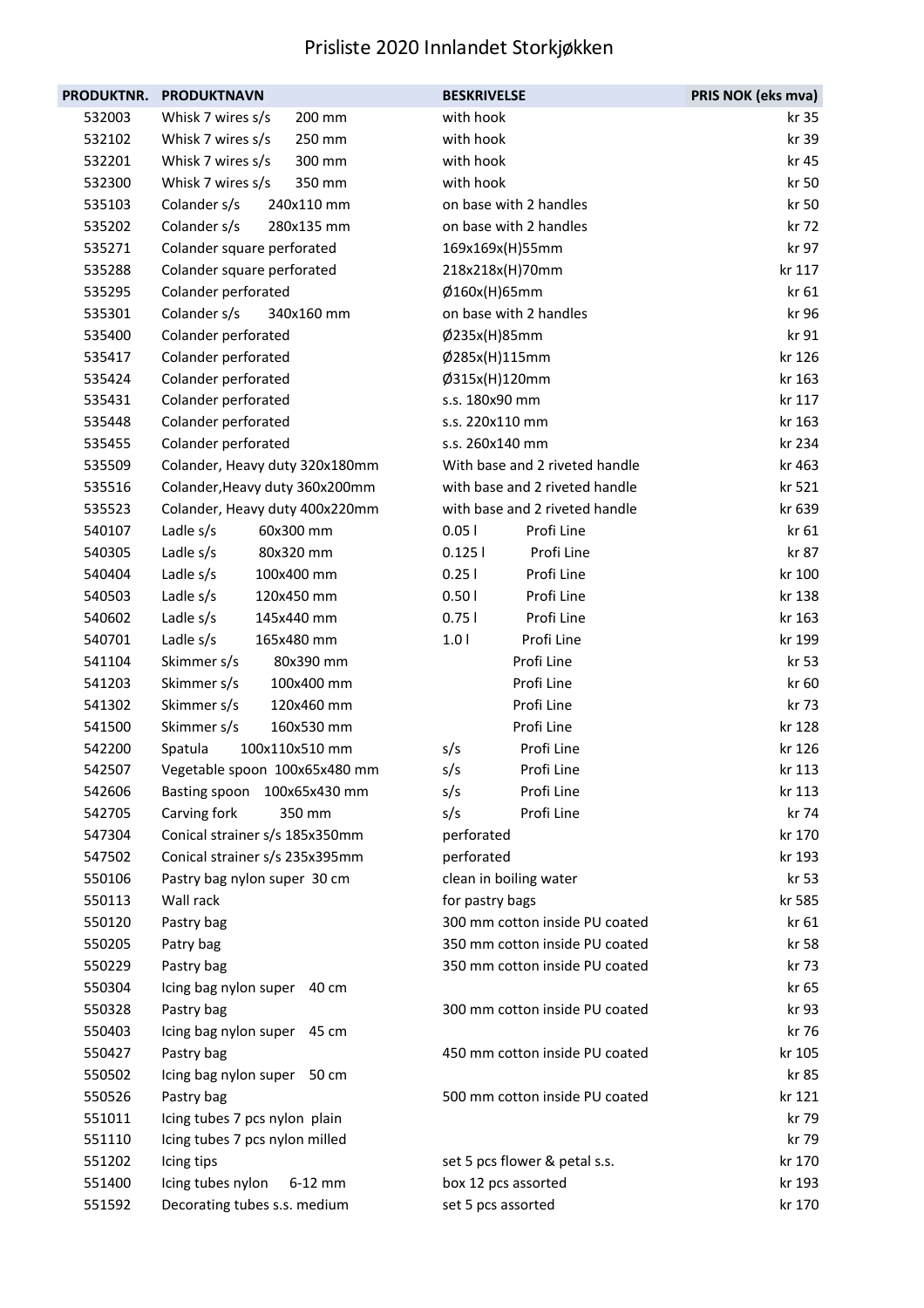|        | PRODUKTNR. PRODUKTNAVN         | <b>BESKRIVELSE</b>              | PRIS NOK (eks mva) |
|--------|--------------------------------|---------------------------------|--------------------|
| 551691 | Decorating tubes s.s. plain    | 2-4-6-8-10 mm                   | kr 170             |
| 551790 | Decorating tubes s.s. serrated | 6-8-10-12-14 mm                 | kr 170             |
| 551806 | Confectionery funnel 190x220mm | 1,5 l s.s.PP handle Profi Line  | kr 697             |
| 551813 | Confectionery funnel 1,51      | Kitchen Line<br>S.S.            | kr 498             |
| 552001 | Clearin box grey 555x410x130mm | polyethylene                    | kr 85              |
| 552100 | Ingredients storage box 5 cont | incl.plastic containers + lid   | kr 252             |
| 552131 | 5 compartments ingredient box  |                                 | kr 210             |
| 552254 | Cutlery tray 4 sections 100 mm | Gn $1/1$<br>PP                  | kr 104             |
| 552261 | Cutlery tray 6 sections 105 mm | Gn $1/1$<br>PP                  | kr 117             |
| 552308 | Cutlery tray 4 sections grey   | GN 1/1 100 mm<br>PP             | kr 64              |
| 552315 | Cutlery tray 4 sections black  | GN 1/1 100 mm<br>PP             | kr 70              |
| 552322 | Cutlery tray                   | 4 sect. GN 1/1 100 mm bordeaux  | kr 70              |
| 552353 | Cutlery tray 6 sections grey   | 530x325x105 mm<br>plastic       | kr 81              |
| 552360 | Cutlery tray 6 sections black  | 530x325x105 mm<br>plastic       | kr 81              |
| 552407 | Cutlery basket holder          | s/s 18/10 for 4 baskets         | kr 410             |
| 552490 | Cutlery basket s/s 18/10       | 137x97 mm                       | kr 46              |
| 552681 | Glass cleaning brush aluminium | 190 mm, round 150 mm            | kr 152             |
| 553404 | Dough cutter s/s 18/0          | 150x110 mm                      | kr 44              |
| 554166 | Dough scraper<br>120x88 mm     | semi circular<br>PP             | kr 35              |
| 554364 | Dough scraper<br>120x100 mm    | rectangular<br>polypropylene    | kr 46              |
| 554432 | Dough scraper<br>216x128 mm    | trapezial                       | kr 53              |
| 556603 | Oven mitt<br>set 2 pieces      | heat resisten up to 350 degr.   | kr 105             |
| 556610 | Oven mitt 43 cm set 2 pieces   | with flame retardant coating    | kr 128             |
| 556627 | Oven mitt                      | Fibreglass 360 mm               | kr 199             |
| 556634 | Oven glove                     | heat resistant up to 250°C      | kr 199             |
| 556641 | Cut resistant gloves           |                                 | kr 152             |
| 556658 | Oven mitt                      | cow leather 460 mm              | kr 199             |
| 556665 | Oyster glove                   | M                               | kr 351             |
| 556672 | Oyster glove                   | L                               | kr 351             |
| 556689 | Oven glove                     | leather 460 mm                  | kr 222             |
| 556696 | Barbecue apron<br>81x66cm      | flame retardant coating         | kr 128             |
| 556719 | Cloth strainer                 | cotton 700x700 mm on card       | kr 152             |
| 557105 | Pastry bag disposable 530x285  | box 100 pcs<br>transparent      | kr 199             |
| 557112 | Pastry bag disposable 445x220  | box 100 pcs<br>transparent      | kr 152             |
| 557303 | Pastry bag disposable 515x280  | box 100 pcs biodegradable blue  | kr 234             |
| 557402 | Multi dispenser s/s single     | 180x150x385 mm<br>3.5 ltr       | kr 849             |
| 557600 | Storage & pouring bottle 0.8lt | HD Polyethylene<br>Red          | kr 44              |
| 557617 | Storage & pouring bottle 0.8lt | Blue<br>HD Polyethylene         | kr 44              |
| 557624 | Storage & pouring bottle 0.8lt | HD Polyethylene<br>Green        | kr 44              |
| 557631 | Storage & pouring bottle 0.8lt | HD Polyethylene<br><b>Brown</b> | kr 44              |
| 557648 | Storage & pouring bottle 0.8lt | HD Polyethylene<br>Yellow       | kr 44              |
| 557808 | Dispenser bottle yellow        | 35 cl PE cap PP 55x205 mm       | kr 12              |
| 557815 | Dispenser bottle red           | 35 cl PE cap PP 55x205 mm       | kr 12              |
| 557822 | Dispenser bottle transparent   | 35 cl PE cap PP 55x205 mm       | kr 12              |
| 557839 | Dispenser bottle yellow        | 35 cl PE cap PP 55x205 mm       | kr 48              |
| 557846 | Dispenser bottle red           | 35 cl PE cap PP 55x205 mm       | kr 48              |
| 557853 | Dispenser bottle transparent   | 35 cl PE cap PP 55x205 mm       | kr 48              |
| 557907 | Dispenser bottle yellow        | 70 cl PE cap PP 70x240 mm       | kr 15              |
| 557914 | Dispenser bottle red           | 70 cl PE cap PP 70x240 mm       | kr 15              |
| 557921 | Dispenser bottle transparent   | 70 cl PE cap PP 70x240 mm       | kr 15              |
| 557938 | Dispenser bottle yellow        | 70 cl PE cap PP 70x240 mm       | kr 56              |
|        |                                |                                 |                    |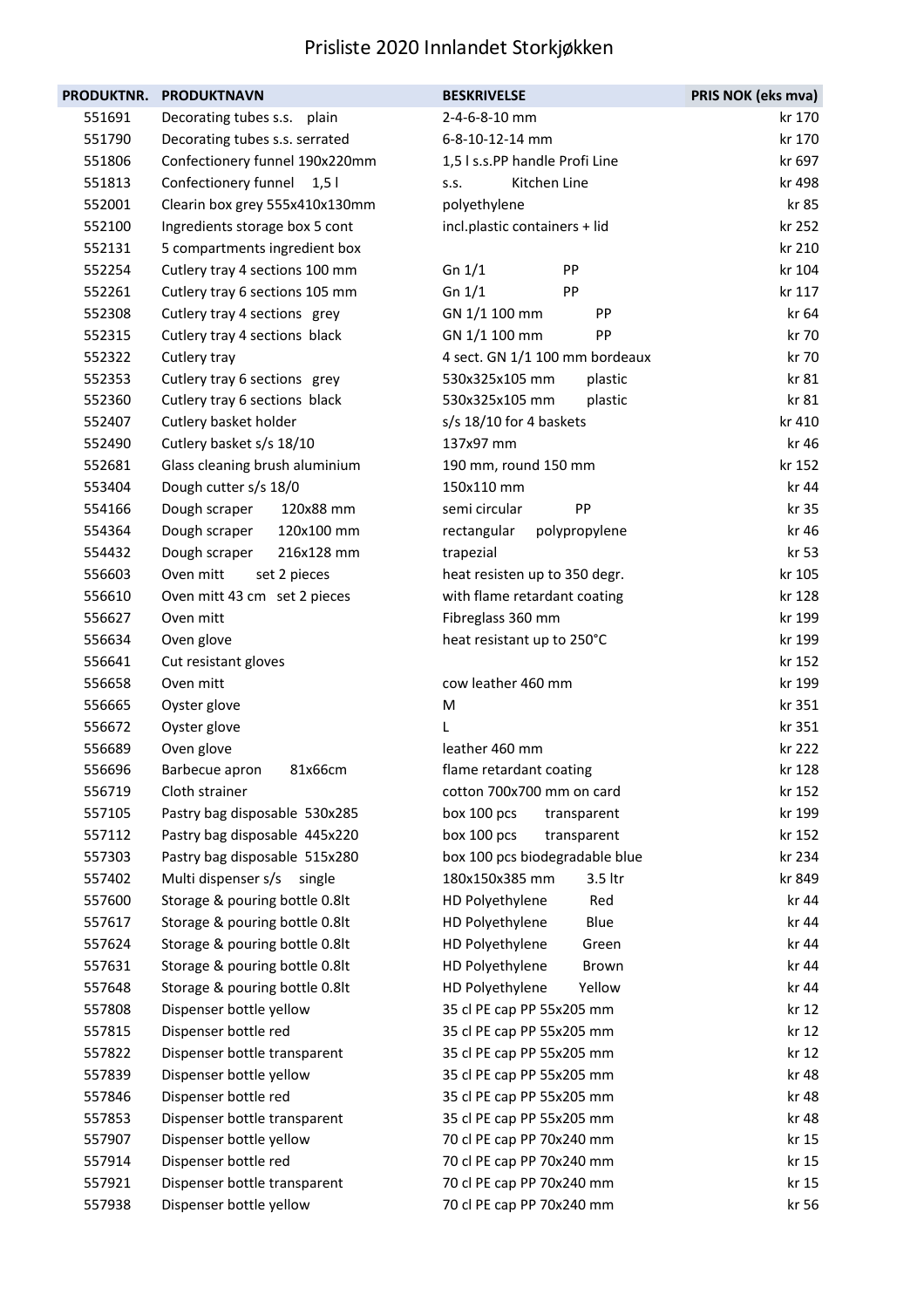| <b>PRODUKTNR.</b> | <b>PRODUKTNAVN</b>             | <b>BESKRIVELSE</b>             | PRIS NOK (eks mva) |
|-------------------|--------------------------------|--------------------------------|--------------------|
| 557945            | Dispenser bottle red           | 70 cl PE cap PP 70x240 mm      | kr 56              |
| 557952            | Dispenser bottle transparent   | 70 cl PE cap PP 70x240 mm      | kr 56              |
| 557969            | Saus stand s.s.                | for 3x Dispenser bottle 20 cl  | kr 123             |
| 557976            | Saus stand s.s.                | for 3x Dispenser bottle 35 cl  | kr 135             |
| 557983            | Saus stand s.s.                | for 3x Dispenser bottle 70 cl  | kr 147             |
| 558003            | Dispenser bottle yellow        | 20 cl PE dop PP 50x185 mm      | kr 9               |
| 558010            | Dispenser bottle red           | 20 cl PE dop PP 50x185 mm      | kr 9               |
| 558027            | Dispenser bottle transparent   | 20 cl PE dop PP 50x185 mm      | kr 9               |
| 558034            | Dispenser bottle yellow        | 20 cl PE dop PP 50x185 mm      | kr 35              |
| 558041            | Dispenser bottle red           | 20 cl PE dop PP 50x185 mm      | kr 35              |
| 558058            | Dispenser bottle transparent   | 20 cl PE dop PP 50x185 mm      | kr 35              |
| 558324            | Dispenser bottle transparent   | 20 cl PE cap PP easy squeeze   | kr 11              |
| 558355            | Dispenser bottle transparent   | 20 cl PE cap PP easy squeeze   | kr 36              |
| 558386            | Dispenser bottle transparent   | 30 cl PE cap PP easy squeeze   | kr 13              |
| 558416            | Dispenser bottle transparent   | 30 cl PE cap PP easy squeeze   | kr 44              |
| 558447            | Dispenser bottle transparent   | 60 cl PE cap PP easy squeeze   | kr 18              |
| 558478            | Dispenser bottle transparent   | 60 cl PE cap PP easy squeeze   | kr 58              |
| 559208            | Roulade string spool 70 m      | unbleached cotton              | kr 38              |
| 559222            | Roulade string spool 140 m     | unbleached cotton              | kr 74              |
| 559239            | Twine                          | cotton red white 200 g         | kr 58              |
| 560037            | Forage hat                     | white paper with blue stripe   | kr 56              |
| 560044            | Chef's hat                     | 280x230 mm nonwoven PP         | kr 38              |
| 561003            | Bread basket oval 38x27x9 cm   | solid polyrattan               | kr 97              |
| 561102            | Bread basket GN 1/1            | solid polyrattan 53x32x9 cm    | kr 163             |
| 561201            | Bread basket rect. GN1/2 set 2 | incl. rack solid polyrattan    | kr 252             |
| 561294            | bamboe stand<br>Servingset     | with 3 bowls<br>melamine       | kr 304             |
| 561300            | Plateau round 424x300x15 mm    | with handle melamine wood look | kr 117             |
| 561317            | Plateau<br>530x200x15 mm       | with handle melamine wood look | kr 240             |
| 561324            | Plateau malamine GN 1/1 10 mm  | wood look<br>anti-slip feet    | kr 222             |
| 561331            | Plateau melamine GN 1/2 10 MM  | anti-slip feet<br>wood look    | kr 117             |
| 561348            | Plateau melamine GN 2/4 10 mm  | anti-slip feet<br>wood look    | kr 117             |
| 561355            | Plateau round 424x300x15 mm    | with handle melamine slatelook | kr 128             |
| 561362            | Plateau melamine GN 1/1 7 mm   | slate look                     | kr 257             |
| 561379            | Plateau melamine GN 1/2 7 mm   | slate look                     | kr 140             |
| 561386            | Plateau melamine GN 1/3 7 mm   | slate look                     | kr 93              |
| 561393            | Plateau melamine GN 2/4 7 mm   | slate look                     | kr 140             |
| 561409            | Plateau round<br>330x7 mm      | melamine slate look            | kr 152             |
| 561416            | Plateau round<br>430x7 mm      | melamine slate look            | kr 234             |
| 561423            | Slanted bowl 212x208x104 mm    | melamine                       | kr 117             |
| 561430            | Slanted bowl<br>300x291x137 mm | melamine                       | kr 199             |
| 561447            | Slanted bowl<br>360x349x163 mm | melamine                       | kr 304             |
| 561454            | Curved bowl<br>250x120x75 mm   | melamine                       | kr 46              |
| 561478            | Curved bowl<br>315x310x123 mm  | melamine black                 | kr 152             |
| 561508            | Serving tray rectang. melamine | 358x205x38 mm                  | kr 158             |
| 561515            | Serving tray rectang. melamine | 495x272x56 mm                  | kr 292             |
| 561522            | Serving tray rectang. melamine | 557x322x52 mm                  | kr 334             |
| 561560            | melamine<br>Dish square        | 130x130x65 mm                  | kr 46              |
| 561577            | Dish square<br>melamine        | 190x190x100 mm                 | kr 105             |
| 561584            | melamine<br>Dish square        | 270x270x105 mm                 | kr 202             |
| 561607            | GN container 1/1 20 mm melamin |                                | kr 225             |
| 561645            | Dish oval<br>melamine          | 610x230x42 mm                  | kr 199             |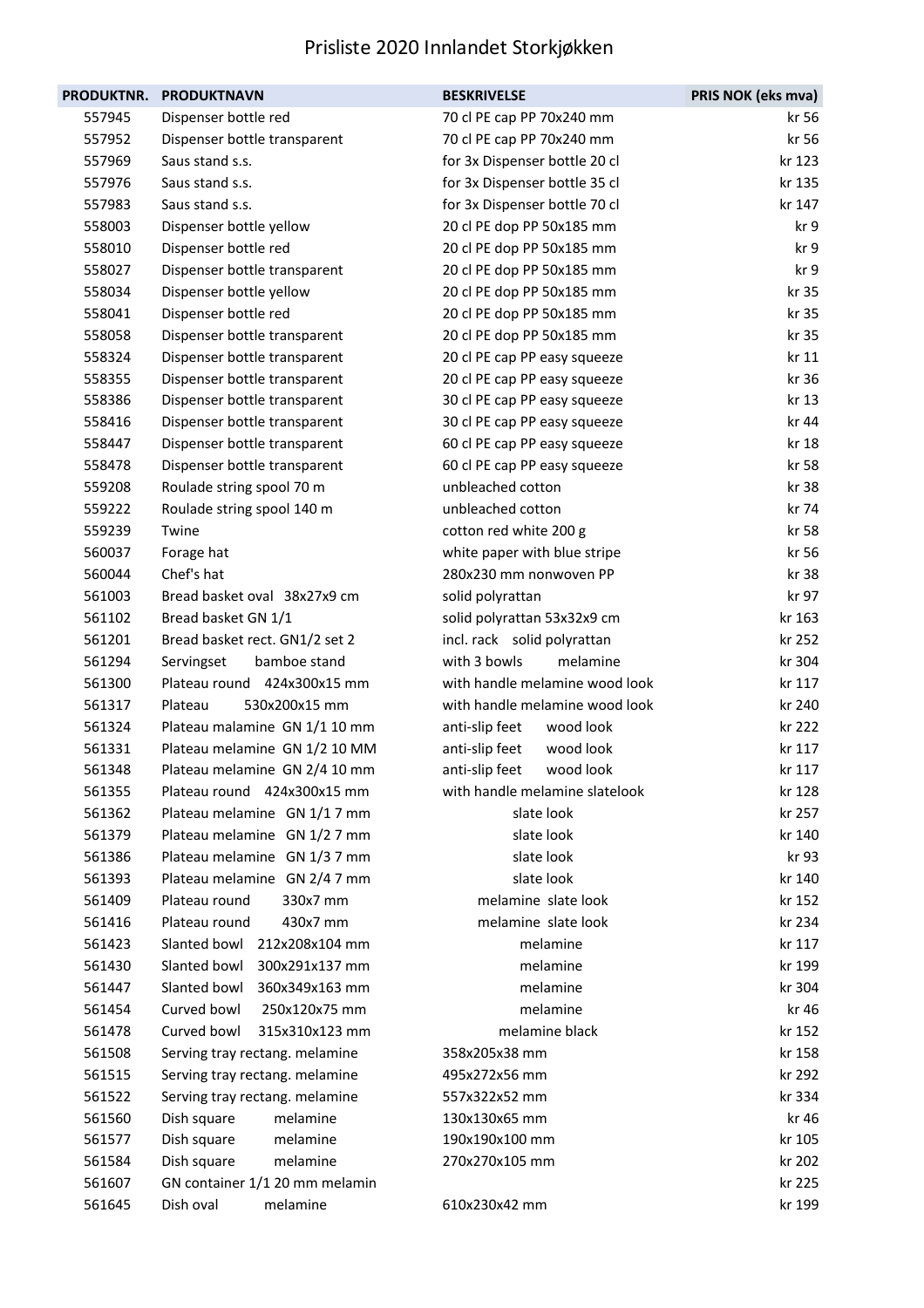| <b>PRODUKTNR.</b> | <b>PRODUKTNAVN</b>             | <b>BESKRIVELSE</b>            | PRIS NOK (eks mva) |
|-------------------|--------------------------------|-------------------------------|--------------------|
| 561669            | Curved plateau<br>GN 1/1 40 mm | melamine                      | kr 369             |
| 561676            | Curved plateau<br>GN 1/2 40 mm | melamine                      | kr 187             |
| 561706            | Butter dish<br>Ramekin         | 50 ml                         | kr 10              |
| 561713            | <b>Butter dish</b><br>Ramekin  | 80 ml                         | kr 13              |
| 561720            | <b>Butter dish</b><br>Ramekin  | 100 ml                        | kr 15              |
| 561966            | Display stand<br>non-slip      | 260x230x100 mm                | kr 81              |
| 561973            | Display stand<br>non-slip      | 265x230x200 mm                | kr 128             |
| 561980            | Display stand<br>non-slip      | 200x100 mm                    | kr 81              |
| 561997            | Display stand<br>non-slip      | 200x200 mm                    | kr 175             |
| 562000            | Scoop PP<br>187 mm             | 0,1251                        | kr 17              |
| 562017            | Scoop PP<br>250 mm             | 0,251                         | kr 28              |
| 562079            | Scoop PP<br>330 mm             | 650 ml                        | kr 61              |
| 563007            | 70x380 mm<br>Kitchen spoon     | white PBT                     | kr 50              |
| 563106            | 80x450 mm<br>Kitchen spoon     | white PBT                     | kr 70              |
| 563205            | Kitchen spoon<br>105x600 mm    | white PBT                     | kr 111             |
| 563502            | Sauce ladle<br>235 mm          | white melamine                | kr 32              |
| 563557            | Sauce ladle<br>235 mm          | black melamine                | kr 32              |
| 563632            | Saus ladle ivory 40 ml 170 mm  | SAN                           | kr 15              |
| 563649            | Saus ladle black 40 ml 170 mm  | SAN                           | kr 15              |
| 563700            | Sauce ladle<br>300 mm          | white melamine                | kr 35              |
| 563755            | Sauce ladle<br>300 mm          | black melamine                | kr 35              |
| 563908            | Salad spoon<br>305 mm          | white melamine                | kr 32              |
| 564004            | Salad fork<br>305 mm           | white melamine                | kr 35              |
| 564103            | Salad spoon white san 235 mm   |                               | kr 14              |
| 564158            | Salad spoon black san 235 mm   |                               | kr 14              |
| 564202            | Salad spoon clear san 235 mm   |                               | kr 14              |
| 564400            | Salad spoon white san 235 mm   |                               | kr 24              |
| 564455            | Salad spoon black san 335 mm   |                               | kr 24              |
| 564509            | Saucepan black melamine        | Little Chef 162x121x30 mm     | kr 26              |
| 564516            | Griddle pan black melamine     | Litte Chef 320x162x20 mm      | kr 105             |
| 564523            | Round pan Little Chef          | 150x115x37 mm black melamine  | kr 26              |
| 564530            | Round pan Little Chef          | 189x147x37 mm black melamine  | kr 41              |
| 564547            | Oval pan Little Chef           | 155x80x37 mm black melamine   | kr 23              |
| 564554            | Oval pan Little Chef           | 263x140x37 mm black melamine  | kr 53              |
| 564561            | Butter & Sauce dish            | 80x80x30 mm black melamine    | kr 35              |
| 564578            | Slanted bowl Velocity          | 70x70x60 mm white melamine    | kr 15              |
| 564585            | Slanted bowl Velocity          | 97x97x80 mm white melamine    | kr 23              |
| 564592            | Slanted bowl Velocity          | 110x110x100 mm white melamine | kr 35              |
| 565360            | Beer skimmer<br>235 mm         | white plastic<br>blister 6pcs | kr 36              |
| 565605            | Ramekin black                  | 45 ml 60x60x35 mm PE          | kr 70              |
| 565612            | Ramekin ivory                  | 45 ml 60x60x35 mm PE          | kr 70              |
| 565643            | Ramekin ivory                  | 58x58x27 mm melamine          | kr 23              |
| 565650            | Ramekin ivory                  | 70x70x37 mm melamine          | kr 38              |
| 565667            | Ramekin ivory                  | 78x78x40 mm melamine          | kr 53              |
| 565674            | Ramekin ivory                  | 85x85x45 mm melamine          | kr 58              |
| 566008            | $1/120$ mm<br>Gastronormtray   | with slim rim<br>melamine     | kr 175             |
| 566015            | $1/2$ 20 mm<br>Gastronormtray  | with slim rim<br>melamine     | kr 93              |
| 566022            | $1/3$ 20 mm<br>Gastronormtray  | with slim rim<br>melamine     | kr 93              |
| 566046            | $1/4$ 20 mm<br>Gastronormtray  | with slim rim<br>melamine     | kr 58              |
| 566053            | $2/4$ 20 mm<br>Gastronormtray  | melamine<br>with slim rim     | kr 128             |
| 566060            | $1/2$ 65 mm<br>Gastronormtray  | with slim rim<br>melamine     | kr 163             |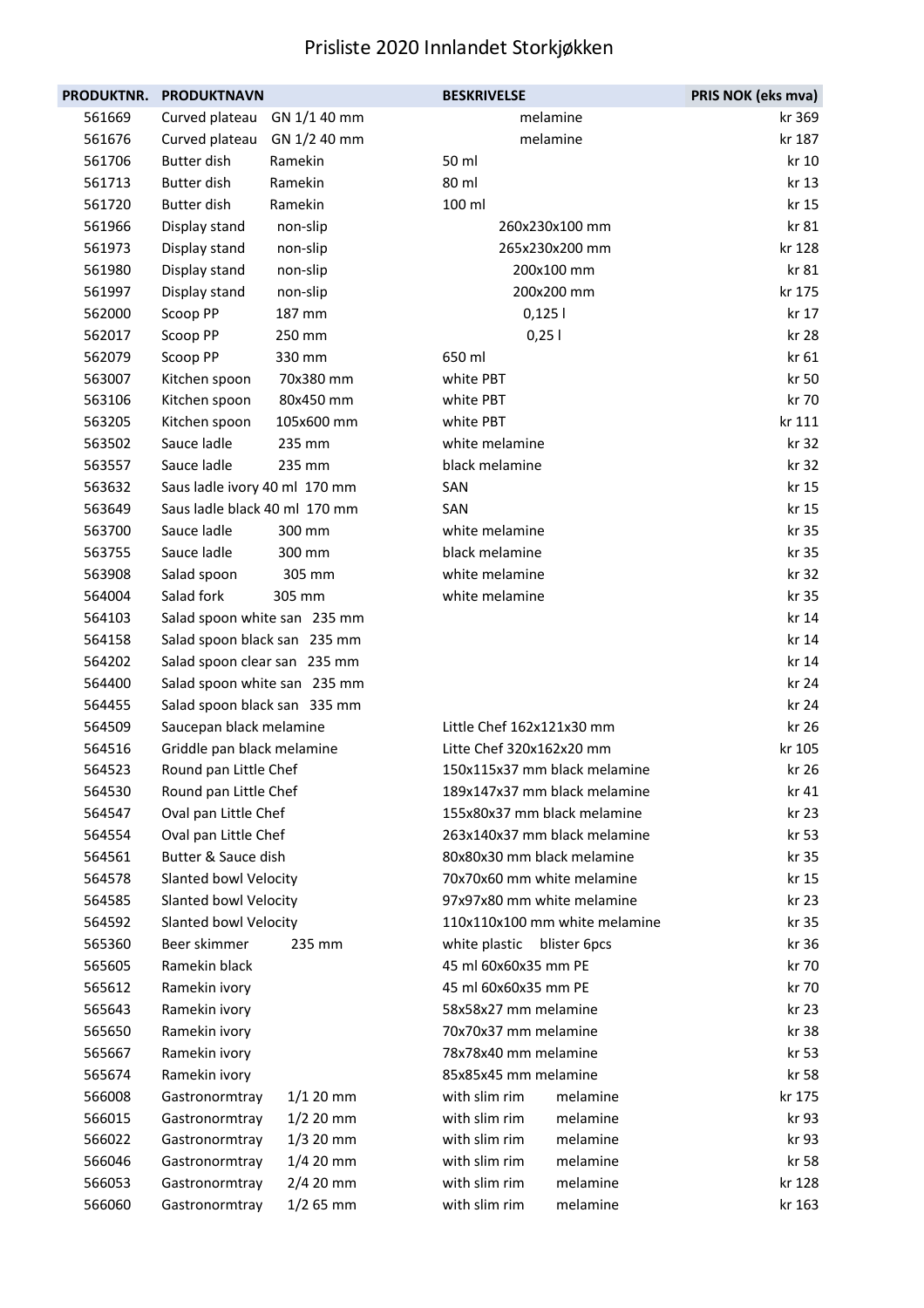| PRODUKTNR. | <b>PRODUKTNAVN</b>             | <b>BESKRIVELSE</b>                | PRIS NOK (eks mva) |
|------------|--------------------------------|-----------------------------------|--------------------|
| 566077     | Gastronormtray<br>$1/3$ 65 mm  | with slim rim<br>melamine         | kr 140             |
| 566930     | Gastronormtray 2/3 20 mm       | with slim rim<br>melamine         | kr 152             |
| 567104     | 0.50 ltr<br>Measuring jug      | 90x140 mm<br>plastic              | kr 22              |
| 567203     | 1.00 ltr<br>Measuring jug      | 110x170 mm<br>plastic             | kr 38              |
| 567302     | 2.00 ltr<br>Measuring jug      | plastic<br>140x215 mm             | kr 61              |
| 567401     | 3.00 ltr<br>Measuring jug      | 160x240 mm<br>plastic             | kr 76              |
| 567500     | 5.00 ltr<br>Measuring jug      | 190x270 mm<br>plastic             | kr 91              |
| 567616     | Funnel PP<br>100 mm            |                                   | kr 9               |
| 567630     | Funnel PP<br>140 mm            |                                   | kr 12              |
| 567654     | Funnel PP                      | 168 mm                            | kr 21              |
| 567814     | Measuring jug stackable        | 500 ml PP                         | kr 15              |
| 567821     | Measuring jug stackable        | 1L - ø125x(H)172mm                | kr 23              |
| 567838     | Measuring jug stackable        | 2L - ø147x(H)215mm                | kr 35              |
| 567845     | Measuring jug stackable        | 3L - ø172x(H)241mm                | kr 46              |
| 567852     | Measuring jug stackable        | 5L - ø215x(H)271mm                | kr 70              |
| 567906     | 1.8 ltr<br>Water jug           | polycarbonate                     | kr 93              |
| 568101     | Meat tray black melamine       | 290x160x35 mm<br>Waca 1402        | kr 100             |
| 568200     | Meat tray black melamine       | 350x250x40 mm<br><b>Waca 1404</b> | kr 199             |
| 568309     | Meat tray black melamine       | 420x280x60 mm<br>Waca 1406        | kr 287             |
| 568408     | Meat tray black melamine       | 290x160x60 mm<br><b>Waca 1450</b> | kr 128             |
| 568507     | Meat tray black melamine       | 300x190x80 mm<br><b>Waca 1452</b> | kr 187             |
| 568804     | Meat tray black melamine       | 280x210x60 mm<br>Waca 1426        | kr 261             |
| 569009     | Display tray black melamine    | 270x210x17 mm<br>Waca 1308        | kr 108             |
| 569016     | Display tray black melamine    | 300x150x17 mm<br>Waca 1306        | kr 93              |
| 569108     | Display tray black melamine    | 300x190x17 mm<br>Waca 1310        | kr 105             |
| 569207     | Display tray black melamine    | 350x240x17 mm<br>Waca 1312        | kr 155             |
| 569757     | Ashtray windproof round 145 mm | black melamine                    | kr 70              |
| 570012     | aluminium<br>Egg slicer oval   | 120x115 mm                        | kr 91              |
| 570104     | Egg slicer<br>aluminium        | rectangular<br>130x85 mm          | kr 91              |
| 570159     | Tomato slicer s.s.             | slice thickness 5 mm              | kr 1,464           |
| 570166     | Tomato cutter<br>6 wedges      | 360x300x380 mm                    | kr 1,154           |
| 570715     | Garlic press<br>aluminium      | 175x30 mm                         | kr 93              |
| 570807     | Tea/herb strainer s/s 40x150mm | with hinged handle                | kr 26              |
| 570906     | Onion goggle                   |                                   | kr 117             |
| 572016     | 70 mm 1/10<br>Ice cream scoop  | Economic s/s 18/8                 | kr 128             |
| 572115     | 66 mm 1/12<br>Ice cream scoop  | Economic s/s 18/8                 | kr 128             |
| 572214     | 59 mm 1/16<br>Ice cream scoop  | Economic s/s 18/8                 | kr 128             |
| 572313     | 56 mm 1/20<br>Ice cream scoop  | Economic s/s 18/8                 | kr 128             |
| 572412     | 53 mm 1/24<br>Ice cream scoop  | Economic s/s 18/8                 | kr 128             |
| 572511     | 50 mm 1/30<br>Ice cream scoop  | Economic s/s 18/8                 | kr 128             |
| 572610     | 48 mm 1/36<br>Ice cream scoop  | Economic s/s 18/8                 | kr 128             |
| 572719     | 44 mm 1/40<br>Ice cream scoop  | Economic s/s 18/8                 | kr 128             |
| 580004     | Kitchen scales electronic 5 kg | grad. 1 g<br>170x215x55 mm        | kr 498             |
| 580226     | Kitchen scale<br>up to 5 kg    | digital<br>1 <sub>g</sub>         | kr 281             |
| 580233     | Kitchen scale                  | up to 15 kg 1 g gradation         | kr 292             |
| 580301     | Scales electronic<br>100 kg    | grad. 50 g with sep. display      | kr 1,154           |
| 582015     | Kitchen timer analog 60 min    | accurate to 1 minute magnetic     | kr 105             |
| 582022     | Kitchen timer digital          | 65x70x17 mm                       | kr 81              |
| 586907     | Whipped cream chargers         | for Kidde, Isi, Kaiser etc.       | kr 214             |
| 588017     | Whipped cream maker s/s 0,51   | 85x235 mm<br>Profi Line           | kr 674             |
| 588024     | Whipped cream maker s/s 11     | Profi Line<br>98x330 mm           | kr 773             |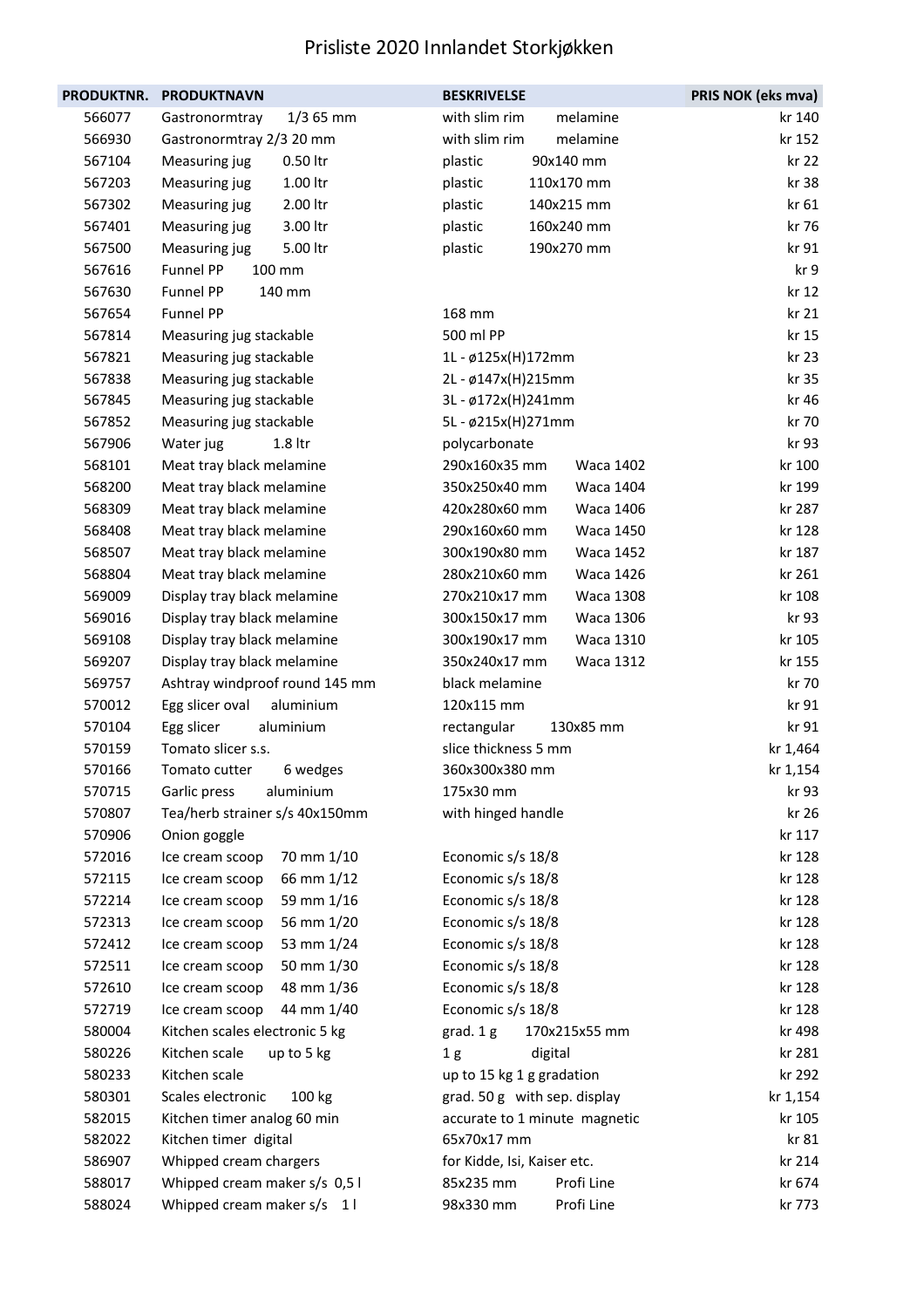| <b>PRODUKTNR.</b> | <b>PRODUKTNAVN</b>             | <b>BESKRIVELSE</b>            | PRIS NOK (eks mva) |
|-------------------|--------------------------------|-------------------------------|--------------------|
| 588031            | Whipped cream maker<br>0,251   | Aluminium<br>Kitchen Line     | kr 281             |
| 588147            | Cream whipper double walled    | 0,5 I rvs black silicon       | kr 1,054           |
| 588208            | Whipped cream charges          |                               | kr 46              |
| 588215            | Whipped cream charges          |                               | kr 107             |
| 588369            | Whipped cream maker<br>0,51    | white aluminium Kitchen Line  | kr 304             |
| 588376            | Whipped cream maker<br>0,951   | aluminium<br>Kitchen Line     | kr 346             |
| 588406            | Soda charges box 10 pieces     |                               | kr 56              |
| 588420            | Cream whipper                  | black 0,5 l alu. Kitchen Line | kr 316             |
| 588567            | Soda Splash<br>0,751           | beverage carbonating system   | kr 639             |
| 588574            | Soda siphon s.s. 1 l           |                               | kr 674             |
| 589007            | Repair set aluminum<br>588031  | 588369/376 from batch 300123  | kr 97              |
| 589106            | 4 different pcs<br>Tips s.s.   | for whipped cream maker       | kr 152             |
| 589113            | Funnel with sieve s.s.         | for whipped cream maker       | kr 269             |
| 589205            | Repair set s/s<br>588017       | from batch 300123<br>588024   | kr 152             |
| 592045            | Lime squeezer                  | aluminium 203x60x40 mm        | kr 93              |
| 592052            | Lemon squeezer                 | aluminium 223x75x45 mm        | kr 105             |
| 592069            | Orange squeezer                | aluminium 232x91x60 mm        | kr 117             |
| 593004            | Cocktail shaker s/s 18/8       | 750 ml                        | kr 128             |
| 593035            | Cocktailshaker conical 750 ml  | S.S.                          | kr 79              |
| 593042            | Boston shaker s/s<br>800 ml    |                               | kr 53              |
| 593066            | Mixing glass<br>450 ml         |                               | kr 44              |
| 593097            | Bar spoon s.s. 27x27x266 mm    | 25 mm muddler 5 ml spoon      | kr 81              |
| 593103            | Wine cooler<br>tulip handles   | $s/s$ 18/8                    | kr 93              |
| 593158            | Wine cooler transparant SAN    | 220x185x226 mm                | kr 105             |
| 593165            | transparant SAN<br>Party tub   | 470x290x230 mm<br>oval        | kr 187             |
| 593202            | Wine cooler<br>ring handles    | $s/s$ 18/8                    | kr 88              |
| 593608            | Wine cooler stand              |                               | kr 702             |
| 593806            | Wine cooler s/s 18/8           | double-walled                 | kr 117             |
| 593813            | Wine cooler EPP                |                               | kr 117             |
| 593905            | Wine cooler table bracket      | chrome-plated                 | kr 117             |
| 593936            | Wine bucket                    | s.s. ring design 190 mm       | kr 132             |
| 593943            | Wine bucket                    | s.s. ring design 240 mm       | kr 175             |
| 593950            | Wine Cooler                    | double wall 120x180 mm        | kr 93              |
| 593967            | Ice bucket                     | s.s. doube-walled 1000 ml     | kr 114             |
| 593974            | Wine bucket Delux stand        | 215x600 mm                    | kr 498             |
| 593981            | Condiment set                  | 4 division                    | kr 222             |
| 593998            | Condiment set                  | 6 division                    | kr 278             |
| 594704            | 5 ltr<br>Ice bucket            | double-walled s/s 18/10       | kr 674             |
| 594742            | Ice bucket white double-walled | 5L                            | kr 152             |
| 594759            | Ice bucket white double-walled | 10L                           | kr 257             |
| 595008            | Reception bell chrome-plated   | steel base black lacquered    | kr 61              |
| 595206            | Tab holder s/s<br>152x110 mm   | set 3                         | kr 143             |
| 595305            | Tab holder s/s<br>104 mm       | set 2                         | kr 103             |
| 595572            | Bottle cap perforator Prikit   |                               | kr 105             |
| 595589            | Champagne stopper              | each piece with blister card  | kr 41              |
| 596715            | 25 and 35 ml<br>Jigger inox    | 40x75 mm                      | kr 44              |
| 596722            | 25 and 50 ml<br>Jigger inox    | 40x85 mm                      | kr 44              |
| 596739            | Muddler s.s. PP 34x34x207 mm   |                               | kr 58              |
| 596746            | Bar blade                      | s.s. 40x2x179 mm              | kr 21              |
| 596753            | Cocktail strainer 82x28x165 mm | S.S.                          | kr 93              |
| 596760            | Bar Caddy black 230x135x103 mm | PP                            | kr 70              |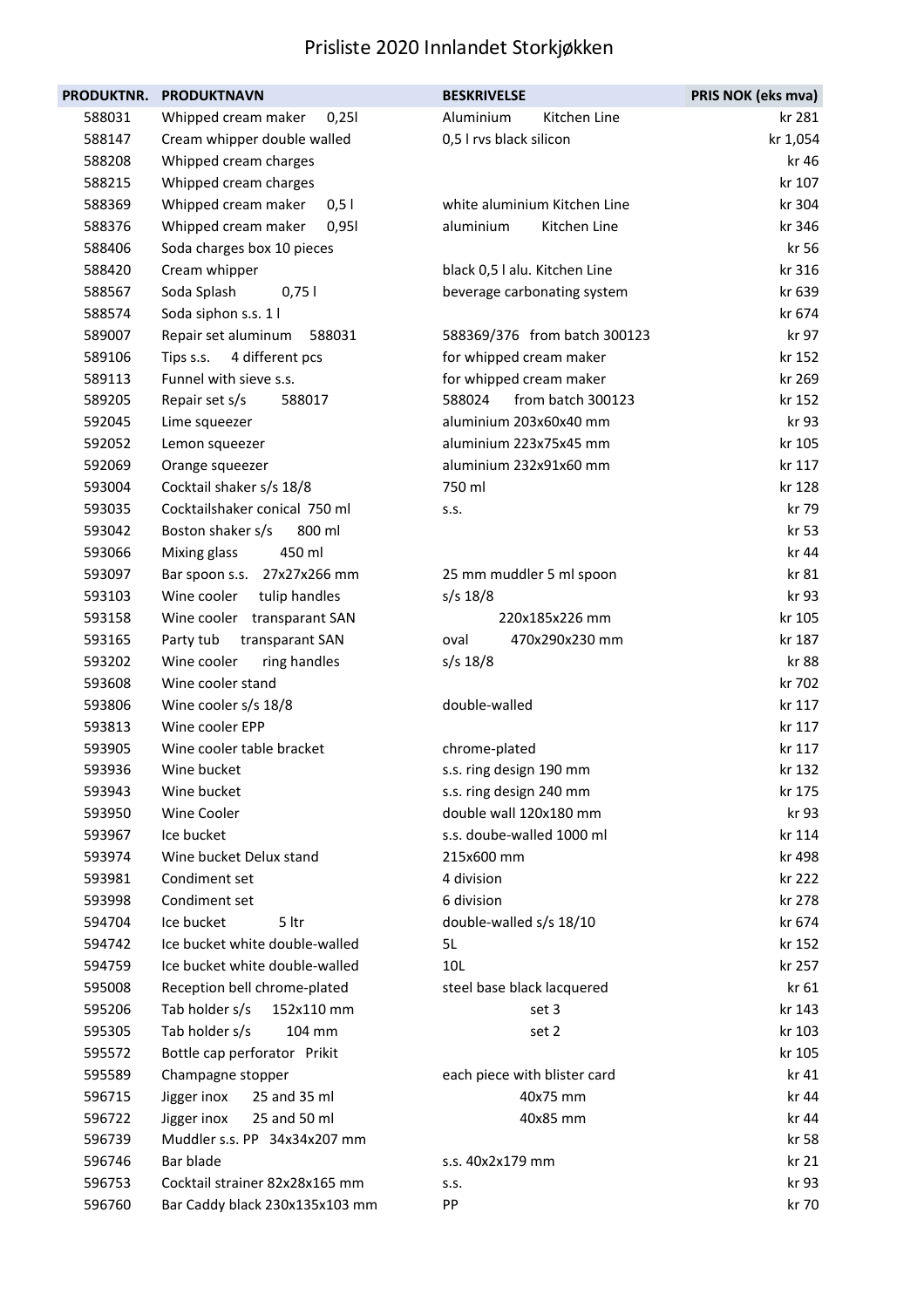| <b>PRODUKTNR.</b> | <b>PRODUKTNAVN</b>             | <b>BESKRIVELSE</b>             | PRIS NOK (eks mva) |
|-------------------|--------------------------------|--------------------------------|--------------------|
| 596777            | Salt rimmer 3 part black ABS   | 160x73x182 mm                  | kr 93              |
| 596807            | Waiter's corkscrew             | with s/s blade                 | kr 18              |
| 597200            | Waiter's corkscrew s/s         | curved model                   | kr 35              |
| 597316            | Sommelier's knife              |                                | kr 91              |
| 597323            | Waiter's corkscrew             | 37x130x14mm Profi Line         | kr 81              |
| 597507            | Corkscrew lever model          | chrome-plated                  | kr 46              |
| 597958            | Drainage mat white plastic     | connectable 313x290 mm         | kr 73              |
| 597965            | Bar mat                        | 605x85x15 mm black rubber      | kr 76              |
| 597972            | Bar mat                        | 455x305x10 mm black rubber     | kr 128             |
| 598016            | Non-drip pourer<br>2 cl        |                                | kr 123             |
| 598047            | Anti-slip Mat blue 1500x300 mm | PVC foam                       | kr 31              |
| 598214            | Non-drip pourer<br>3.5 cl      |                                | kr 123             |
| 598313            | Non-drip pourer<br>4 cl        |                                | kr 123             |
| 598412            | 5 cl<br>Non-drip pourer        |                                | kr 123             |
| 598719            | Shelf mounting<br>Non-drip     | Plastic                        | kr 91              |
| 598818            | Wall mounting<br>Non-drip      | Plastic                        | kr 77              |
| 598955            | Beer dispenser<br>3 ltr        |                                | kr 615             |
| 598962            | 5 ltr<br>Beer dispenser        |                                | kr 662             |
| 599013            | Ball measuring pourer<br>2 cl  |                                | kr 81              |
| 599112            | Ball measuring pourer 3.5 cl   |                                | kr 81              |
| 599198            | 40ml<br>Ball measuring pourer  | plastic                        | kr 81              |
| 599211            | Ball measuring pourer<br>5 cl  |                                | kr 81              |
| 599372            | Free-flow pourer               | with chrome-plated nozzle      | kr 58              |
| 599402            | Free-flow pourer               | blue                           | kr 46              |
| 599419            | Free-flow pourer               | red                            | kr 46              |
| 599426            | Free-flow pourer               | transparent                    | kr 46              |
| 599433            | Free-flow pourer               | yellow                         | kr 46              |
| 599440            | Free-flow pourer               | 2 black, 2 white, 2 red        | kr 17              |
| 599457            | Free-flow pourer               | 2 blue, 2 red, 2 green         | kr 17              |
| 599464            | Free-flow pourer               | Slow flow                      | kr 56              |
| 599471            | Free-flow pourer               | With flip top                  | kr 58              |
| 599488            | Free-flow pourer               | Fast flow                      | kr 56              |
| 607015            | Small sauce pan                | with spout 3 ply 50x30 mm      | kr 128             |
| 607022            | Small sauce pan                | with spout 3 ply 75x40 mm      | kr 175             |
| 607039            | Small sauce pan                | with spout 3 ply 85x50 mm      | kr 199             |
| 607046            | Small frying pan               | 3 ply 120x30 mm                | kr 269             |
| 607053            | Saucepan                       | 1,5   160x80 mm Cu/Al/rvs      | kr 468             |
| 607060            | Frying pan                     | 240x50 mm Cu/Al/s.s.           | kr 585             |
| 610107            | Bombe pan w/lid<br>320x180 mm  | 13   aluminium<br>Profi Line   | kr 538             |
| 610206            | 360x200 mm<br>Bombe pan w/lid  | Profi Line<br>18 l aluminium   | kr 620             |
| 610305            | Bombe pan w/lid<br>400x220 mm  | 26 l aluminium<br>Profi Line   | kr 803             |
| 611104            | Stew pan w/lid<br>205x180 mm   | 5.5 l aluminium<br>Profi Line  | kr 386             |
| 611302            | 240x210 mm<br>Stew pan w/lid   | Profi Line<br>9.5 l aluminium  | kr 503             |
| 611401            | Stew pan w/lid<br>250x235 mm   | Profi Line<br>10   aluminium   | kr 535             |
| 611500            | Stew pan w/lid<br>280x250 mm   | 15.5   aluminium<br>Profi Line | kr 712             |
| 611609            | Stew pan w/lid<br>300x280 mm   | Profi Line<br>19 l aluminium   | kr 756             |
| 611708            | Stew pan w/lid<br>325x285 mm   | 23 I aluminium<br>Profi Line   | kr 849             |
| 612002            | Stew pan w/lid<br>335x330 mm   | 27.5   aluminium<br>Profi Line | kr 879             |
| 612101            | Stew pan w/lid<br>355x235 mm   | Profi Line<br>33.5   aluminium | kr 990             |
| 612200            | Stew pan w/lid<br>375x360 mm   | Profi Line<br>38.5   aluminium | kr 1,095           |
| 612309            | Stew pan w/lid<br>400x360 mm   | 45   aluminium<br>Profi Line   | kr 1,229           |
|                   |                                |                                |                    |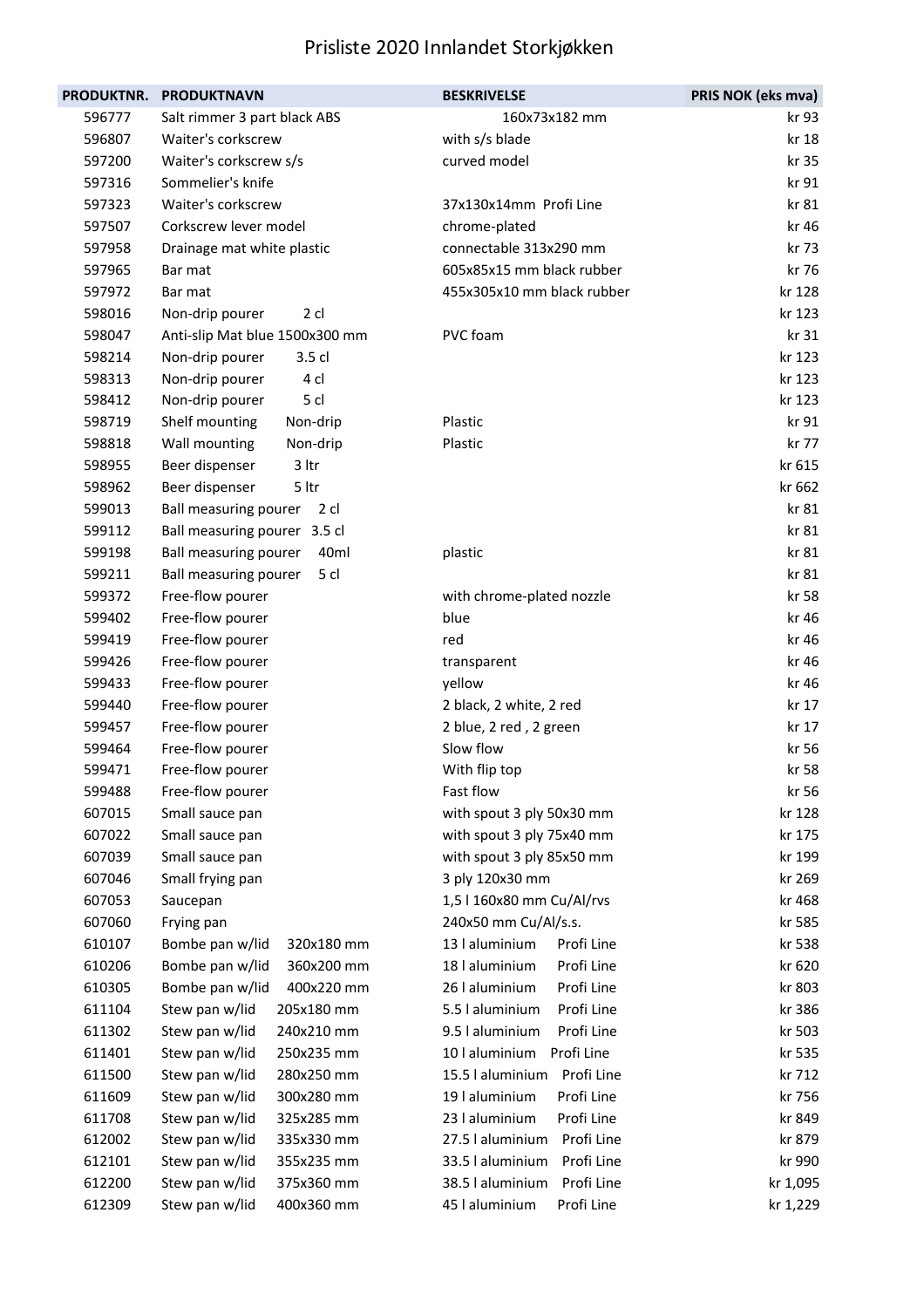| <b>PRODUKTNR.</b> | <b>PRODUKTNAVN</b>             | <b>BESKRIVELSE</b>             | PRIS NOK (eks mva) |
|-------------------|--------------------------------|--------------------------------|--------------------|
| 612408            | Stew pan w/lid<br>460x415 mm   | 64.5   aluminium<br>Profi Line | kr 1,522           |
| 612507            | 520x445 mm<br>Stew pan w/lid   | Profi Line<br>88 l aluminium   | kr 1,962           |
| 613009            | 160x80 mm<br>Saucepan          | Profi Line<br>1   aluminium    | kr 196             |
| 613108            | 180x90 mm<br>Saucepan          | Profi Line<br>1.5   aluminium  | kr 244             |
| 613207            | Saucepan<br>200x100 mm         | 2.5 l aluminium<br>Profi Line  | kr 304             |
| 613603            | Rice steamer with basket 32 cm | 13 l aluminium<br>Profi Line   | kr 1,446           |
| 613702            | Rice steamer with basket 36 cm | 18   aluminium<br>Profi Line   | kr 1,675           |
| 613801            | Rice steamer with basket 40 cm | 26 l aluminium<br>Profi Line   | kr 2,301           |
| 617014            | Pizza slicer<br>100x230 mm     | black PP handle                | kr 67              |
| 617069            | 200x25 mm<br>Pizza baking tray | blue steel                     | kr 32              |
| 617076            | Pizza baking tray 220x25 mm    | blue steel                     | kr 38              |
| 617083            | 240x25 nm<br>Pizza baking tray | blue steel                     | kr 40              |
| 617090            | Pizza baking tray<br>260x25 mm | blue steel                     | kr 44              |
| 617106            | Pizza baking tray<br>280x25 mm | blue steel                     | kr 46              |
| 617113            | Pizza scoop                    | aluminium 310x350x1350 mm      | kr 381             |
| 617120            | Pizza scoop                    | aluminium 457x405x1350 mm      | kr 468             |
| 617137            | Pizza scoop                    | perforated Al 310x350x1350mm   | kr 498             |
| 617144            | Pizza scoop                    | perforated Al 457x405x1350 mm  | kr 639             |
| 617151            | Pizza scoop                    | round Al 230x1200 mm           | kr 351             |
| 617168            | Pizza scoop                    | round perforated Al 230x1200mm | kr 409             |
| 617175            | Pizza scoop                    | s.s. 310x350x1350 mm           | kr 439             |
| 617182            | Pizza scoop                    | round s.s. 230x1200 mm         | kr 404             |
| 617199            | Pizza scoop                    | round perfor. s.s. 230x1200mm  | kr 468             |
| 617205            | Pizza baking tray<br>300x25 mm | blue steel                     | kr 52              |
| 617304            | Pizza baking tray<br>320x25 cm | blue steel                     | kr 58              |
| 617403            | Pizza baking tray<br>360x25 mm | blue steel                     | kr 67              |
| 617410            | Pizza baking tray<br>400x25 mm | <b>Blue steel</b>              | kr 97              |
| 617427            | Pizza baking tray 450x25 mm    | <b>Blue steel</b>              | kr 117             |
| 617434            | Pizza baking tray<br>500x25 mm | Blue steel                     | kr 140             |
| 617458            | Pizza screen                   | aluminium 380 mm               | kr 41              |
| 617465            | Pizza screen                   | aluminium 430 mm               | kr 46              |
| 617472            | Pizza screen                   | aluminium 480 mm               | kr 56              |
| 617502            | Pizza Screen<br>230 mm         |                                | kr 26              |
| 617519            | Pizza screen                   | aluminium 250 mm               | kr 26              |
| 617526            | Pizza Screen<br>280 mm         |                                | kr 33              |
| 617533            | Pizza Screen<br>300 mm         |                                | kr 36              |
| 617540            | Pizza Screen<br>330 mm         |                                | kr 41              |
| 617557            | Pizza Screen<br>360 mm         |                                | kr 44              |
| 617564            | Pizza Screen<br>400 mm         |                                | kr 53              |
| 617571            | Pizza Screen<br>450 mm         |                                | kr 68              |
| 617588            | Pizza Screen<br>500 mm         |                                | kr 81              |
| 617595            | Pizza Screen<br>600 mm         |                                | kr 100             |
| 617700            | Pizza gripper                  | 190 mm                         | kr 65              |
| 617724            | Pizza scoop                    | 535x305x1 mm NZ pine           | kr 152             |
| 617731            | Pan gripper                    | aluminium 200 mm               | kr 70              |
| 617816            | Pizza Peel                     | 305x355+965 mm                 | kr 252             |
| 617861            | Pizza peel                     | 405x457+860 mm                 | kr 339             |
| 619100            | Rice steamer basket 320x270 mm | 13   aluminium<br>Profi Line   | kr 597             |
| 619209            | Rice steamer basket 360x290 mm | 18 l aluminium<br>Profi Line   | kr 685             |
| 619308            | Rice steamer basket 400x330 mm | 26 l aluminium<br>Profi Line   | kr 1,072           |
| 621103            | 200x44 mm<br>Frying pan        | platinum plus nonstick coating | kr 232             |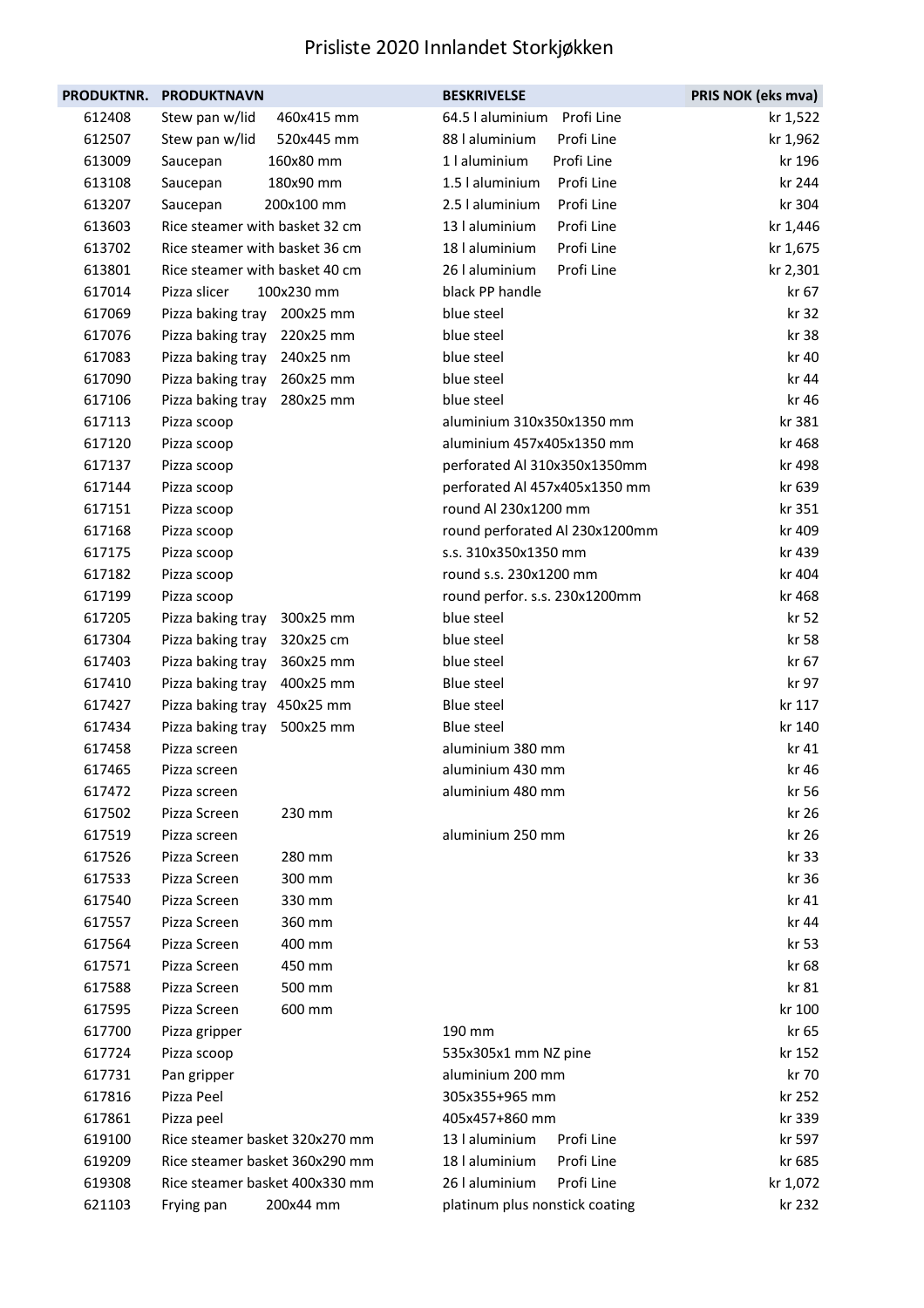| PRODUKTNR. | <b>PRODUKTNAVN</b>        |                                | <b>BESKRIVELSE</b>             | PRIS NOK (eks mva) |
|------------|---------------------------|--------------------------------|--------------------------------|--------------------|
| 621110     | Frying pan                | 240x50 mm                      | platinum plus nonstick coating | kr 287             |
| 621127     | Frying pan                | 260x52 mm                      | platinum plus nonstick coating | kr 327             |
| 621134     | Frying pan                | 280x52 cm                      | platinum plus nonstick coating | kr 373             |
| 621158     | Frying pan                | 320x60 mm                      | platinum plus nonstick coating | kr 439             |
| 621202     | Bowl rectangular          |                                | enamel 175x130 mm              | kr 35              |
| 621219     | Bowl rectangular          |                                | enamel 215x160 mm              | kr 46              |
| 621226     | Flat plate                |                                | enamel 200 mm                  | kr 38              |
| 621233     | Flat plate                |                                | enamel 240 mm                  | kr 46              |
| 621240     | Round plate               |                                | enamel 180 mm                  | kr 38              |
| 621257     | Round plate               |                                | enamel 200 mm                  | kr 44              |
| 621264     | Round plate               |                                | enamel 220 mm                  | kr 50              |
| 621271     | Round plate               |                                | enamel 240 mm                  | kr 56              |
| 621288     | Salad bowl                |                                | enamel 160 mm                  | kr 44              |
| 621295     | Mug                       |                                | enamel 90x80 mm 360 ml         | kr 35              |
| 621301     | Mug                       |                                | enamel 100x90 mm 520 ml        | kr 43              |
| 621318     | Cup                       |                                | enamel 70x50 mm 120 ml         | kr 29              |
| 621325     | Tumbler                   |                                | enamel 90x90 mm 300 ml         | kr 38              |
| 621332     | Tumbler                   |                                | enamel 90x120 mm 400 ml        | kr 46              |
| 621349     | <b>Bucket with handle</b> |                                | enamelled 16x14 cm             | kr 117             |
| 621356     | <b>Bucket with handle</b> |                                | enamelled 22x18,6 cm           | kr 222             |
| 622100     |                           | Paellapan sheetsteel 340x40 mm | Profi Line                     | kr 80              |
| 622308     |                           | Paellapan sheetsteel 460x40 mm | Profi Line                     | kr 147             |
| 622407     |                           | Paellapan sheetsteel 600x40 mm | Profi Line                     | kr 322             |
| 622605     |                           | Paellapan sheetsteel 800x40 mm | Profi Line                     | kr 761             |
| 622704     | Paella pan                | 100 mm                         | enamelled sheet steel          | kr 50              |
| 622711     | Paella pan                | 120 mm                         | enamelled sheet steel          | kr 53              |
| 622728     | Paella pan                | 150 mm                         | enamelled sheet steel          | kr 58              |
| 622735     | Paella pan                | 200 mm                         | enamelled sheet steel          | kr 73              |
| 622742     | Paella pan                | 240 mm                         | enamelled sheet steel          | kr 81              |
| 622759     | Paellapan 2 compartiments |                                | Ø420 mm enamelled sheet steel  | kr 674             |
| 622766     | Paellapan 3 compartiments |                                | Ø420 mm enamelled sheet steel  | kr 761             |
| 622810     | Paella bowl 140 mm        |                                | enamalled sheet steel          | kr 61              |
| 622827     | Paella bowl 160 mm        |                                | enamalled sheet steel          | kr 67              |
| 622834     | Paella bowl 180 mm        |                                | enamalled sheet steel          | kr 76              |
| 622841     | Paella bowl 200 mm        |                                | enamalled sheet steel          | kr 81              |
| 622858     | Paella bowl               | 240x70 mm                      | enamalled sheet steel          | kr 85              |
| 624302     | Water kettle              |                                | s.s. 61                        | kr 339             |
| 625002     |                           | Mussel pan black enamel 180 mm | 2.31                           | kr 85              |
| 625057     |                           | Mussel pan black enamel 200 mm | 3 I                            | kr 97              |
| 625101     |                           | Mussel pan black enamel 240 mm | 5 <sub>1</sub>                 | kr 140             |
| 625606     |                           | Mussel pan black enamel 120 mm | 0,8                            | kr 70              |
| 625705     | Soup/gravy pan            | 135x60 mm                      | black enamel<br>0.61           | kr 70              |
| 625804     | Soup/gravy pan            | 100x60 mm                      | blue enamel<br>0.41            | kr 64              |
| 626504     |                           | Wok with handles 700x230 mm    | sheet steel                    | kr 896             |
| 627600     |                           | Frying pan aluminium 200x40 mm | Marble non-stick coating       | kr 132             |
| 627617     |                           | Frying pan aluminium 240x45 mm | Marble non-stick coating       | kr 167             |
| 627624     |                           | Frying pan aluminium 280x50 mm | Marble non-stick coating       | kr 214             |
| 627631     |                           | Frying pan aluminium 320x50 mm | Marble non-stick coating       | kr 281             |
| 627648     |                           | Frying pan aluminium 360x50 mm | Marble non-stick coating       | kr 343             |
| 627655     |                           | Frying pan aluminium 340x45 mm | Marble non-stick coating       | kr 407             |
| 627662     |                           | Frying pan aluminium 260x45 mm | Marble non-stick coating       | kr 190             |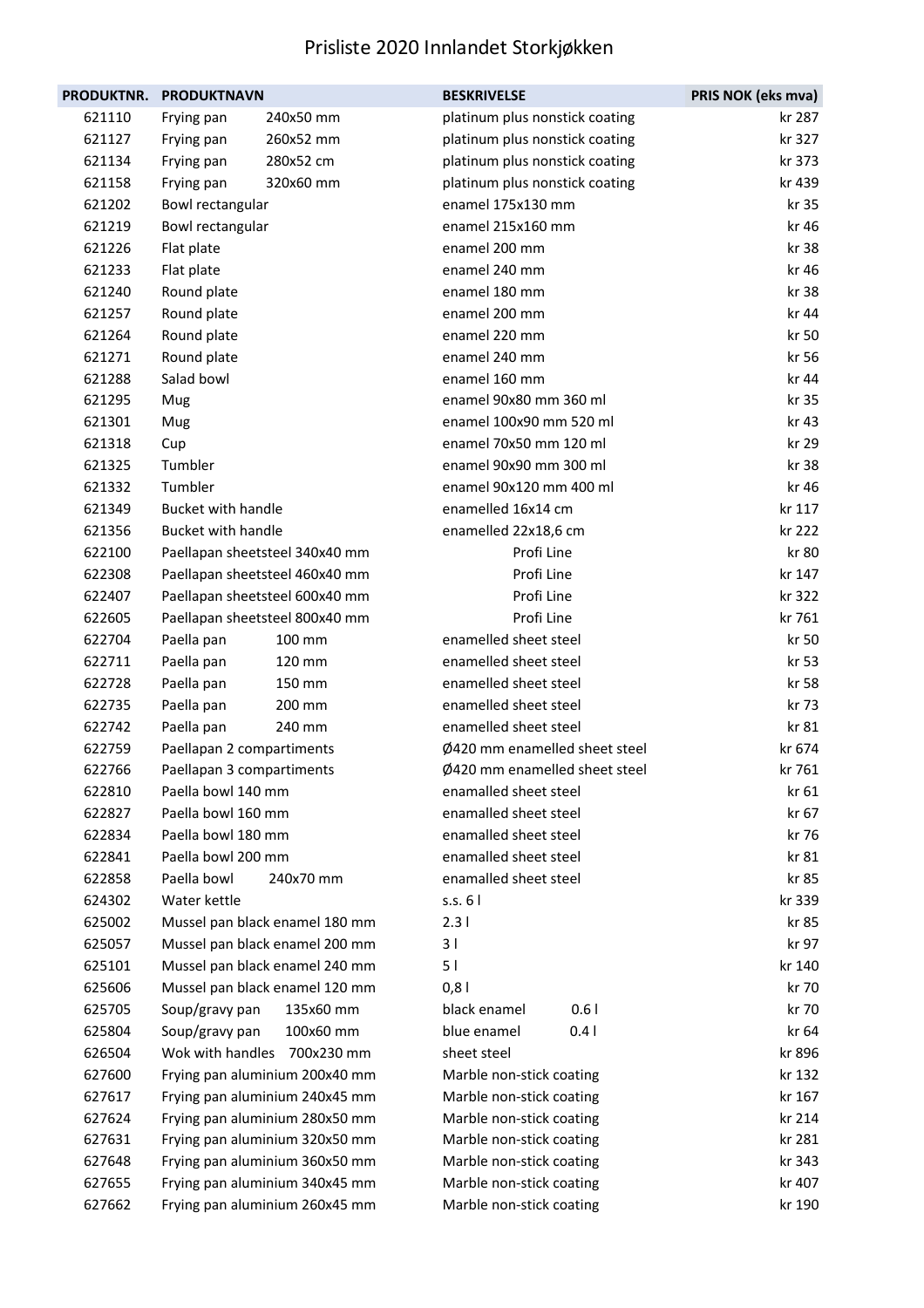| <b>PRODUKTNR.</b> | <b>PRODUKTNAVN</b>             | <b>BESKRIVELSE</b>                | PRIS NOK (eks mva) |
|-------------------|--------------------------------|-----------------------------------|--------------------|
| 627679            | Crêpes pan aluminium 280x20 mm | Marble non-stick coating          | kr 199             |
| 627686            | Crêpes pan aluminium 320x20 mm | Marble non-stick coating          | kr 234             |
| 627716            | Fishpan aluminum 400x280x55 mm | Marble non-stick coating          | kr 386             |
| 627730            | Wok pan aluminium 280x75 mm    | Marble non-stick coating          | kr 257             |
| 627747            | Wok pan Aluminum 320x100 mm    | Marble non-stick coating          | kr 351             |
| 628591            | Frying pan sheetsteel 200x45mm | bottom 150 mm<br>Classic          | kr 120             |
| 628607            | Frying pan sheetsteel 260x50mm | bottom 190 mm<br>Classic          | kr 167             |
| 628614            | Frying pan sheet steel 28 cm   | bottom 220 mm<br>Claasic          | kr 190             |
| 628621            | Frying pan sheet steel 32 cm   | bottom 260 mm<br>Classic          | kr 240             |
| 628638            | Frying pan sheetsteel 240x45mm | bottom 180 mm<br>Classic          | kr 152             |
| 628706            | Frying pan sheetsteel 300x50mm | bottom 240 mm<br>Classic          | kr 205             |
| 628713            | Frying pan sheetsteel 370x55mm | bottom 280 mm<br>Classic          | kr 311             |
| 628805            | Crepe pan sheetsteel 230x25 mm | bottom 190 mm<br>Classic          | kr 128             |
| 628850            | Blinis pan sheet steel 14 cm   | Classic<br>bottom 100 mm          | kr 97              |
| 629109            | Frying pan cast alum. 240x55mm | bottom 180 mm with s/s handle     | kr 316             |
| 629130            | Griddle for induction cookers  | aluminium 390x260x35 mm           | kr 234             |
| 629154            | Frying pan cast alum. 240x55mm | bottom 180 mm<br><b>INDUCTION</b> | kr 393             |
| 629208            | Frying pan cast alum. 280x55mm | bottom 220 mm with s/s handle     | kr 357             |
| 629253            | Frying pan cast alum. 280x55mm | bottom 220 mm<br><b>INDUCTION</b> | kr 439             |
| 629307            | Frying pan cast alum. 320x55mm | bottom 260 mm with s/s handle     | kr 421             |
| 629345            | Frying pan cast alum. 320x55mm | bottom 260 mm<br><b>INDUCTION</b> | kr 533             |
| 629352            | Frying pan cast alum. 360x55mm | bottom 300 mm with s/s handle     | kr 568             |
| 629390            | Frying pan cast alum. 400x55mm | bottom 340 mm with s/s handle     | kr 721             |
| 629413            | Crêpes pan cast alum. 320x20mm | with s/s handle                   | kr 421             |
| 629505            | Sauté pan cast alum. 280x85 mm | bottom 225 mm with s/s handle     | kr 378             |
| 629604            | Fish frying pan cast aluminium | 400x275x35 mm with s/s handle     | kr 433             |
| 629802            | Grill pan cast aluminium       | 280x280x55 mm with s/s handle     | kr 421             |
| 630006            | Chips colander aluminium       | 400x170 mm                        | kr 234             |
| 630105            | Salt shaker<br>aluminium       | 80x195 mm                         | kr 85              |
| 630136            | Salt shaker s/s<br>80x175 mm   |                                   | kr 93              |
| 630204            | aluminium<br>Pepper shaker     | 65x100 mm<br>Screw cap            | kr 35              |
| 630235            | Pepper shaker s/s 65x100 mm    | Screw cap                         | kr 41              |
| 630303            | Meat/chips tray aluminium      | 470x310x75 mm                     | kr 222             |
| 630402            | French fries cutter s/s        | incl.4 blades 8 part-6-9-13 mm    | kr 1,517           |
| 630419            | Knife 11 mm                    | for potato cutter 630402          | kr 128             |
| 630648            | Hotdog stand                   | with 4 slots                      | kr 187             |
| 630716            | 200 mm<br>Sausage cutter s/s   | on card                           | kr 152             |
| 630808            | Chips colander                 | s.s. 410x170 mm                   | kr 346             |
| 630907            | Chips bag holder s/s           | 95/110x175 mm                     | kr 70              |
| 630914            | Chips bag holder<br>black      | with ramekin holder               | kr 58              |
| 630921            | Chips bag holder<br>black      | with 3 holders                    | kr 140             |
| 630938            | Chips bag holder               | black Ø115x(H)175 mm              | kr 46              |
| 631102            | Cheese shaker s/s<br>75x55mm   |                                   | kr 56              |
| 631201            | Pepper/salt shaker s/s 75x55mm |                                   | kr 56              |
| 631300            | Powder shaker mesh s/s 75x55mm |                                   | kr 61              |
| 632802            | Grease filter for deep fryer   | Non woven<br>240x250 mm           | kr 179             |
| 632901            | Grease filter holder           | for deep fryer 250x200mm          | kr 100             |
| 635001            | 120x280 mm<br>Soup strainer    | tin plated with wire handle       | kr 18              |
| 635155            | 160x320 mm<br>Soup strainer    | tin plated with wire handle       | kr 25              |
| 635209            | 180x340 mm<br>Soup strainer    | tin plated with wire handle       | kr 32              |
| 635308            | Soup strainer<br>200x360 mm    | tin plated with wire handle       | kr 36              |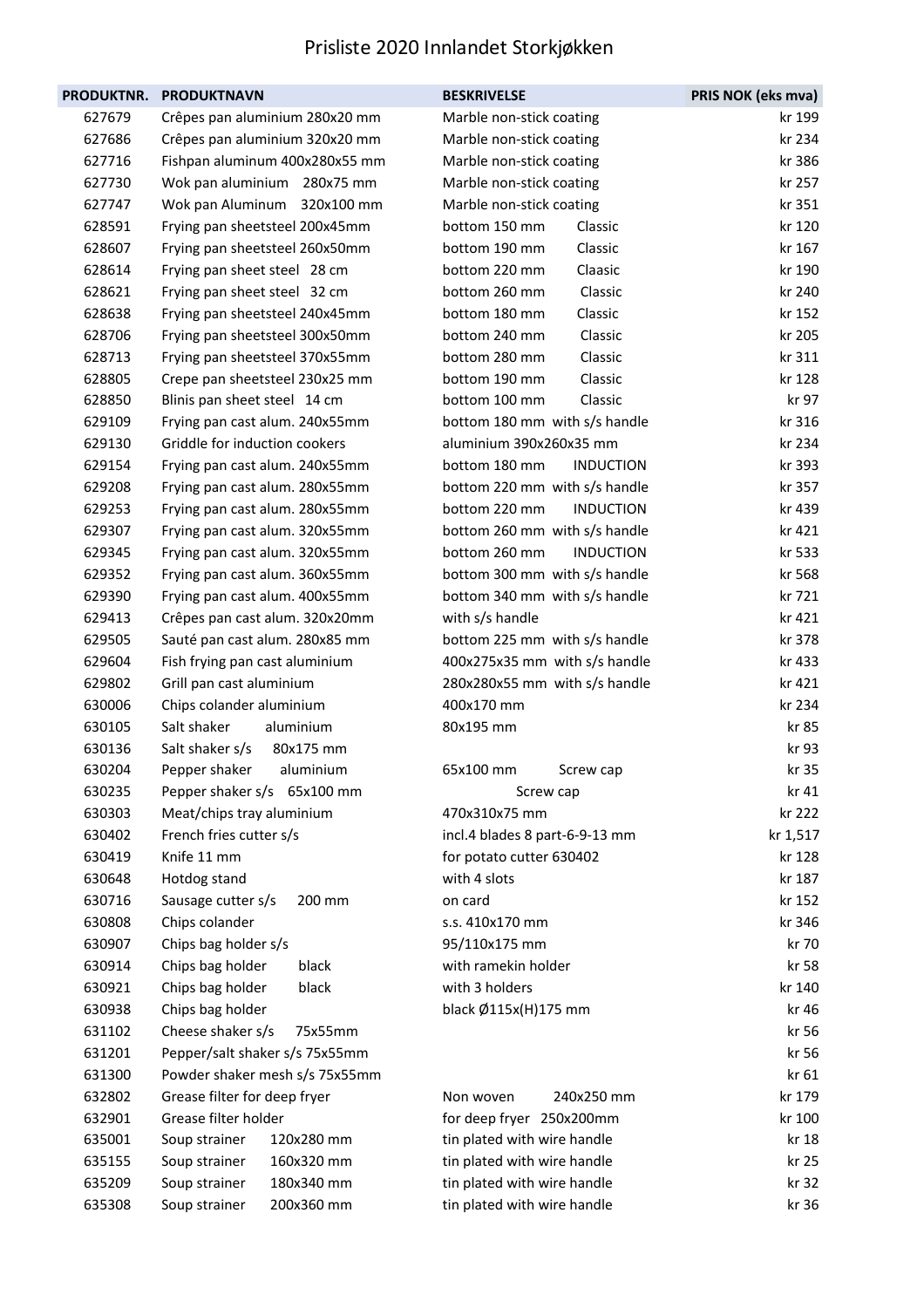|                  | PRODUKTNR. PRODUKTNAVN                  | <b>BESKRIVELSE</b>                 | PRIS NOK (eks mva) |
|------------------|-----------------------------------------|------------------------------------|--------------------|
| 635407           | Soup strainer<br>230x400 mm             | tin plated with wire handle        | kr 50              |
| 635605           | 250x400 mm<br>Soup strainer             | tin plated with wire handle        | kr 61              |
| 637104           | Soup strainer s/s 160x230 mm            | wire handle                        | kr 58              |
| 637203           | Soup strainer s/s 180x340 mm            | wire handle                        | kr 67              |
| 637302           | Soup strainer s/s 200x360 mm            | wire handle                        | kr 81              |
| 637401           | Soup strainer s/s 220x390 mm            | wire handle                        | kr 100             |
| 637500           | Soup strainer s/s 240x415 mm            | wire handle                        | kr 117             |
| 637609           | Soup strainer s/s 260x440 mm            | wire handle                        | kr 128             |
| 637791           | Bakers' sieve s.s. 250x75 mm            | for powdered sugar                 | kr 103             |
| 637807           | Bakers' sieve s.s. 250x75 mm            | for flour                          | kr 103             |
| 637814           | Bakers' sieve s.s. 250x75 mm            | for bread crums                    | kr 103             |
| 637821           | Bakers' sieve                           | s.s.410x80 mm - powdered sugar     | kr 193             |
| 637838           | Bakers' sieve s.s. 450x75 mm            | s.s. 410x80 mm - flour             | kr 193             |
| 637845           | Bakers' sieve                           | s.s. 410x80 mm - breadcrums        | kr 193             |
| 638101           | Tea/herb strainer s/s 75x170mm          | with wire handle                   | kr 35              |
| 638309           | 100x220 mm<br>Strainer s/s              | fine mesh with wire handle         | kr 58              |
| 638507           | Strainer s/s<br>150x330 mm              | fine mesh with wire handle         | kr 105             |
| 638705           | Strainer s/s<br>200x400 mm              | fine mesh with wire handle         | kr 187             |
| 638903           | Strainer s/s<br>240x475 mm              | fine mesh with wire handle         | kr 257             |
| 639009           | Strainer double mesh s/s                | 260x570 mm<br>with bracket         | kr 182             |
| 639016           | Strainer double mesh s/s                | 310x800 mm<br>with bracket         | kr 210             |
| 639023           | Strainer double mesh s/s                | 360x860 mm<br>with bracket         | kr 252             |
| 640104           | Chip scoop s/s<br>100x330 mm            | with wire handle                   | kr 70              |
| 640203           | Chip scoop s/s<br>120x340 mm            | with wire handle                   | kr 81              |
| 640401           | Chip scoop s/s<br>160x450 mm            | with reinforced wire handle        | kr 147             |
| 640500           | Chip scoop s/s<br>180x470 mm            | with reinforced wire handle        | kr 163             |
| 640609           | Chip scoop s/s<br>200x510 mm            | with reinforced wire handle        | kr 170             |
| 640708           | Chip scoop s/s<br>220x540 mm            | with reinforced wire handle        | kr 187             |
| 640807           | Chip scoop s/s<br>240x550 mm            | with reinforced wire handle        | kr 210             |
| 640913           | Chip scoop s/s<br>240x600 mm            | with plastic handle                | kr 264             |
| 640920           | 260x600 mm<br>Chip scoop s/s            | with plastic handle                | kr 292             |
| 642504           | 160x210 mm<br>Chip shovel s/s           | with wire handle                   | kr 243             |
| 642559           | French fries funnel scoop s/s           | detachable handles 170x170 mm      | kr 135             |
| 642566           | French fries funnel scoop               | <b>PC</b><br>170x170 mm            | kr 97              |
| 642603           | Chip shovel s/s<br>170x225 mm           | double mesh with wire handle       | kr 231             |
| 643914           | Stand-up bottle opener PP               | with catcher                       | kr 117             |
| 646205           | Fat skimmer s/s<br>120x355 mm           | with wire handle                   | kr 117             |
| 646304           | Fat skimmer s/s<br>150x440 mm           | with wire handle                   | kr 128             |
| 646601           | Bird nest mould 100x120x407 mm          | s/s with wire handle               | kr 117             |
| 647509           | Conical strainer s/s 180x395mm          | fine mesh with wire handle         | kr 140             |
| 647516           | Conical strainer S/S 160 mm             | fine wire mesh                     | kr 117             |
| 647554           | Conical strainer s/s 200 mm             | fine wire mesh                     | kr 269             |
| 647561           | Conical strainer s/s<br>245 mm          | fine wire mesh                     | kr 327             |
| 647592           | Vegetable strainer<br>200 mm            | fine wire mesh                     | kr 123             |
| 657607           | Serving tongs black<br>230 mm           | polycarbonate                      | kr 29              |
| 657621           | Serving tongs transp. 230 mm            | polycarbonate                      | kr 29              |
| 657669<br>657676 | Serving tong                            | 250 mm black PC<br>300 mm black PC | kr 32<br>kr 35     |
| 658000           | Serving tong<br>Spatula black<br>280 mm | with red handle until 200 °C       | kr 48              |
| 658604           | 55x90x250 mm<br>Scraper                 | plastic with rubber blade          | kr 50              |
| 658703           | 55x90x320 mm                            | plastic with rubber blade          | kr 93              |
|                  | Scraper                                 |                                    |                    |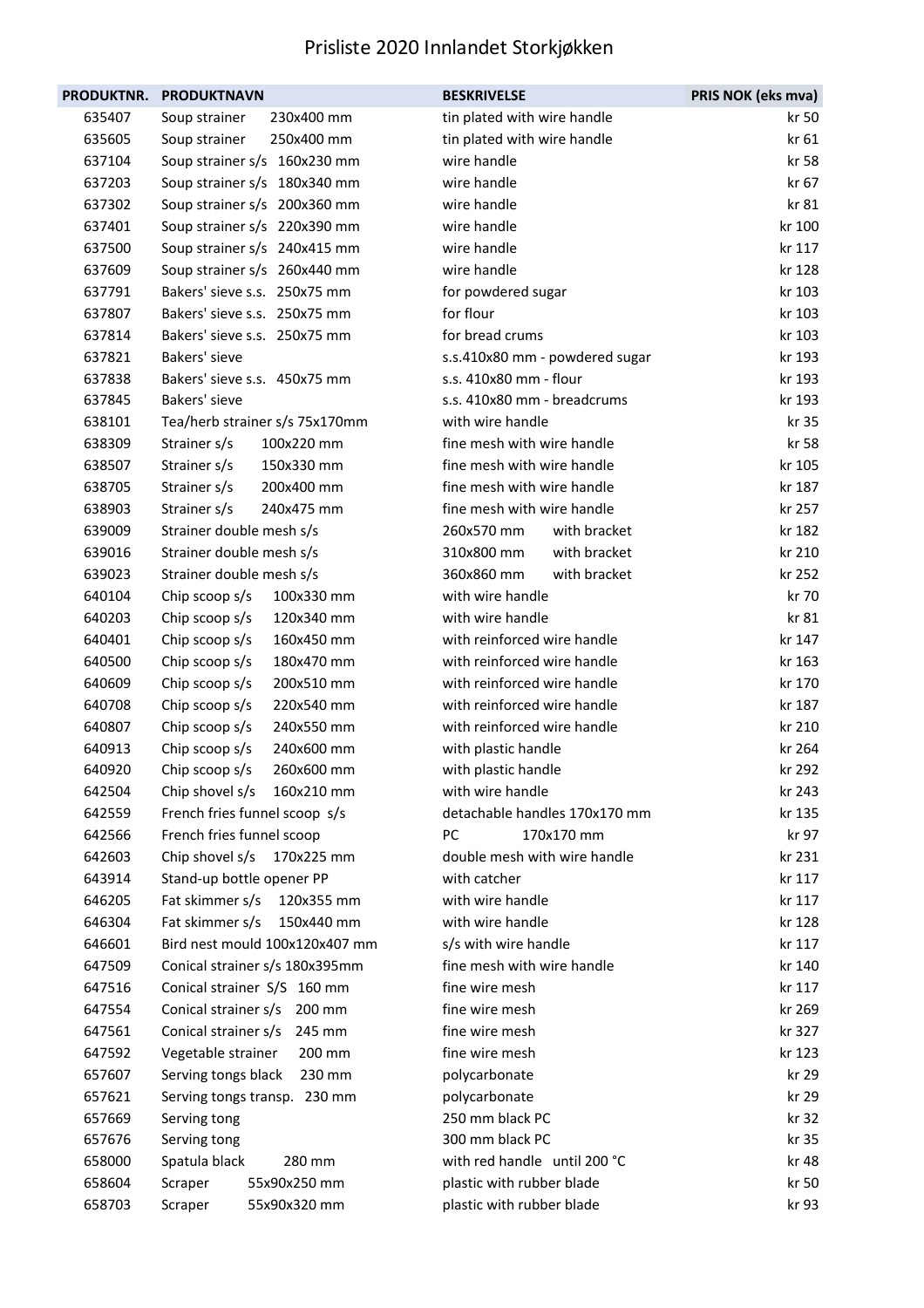| PRODUKTNR. | <b>PRODUKTNAVN</b>              | <b>BESKRIVELSE</b>            | PRIS NOK (eks mva) |
|------------|---------------------------------|-------------------------------|--------------------|
| 658802     | Scraper<br>55x90x420 mm         | plastic with rubber blade     | kr 108             |
| 658901     | 100x150x520 cm<br>Scraper       | plastic with rubber blade     | kr 182             |
| 659007     | Scraper silicone<br>356 mm      | up to 260 °C<br>nylon handle  | kr 81              |
| 659014     | Scraper silicone<br>254 mm      | to 260 gr.<br>nylon handle    | kr 58              |
| 659106     | Scraper silicone<br>406 mm      | up to 260 °C nylon handle     | kr 93              |
| 659205     | 254 mm<br>Scraper               | up to 110 °C rubber/ABS grip  | kr 26              |
| 659304     | 356 mm<br>Scraper               | up to 110 °C rubber/ABS grip  | kr 41              |
| 659403     | Scraper<br>406 mm               | up to 110 °C rubber/ABS grip  | kr 53              |
| 659458     | Scraper<br>254 mm               | rubber ABS handle             | kr 38              |
| 659465     | 356 mm<br>Scraper               | Ruber ABS handle              | kr 53              |
| 659472     | Scraper<br>406 mm               | Rubber ABS handle             | kr 65              |
| 659502     | Spatula grey slotted            | resistant to 200 °C<br>300 mm | kr 105             |
| 659601     | Spatula grey                    | 320 mm<br>resistant to 200 °C | kr 105             |
| 659700     | Spoon Exoglass<br>300 mm        |                               | kr 76              |
| 659809     | Spoon Exoglass<br>380 mm        |                               | kr 108             |
| 663462     | Table sign<br>Reserved          | 130x35x40 mm                  | kr 16              |
| 663479     | Table sign<br>Reserviert        | 130x35x40 mm                  | kr 16              |
| 663486     | réservé<br>Table sign           | 130x35x40 mm                  | kr 16              |
| 663608     | Door sign s/s 18/8 Gentlemen    |                               | kr 21              |
| 663615     | Door sign s/s 18/8<br>Ladies    |                               | kr 21              |
| 663622     | Door sign s/s 18/8<br><b>WC</b> |                               | kr 21              |
| 663639     | Door sign s/s 18/8 No Smoking   | black                         | kr 21              |
| 663646     | Door sign s/s 18/8 Wheelchair   |                               | kr 21              |
| 663653     | Door sign s/s 18/8 Mobile Off   |                               | kr 21              |
| 663660     | Table stand s/s No Smoking      | 18/0 52x40 mm                 | kr 22              |
| 663691     | Table stand s/s Gereserveerd    | Reserve                       | kr 81              |
| 663707     | Table stand s/s "Reserviert"    | on two sides                  | kr 81              |
| 663745     | Table sign<br>Gereserveerd      | 130x35x40 mm                  | kr 16              |
| 663783     | Door sign s/s 18/8 Smoking      | 75 mm<br>green                | kr 22              |
| 663790     | Door sign s/s 18/8 No Smoking   | black/red<br>75 mm            | kr 23              |
| 663806     | Door sign s/s 18/0 No Smoking   | black/red<br>LARGE 160 mm     | kr 67              |
| 663820     | Door sign s/s 18/0 Smoking      | LARGE 160 mm<br>green         | kr 67              |
| 663844     | Table stands numbered 1-12      | s/s                           | kr 128             |
| 663851     | Table stands numbered 13-24     | s/s                           | kr 128             |
| 663868     | Table stands numbered 25-36     | s/s                           | kr 163             |
| 663875     | Table stands numbered 37-48     | s/s                           | kr 163             |
| 663882     | Table stands numbered 49-60     | s/s                           | kr 163             |
| 663899     | Table stands numbered 61-72     | s/s                           | kr 163             |
| 663950     | Wet floor sign<br>5 Languages   | PP                            | kr 93              |
| 664001     | Menu Board<br>500x850 mm        |                               | kr 697             |
| 664018     | Menu board<br>700x1200 mm       |                               | kr 1,464           |
| 664025     | Chalk board<br>300x400 mm       |                               | kr 103             |
| 664032     | Chalk board<br>400x600 mm       |                               | kr 158             |
| 664049     | Chalk board<br>600x800 mm       |                               | kr 281             |
| 664056     | Table blackboard<br>150x230 mm  | 2 pcs                         | kr 70              |
| 664063     | Table Blackboard<br>210x320 mm  | 2 pcs                         | kr 98              |
| 664070     | Chalk board<br>220x360 mm       | with wooden easel             | kr 117             |
| 664087     | Tabletop blackboard 148x97 mm   | with wooden standard          | kr 114             |
| 664094     | Tabletop blackboard 210x150 mm  | with wooden standard          | kr 147             |
| 664100     | Pavement blackboard 700x1100mm  | with steel frame              | kr 931             |
| 664117     | Pavement blackboard 500x850 mm  | with steel frame              | kr 791             |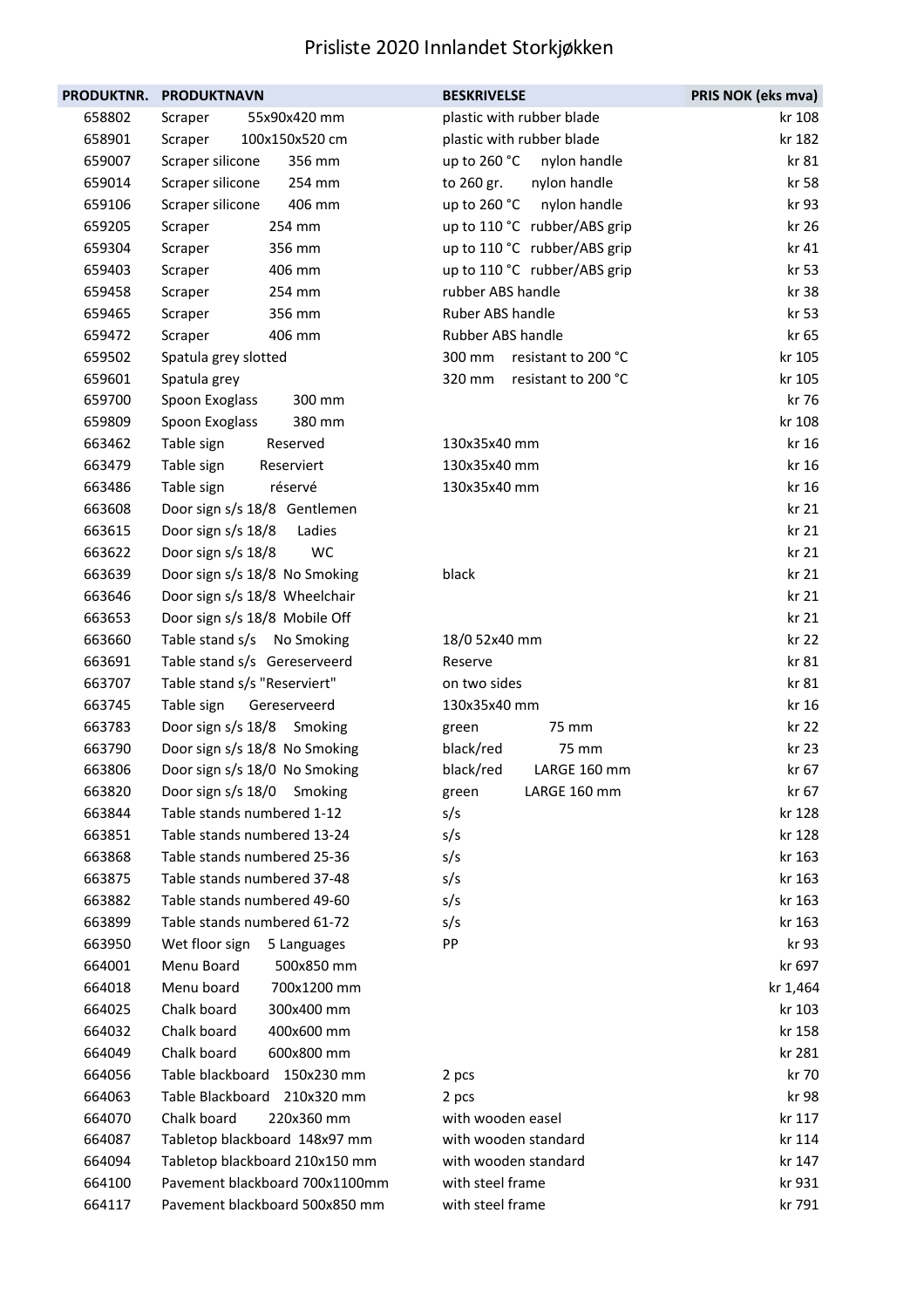| <b>PRODUKTNR.</b> | <b>PRODUKTNAVN</b>                | <b>BESKRIVELSE</b>              | PRIS NOK (eks mva) |
|-------------------|-----------------------------------|---------------------------------|--------------------|
| 664124            | Blackboard                        | 300x400 mm with stand           | kr 70              |
| 664131            | Blackboard                        | 400x600 mm with stand           | kr 105             |
| 664148            | Menu and cutlery box              | wood with 2 sides blackboard    | kr 210             |
| 664155            | Menu clipboard                    | 240x330 mm                      | kr 23              |
| 664162            | Menu clipboard                    | 185x245 mm                      | kr 21              |
| 664179            | Menu clipboard                    | 125x180 mm                      | kr 18              |
| 664186            | Cutlery box                       | wood 80x80x95 mm                | kr 58              |
| 664209            | Chalk marker white                | width 5 mm                      | kr 117             |
| 664216            | Chalk marker pink green blue      | 2x white<br>width 5 mm          | kr 117             |
| 664223            | Chalk marker white                | width 15 mm                     | kr 117             |
| 664230            | Chalk marker pink green blue      | width 15 mm                     | kr 117             |
| 664254            | Chalk marker<br>white purple      | width 15 mm<br>orange           | kr 117             |
| 664261            | Chalk marker yellow red purple    | width 5 mm<br>orange white      | kr 117             |
| 664278            | Chalk marker 8 assorti colours    | round 3 mm                      | kr 117             |
| 664308            | Table sign reserved               | wood 152x44x44 mm               | kr 26              |
| 664315            | Table caddy                       | wood 190x160x200 mm             | kr 140             |
| 664322            | Table signs numbered              | 1 to 10 wood 55x48x44 mm        | kr 152             |
| 665121            | "¤"<br>Coin Blue                  |                                 | kr 46              |
| 665138            | "¤"<br>Coin Green                 |                                 | kr 46              |
| 665145            | "¤"<br>Coin Red                   |                                 | kr 46              |
| 665152            | "¤"<br>Coin White                 |                                 | kr 46              |
| 665169            | "¤"<br>Coin Black                 |                                 | kr 46              |
| 665251            | Menu card table stand<br>S.S.     | 80x77x18 mm                     | kr 193             |
| 665381            | "ש"<br>Coin Yellow                |                                 | kr 46              |
| 665503            | Menu card stand<br>100 mm         |                                 | kr 58              |
| 665510            | Menu card stand<br>200 mm         |                                 | kr 70              |
| 673416            | Pastry cutter set 14 pieces       | s.s. round plain 19-112 mm      | kr 117             |
| 674413            | Pastry cutterset 14 pieces        | s.s. round plain 18-108 mm      | kr 117             |
| 676202            | Silicone baking mould GN 1/3      | Semi-Sphere 6 shapes            | kr 117             |
| 676509            | Silicone baking mould GN 1/3      | Tartalette 15 shapes            | kr 117             |
| 676707            | Silicone baking mould GN 1/3      | Madeleines 9 shapes             | kr 117             |
| 676806            | Silicone baking mould GN 1/3      | Briochette 6 shapes             | kr 117             |
| 676905            | Silicone baking mould GN 1/3      | Mini-Muffins 11 shapes          | kr 128             |
| 677001            | Silicone baking mould GN 1/3      | Mini-Cake 9 shapes              | kr 128             |
| 677209            | Silicone baking mould GN 1/3      | Muffins 6 shapes                | kr 128             |
| 677308            | Silicone baking mould GN 1/3      | Mini-Madeleines 20 shapes       | kr 117             |
| 677506            | Silicone baking mould GN 1/3      | Cannele Bordelais 8 shapes      | kr 128             |
| 677810            | <b>Baking sheet</b><br>530x325 mm | $-40 \le -250$ degr<br>silicone | kr 138             |
| 677827            | <b>Baking sheet</b><br>600x400 mm | $-40 \le -250$ degr<br>silicone | kr 170             |
| 677834            | <b>Baking sheet</b><br>300x400 mm | $-40 \le -250$ degr<br>silicone | kr 105             |
| 678008            | Grill mesh PTFE 400x300x1 mm      | non-stick                       | kr 128             |
| 678015            | Grill mesh PTFE 530x325x1 mm      | non-stick                       | kr 163             |
| 678022            | Grill mesh PTFE 600x400x1 mm      | non-stick                       | kr 210             |
| 678107            | Greaseproof paper                 | newspaper print 250x350 mm      | kr 327             |
| 678114            | Greaseproof paper                 | plain 250x350 mm                | kr 234             |
| 678121            | Greaseproof paper                 | newspaper print 250x200 mm      | kr 199             |
| 678138            | Greaseproof paper                 | plain 250x200 mm                | kr 152             |
| 678145            | Greaseproof paper                 | design 275x420 mm               | kr 351             |
| 678152            | Greaseproof paper                 | ruit 275x420 mm                 | kr 351             |
| 678169            | Greaseproof paper                 | design 306x305 mm               | kr 269             |
| 678176            | Greaseproof paper                 | ruit 306x305 mm                 | kr 269             |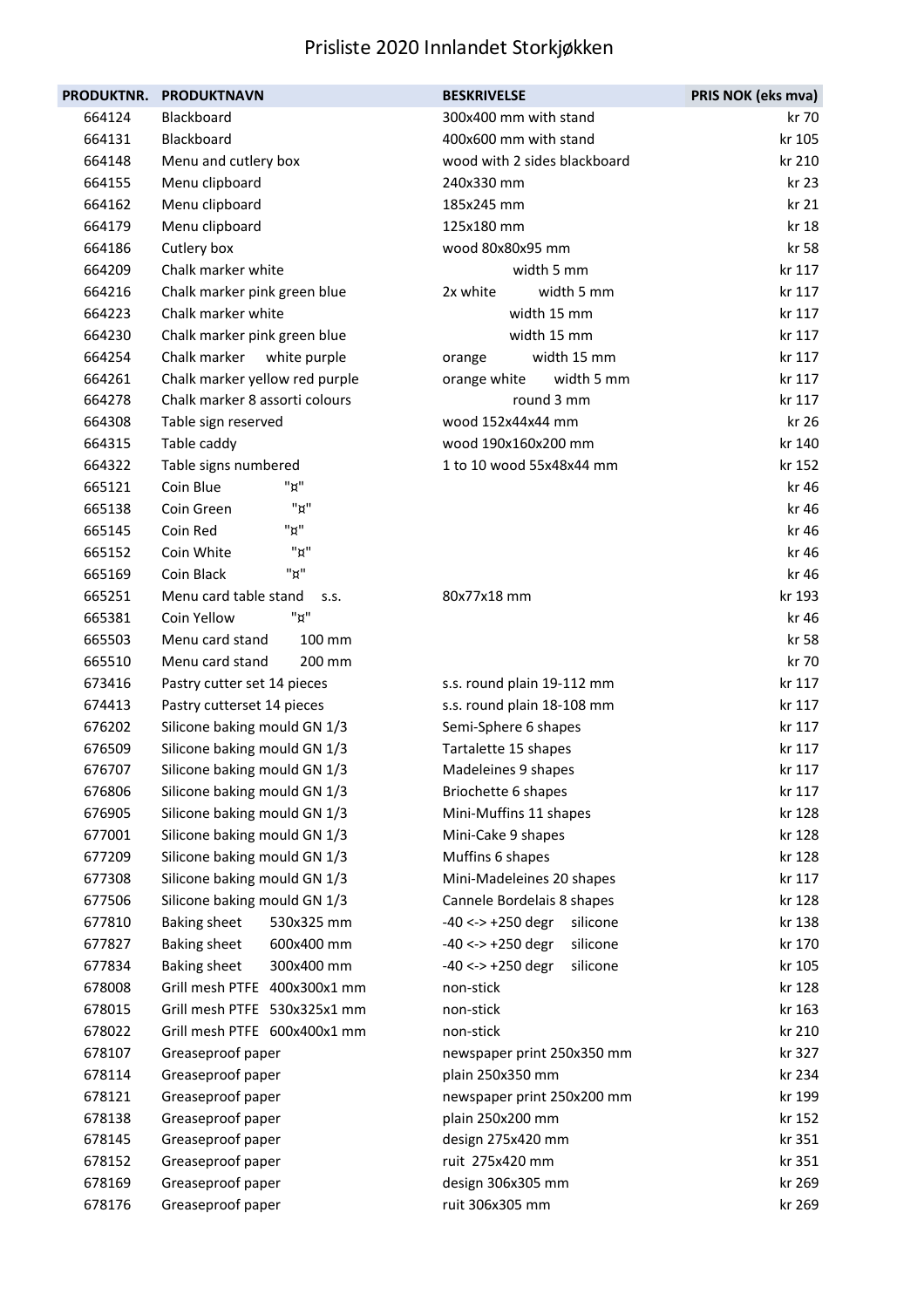| <b>PRODUKTNR.</b> | <b>PRODUKTNAVN</b>                  | <b>BESKRIVELSE</b>             | PRIS NOK (eks mva) |
|-------------------|-------------------------------------|--------------------------------|--------------------|
| 678183            | Greaseproof paper                   | plain 306x305 mm               | kr 234             |
| 678190            | Greaseproof paper                   | design 160x160x50 mm           | kr 102             |
| 678206            | Greaseproof paper                   | design 258x425 mm              | kr 304             |
| 678213            | Greaseproof paper                   | plain 263x380 mm               | kr 234             |
| 678220            | Greaseproof paper                   | design 250x200 mm              | kr 187             |
| 678237            | Greaseproof paper                   | plain 250x200 mm               | kr 152             |
| 679005            | Ice cube mould Professional         | plastic                        | kr 135             |
| 679012            | Ice cube mould                      | 6 assorted gems silicon        | kr 70              |
| 679029            | Ice maker mould                     | 6 bals moulds silicone         | kr 105             |
| 679036            | Ice cube mould                      | 6 XL ice cubes silicon         | kr 58              |
| 679043            | Ice cube mould                      | 15 Ice cubes silicone          | kr 58              |
| 679050            | Ice cube mould                      | 6 Ice shot gems silicone       | kr 152             |
| 679067            | Ice cube mould                      | 4 Ice shot gems silicone       | kr 70              |
| 680018            | Multipurpose tweezer                | s.s. 300 mm                    | kr 56              |
| 680025            | Multipurpose tweezer                | s.s. 230 mm                    | kr 46              |
| 680032            | Multipurpose tweezer                | s.s. 215 mm                    | kr 38              |
| 680049            | Multipurpose tweezer                | s.s. Multipurpose tweezer      | kr 32              |
| 680056            | Tweezer                             | curved s.s. 305 mm             | kr 58              |
| 680063            | Tweezer                             | curved s.s. 240 mm             | kr 50              |
| 680070            | Tweezer                             | curved s.s. 160 mm             | kr 38              |
| 680087            | Sushi tweezer                       | s.s. 210 mm                    | kr 41              |
| 680094            | Sushi tweezer                       | s.s. 160 mm                    | kr 38              |
| 680100            | Fish bone tweezer                   | s.s. 130 mm                    | kr 46              |
| 680117            | Fish bone tweezer                   | s.s. 120 mm                    | kr 26              |
| 680124            | Tweezer                             | wtih round head s.s. 150 mm    | kr 46              |
| 680131            | Tweezer                             | s.s./black 300 mm              | kr 70              |
| 682104            | Cake mould rectangular 180 mm       | aluminium                      | kr 81              |
| 682302            | Cake mould rectangular 260 mm       | aluminium                      | kr 108             |
| 682401            | Cake mould rectangular 300 mm       | aluminium                      | kr 135             |
| 689608            | Baba mould with rim 70x68 mm        | aluminium                      | kr 29              |
| 689806            | Baba mould w/out rim 70x68 mm       | aluminium                      | kr 28              |
| 690000            | Can opener s/s<br>550 mm            | with table mounting            | kr 890             |
| 691021            | Trashbag holder 420x580x960 mm      | foot-operated 2 weels+brakes   | kr 1,171           |
| 691083            | Laundry trolley                     | s.s. 900x650x850 mm            | kr 1,464           |
| 691120            | Trash bin                           | 43   360x360x(H)770mm          | kr 2,220           |
| 691380            | Bin with ashtray<br>15 <sub>1</sub> | gloss                          | kr 468             |
| 691397            | Bin with ashtray<br>331             |                                | kr 896             |
| 693001            | Potato masher s/s 130x355 mm        | heavy duty solid model         | kr 287             |
| 693100            | Potato masher s/s 180x600 mm        | heavy duty solid model         | kr 316             |
| 693209            | Potato masher s/s 180x770 mm        | heavy duty solid model         | kr 363             |
| 693216            | Potato masher s.s.                  | 610 mm                         | kr 199             |
| 693223            | Potato masher s.s.<br>800 mm        |                                | kr 222             |
| 693254            | Potato masher s.s.<br>300 mm        |                                | kr 163             |
| 693261            | Potato masher s.s.<br>450 mm        |                                | kr 175             |
| 695708            | Ice crusher chrome-plated           | with s/s knives                | kr 410             |
| 695906            | Juice extractor lever model         | with s/s cone                  | kr 691             |
| 696002            | Glass cleaning brush 3 brushes      | 18 cm plastic                  | kr 81              |
| 696040            | Glass cleaning brush 3 brushes      | 18-25-18 cm plastic            | kr 105             |
| 696200            | Beer glass carrier                  | for 12 glasses                 | kr 50              |
| 707661            | Thermo catering box                 | frontloader 66   stackable     | kr 1,283           |
| 707753            | Freezing element                    | GN 1/1 30mm -12 to -10°C 3-4 h | kr 292             |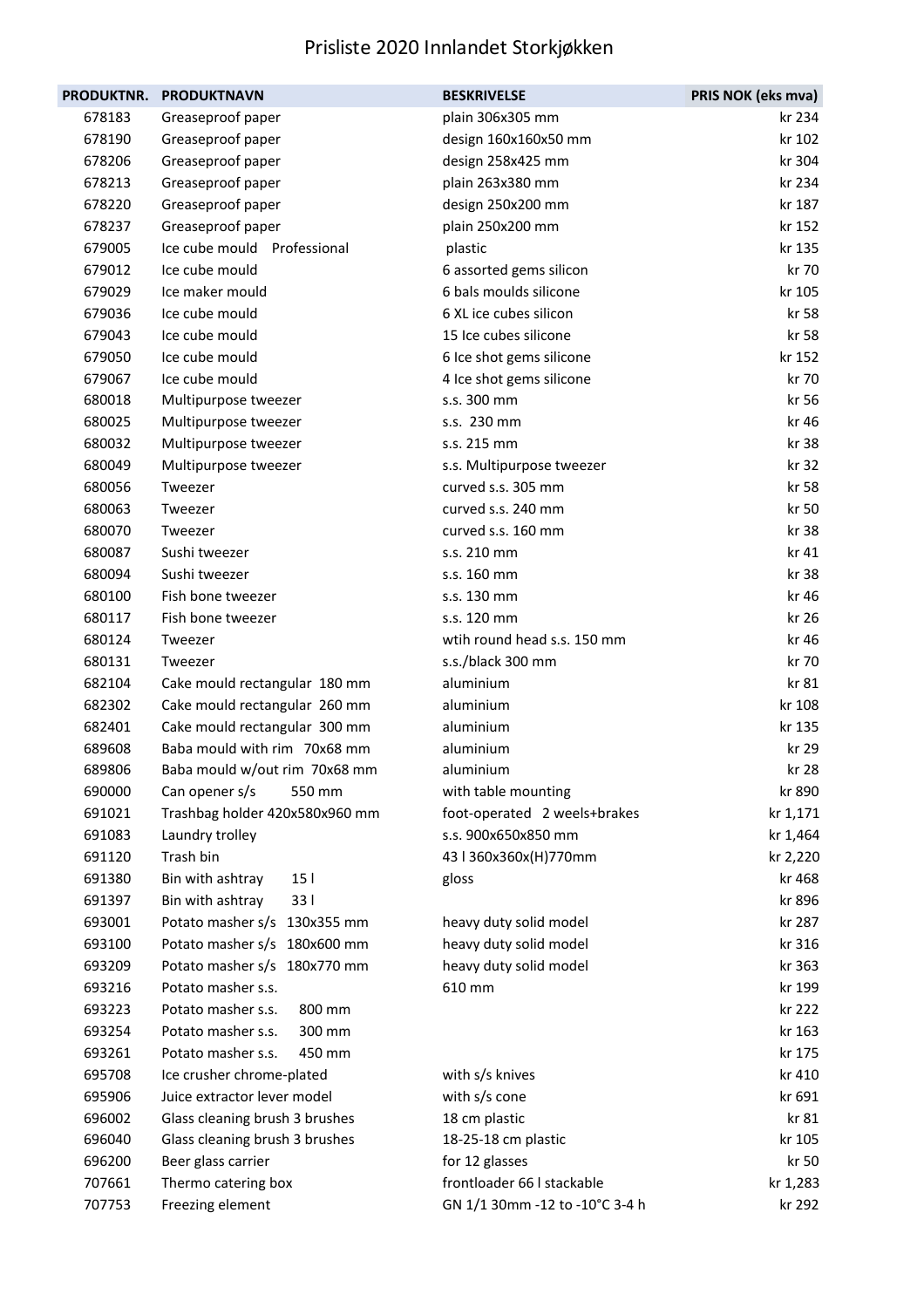| <b>PRODUKTNR.</b> | <b>PRODUKTNAVN</b>             | <b>BESKRIVELSE</b>             | PRIS NOK (eks mva) |
|-------------------|--------------------------------|--------------------------------|--------------------|
| 707760            | Freezing element               | GN 1/2 30mm -12 to -10°C 3-4h  | kr 175             |
| 707777            | Cooling element                | GN 1/2 30 mm 0 to 4 °C 3-4 hrs | kr 163             |
| 707784            | Heating element                | GN 1/2 30 mm                   | kr 234             |
| 707814            | Cooling adaptor EPP GN 1/1     | fits on 707906 707968          | kr 310             |
| 707821            | Cooling element                | GN 1/1 30 mm 0 to 4 °C 3-4 hrs | kr 257             |
| 707845            | Heating element                | GN 1/1 - 530x325x(H)30mm       | kr 421             |
| 707906            | Thermo Box black EPP 40 ltr    | 598x398x282 mm                 | kr 351             |
| 707944            | Thermobox EPP 600x400x300 mm   | black                          | kr 697             |
| 707951            | Thermobox EPP 600x400x200 mm   | black                          | kr 580             |
| 707968            | Thermobox EPP<br>GN 1/1 257 mm | black                          | kr 409             |
| 707975            | Thermobox EPP Pizza 175 mm     | black                          | kr 374             |
| 707982            | Thermobox EPP GN 1/1 217 mm    | black                          | kr 749             |
| 707999            | Thermobox EPP GN 1/1 545 mm    | black                          | kr 2,214           |
| 709818            | Pizza delivery bag 450x450 mm  | H 50 mm                        | kr 322             |
| 709825            | Pizza delivery bag 350x350 mm  | H 60 mm                        | kr 234             |
| 709900            | Lid spacer for pizza's         |                                | kr 105             |
| 710104            | Portable container insulated   | 10 <sup>1</sup><br>320x200 mm  | kr 1,716           |
| 710203            | Portable container insulated   | 330x380 mm<br>20 ltr           | kr 2,196           |
| 710302            | Portable container insulated   | 300x500 mm<br>351              | kr 2,636           |
| 720103            | Carving fork 'Buffet<br>s/s    | 325 mm                         | kr 88              |
| 720400            | Sauce ladle 'Buffet' 3 cl s/s  | 290 mm                         | kr 117             |
| 720509            | Soup ladle                     | s.s. 0,12   90x315 mm Buffet   | kr 117             |
| 720608            | Salad fork 'Buffet'<br>s/s     | 305 mm                         | kr 88              |
| 720806            | Serving spoon 'Buffet' s/s     | 325 mm                         | kr 88              |
| 720905            | Skimmer 'Buffet' 110 mm s/s    | 110x365 mm                     | kr 105             |
| 721001            | Slotted spatula 230 mm s/s     | 325 mm                         | kr 105             |
| 721308            | Soup ladle 'Buffet' 70 mm s/s  | 70x285 mm                      | kr 108             |
| 721407            | Salad spoon 'Buffet'<br>s/s    | 300 mm                         | kr 88              |
| 722107            | Spoon holder s/s               | 110x264 mm                     | kr 88              |
| 755006            | Ice cream scoop Stöckel<br>1/4 | $s/s$ 18/10                    | kr 433             |
| 755013            | Ice cream scoop Stöckel<br>1/8 | $s/s$ 18/10                    | kr 433             |
| 755020            | Ice cream scoop Stöckel 1/10   | s/s 18/10                      | kr 433             |
| 755037            | Ice cream scoop Stöckel 1/12   | $s/s$ 18/10                    | kr 398             |
| 755044            | Ice cream scoop Stöckel 1/16   | $s/s$ 18/10                    | kr 398             |
| 755051            | Ice cream scoop Stöckel 1/20   | $s/s$ 18/10                    | kr 398             |
| 755068            | Ice cream scoop Stöckel 1/24   | $s/s$ 18/10                    | kr 398             |
| 755075            | Ice cream scoop Stöckel 1/30   | $s/s$ 18/10                    | kr 398             |
| 755082            | Ice cream scoop Stöckel 1/36   | $s/s$ 18/10                    | kr 398             |
| 755099            | Ice cream scoop Stöckel 1/40   | $s/s$ 18/10                    | kr 398             |
| 755105            | Ice cream scoop Stöckel 1/50   | $s/s$ 18/10                    | kr 398             |
| 755112            | Ice cream scoop Stöckel 1/60   | $s/s$ 18/10                    | kr 398             |
| 755143            | Ice cream scoop Stöckel 1/100  | $s/s$ 18/10                    | kr 398             |
| 755259            | Ice cream scoop Stöckel 1/20   | oval s/s 18/10                 | kr 425             |
| 755273            | Ice cream scoop Stöckel 1/30   | oval s/s 18/10                 | kr 425             |
| 755334            | Ice cream scoop plastic 1/12   | $s/s$ 18/10                    | kr 413             |
| 755341            | Ice cream scoop plastic 1/16   | $s/s$ 18/10                    | kr 413             |
| 755358            | Ice cream scoop plastic 1/20   | $s/s$ 18/10                    | kr 413             |
| 755365            | Ice cream scoop plastic 1/24   | $s/s$ 18/10                    | kr 413             |
| 755372            | Ice cream scoop plastic 1/30   | $s/s$ 18/10                    | kr 413             |
| 755389            | Ice cream scoop plastic 1/36   | $s/s$ 18/10                    | kr 413             |
| 755396            | Ice cream scoop plastic 1/40   | s/s 18/10                      | kr 413             |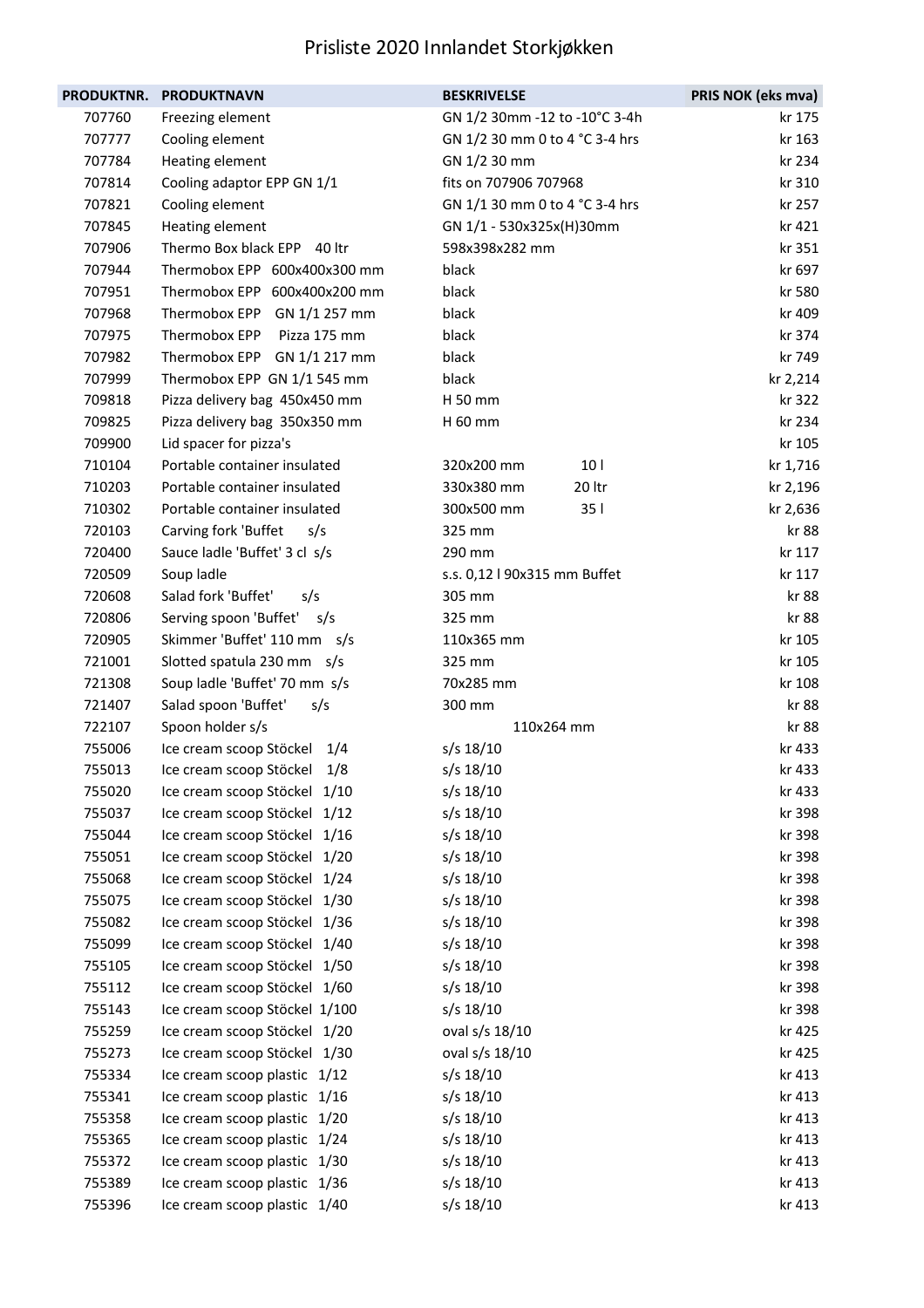| <b>PRODUKTNR.</b> | <b>PRODUKTNAVN</b>             | <b>BESKRIVELSE</b>             | PRIS NOK (eks mva) |
|-------------------|--------------------------------|--------------------------------|--------------------|
| 755556            | Ice cream dipper Stöckel 1/20  | aluminium                      | kr 316             |
| 755563            | Ice cream dipper Stöckel 1/24  | aluminium                      | kr 316             |
| 755570            | Ice cream dipper Stöckel 1/30  | aluminium                      | kr 316             |
| 755655            | Ice cream dipper Stöckel 1/20  | aluminium extra long handle    | kr 409             |
| 755679            | Ice cream dipper Stöckel 1/30  | aluminium extra long handle    | kr 409             |
| 755686            | Ice cream dipper Stöckel 1/20  | ceramic coat. extra long handl | kr 545             |
| 755693            | Ice cream dipper Stöckel 1/30  | ceramic coat. extra long handl | kr 545             |
| 755730            | Ice cream cone stand s/s 18/10 | 200x95x85 mm wth 3 holes 26 mm | kr 210             |
| 755808            | blue<br>Ice-cream spatula      | tritan handle                  | kr 58              |
| 755815            | red<br>Ice-cream spatula       | tritan handle                  | kr 58              |
| 755822            | yellow<br>Ice-cream spatula    | tritan handle                  | kr 58              |
| 755839            | violet<br>Ice-cream spatula    | tritan handle                  | kr 58              |
| 759233            | 1/24<br>Ice cream scoop Hendi  | Professional s/s 18/8<br>PA    | kr 275             |
| 759240            | 1/30<br>Ice cream scoop Hendi  | Professional s/s 18/8<br>PA    | kr 275             |
| 759257            | 1/36<br>Ice cream scoop Hendi  | Professional s/s 18/8<br>PA    | kr 275             |
| 759264            | 1/40<br>Ice cream scoop Hendi  | PA<br>Professional s/s 18/8    | kr 275             |
| 759301            | Ice cream dipper aluminium     | oil filled<br>matt             | kr 163             |
| 764015            | Table Knife s/s                | 212 mm Budget Line             | kr 50              |
| 764022            | Table fork s/s                 | 183 mm Budget Line             | kr 35              |
| 764039            | Table spoon s/s                | 181 mm Budget Line             | kr 35              |
| 764077            | Cake fork s/s                  | 145 mm Budget Line             | kr 38              |
| 764084            | Tea spoon s/s                  | 136 mm Budget Line             | kr 38              |
| 764091            | Coffee spoon s/s               | 115 mm Budget Line             | kr 35              |
| 764138            | Sorbet spoon s/s               | 214 mm Budget Line             | kr 28              |
| 764206            | Table knive s.s. Kitchen Line  |                                | kr 46              |
| 764213            | Table fork s.s. Kitchen Line   |                                | kr 38              |
| 764220            | Table spoon s.s. Kitchen Line  |                                | kr 38              |
| 764237            | Cake fork s.s. Kitchen Line    |                                | kr 58              |
| 764244            | Tea spoon s.s. Kitchen Line    |                                | kr 58              |
| 764251            | Coffee spoon s.s. Kitchen Line |                                | kr 56              |
| 764268            | Sorbet spoon s.s. Kitchen Line |                                | kr 38              |
| 764404            | Table knife s.s. Profi Line    |                                | kr 100             |
| 764411            | Table fork s.s.<br>Profi Line  |                                | kr 58              |
| 764428            | Table spoon s.s. Profi Line    |                                | kr 58              |
| 764435            | Dessert knife s.s. Profi Line  |                                | kr 93              |
| 764442            | Dessert fork s.s. Profi Line   |                                | kr 56              |
| 764459            | Dessert spoon s.s. Profi Line  |                                | kr 56              |
| 764466            | Cake fork s.s.<br>Profi Line   |                                | kr 79              |
| 764473            | Coffee spoon s.s. Profi Line   |                                | kr 76              |
| 764480            | Tea spoon                      | s.s. 138 mm Profi Line         | kr 79              |
| 764497            | Profi Line<br>Ice spoon s.s.   |                                | kr 81              |
| 764503            | Sundea spoon s.s. Profi Line   |                                | kr 56              |
| 764510            | Butter knive s.s. Profi Line   |                                | kr 81              |
| 764527            | Steak knife s.s. Profi Line    |                                | kr 117             |
| 774830            | Pizza plate                    | 280 mm white Napoli            | kr 41              |
| 774847            | Pizza plate                    | 330 mm white Napoli            | kr 58              |
| 774885            | Pizza plate                    | 330 mm grey speckled Napoli    | kr 58              |
| 774892            | Pizza plate                    | 330 mm Pizza chef Napoli       | kr 67              |
| 781302            | Cleaver<br>180 mm              | forged, POM handle             | kr 205             |
| 781319            | Cook's knife<br>200 mm         | forged, POM handle             | kr 152             |
| 781326            | Ham/salmon knife<br>215 mm     | forged, POM handle             | kr 114             |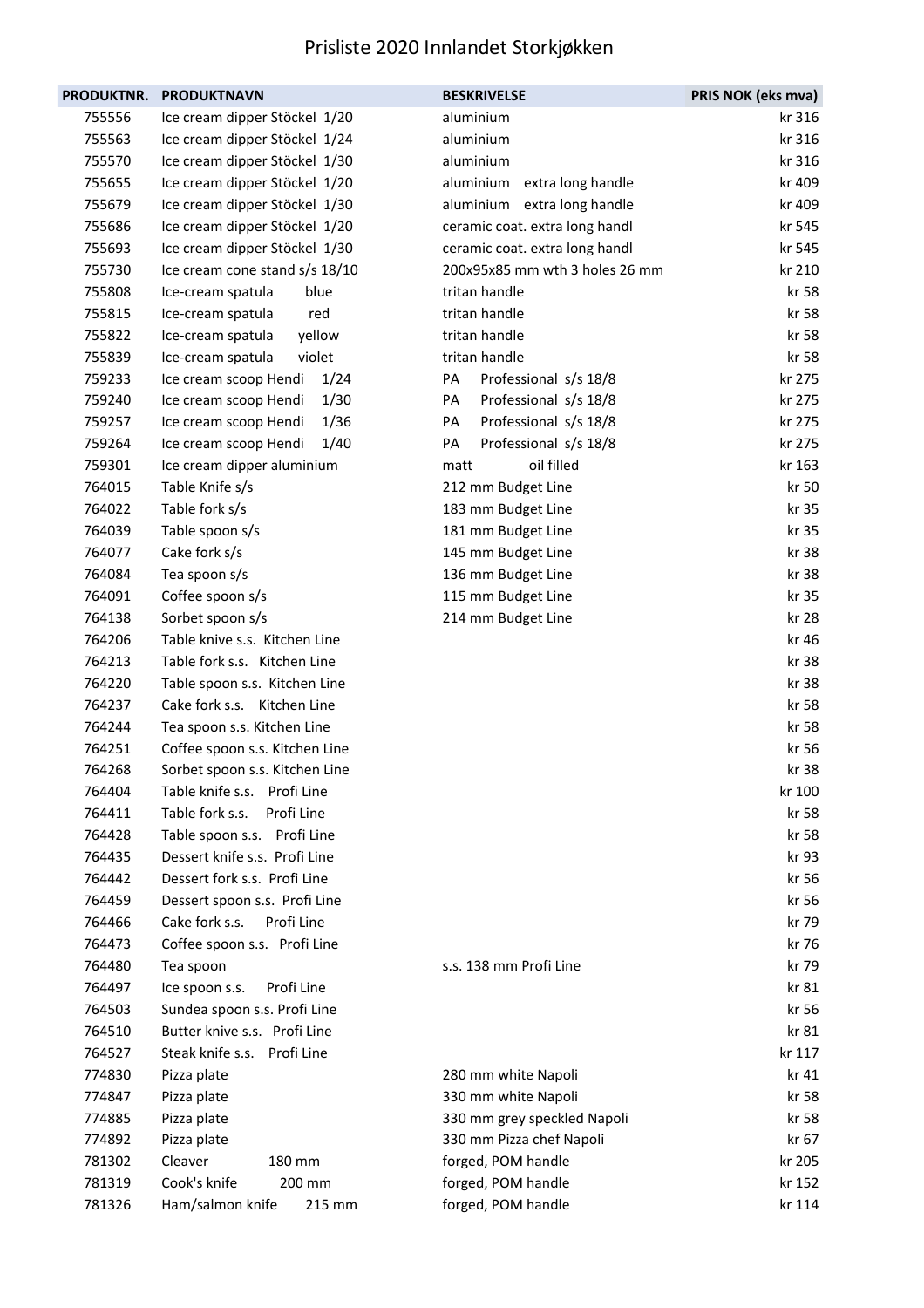| <b>PRODUKTNR.</b> | <b>PRODUKTNAVN</b>               | <b>BESKRIVELSE</b>            | PRIS NOK (eks mva) |
|-------------------|----------------------------------|-------------------------------|--------------------|
| 781333            | <b>Bread knife</b><br>230 mm     | forged, POM handle            | kr 114             |
| 781340            | Carving knife<br>200 mm          | forged, POM handle            | kr 108             |
| 781357            | Cook's knife<br>150 mm           | forged, POM handle            | kr 114             |
| 781364            | Carving fork<br>175 mm           | forged, POM handle            | kr 108             |
| 781371            | Boning knife forged<br>150 mm    | forged, POM handle            | kr 92              |
| 781388            | Kitchen knife<br>125 mm          | forged, POM handle            | kr 61              |
| 781395            | Kitchen knife<br>90 mm           | forged, POM handle            | kr 61              |
| 781401            | <b>Poultry Shears</b><br>250 mm  | forged, POM handle            | kr 128             |
| 781418            | 230 mm<br>Knife sharpener        | forged, ABS+AS handle         | kr 61              |
| 781432            | Steak fork                       | kitchen Line                  | kr 50              |
| 781449            | Steakknife                       | s.s. ABS handle Kitchen Line  | kr 53              |
| 781456            | Steakknife<br>"Big"              | s.s. ABS handle               | kr 105             |
| 781913            | Oyster knife                     | s.s. POM round 175 mm         | kr 58              |
| 781920            | Oyster knife                     | straight s.s. PE 170 mm       | kr 32              |
| 783009            | GN-container<br>$1/165$ mm       | Profi Line<br>porcelain       | kr 603             |
| 783016            | GN-container<br>$1/2$ 65 mm      | Profi Line<br>porcelain       | kr 240             |
| 783023            | GN-container<br>$1/3$ 65 mm      | Profi Line<br>porcelain       | kr 140             |
| 783061            | GN-container                     | 2/3 65 mm porcelain           | kr 292             |
| 783153            | Ramekin ribbed                   | 70x70x35 mm white porcelain   | kr 11              |
| 783160            | Ramekin ribbed                   | 90x90x48 mm white porcelain   | kr 18              |
| 783177            | Ramekin ribbed                   | 120x120x55 mm white porcelain | kr 23              |
| 783627            | Dish round<br>10x10x2,5 cm       | cream color porcelain         | kr 15              |
| 783658            | Plate rectangular<br>Torro       | 360x240x30 mm                 | kr 138             |
| 784006            | Tapas dish oval 164x105x30 mm    | with handles white porcelain  | kr 29              |
| 784013            | Tapas dish oval 215x140x35 mm    | with handles white porcelain  | kr 50              |
| 784020            | Tapas dish oval 270x180x40 mm    | with handles white porcelain  | kr 88              |
| 784105            | Tapas dish rect. 100x140x45 mm   | with handles white porcelain  | kr 29              |
| 784112            | Tapas dish rect. 120x190x50 mm   | with handles white porcelain  | kr 53              |
| 784129            | Tapas dish rect. 185x260x55 mm   | with handles white porcelain  | kr 111             |
| 784327            | Tapas dish 'Cuadrado'            | 80x80x35 mm white porcelain   | kr 86              |
| 784334            | Tapas dish 'Concha'              | 90x50x20 mm white porcelain   | kr 61              |
| 784365            | Tapas dish 'Redondo'             | 75x30 mm<br>white porcelain   | kr 70              |
| 784372            | Tapas dish 'Huevo'               | 65x15 mm<br>white porcelain   | kr 63              |
| 784389            | Tapas dish 'Cacerole'            | 60x25 mm<br>white porcelain   | kr 61              |
| 784396            | Tapas dish 'Triangolo'           | 100x25 mm<br>white porcelain  | kr 85              |
| 784419            | Tapas dish square                | white porcelain               | kr 57              |
| 784426            | Tapas dish Plato                 | white porcelain               | kr 73              |
| 784433            | Tapas dish<br>Leon               | white porcelain<br>55x45 mm   | kr 80              |
| 784730            | Soup tureen 2000 ml Lionhead     | 215x155 mm                    | kr 161             |
| 784747            | Soup tureen 1000 ml Lionhead     | 175x120 mm                    | kr 88              |
| 784754            | Soup tureen 500 ml Lionhead      | 138x95 mm                     | kr 43              |
| 784761            | Soup bowl 250 ml<br>Lionhead     | 112x78 mm                     | kr 26              |
| 784778            | Sup bowl 125 ml<br>Lionhead      | 90x60 mm                      | kr 17              |
| 785003            | 1800 ml<br>Dressing pot          |                               | kr 117             |
| 785010            | Dressing pot<br>1000 ml          |                               | kr 73              |
| 785324            | Sauce spoon 133x43x26 mm         |                               | kr 81              |
| 785546            | Plate rectangular<br>Bark        | 218x105x23 mm                 | kr 51              |
| 785553            | Plate rectangular<br><b>Bark</b> | 352x146x40 mm                 | kr 117             |
| 785560            | Vanilla<br>Bowl                  | 225x111x62 m                  | kr 80              |
| 785577            | Vanilla<br>Bowl                  | 290x136x80 mm                 | kr 114             |
| 785645            | Garnish bowl slanted             | 170x163x134 mm<br>porcelain   | kr 100             |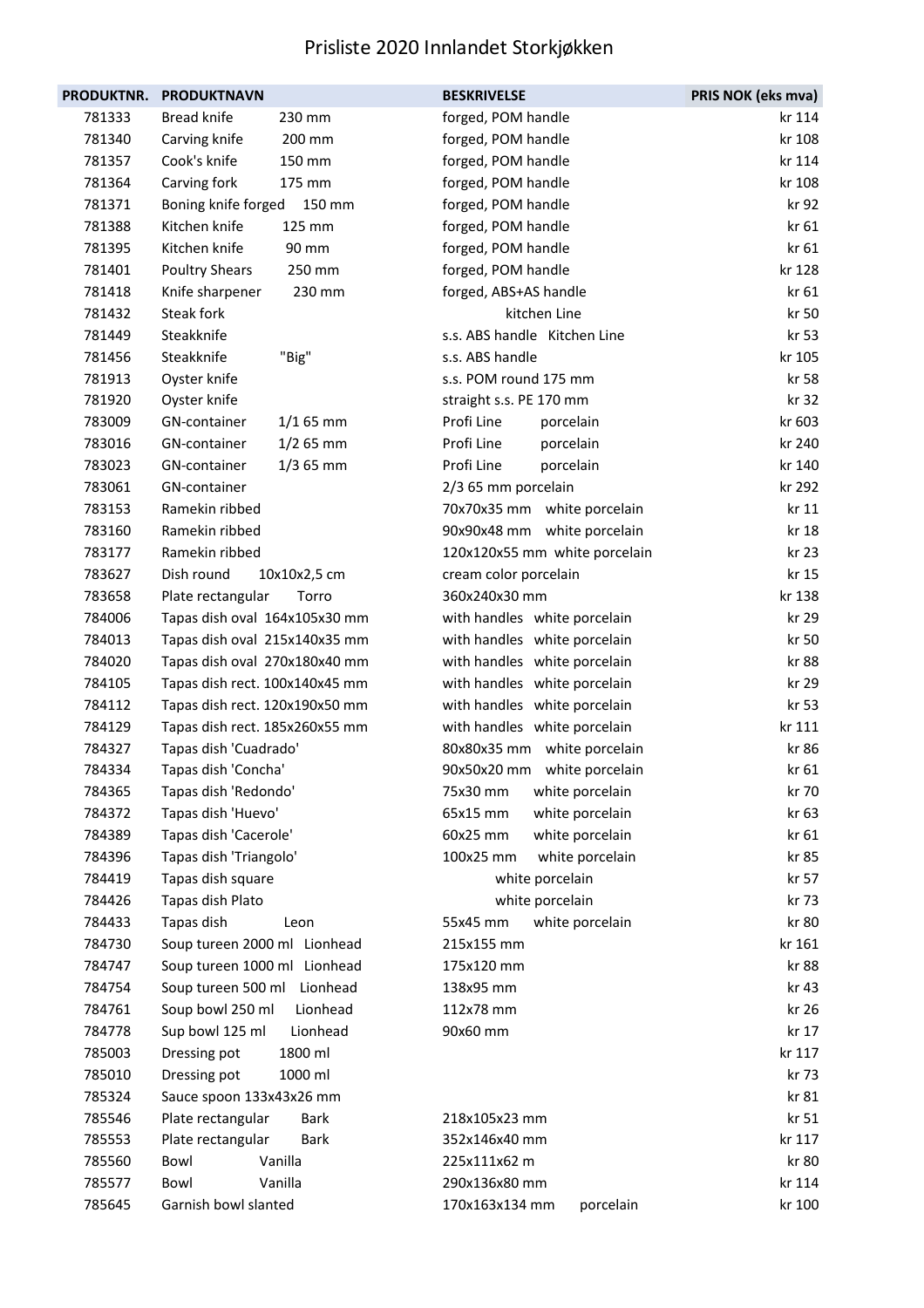| <b>PRODUKTNR.</b> | <b>PRODUKTNAVN</b>             | <b>BESKRIVELSE</b>            | PRIS NOK (eks mva) |
|-------------------|--------------------------------|-------------------------------|--------------------|
| 785652            | Garnish bowl slanted           | 138x138x118 mm<br>porcelain   | kr 61              |
| 785904            | Round oven plate 185x152x40 mm | porcelain                     | kr 40              |
| 786239            | Ice cream bowl<br>Clown        | 226x145x37 mm                 | kr 81              |
| 786307            | Oven dish round<br>Rustica     | 100x50 mm                     | kr 22              |
| 786321            | Oven dish oval<br>Rustica      | 225x40 mm                     | kr 56              |
| 786338            | Oven dish oval<br>Rustica      | 245x55 mm                     | kr 79              |
| 786352            | Oven dish rectangular Rustica  | 165x165x70 mm                 | kr 61              |
| 786369            | Oven dish rectangular Rustica  | 280x185x65 mm                 | kr 105             |
| 786376            | Oven dish rectangular Rustica  | 330x225x70 mm                 | kr 161             |
| 786383            | Oven dish rectangular Rustica  | 375x260x75 mm                 | kr 231             |
| 786413            | Condiment set salt and pepper  |                               | kr 67              |
| 786420            | Condiment set                  | pepper, salt, toothpickholder | kr 91              |
| 786437            | Gravy boat                     | 150 ml                        | kr 56              |
| 786451            | Milk jug 80 ml                 |                               | kr 74              |
| 786499            | Children's plate<br>Bear       | 250x25 mm                     | kr 93              |
| 787007            | Flora<br>Dinner plate 16 cm    |                               | kr 23              |
| 787014            | Flat Plate 20 cm<br>Flora      |                               | kr 29              |
| 787021            | Flora<br>Dinner plate 25 cm    |                               | kr 34              |
| 787038            | Flora<br>Dinner plate 27 cm    |                               | kr 45              |
| 787045            | Flora<br>Dinner plate 30 cm    |                               | kr 73              |
| 787052            | Soup Plate 24 cm<br>Flora      |                               | kr 34              |
| 787069            | Oval Plate 28 cm<br>Flora      |                               | kr 109             |
| 787076            | Oval dish 33 cm<br>Flora       |                               | kr 158             |
| 787083            | Flora<br>Salad Bowl 15 cm      |                               | kr 36              |
| 787090            | Flora<br>Salad Bowl 23 cm      |                               | kr 75              |
| 787113            | Coffee Cup 120 cc<br>Flora     |                               | kr 22              |
| 787120            | Saucer 130x20 mm<br>Flora      | for cup 120 cc                | kr 15              |
| 787144            | Coffee Cup 180 cc<br>Flora     |                               | kr 28              |
| 787151            | Saucer 138 mm<br>Flora         | for cup 180 cc                | kr 18              |
| 787175            | Coffee Cup 250 cc<br>Flora     |                               | kr 33              |
| 787182            | Saucer 158x20 mm<br>Flora      | for consume bowl/cup 120 cc   | kr 22              |
| 787267            | Flora<br>Soup bowl 250 ml      | 99x147x62 mm                  | kr 63              |
| 794050            | Flate plate 16 cm<br>Delta     |                               | kr 19              |
| 794067            | Flate plate 20 cm<br>Delta     |                               | kr 25              |
| 794074            | Flate plate 24 cm<br>Delta     |                               | kr 26              |
| 794081            | Flate plate 27 cm<br>Delta     |                               | kr 32              |
| 794098            | Flat plate 30 cm<br>Delta      |                               | kr 61              |
| 794319            | Flat plate 200x20 mm Saturn    |                               | kr 29              |
| 794326            | Flat plate 240x25 mm<br>Saturn |                               | kr 32              |
| 794333            | Flat plate 260x25 mm<br>Saturn |                               | kr 37              |
| 794340            | Flat plate 280x25 mm<br>Saturn |                               | kr 63              |
| 794357            | Flat plate 300x25 mm Saturn    |                               | kr 73              |
| 794364            | Flat plate 320x25 mm Saturn    |                               | kr 85              |
| 794371            | Oval dish<br>Saturn            | 290x200x30 mm                 | kr 128             |
| 794388            | Oval dish<br>Saturn            | 340x240x35 mm                 | kr 184             |
| 794395            | Deep plate 220x35 mm Saturn    |                               | kr 32              |
| 794401            | Coffee cup                     | 170 ml Saturn white porcelain | kr 27              |
| 794418            | Saucer 150x20 mm<br>Saturn     | for coffee/cappuccino cup     | kr 18              |
| 794425            | Mocha cup                      | 90 ml Saturn                  | kr 18              |
| 794432            | Saucer 125x20 mm<br>Saturn     | for mocha cup                 | kr 12              |
| 794449            | Soup bowl 380 ml<br>Saturn     | 160x125x55 mm                 | kr 69              |
|                   |                                |                               |                    |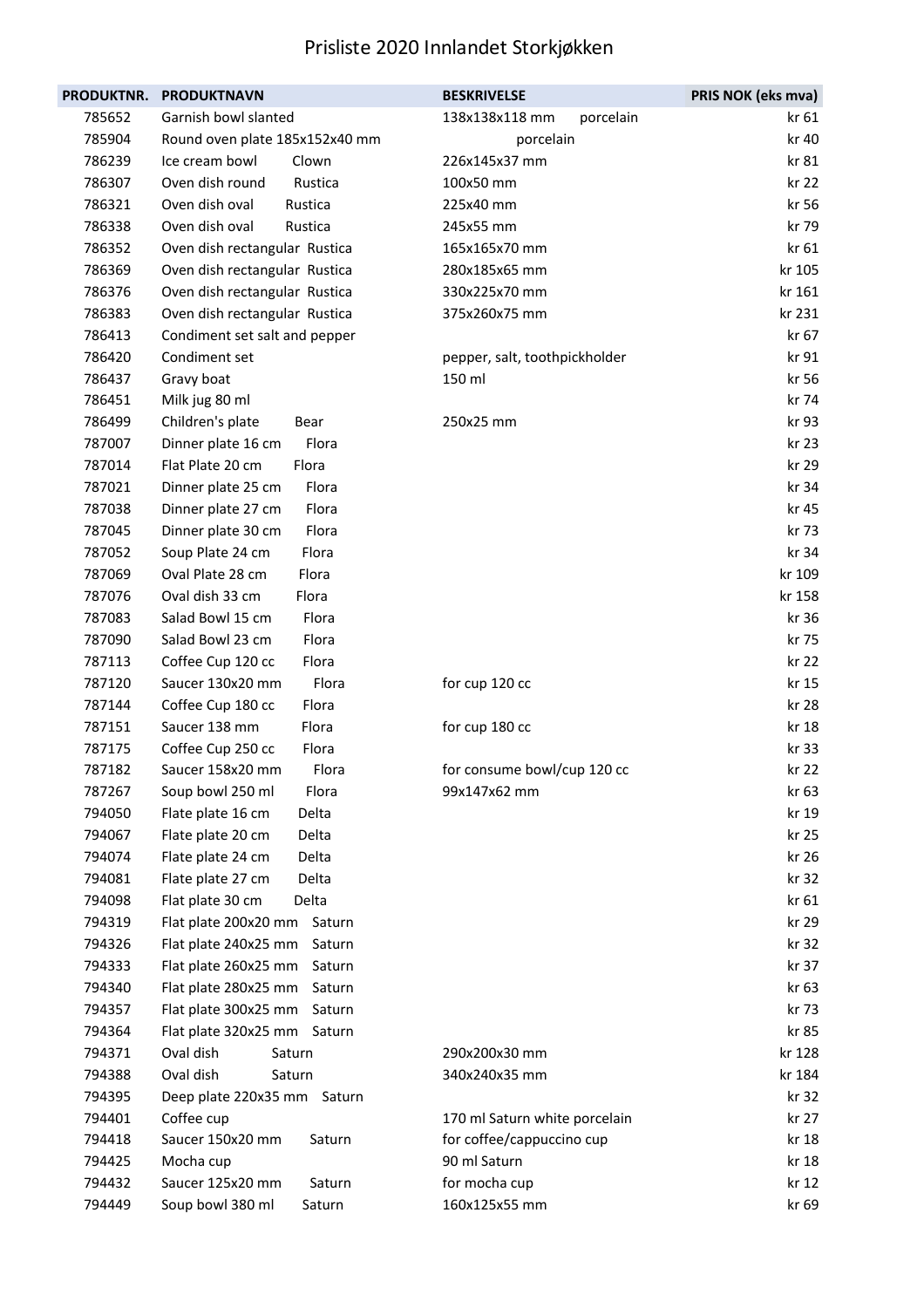| <b>PRODUKTNR.</b> | <b>PRODUKTNAVN</b>             | <b>BESKRIVELSE</b>           | PRIS NOK (eks mva) |
|-------------------|--------------------------------|------------------------------|--------------------|
| 794456            | Saucer 180x20 mm<br>Saturn     | for soup bowl                | kr 29              |
| 794463            | Salad bowl 150x45 mm Saturn    |                              | kr 44              |
| 794470            | Salad bowl 250x70 mm Saturn    |                              | kr 69              |
| 794487            | Cappuccinocup 230 ml Saturn    | 110x90x60 mm                 | kr 29              |
| 794500            | Pasta/soup plate 30 cm Karizma |                              | kr 79              |
| 794517            | Deep plate 300x45 mm Saturn    |                              | kr 73              |
| 794524            | Salad bowl 190x55 mm Saturn    |                              | kr 58              |
| 794531            | Mug                            | 250 ml Saturn                | kr 35              |
| 795101            | Dinner plate 16 cm<br>Karizma  |                              | kr 22              |
| 795309            | Dinner plate 20 cm<br>Karizma  |                              | kr 29              |
| 795507            | Dinner plate 24 cm<br>Karizma  |                              | kr 32              |
| 795705            | Dinner plate 28 cm<br>Karizma  |                              | kr 61              |
| 795903            | Karizma<br>Dinner plate 32 cm  |                              | kr 98              |
| 796306            | Oval dish 29 cm<br>Karizma     |                              | kr 115             |
| 796405            | Oval dish 34 cm<br>Karizma     |                              | kr 163             |
| 796603            | Salad bowl 15 cm<br>Karizma    |                              | kr 43              |
| 796702            | Salad bowl 19 cm<br>Karizma    |                              | kr 64              |
| 796801            | Salad bowl 25 cm<br>Karizma    |                              | kr 85              |
| 798010            | Coffee cup 90cc Karizma        |                              | kr 15              |
| 798034            | Saucer 125x16 mm<br>Karizma    | for espresso cup             | kr 10              |
| 798164            | Coffee cup                     | 170 ml Karizma               | kr 25              |
| 798171            | Saucer 149x19 mm<br>Karizma    | for cup 170+230 ml           | kr 16              |
| 798249            | Cappuccino cup 230 ml Karizma  | 88x111x60 mm                 | kr 28              |
| 798805            | Soup bowl 12 cm<br>Karizma     |                              | kr 61              |
| 798904            | Saucer 155 mm<br>Karizma       | for soup bowl/cup 170/230 ml | kr 28              |
| 799130            | Cup                            | 170 ml Delta                 | kr 23              |
| 799147            | Cup 230 ml<br>Delta            |                              | kr 23              |
| 799154            | Saucer                         | for cup 170/230 ml Delta     | kr 15              |
| 799161            | Delta<br>Cup 90 ml             |                              | kr 14              |
| 799178            | Delta<br>Saucer                | for cup 90 ml                | kr 9               |
| 799383            | Soup cup 380 ml<br>Delta       |                              | kr 57              |
| 799390            | Delta<br>Saucer 170 mm         | for soup cup                 | kr 20              |
| 799406            | Pasta plate 260 mm<br>Delta    |                              | kr 70              |
| 799413            | Delta<br>Pasta plate 300 mm    |                              | kr 86              |
| 799420            | Delta<br>Deep plate 23 cm      |                              | kr 28              |
| 799437            | Oval platter 29x20 cm<br>Delta |                              | kr 100             |
| 799444            | Oval platter 34x24 cm<br>Delta |                              | kr 146             |
| 799451            | Stackable bowl 12 cm<br>Delta  |                              | kr 32              |
| 799468            | Stackable bowl 14 cm<br>Delta  |                              | kr 36              |
| 799475            | Bowl 23 cm<br>Delta            |                              | kr 61              |
| 799482            | Bowl 27 cm<br>Delta            |                              | kr 92              |
| 800102            | GN-container s.s. 1/1 20 mm    | <b>Budget Line</b>           | kr 79              |
| 800119            | GN-container s.s. 1/1 40 mm    | <b>Budget Line</b>           | kr 91              |
| 800126            | GN-container s.s. 1/1 65 mm    | <b>Budget Line</b>           | kr 102             |
| 800133            | GN-container s.s. 1/1 100 mm   | <b>Budget Line</b>           | kr 138             |
| 800140            | GN-container s.s. 1/1 150 mm   | <b>Budget Line</b>           | kr 210             |
| 800157            | GN-container s.s. 1/1 200 mm   | <b>Budget Line</b>           | kr 243             |
| 800218            | GN-container s.s. 2/3 40 mm    | <b>Budget Line</b>           | kr 73              |
| 800225            | GN-container s.s. 2/3 65 mm    | <b>Budget Line</b>           | kr 88              |
| 800232            | GN-container s.s. 2/3 100 mm   | <b>Budget Line</b>           | kr 120             |
| 800249            | GN-container s.s. 2/3 150 mm   | <b>Budget Line</b>           | kr 179             |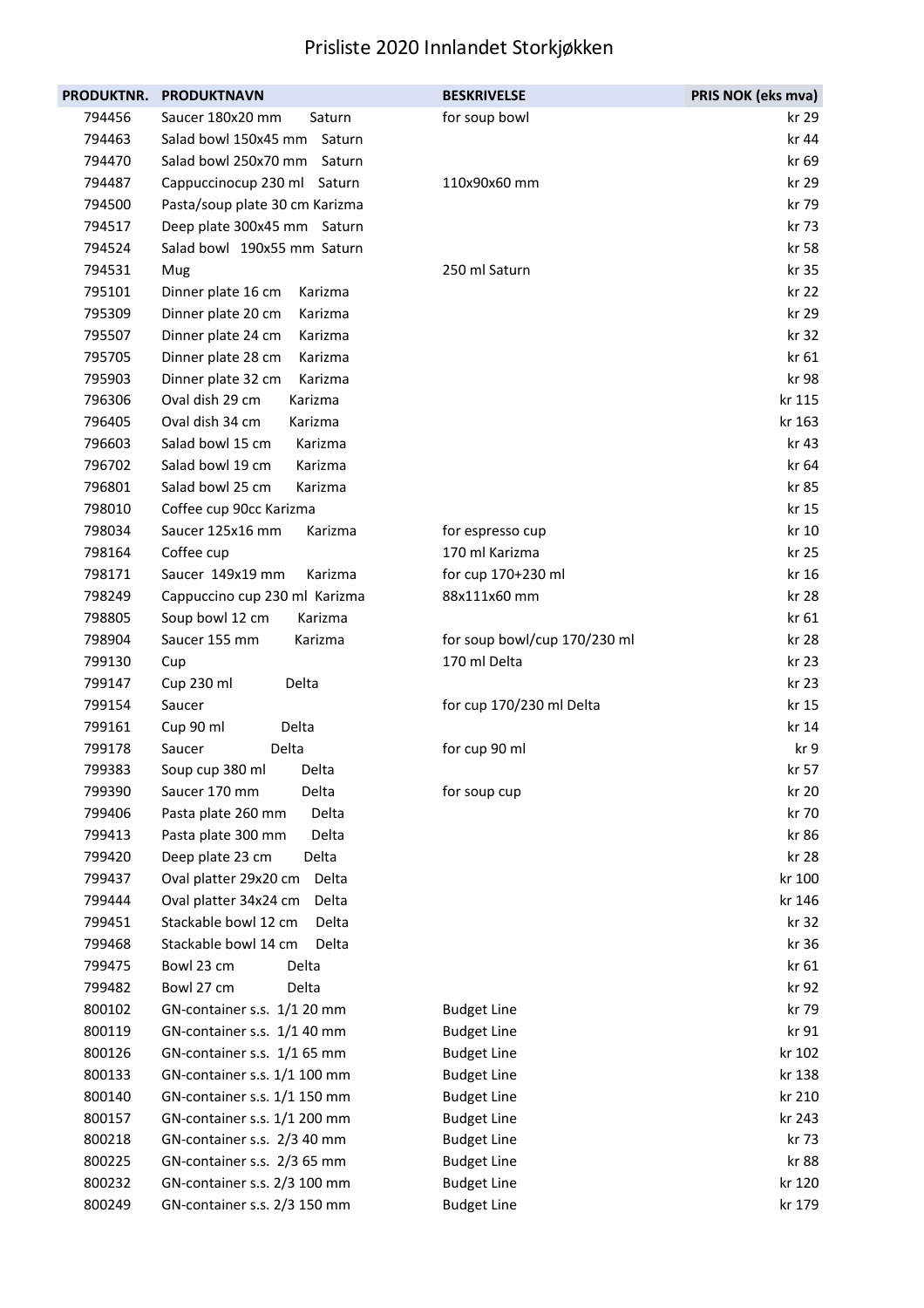|        | PRODUKTNR. PRODUKTNAVN       |        | <b>BESKRIVELSE</b> | PRIS NOK (eks mva) |
|--------|------------------------------|--------|--------------------|--------------------|
| 800300 | GN-container s.s. 1/2 20 mm  |        | <b>Budget Line</b> | kr 41              |
| 800317 | GN-container s.s. 1/2 40 mm  |        | <b>Budget Line</b> | kr 53              |
| 800324 | GN-container s.s. 1/2 65 mm  |        | <b>Budget Line</b> | kr 61              |
| 800331 | GN-container s.s. 1/2 100 mm |        | <b>Budget Line</b> | kr 91              |
| 800348 | GN-container s.s. 1/2 150 mm |        | <b>Budget Line</b> | kr 132             |
| 800355 | GN-container s.s. 1/2 200 mm |        | <b>Budget Line</b> | kr 158             |
| 800409 | GN-container s.s. 1/3 20 mm  |        | <b>Budget Line</b> | kr 38              |
| 800416 | GN-container s.s. 1/3 40 mm  |        | <b>Budget Line</b> | kr 46              |
| 800423 | GN-container s.s. 1/3 65 mm  |        | <b>Budget Line</b> | kr 50              |
| 800430 | GN-container s.s. 1/3 100 mm |        | <b>Budget Line</b> | kr 70              |
| 800447 | GN-container s.s. 1/3 150 mm |        | <b>Budget Line</b> | kr 102             |
| 800454 | GN-container s.s. 1/3 200 mm |        | <b>Budget Line</b> | kr 123             |
| 800522 | GN-container s.s. 1/4 65 mm  |        | <b>Budget Line</b> | kr 46              |
| 800539 | GN-container s.s. 1/4 100 mm |        | <b>Budget Line</b> | kr 64              |
| 800546 | GN-container s.s. 1/4 150 mm |        | <b>Budget Line</b> | kr 97              |
| 800553 | GN-container s.s. 1/4 200 mm |        | <b>Budget Line</b> | kr 108             |
| 800621 | GN-container s.s. 1/6 65 mm  |        | <b>Budget Line</b> | kr 35              |
| 800638 | GN-container s.s. 1/6 100 mm |        | <b>Budget Line</b> | kr 50              |
| 800645 | GN-container s.s. 1/6 150 mm |        | <b>Budget Line</b> | kr 70              |
| 800652 | GN-container s.s. 1/6 200 mm |        | <b>Budget Line</b> | kr 100             |
| 800720 | GN-container s.s. 1/9 65 mm  |        | <b>Budget Line</b> | kr 29              |
| 800737 | GN-container s.s. 1/9 100 mm |        | <b>Budget Line</b> | kr 44              |
| 800812 | Gastronorm lid s.s.          | 1/1    | <b>Budget Line</b> | kr 105             |
| 800829 | Gastronorm lid s.s.          | 2/3    | <b>Budget Line</b> | kr 76              |
| 800836 | Gastronorm lid s.s.          | 1/2    | <b>Budget Line</b> | kr 53              |
| 800843 | Gastronorm lid s.s.          | 1/3    | <b>Budget Line</b> | kr 35              |
| 800850 | Gastronorm lid s.s.          | 1/4    | <b>Budget Line</b> | kr 32              |
| 800867 | Gastronorm lid s.s.          | 1/6    | <b>Budget Line</b> | kr 23              |
| 800874 | Gastronorm lid s.s.          | 1/9    | <b>Budget Line</b> | kr 17              |
| 801109 | GN-container s/s 2/1 200 mm  |        | Profi Line         | kr 937             |
| 801116 | GN-container s/s 2/1 150 mm  |        | Profi Line         | kr 819             |
| 801123 | GN-container s/s 2/1 100 mm  |        | Profi Line         | kr 562             |
| 801130 | GN-container s/s 2/1 65 mm   |        | Profi Line         | kr 468             |
| 801147 | GN-container s/s 2/1 40 mm   |        | Profi Line         | kr 421             |
| 801154 | GN-container s/s 2/1 20 mm   |        | Profi Line         | kr 404             |
| 801208 | GN-container s/s 1/1 200 mm  |        | Profi Line         | kr 456             |
| 801215 | GN-container s/s 1/1         | 150 mm | Profi Line         | kr 401             |
| 801222 | GN-container s/s 1/1         | 100 mm | Profi Line         | kr 278             |
| 801239 | GN-container s/s 1/1         | 65 mm  | Profi Line         | kr 210             |
| 801246 | GN-container s/s 1/1         | 40 mm  | Profi Line         | kr 190             |
| 801253 | GN-container s/s 1/1         | 20 mm  | Profi Line         | kr 163             |
| 801307 | GN-container s/s 2/3         | 200 mm | Profi Line         | kr 384             |
| 801314 | GN-container s/s 2/3         | 150 mm | Profi Line         | kr 325             |
| 801321 | GN-container s/s 2/3         | 100 mm | Profi Line         | kr 202             |
| 801338 | GN-container s/s 2/3         | 65 mm  | Profi Line         | kr 155             |
| 801345 | GN-container s/s 2/3         | 40 mm  | Profi Line         | kr 143             |
| 801352 | GN-container s/s 2/3         | 20 mm  | Profi Line         | kr 128             |
| 801406 | GN-container s/s 1/2         | 200 mm | Profi Line         | kr 299             |
| 801413 | GN-container s/s 1/2         | 150 mm | Profi Line         | kr 240             |
| 801420 | GN-container s/s 1/2         | 100 mm | Profi Line         | kr 158             |
| 801437 | GN-container s/s 1/2         | 65 mm  | Profi Line         | kr 128             |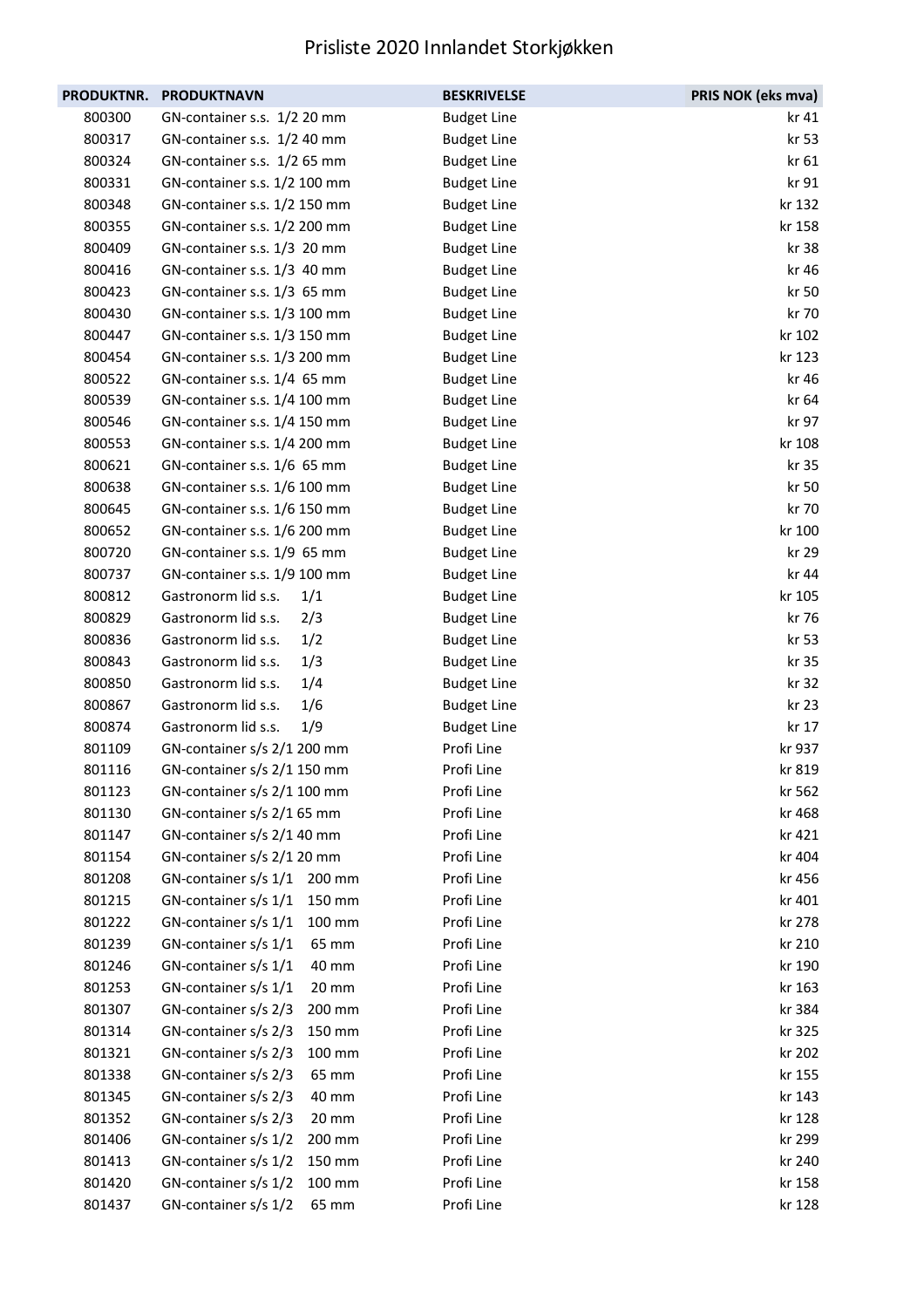| PRODUKTNR. | <b>PRODUKTNAVN</b>             | <b>BESKRIVELSE</b>           | PRIS NOK (eks mva) |
|------------|--------------------------------|------------------------------|--------------------|
| 801444     | GN-container s/s 1/2<br>40 mm  | Profi Line                   | kr 120             |
| 801451     | GN-container s/s 1/2<br>20 mm  | Profi Line                   | kr 100             |
| 801505     | GN-container s/s 1/3<br>200 mm | Profi Line                   | kr 257             |
| 801512     | GN-container s/s 1/3<br>150 mm | Profi Line                   | kr 193             |
| 801529     | GN-container s/s 1/3<br>100 mm | Profi Line                   | kr 132             |
| 801536     | GN-container s/s 1/3<br>65 mm  | Profi Line                   | kr 105             |
| 801543     | GN-container s/s 1/3<br>40 mm  | Profi Line                   | kr 98              |
| 801550     | GN-container s/s 1/3<br>20 mm  | Profi Line                   | kr 85              |
| 801604     | GN-container s/s 1/4<br>200 mm | Profi Line                   | kr 217             |
| 801611     | GN-container s/s 1/4<br>150 mm | Profi Line                   | kr 175             |
| 801628     | GN-container s/s 1/4<br>100 mm | Profi Line                   | kr 113             |
| 801635     | GN-container s/s 1/4<br>65 mm  | Profi Line                   | kr 97              |
| 801642     | GN-Container s/s 1/4<br>40 mm  | Profi Line                   | kr 95              |
| 801659     | GN-container s/s 1/4<br>20 mm  | Profi Line                   | kr 83              |
| 801666     | GN-container s/s 2/4<br>100 mm | Profi Line                   | kr 268             |
| 801703     | GN-container s/s 1/6<br>200 mm | Profi Line                   | kr 243             |
| 801710     | 150 mm<br>GN-container s/s 1/6 | Profi Line                   | kr 157             |
| 801727     | GN-container s/s 1/6<br>100 mm | Profi Line                   | kr 98              |
| 801734     | GN-container s/s 1/6<br>65 mm  | Profi Line                   | kr 86              |
| 801826     | GN-container s/s 1/9<br>100 mm | Profi Line                   | kr 115             |
| 801833     | GN-container s/s 1/9<br>65 mm  | Profi Line                   | kr 81              |
| 801840     | GN-container s/s 2/4 150 mm    | Profi Line                   | kr 334             |
| 801857     | GN-container s/s 2/4 65 mm     | Profi Line                   | kr 172             |
| 801864     | GN-container s/s 2/4 40 mm     | Profi Line                   | kr 151             |
| 801871     | GN-container s/s 2/4 20 mm     | Profi Line                   | kr 122             |
| 801901     | Gastronorm grid s/s<br>GN 1/1  | horizontal bars              | kr 222             |
| 801918     | Gastronorm grid s/s<br>GN 1/1  | 20 vertical bars             | kr 304             |
| 801925     | Grid s/s<br>600x400 mm         | horizontal bars              | kr 193             |
| 801932     | Gastronorm grid<br>GN 2/3      | s/s                          | kr 199             |
| 801956     | Gastronorm grid<br>GN 1/1      | chrome plated vertical bars  | kr 167             |
| 801963     | Grid chrome plated 600x400 mm  | vertical bars                | kr 199             |
| 801970     | Oven grid 430x340 mm           |                              | kr 175             |
| 801994     | Grid s/s<br>600x400 mm         | vertical bars                | kr 351             |
| 802021     | Ice cream container 6,5 Litre  | 360x165x150 mm<br>Profi Line | kr 234             |
| 802038     | Ice cream container 5 Litre    | 360x165x120 mm<br>Profi Line | kr 163             |
| 802045     | Ice cream container 3,6 Litre  | 360x165x80 mm<br>Profi Line  | kr 139             |
| 802052     | Ice cream container s.s.       | 360x250x80 mm<br>Profi Line  | kr 152             |
| 802168     | GN-container s/s 1/1 20 mm     | Profi Line<br>perforated     | kr 187             |
| 802205     | GN-container s/s 1/1 200 mm    | Profi Line<br>perforated     | kr 615             |
| 802212     | GN-container s/s 1/1<br>150 mm | Profi Line<br>perforated     | kr 507             |
| 802229     | GN-container s/s 1/1<br>100 mm | Profi Line<br>perforated     | kr 322             |
| 802236     | GN-container s/s 1/1<br>65 mm  | Profi Line<br>perforated     | kr 234             |
| 802243     | GN-container s/s 1/1<br>40 mm  | Profi Line<br>perforated     | kr 208             |
| 802328     | GN-container s/s 2/3<br>100 mm | Profi Line<br>perforated     | kr 257             |
| 802335     | GN-container s/s 2/3<br>65 mm  | Profi Line<br>perforated     | kr 179             |
| 802342     | GN-container s/s 2/3<br>40 mm  | Profi Line<br>perforated     | kr 167             |
| 802427     | GN-container s/s 1/2<br>100 mm | Profi Line<br>perforated     | kr 196             |
| 802434     | GN-container s/s 1/2<br>65 mm  | Profi Line<br>perforated     | kr 143             |
| 802441     | GN-container s/s 1/2<br>40 mm  | Profi Line<br>perforated     | kr 126             |
| 802502     | GN-container s/s 1/3 200 mm    | Profi Line<br>perforated     | kr 331             |
| 802519     | GN-container s/s 1/3 150 mm    | Profi Line<br>perforated     | kr 252             |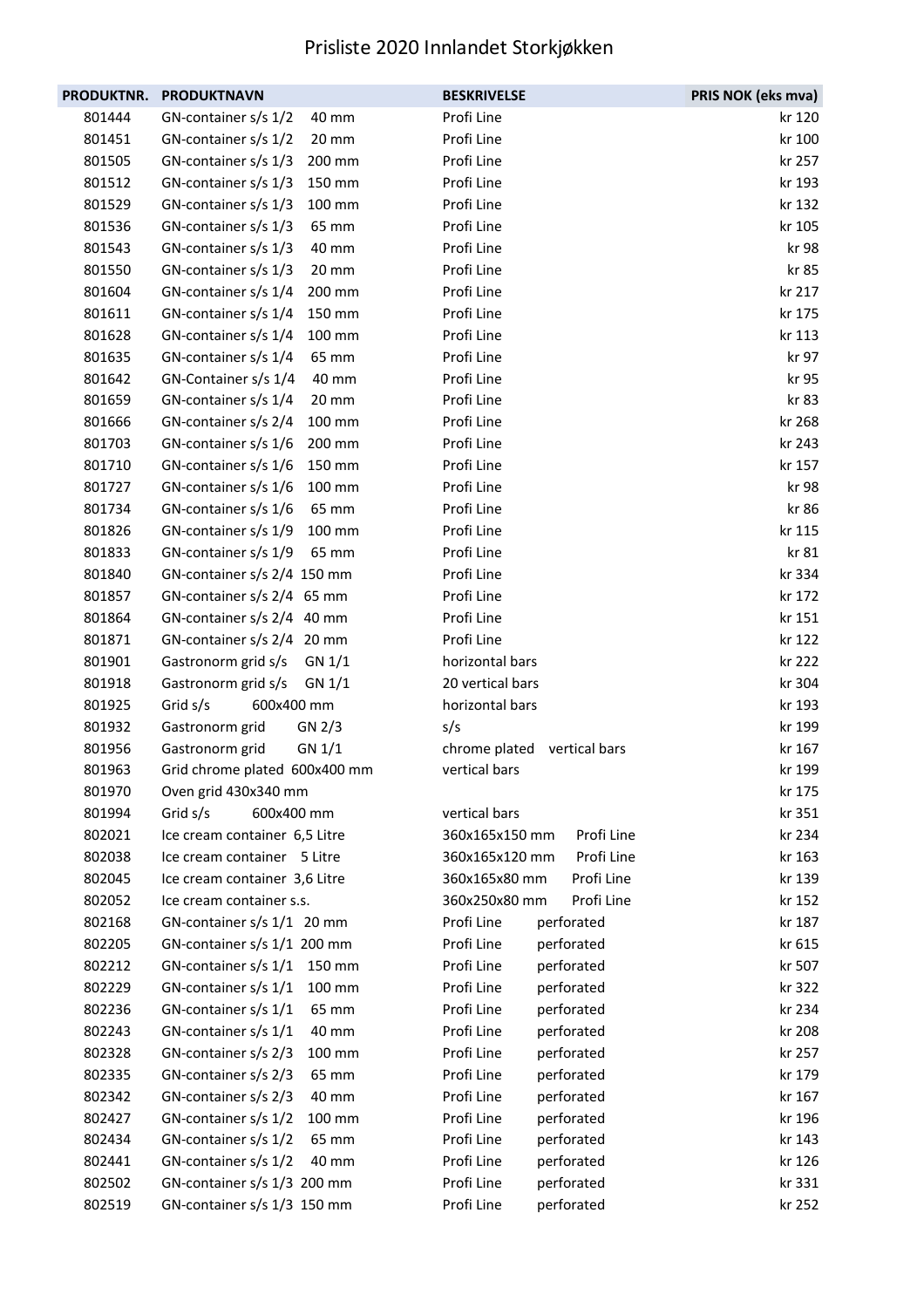| <b>PRODUKTNR.</b> | <b>PRODUKTNAVN</b>             | <b>BESKRIVELSE</b>             | PRIS NOK (eks mva) |
|-------------------|--------------------------------|--------------------------------|--------------------|
| 802526            | GN-container s/s 1/3 100 mm    | Profi Line<br>perforated       | kr 167             |
| 802533            | GN-container s/s 1/3 65 mm     | Profi Line<br>perforated       | kr 120             |
| 802540            | GN-container s/s 1/3 40 mm     | Profi Line<br>perforated       | kr 101             |
| 802601            | Gastronorm lid no recess 1/1   | Profi Line with silicone rim   | kr 521             |
| 802618            | Gastronorm lid                 | 2/3 with silicone rim Profi L. | kr 416             |
| 802625            | Gastronorm lid                 | 1/2 with silicone rim          | kr 381             |
| 802632            | Gastronorm lid no recess 1/3   | Profi Line with silicone rim   | kr 304             |
| 802649            | Gastronorm lid no recess 1/4   | Profi Line with silicone rim   | kr 264             |
| 802656            | Gastronorm lid no recess 1/6   | Profi Line with silicone rim   | kr 249             |
| 804001            | Gastronorm lid no recess 1/1   | Kitchen Line with silicone rim | kr 346             |
| 804018            | Gastronorm lid no recess 2/3   | Kitchen Line with silicone rim | kr 281             |
| 804025            | Gastronorm lid no recess 1/2   | Kitchen Line with silicone rim | kr 205             |
| 804032            | Gastronorm lid no recess 1/3   | Kitchen Line with silicone rim | kr 152             |
| 804049            | Gastronorm lid no recess 1/4   | Kitchen Line with silicone rim | kr 123             |
| 804056            | Gastronorm lid no recess 1/6   | Kitchen Line with silicone rim | kr 97              |
| 804100            | Gastronorm lid no recess 1/1   | Profi Line                     | kr 169             |
| 804117            | Gastronorm lid no recess 2/3   | Profi Line                     | kr 128             |
| 804124            | Gastronorm lid no recess 1/2   | Profi Line                     | kr 110             |
| 804131            | Gastronorm lid no recess 1/3   | Profi Line                     | kr 86              |
| 804148            | Gastronorm lid no recess 1/4   | Profi Line                     | kr 71              |
| 804155            | Gastronorm lid no recess 1/6   | Profi Line                     | kr 64              |
| 804162            | Gastronorm lid no recess 1/9   | Profi Line                     | kr 53              |
| 804179            | Gastronorm lid no recess 2/4   | Profi Line                     | kr 132             |
| 805107            | Gastronorm lid with recess 1/1 | Profi Line                     | kr 187             |
| 805114            | Gastronorm lid with recess 2/3 | Profi Line                     | kr 145             |
| 805121            | Gastronorm lid with recess 1/2 | Profi Line                     | kr 128             |
| 805138            | Gastronorm lid with recess 1/3 | Profi Line                     | kr 105             |
| 805145            | Gastronorm lid with recess 1/4 | Profi Line                     | kr 85              |
| 805152            | Gastronorm lid with recess 1/6 | Profi Line                     | kr 80              |
| 805534            | GN-container<br>$1/165$ mm     | aluminium non-stick coating    | kr 346             |
| 805541            | $1/140$ mm<br>GN-container     | aluminium non-stick coating    | kr 296             |
| 805558            | GN-container<br>$1/120$ mm     | aluminium non-stick coating    | kr 264             |
| 806104            | GN-container s/s 1/1<br>20 mm  | Kitchen Line                   | kr 97              |
| 806111            | GN-container s/s 1/1<br>40 mm  | Kitchen Line                   | kr 111             |
| 806128            | GN-container s/s 1/1<br>65 mm  | Kitchen Line                   | kr 117             |
| 806135            | GN-container s/s 1/1<br>100 mm | Kitchen Line                   | kr 155             |
| 806142            | GN-container s/s 1/1<br>150 mm | Kitchen Line                   | kr 234             |
| 806159            | GN-container s/s 1/1<br>200 mm | Kitchen Line                   | kr 281             |
| 806197            | Perforated inserts             | GN 1/1                         | kr 138             |
| 806203            | GN-container s/s 2/3<br>20 mm  | Kitchen Line                   | kr 73              |
| 806210            | GN-container s/s 2/3<br>40 mm  | Kitchen Line                   | kr 88              |
| 806227            | GN-container s/s 2/3<br>65 mm  | Kitchen Line                   | kr 105             |
| 806234            | GN-container s/s 2/3<br>100 mm | Kitchen Line                   | kr 132             |
| 806241            | GN-container s/s 2/3<br>150 mm | Kitchen Line                   | kr 196             |
| 806258            | GN-container s/s 2/3<br>200 mm | Kitchen Line                   | kr 234             |
| 806296            | Perforated inserts             | GN 2/3                         | kr 126             |
| 806302            | GN-container s/s 1/2<br>20 mm  | Kitchen Line                   | kr 56              |
| 806319            | GN-container s/s 1/2<br>40 mm  | Kitchen Line                   | kr 67              |
| 806326            | GN-container s/s 1/2<br>65 mm  | Kitchen Line                   | kr 73              |
| 806333            | GN-container s/s 1/2<br>100 mm | Kitchen Line                   | kr 98              |
| 806340            | GN-container s/s 1/2<br>150 mm | Kitchen Line                   | kr 152             |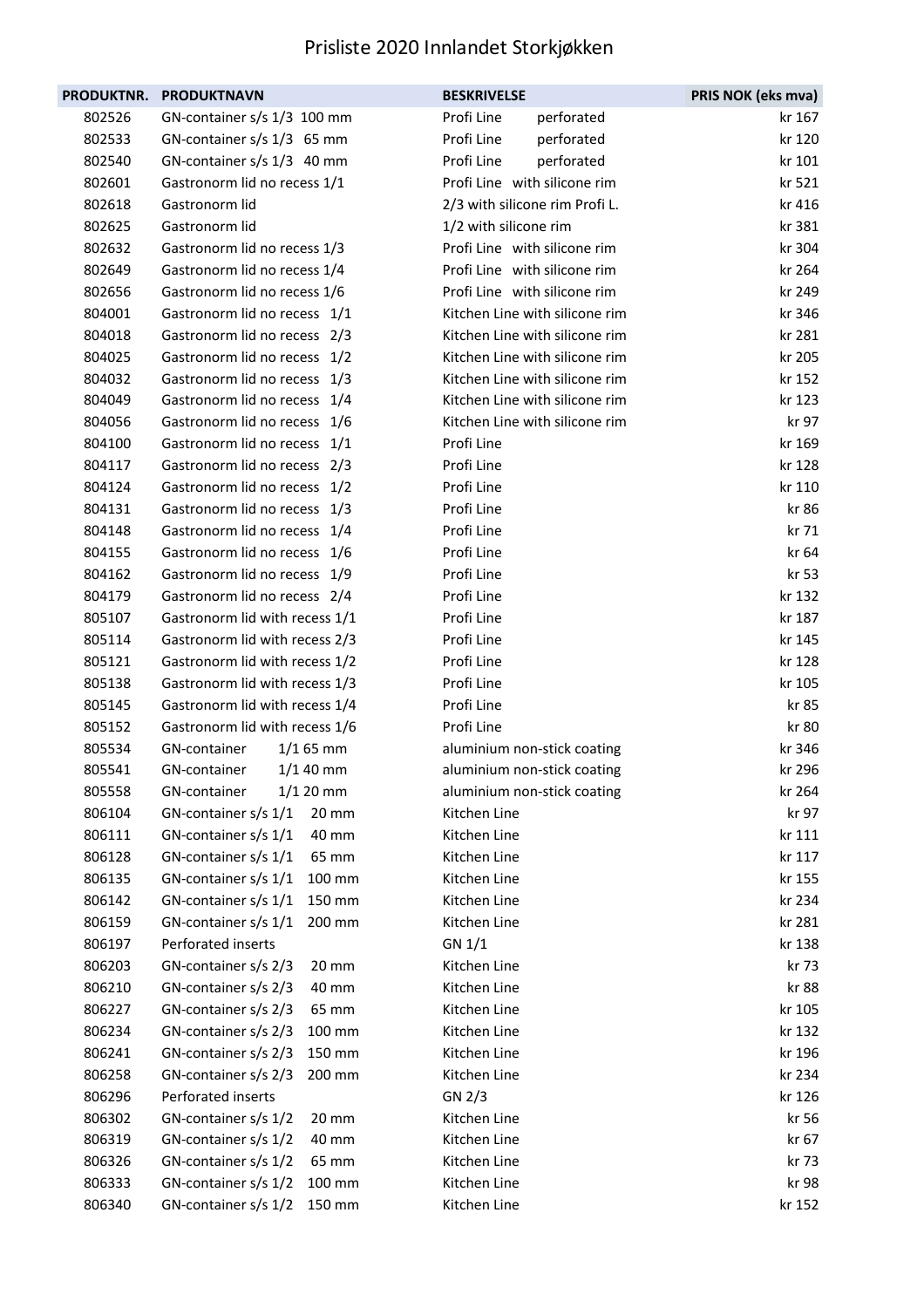| <b>PRODUKTNR.</b> | <b>PRODUKTNAVN</b>               | <b>BESKRIVELSE</b>             | PRIS NOK (eks mva) |
|-------------------|----------------------------------|--------------------------------|--------------------|
| 806357            | GN-container s/s 1/2<br>200 mm   | Kitchen Line                   | kr 187             |
| 806395            | Perforated inserts               | GN 1/2                         | kr 93              |
| 806401            | GN-container s/s 1/3<br>20 mm    | Kitchen Line                   | kr 46              |
| 806418            | GN-container s/s 1/3<br>40 mm    | Kitchen Line                   | kr 56              |
| 806425            | GN-container s/s 1/3<br>65 mm    | Kitchen Line                   | kr 61              |
| 806432            | GN-container s/s 1/3<br>100 mm   | Kitchen Line                   | kr 81              |
| 806449            | GN-container $s/s$ 1/3<br>150 mm | Kitchen Line                   | kr 117             |
| 806456            | GN-container s/s 1/3<br>200 mm   | Kitchen Line                   | kr 140             |
| 806494            | Perforated inserts               | GN 1/3                         | kr 73              |
| 806524            | GN-container s/s 1/4<br>65 mm    | Kitchen Line                   | kr 53              |
| 806531            | GN-container s/s 1/4<br>100 mm   | Kitchen Line                   | kr 70              |
| 806548            | GN-container s/s 1/4<br>150 mm   | Kitchen Line                   | kr 105             |
| 806555            | GN-container s/s 1/4<br>200 mm   | Kitchen Line                   | kr 123             |
| 806593            | Perforated inserts               | GN 1/4                         | kr 67              |
| 806623            | GN-container s/s 1/6<br>65 mm    | Kitchen Line                   | kr 41              |
| 806630            | GN-container s/s 1/6<br>100 mm   | Kitchen Line                   | kr 56              |
| 806647            | GN-container s/s 1/6<br>150 mm   | Kitchen Line                   | kr 81              |
| 806654            | GN-container s/s 1/6<br>200 mm   | Kitchen Line                   | kr 102             |
| 806692            | Perforated inserts               | GN 1/6                         | kr 50              |
| 806722            | GN-container s/s 1/9<br>65 mm    | Kitchen Line                   | kr 33              |
| 806739            | GN-container s/s 1/9<br>100 mm   | Kitchen Line                   | kr 56              |
| 806814            | Gastronorm lid no recess 1/1     | Kitchen Line                   | kr 110             |
| 806821            | Gastronorm lid no recess 2/3     | Kitchen Line                   | kr 85              |
| 806838            | Gastronorm lid no recess 1/2     | Kitchen Line                   | kr 61              |
| 806845            | Gastronorm lid no recess 1/3     | Kitchen Line                   | kr 46              |
| 806852            | Gastronorm lid no recess 1/4     | Kitchen Line                   | kr 42              |
| 806869            | Gastronorm lid no recess 1/6     | Kitchen Line                   | kr 29              |
| 806876            | Gastronorm lid no recess 1/9     | Kitchen Line                   | kr 26              |
| 806913            | Gastronorm lid with recess 1/1   | Kitchen Line                   | kr 102             |
| 806920            | Gastronorm lid with recess 2/3   | Kitchen Line                   | kr 87              |
| 806937            | Gastronorm lid with recess 1/2   | Kitchen Line                   | kr 67              |
| 806944            | Gastronorm lid with recess 1/3   | Kitchen Line                   | kr 51              |
| 806951            | Gastronorm lid with recess 1/4   | Kitchen Line                   | kr 46              |
| 806968            | Gastronorm lid with recess 1/6   | Kitchen Line                   | kr 30              |
| 806975            | Gastronorm lid with recess 1/9   | Kitchen Line                   | kr 27              |
| 807019            | Ice cream container<br>51        | 360x165x120 mm<br>Kitchen Line | kr 128             |
| 807026            | Ice cream container Polypcar.    | transparent - 360x165x(H)120mm | kr 93              |
| 807033            | Ice cream container Polypcar.    | black - 360x165x(H)120mm       | kr 105             |
| 807057            | Ice cream container Polypcar.    | transparent - 360x250x(H)80mm  | kr 93              |
| 807071            | Ice cream container Polypcar.    | black - 360x250x(H)80mm        | kr 105             |
| 807088            | Lid                              | PC 360x165 mm                  | kr 46              |
| 807095            | Lid                              | PC 360x250 mm                  | kr 58              |
| 807118            | GN-container s/s 1/1<br>40 mm    | Kitchen Line<br>perforated     | kr 128             |
| 807125            | GN-container s/s 1/1<br>65 mm    | Kitchen Line<br>perforated     | kr 140             |
| 807132            | GN-container s/s 1/1<br>100 mm   | Kitchen Line<br>perforated     | kr 163             |
| 807224            | GN-container s/s 2/3<br>65 mm    | Kitchen Line<br>perforated     | kr 117             |
| 807323            | GN-container s/s 1/2<br>65 mm    | Kitchen Line<br>perforated     | kr 85              |
| 807330            | GN-container s/s 1/2<br>100 mm   | Kitchen Line<br>perforated     | kr 105             |
| 807705            | Tray GN 1/1<br>530x325 mm        | 10 mm deep s/s 18/10           | kr 240             |
| 807804            | Serving tray GN 1/1              | $s/s$ 18/0<br>decorative rim   | kr 252             |
| 808108            | Adaptor bar 1/2<br>325x20 mm     | s/s                            | kr 53              |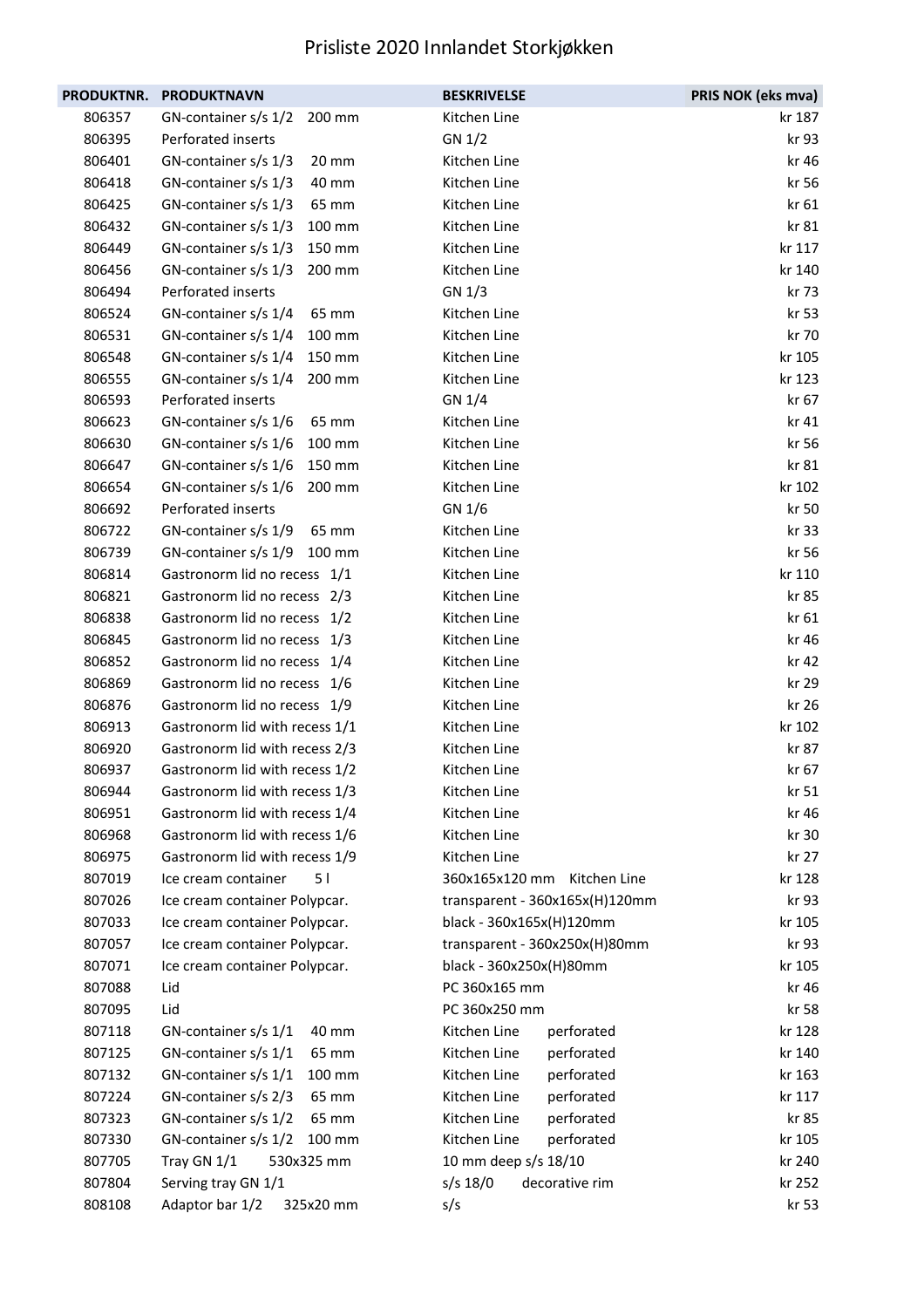| <b>PRODUKTNR.</b> | <b>PRODUKTNAVN</b>             | <b>BESKRIVELSE</b>             | PRIS NOK (eks mva) |
|-------------------|--------------------------------|--------------------------------|--------------------|
| 808153            | Adaptor bar 1/1<br>530x20 mm   | s/s                            | kr 56              |
| 808207            | 600x400x20 mm<br>Baking tray   |                                | kr 182             |
| 808214            | Baking tray 600X400 perforated |                                | kr 182             |
| 808221            | Baking tray 600X400 perforated | with teflon coating            | kr 398             |
| 808238            | Baking tray 600 x 400          | for 5 french breads            | kr 445             |
| 808245            | Baking tray 600X400            | for 5 french breads teflon     | kr 679             |
| 808306            | Tray GN 1/1 325x530 mm         | perforated<br>aluminium        | kr 152             |
| 808313            | Tray GN 2/3 354x325 mm         | perforated<br>Aluminium        | kr 138             |
| 808405            | Tray alu. GN 1/1 325x350 mm    | perforated teflon coating      | kr 299             |
| 808412            | Tray alu. GN 2/3 354x325 mm    | perforated teflon coating      | kr 252             |
| 808429            | Tray aluminium Gn 1/1          | with teflon nonstick coating   | kr 281             |
| 808504            | Display tray<br>400x300x20 mm  | Aluminium                      | kr 97              |
| 808511            | 600x400x20 mm<br>Display tray  | Aluminium                      | kr 152             |
| 808566            | 400x300 mm<br>Display tray     | Gold<br>Aluminium              | kr 140             |
| 808573            | Display tray<br>600x400 mm     | Aluminum<br>Gold               | kr 205             |
| 809150            | Gastronorm tray s/s 2/1 20 mm  | Profi Line                     | kr 392             |
| 809181            | Gastronorm tray                | 1/1 s.s.stackable with handles | kr 351             |
| 809242            | Gastronorm tray s/s 1/1 40 mm  | Profi Line                     | kr 222             |
| 809259            | Gastronorm tray s/s 1/1 20 mm  | Profi Line                     | kr 187             |
| 809273            | Gastronorm tray                | s.s. 2/3 40 mm                 | kr 152             |
| 809280            | Gastronorm tray                | s.s. 2/3 20 mm                 | kr 140             |
| 809600            | Chafing dish Heating Element   | 230V-500W<br>round 130 mm      | kr 468             |
| 809709            | Heating element<br>230V 400W   | for chafing dish 470008 470206 | kr 638             |
| 810002            | Serving trolley<br>2 layers    | s/s<br>910x590x950 mm          | kr 1,107           |
| 810101            | Serving trolley<br>3 layers    | s/s<br>900x590x930 mm          | kr 1,300           |
| 810125            | Serving trolley<br>5 shelves   | s/s 18/0<br>860x540x1560 mm    | kr 2,103           |
| 810149            | Serving trolley 3 shelves      | oak wood pattern               | kr 3,221           |
| 810156            | Serving trolley 3 shelves      | dark oak wood pattern          | kr 3,221           |
| 810200            | Serving trolley<br>3 layers    | PP<br>800x410x950 mm           | kr 966             |
| 810224            | Serving trolley welded         | 3 layers s.s. 800x500x850 mm   | kr 3,807           |
| 810309            | Wash Basin knee operated       | movable mixspout 340x400x595mm | kr 1,986           |
| 810316            | Wash Basin                     | knee operated s.s.             | kr 1,933           |
| 810323            | Hand shower                    | for ovens                      | kr 585             |
| 810361            | Pizza tray rack                | 14 layers                      | kr 351             |
| 810378            | Retractable belt barrier       | mirror finish + base           | kr 643             |
| 810385            | Barrier post gold finish       | post + base                    | kr 585             |
| 810392            | Barrier post mirror finish     | post + base                    | kr 526             |
| 810422            | Retractable belt barrier       | <b>WITHOUT BASE</b>            | kr 339             |
| 810439            | Barrier post WITHOUT BASE      | gold finish                    | kr 257             |
| 810446            | Barrier post WITHOUT BASE      | mirror finish                  | kr 222             |
| 810453            | <b>Barrier ropes</b>           | red with polished hook         | kr 210             |
| 810460            | <b>Barrier ropes</b>           | Blue with polished hook        | kr 210             |
| 810477            | <b>Barrier ropes</b>           | red with gold coloured hook    | kr 222             |
| 810484            | Base                           | mirror finish                  | kr 304             |
| 810491            | <b>Base</b>                    | gold finish                    | kr 327             |
| 810507            | Folding tray stand             |                                | kr 580             |
| 810514            | Platform trolley 730x480x890mm | 150 kg load capacity           | kr 1,166           |
| 810521            | Bar table round                | ø675x(H)1100mm                 | kr 931             |
| 810538            | Bar table round                | ø860x(H)1100mm                 | kr 966             |
| 810606            | Trolley 15x GN 1/1             | compact storage                | kr 2,636           |
| 810613            | Mobile trolley<br>15x GN 1/1   | 615x450x1695 mm<br>s/s         | kr 2,103           |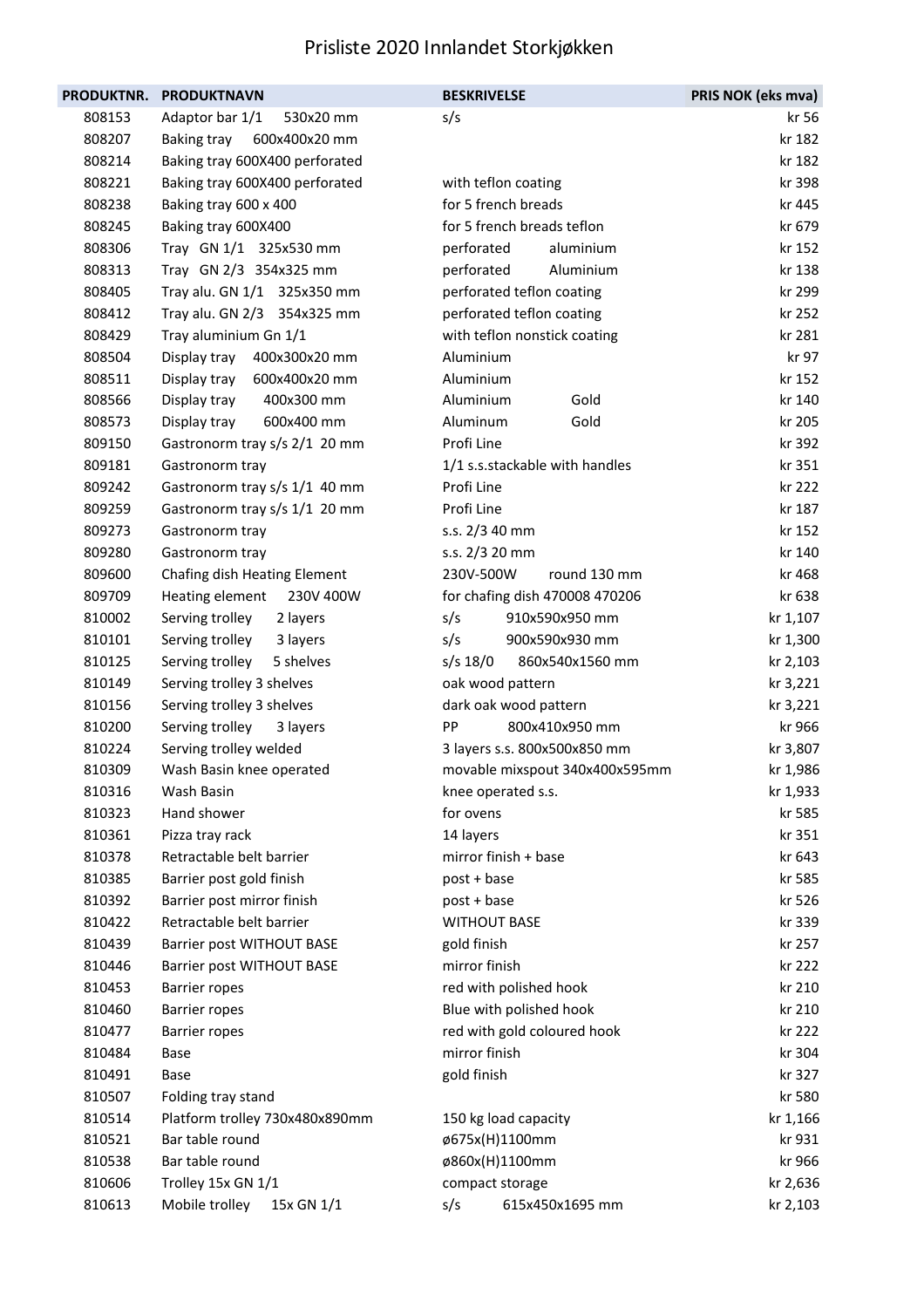| PRODUKTNR. | <b>PRODUKTNAVN</b>             | <b>BESKRIVELSE</b>                 | PRIS NOK (eks mva) |
|------------|--------------------------------|------------------------------------|--------------------|
| 810651     | Mobile trolley 15x 600x400 mm  | s/s<br>690x515x1695 mm             | kr 2,401           |
| 810668     | Mobile Trolley<br>7x Gn 1/1    | S/S<br>615x450x925 mm              | kr 1,593           |
| 810705     | Work table s/s 1000x700x850 mm |                                    | kr 2,923           |
| 810712     | Work table s/s 1200x700x850 mm |                                    | kr 3,274           |
| 810729     | Work table s/s 1400x700x850 mm |                                    | kr 3,626           |
| 810736     | Work table s/s 1600x700x850 mm |                                    | kr 3,977           |
| 810743     | Work table s/s 1800x700x850 mm |                                    | kr 4,328           |
| 810897     | Table                          | 1800x740x740 mm polyethylene       | kr 814             |
| 810910     | Folding table                  | 1820x760x740 mm                    | kr 814             |
| 810927     | Folding table                  | 1520x700x740 mm                    | kr 761             |
| 810934     | <b>Folding Table</b>           | 1220x610x740 mm                    | kr 568             |
| 810958     | Bar table                      | 800x1100 mm polyethylene           | kr 615             |
| 810965     | Catering chair                 | foldable light grey                | kr 322             |
| 810989     | Catering chair                 | foldable black                     | kr 322             |
| 810996     | Folding table                  | round 1500x740 mm                  | kr 1,464           |
| 811191     | Folding bench                  | 1830x300x430 mm                    | kr 527             |
| 811221     | Trolley                        | for tables 1800x850x990 mm         | kr 2,636           |
| 812204     | Storage rack 5 shelves         | 455x910x1830 mm chrome-plated      | kr 931             |
| 812259     | Storage rack 4 shelves         | heavy duty 455x910x1830 mm         | kr 879             |
| 812266     | Storage rack alu frame 2x GN   | PP shelves 1060x325x1685 mm        | kr 2,431           |
| 812273     | Storage rack alu frame         | PP shelves 1280x405x1685 mm        | kr 2,782           |
| 812280     | Storage rack connection hook   | for 812273                         | kr 26              |
| 812372     | Storage rack connection hook   | for 812266                         | kr 26              |
| 812440     | Working table                  | s.s. 1000x600x850 mm Budget        | kr 1,751           |
| 812457     | Working table                  | s.s. 1200x600x850 mm Budget        | kr 1,927           |
| 812464     | Working table                  | s.s. 1400x600x850 mm Budget        | kr 2,161           |
| 812471     | Working table                  | s.s. 1600x600x850 mm Budget        | kr 2,454           |
| 812488     | Working table                  | s.s. 1800x600x850 mm Budget        | kr 2,753           |
| 813096     | Folding chair cover            | white                              | kr 152             |
| 813157     | Bar table cover                | white - 810521 810538              | kr 175             |
| 813164     | Bar table cover                | black - 810521 810538              | kr 175             |
| 813171     | Bar table cover                | creme - 810521 810538              | kr 175             |
| 813829     | Bar table cover                | white                              | kr 175             |
| 813836     | Bar table cover                | black                              | kr 175             |
| 813850     | Bar table cover                | creme                              | kr 175             |
| 814369     | Table cover Symposium          | rectangular - white - 810934       | kr 292             |
| 814376     | Table cover Symposium          | rectangular - black - 810934       | kr 292             |
| 814390     | Table cover Symposium          | rectangular - white - 810927       | kr 327             |
| 814406     | Table cover Symposium          | rectangular - black - 810927       | kr 327             |
| 814420     | Table cover Symposium          | rect.-white-810910 810987          | kr 351             |
| 814437     | Table cover Symposium          | rect.-black-810910 810987          | kr 351             |
| 817148     | GN-container s.s. 1/1 150 mm   | with handles<br><b>Budget Line</b> | kr 245             |
| 817155     | GN-container s.s. 1/1 200 mm   | with handles<br><b>Budget Line</b> | kr 284             |
| 817247     | GN-container s.s. 2/3 150 mm   | with handles<br><b>Budget Line</b> | kr 214             |
| 817254     | GN-container s.s. 2/3 200 mm   | with handles<br><b>Budget Line</b> | kr 252             |
| 817346     | GN-container s.s. 1/2 150 mm   | with handles<br><b>Budget Line</b> | kr 163             |
| 817353     | GN-container s.s. 1/2 200 mm   | with handles<br><b>Budget Line</b> | kr 190             |
| 817445     | GN-container s.s. 1/3 150 mm   | with handles<br><b>Budget Line</b> | kr 135             |
| 817452     | GN-container s.s. 1/3 200 mm   | with handles<br><b>Budget Line</b> | kr 152             |
| 817810     | Gastronorm lid s.s.<br>1/1     | with slots for handles BudgetL     | kr 114             |
| 817827     | Gastronorm lid s.s.<br>2/3     | with slots for handles BudgetL     | kr 88              |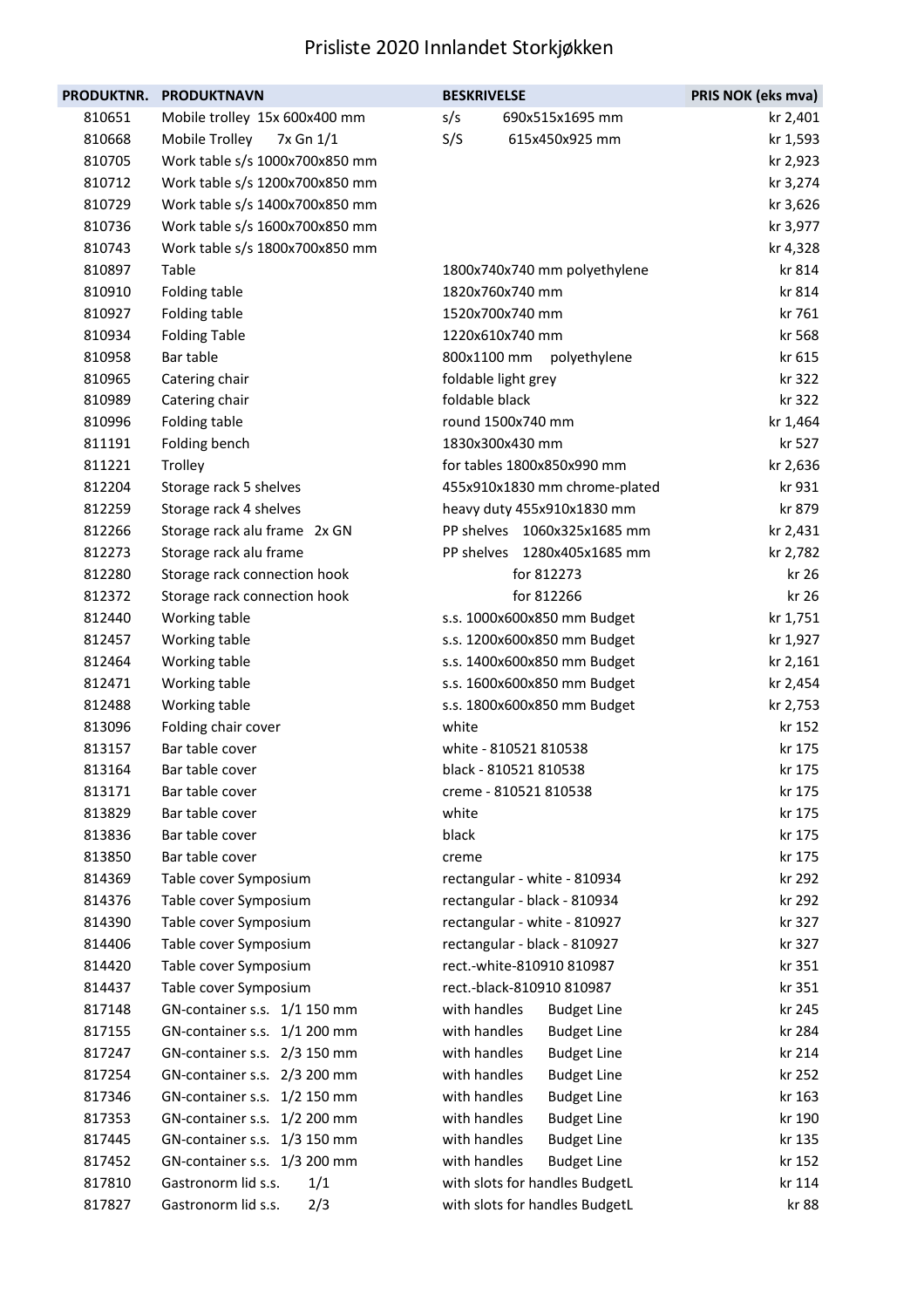| <b>PRODUKTNR.</b> | <b>PRODUKTNAVN</b>             | <b>BESKRIVELSE</b>                   | PRIS NOK (eks mva) |
|-------------------|--------------------------------|--------------------------------------|--------------------|
| 817834            | Gastronorm lid s.s.            | 1/2 with slots for handles BL        | kr 64              |
| 817841            | Gastronorm lid s.s.<br>1/3     | with slots for handles BudgetL       | kr 44              |
| 820209            | Magnetic knife holder 300 mm   | black PP                             | kr 81              |
| 820308            | Magnetic knife holder 450 mm   | black PP                             | kr 102             |
| 820407            | Magnetic knife holder 450 mm   | black PP                             | kr 132             |
| 820605            | Knife sharpener                | PP 140 mm finger protection          | kr 152             |
| 820612            | Knifesharpener ABS 200x46x75mm | coarse, fine, ceramic                | kr 128             |
| 825518            | Cutting board<br>White         | cheese, bread 450x300x12.7 mm        | kr 105             |
| 825525            | Cutting board<br>Red           | 450x300x12.7 mm<br>raw meat          | kr 105             |
| 825532            | Cutting board<br>Blue          | fish<br>450x300x12.7 mm              | kr 105             |
| 825549            | Cutting board<br>Green         | Fruit, vegetable 450x300x12.7mm      | kr 105             |
| 825556            | Cutting board<br>Brown         | Cooked meat 450x300x12.7 mm          | kr 105             |
| 825563            | Cutting board<br>Yellow        | Poultry<br>450x300x12.7 mm           | kr 105             |
| 825570            | Cutting board<br>purple        | 450x300x12.7 mm<br>allergen          | kr 105             |
| 825600            | Cutting Board HDPE 500 white   | cheese, bread 600x400x18 mm          | kr 316             |
| 825617            | Cutting Board HDPE 500<br>red  | 600x400x18 mm<br>meat                | kr 316             |
| 825624            | Cutting Board HDPE 500 blue    | fish<br>600x400x18 mm                | kr 316             |
| 825631            | Cutting Board HDPE 500 green   | fruit, vegetables 600x400x18 mm      | kr 316             |
| 825648            | Cutting Board HDPE 500 brown   | sausage, cooked meat 600x400x18      | kr 316             |
| 825655            | Cutting Board HDPE 500 yellow  | 600x400x18 mm<br>poultry             | kr 316             |
| 825662            | Cutting Board HDPE 500 purple  | 600x400x18 mm<br>allergen            | kr 316             |
| 826003            | Cutting board GN1/1 15mm white | cheese, bread<br><b>HDPE 500</b>     | kr 187             |
| 826010            | Cutting board GN1/1 15mm red   | raw meat<br><b>HDPE 500</b>          | kr 187             |
| 826027            | Cutting board GN1/1 15mm blue  | fish<br><b>HDPE 500</b>              | kr 187             |
| 826034            | Cutting board GN1/1 15mm green | fruit, vegetables HDPE 500           | kr 187             |
| 826041            | Cutting board GN1/1 15mm brown | sausage, cooked meat HDPE 500        | kr 187             |
| 826058            | Cutting board GN1/1 15mmyellow | <b>HDPE 500</b><br>poultry           | kr 187             |
| 826065            | Cutting board GN 1/1 15 purple | allergen<br><b>HDPE 500</b>          | kr 187             |
| 826102            | Cutting board GN1/2 12mm white | cheese, bread<br><b>HDPE 500</b>     | kr 86              |
| 826119            | Cutting board GN1/2 12mm red   | <b>HDPE 500</b><br>raw meat          | kr 86              |
| 826126            | Cutting board GN1/2 12mm blue  | <b>HDPE 500</b><br>fish              | kr 86              |
| 826133            | Cutting board GN1/2 12mm green | fruit, vegetables<br><b>HDPE 500</b> | kr 86              |
| 826140            | Cutting board GN1/2 12mm brown | sausage, cooked meat HDPE 500        | kr 86              |
| 826157            | Cutting board GN1/2 12mmyellow | poultry<br><b>HDPE 500</b>           | kr 86              |
| 826164            | Cutting board GN 1/2 12 purple | <b>HDPE 500</b><br>alergen           | kr 86              |
| 826201            | Cutting board rack chrome-pltd | with 6 slots 303x211x205 mm          | kr 187             |
| 826300            | Cutting sheets set             | HACCP 6 pieces 300x305x1,4 mm        | kr 128             |
| 826324            | Cutting sheets set 6 pieces    | <b>HACCP</b><br>PP Non-slip          | kr 175             |
| 826331            | Cutting mat set                | HACCP 6 pieces 300x200x1,4 mm        | kr 81              |
| 826348            | Cutting board with handle      | white - 250x150x(H)10mm              | kr 29              |
| 826355            | Cutting board with handle      | white - 300x200x(H)10mm              | kr 44              |
| 826478            | Cutting board with handle      | black - 250x150x(H)10mm              | kr 26              |
| 826485            | Cutting board with handle      | black - 300x200x(H)10mm              | kr 44              |
| 826607            | Cutting board                  | white HACCP GN 1/1x10 mm             | kr 117             |
| 826614            | Cutting board                  | red HACCP GN 1/1x10 mm               | kr 117             |
| 826621            | Cutting board                  | blue HACCP GN 1/1x10 mm              | kr 117             |
| 826638            | Cutting board                  | green HACCP GN 1/1x10 mm             | kr 117             |
| 826645            | Cutting board                  | brown HACCP GN 1/1x10 mm             | kr 117             |
| 826652            | Cutting board                  | yellow HACCP GN 1/1x10 mm            | kr 117             |
| 826706            | Cutting board                  | white HACCP GN 1/2x9 mm              | kr 70              |
| 826713            | Cutting board                  | red HACCP GN 1/2x9 mm                | kr 70              |
|                   |                                |                                      |                    |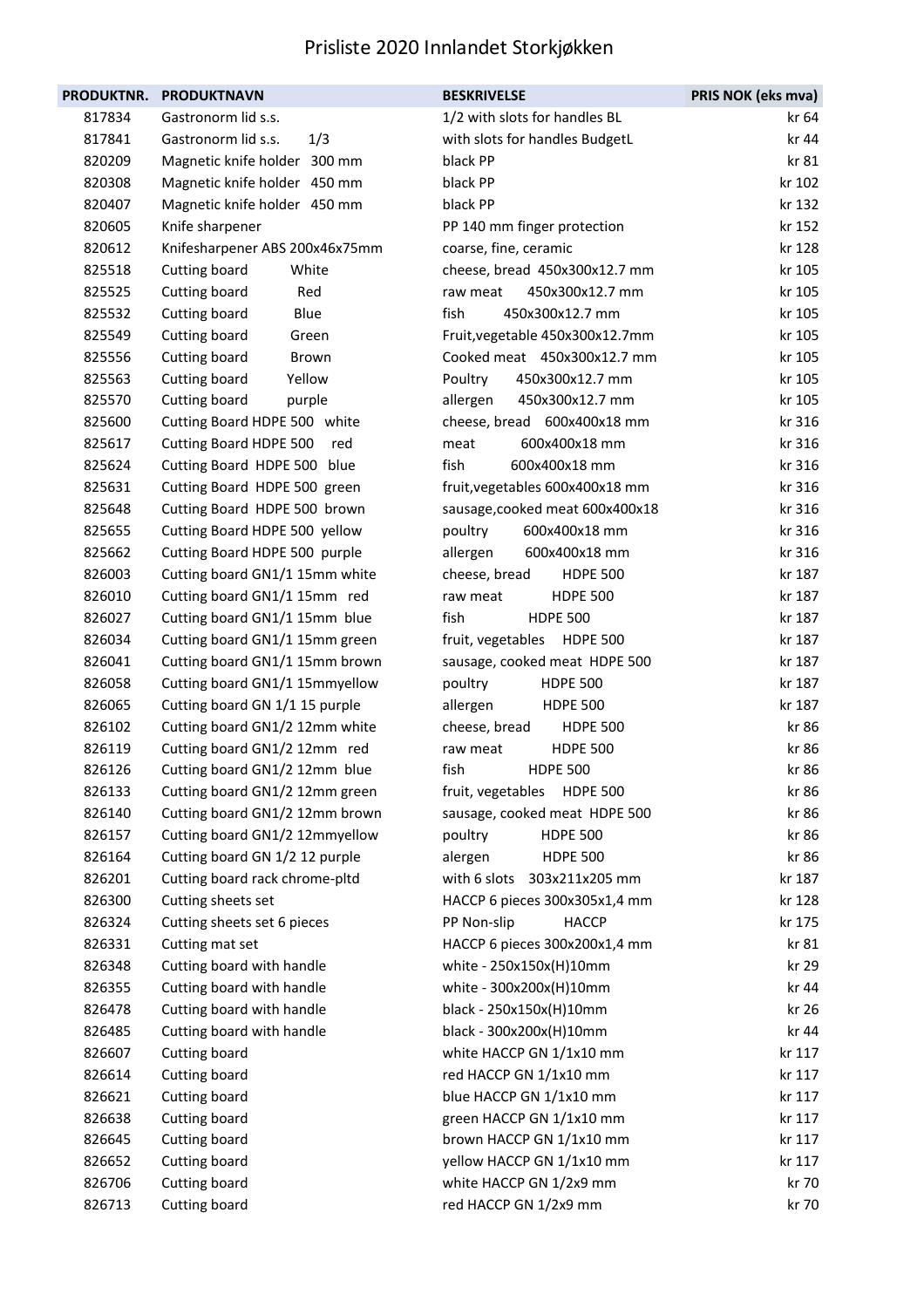|        | PRODUKTNR. PRODUKTNAVN         | <b>BESKRIVELSE</b>              | PRIS NOK (eks mva) |
|--------|--------------------------------|---------------------------------|--------------------|
| 826720 | Cutting board                  | blue HACCP GN 1/2x9 mm          | kr 70              |
| 826737 | Cutting board                  | green HACCP GN 1/2x9 mm         | kr 70              |
| 826744 | Cutting board                  | brown HACCP GN 1/2x9 mm         | kr 70              |
| 826751 | Cutting board                  | yellow HACCP GN 1/2x9 mm        | kr 70              |
| 830000 | Stew pan w/lid low 16x7.5 cm   | Profi Line<br>$1.5$ s/s         | kr 292             |
| 830048 | Saucepan wo/lid low 14x7 cm    | Profi Line<br>$1.2$ s/s         | kr 173             |
| 830055 | Saucepan wo/lid low 16x7.5 cm  | $1.5$ s/s<br>Profi Line         | kr 196             |
| 830154 | Saucepan wo/lid low 18x8 cm    | Profi Line<br>$2 \mid s/s$      | kr 234             |
| 830208 | Stew pan w.lid low 20x9 cm     | 3   s/s<br>Profi Line           | kr 363             |
| 830253 | Saucepan wo/lid low 20x9 cm    | $3 \mid s/s$<br>Profi Line      | kr 304             |
| 830352 | 16x6 cm<br>Sauté pan conical   | Profi Line<br>0.91              | kr 173             |
| 830376 | Sauté pan conical<br>20x6 cm   | Profi Line<br>1.5 <sub>1</sub>  | kr 237             |
| 830406 | Stew pan w/lid low 24x10.5 cm  | $5$   s/s<br>Profi Line         | kr 491             |
| 830505 | Stew pan w/lid low 28x12 cm    | Profi Line<br>$7.5$ s/s         | kr 647             |
| 830604 | Stew pan w/lid low 32x15 cm    | Profi Line<br>$12$   s/s        | kr 908             |
| 831007 | Stew pan w/lid middle 16x11 cm | $2 \mid s/s$<br>Profi Line      | kr 304             |
| 831205 | Stew pan w/lid middle 20x13 cm | Profi Line<br>$4 \mid s/s$      | kr 398             |
| 831403 | Stew pan w/lid middle 24x15 cm | Profi Line<br>$7 \mid s/s$      | kr 507             |
| 831502 | Stew pan w/lid middle 28x17 cm | $10$   s/s<br>Profi Line        | kr 691             |
| 831601 | Stew pan w/lid middle 32x19 cm | Profi Line<br>$15$   s/s        | kr 948             |
| 831700 | Stew pan w/lid middle 36x23 cm | 23 I for pasta bask. Profi Line | kr 1,464           |
| 832004 | Stew pan w/lid high 16x15 cm   | $3 \mid s/s$<br>Profi Line      | kr 334             |
| 832202 | Stew pan w/lid high 20x19 cm   | Profi Line<br>$6 \mid s/s$      | kr 436             |
| 832400 | Stew pan w/lid high 24x20 cm   | Profi Line<br>$10$ s/s          | kr 594             |
| 832509 | Stew pan w/lid high 28x26 cm   | $16$   s/s<br>Profi Line        | kr 784             |
| 832608 | Stew pan w/lid high 32x30 cm   | Profi Line<br>$24$ s/s          | kr 1,101           |
| 832707 | Stew pan w/lid high 36x36 cm   | Profi Line<br>$37$ ls/s         | kr 1,745           |
| 832806 | Stew pan w/lid high 40x40 cm   | $50$ l s/s<br>Profi Line        | kr 2,185           |
| 832820 | Stew pan middle - with lid     | S.S. 9l 250x180 mm Budget       | kr 463             |
| 832837 | Stew pan middle - with lid     | S.S. 14l 300x200 mm Budget      | kr 615             |
| 832844 | Stew pan middle - with lid     | S.S. 24l 360x240 mm Budget      | kr 879             |
| 832851 | Stew pan middle - with lid     | S.S. 32l 400x260 mm Budget      | kr 1,142           |
| 832882 | Stew pan with lid              | S.S. 17   280x280 mm Budget     | kr 615             |
| 832899 | Stew pan with lid              | S.S. 21   300x300 mm Budget     | kr 674             |
| 833032 | Bain-marie pan                 | s.s. 330x160x95 mm              | kr 175             |
| 833100 | Asparagus cooker               | 5,5   160x280 mm s.s.           | kr 339             |
| 833506 | Pasta cooker basket 16x23 cm   | suited for 831700 Profi Line    | kr 468             |
| 834206 | Stewpan with lid<br>32x28 cm   | $s/s$ 22 l<br><b>Budget</b>     | kr 732             |
| 834404 | Stew pan with<br>36x36cm       | $s/s$ 37  <br><b>Budget</b>     | kr 1,048           |
| 834701 | Stewpan with lid<br>40x40 cm   | $s/s$ 50 l<br><b>Budget</b>     | kr 1,289           |
| 834909 | Stewpan with lid<br>45x45 cm   | $s/s$ 71  <br><b>Budget</b>     | kr 1,904           |
| 835104 | Stewpan with lid<br>50x50 cm   | s/s 98 l<br><b>Budget</b>       | kr 2,325           |
| 835401 | Frying pan s/s<br>24x4.5 cm    | 2 I non-stick<br>Profi Line     | kr 339             |
| 835432 | Frying pan s/s<br>24x4.5 cm    | Profi Line<br>$2 \mid s/s$      | kr 264             |
| 835500 | Frying pan s/s<br>28x5 cm      | 3.6 I non-stick<br>Profi Line   | kr 439             |
| 835531 | Frying pan s/s<br>28x5 cm      | Profi Line<br>3.61              | kr 319             |
| 835609 | Frying pan s/s<br>32x5.5 cm    | 4.8 I non-stick<br>Profi Line   | kr 568             |
| 835630 | Frying pan s/s<br>32x5.5 cm    | Profi Line<br>$4.8$ ls/s        | kr 439             |
| 836002 | Stew pan w/lid low 16x7.5 cm   | $1.5$ s/s<br>Kitchen Line       | kr 163             |
| 836019 | Stew pan w/lid low 20x9.5 cm   | Kitchen Line<br>$3 \mid s/s$    | kr 210             |
| 836026 | Stew pan w/lid low 24x11.5 cm  | Kitchen Line<br>$5 \mid s/s$    | kr 281             |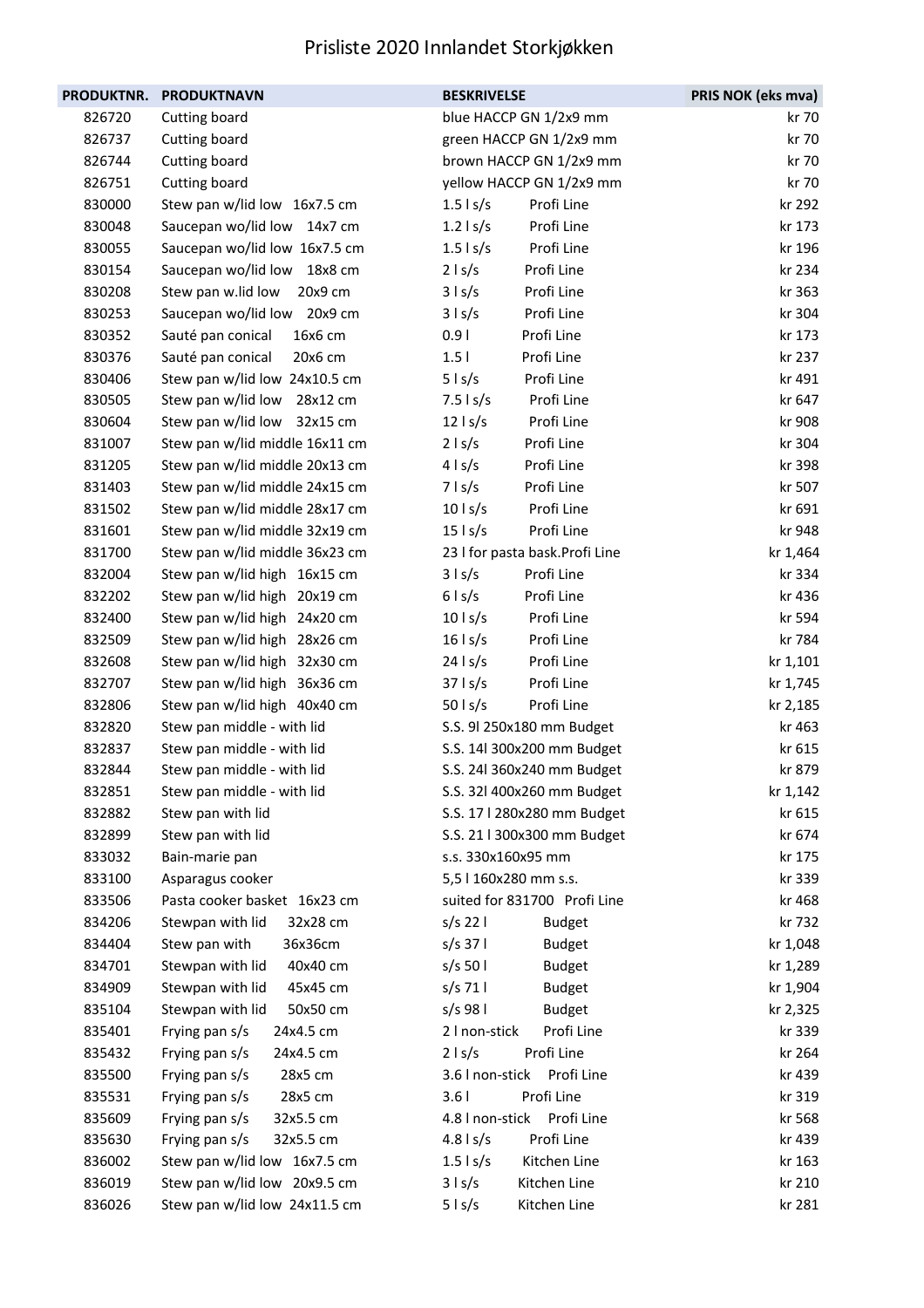|        | PRODUKTNR. PRODUKTNAVN         | <b>BESKRIVELSE</b>                  | PRIS NOK (eks mva) |
|--------|--------------------------------|-------------------------------------|--------------------|
| 836033 | Stew pan w/lid low<br>28x12 cm | $7.4$ s/s<br>Kitchen Line           | kr 363             |
| 836040 | Stew pan w/lid low 32x15 cm    | $12$   s/s<br>Kitchen Line          | kr 545             |
| 836057 | Fish poacher Stainless Steel   | 600 mm With an insert               | kr 468             |
| 836101 | Stew pan w/lid middle 16x9.5cm | $1.7$ s/s<br>Kitchen Line           | kr 175             |
| 836200 | Stew pan w/lid middl 20x11.5cm | $3.5$   s/s<br>Kitchen Line         | kr 222             |
| 836309 | Stew pan w/lid middl 24x13.5cm | Kitchen Line<br>$5.5$ $\frac{1}{5}$ | kr 292             |
| 836408 | Stew pan w/lid middl 28x15.5cm | $9$ l s/s<br>Kitchen Line           | kr 398             |
| 836507 | Stew pan w/lid middle 32x19 cm | $15$   s/s<br>Kitchen Line          | kr 597             |
| 837108 | Stew pan w/lid high 16x14 cm   | $2.8$ ls/s<br>Kitchen Line          | kr 225             |
| 837207 | Stew pan w/lid high 20x16 cm   | $5$ ls/s<br>Kitchen Line            | kr 290             |
| 837306 | Stew pan w/lid high 24x20 cm   | $9$ l s/s<br>Kitchen Line           | kr 419             |
| 837405 | Stew pan w/lid high 28x22 cm   | $13.5$   s/s<br>Kitchen Line        | kr 538             |
| 837603 | Stew pan w/lid high 32x27 cm   | $20$ l s/s<br>Kitchen Line          | kr 849             |
| 838105 | Saucepan wo/lid<br>16x7.5 cm   | Kitchen Line<br>$1.5$ s/s           | kr 117             |
| 838204 | Saucepan wo/lid<br>20x9.5 cm   | 3   s/s<br>Kitchen Line             | kr 163             |
| 838303 | 24x11.5 cm<br>Saucepan wo/lid  | Kitchen Line<br>$5$ l s/s           | kr 220             |
| 838501 | Frying pan s/s<br>24x4.5 cm    | Kitchen Line                        | kr 173             |
| 838600 | 28x5 cm<br>Frying pan s/s      | Kitchen Line                        | kr 210             |
| 838617 | Frying pan s/s<br>32x5.5 cm    | Kitchen Line                        | kr 290             |
| 839003 | 360x90 mm<br>Frying pan Wok    | flat bottom of 145 mm               | kr 732             |
| 839010 | Wok cast aluminium 320x100 mm  | bottom 157 mm with s/s handle       | kr 480             |
| 839409 | Sauté pan wo/lid<br>20x7.5 cm  | $1.6$ s/s<br>Kitchen Line           | kr 143             |
| 839997 | Pan grid contractor            | chrome steel<br>255x255x25 mm       | kr 50              |
| 841020 | Paring knife 165 mm<br>curved  | wooden handle<br>blade 60 mm        | kr 32              |
| 841105 | Paring knife 180 mm straight   | polypropyl. handle-blade 75 mm      | kr 28              |
| 841112 | Paring knife 190 mm pointed    | polypropyl. handle-blade 87 mm      | kr 26              |
| 841129 | Paring knife 165 mm<br>curved  | polypropyl. handle-blade 60 mm      | kr 25              |
| 841136 | Tomato knife 210 mm            | polypropyl.handle-blade 110 mm      | kr 28              |
| 841228 | Parer transverse model 110 mm  | with s/s knife blade 50 mm          | kr 23              |
| 841235 | Parer pendulum<br>150 mm       | with s/s knife<br>blade 50 mm       | kr 23              |
| 842003 | Paring knife set<br>75 mm      | white/red/blue/green/black/yel      | kr 140             |
| 842010 | Paring knife set of 6 90 mm    | white/red/blue/green/black/yel      | kr 146             |
| 842102 | Universal knife serrated       | 100 mm black PP handle              | kr 32              |
| 842119 | Vegetable knife serrated 100mm | green PP handle                     | kr 32              |
| 842171 | Universal knife                | 100/205 mm purple PP handle         | kr 32              |
| 842201 | Universal knife short 90 mm    | black PP handle                     | kr 35              |
| 842218 | Universal knife short 90 mm    | green PP handle                     | kr 35              |
| 842256 | Universal knife short 90 mm    | white PP handle                     | kr 35              |
| 842270 | Universal knife                | 90/190 mm purple PP handle          | kr 35              |
| 842317 | Universal knife long<br>130 mm | green PP handle                     | kr 38              |
| 842355 | Universal knife long<br>130 mm | white PP handle                     | kr 38              |
| 842409 | Carving knife<br>150 mm        | black PP handle                     | kr 46              |
| 842423 | Carving knife<br>150 mm        | red PP handle                       | kr 46              |
| 842478 | Carving knife                  | 150/280 mm purple PP handle         | kr 46              |
| 842522 | Filleting knife<br>150 mm      | red PP handle                       | kr 41              |
| 842539 | Filleting knife<br>150 mm      | yellow PP handle                    | kr 41              |
| 842546 | Filleting knife<br>150 mm      | blue PP handle                      | kr 41              |
| 842553 | Filleting knife<br>150 mm      | white PP handle                     | kr 41              |
| 842607 | Cook's knife<br>180 mm         | black PP handle                     | kr 61              |
| 842614 | Cook's knife<br>180 mm         | green PP handle                     | kr 61              |
| 842621 | Cook's knife<br>180 mm         | red PP handle                       | kr 61              |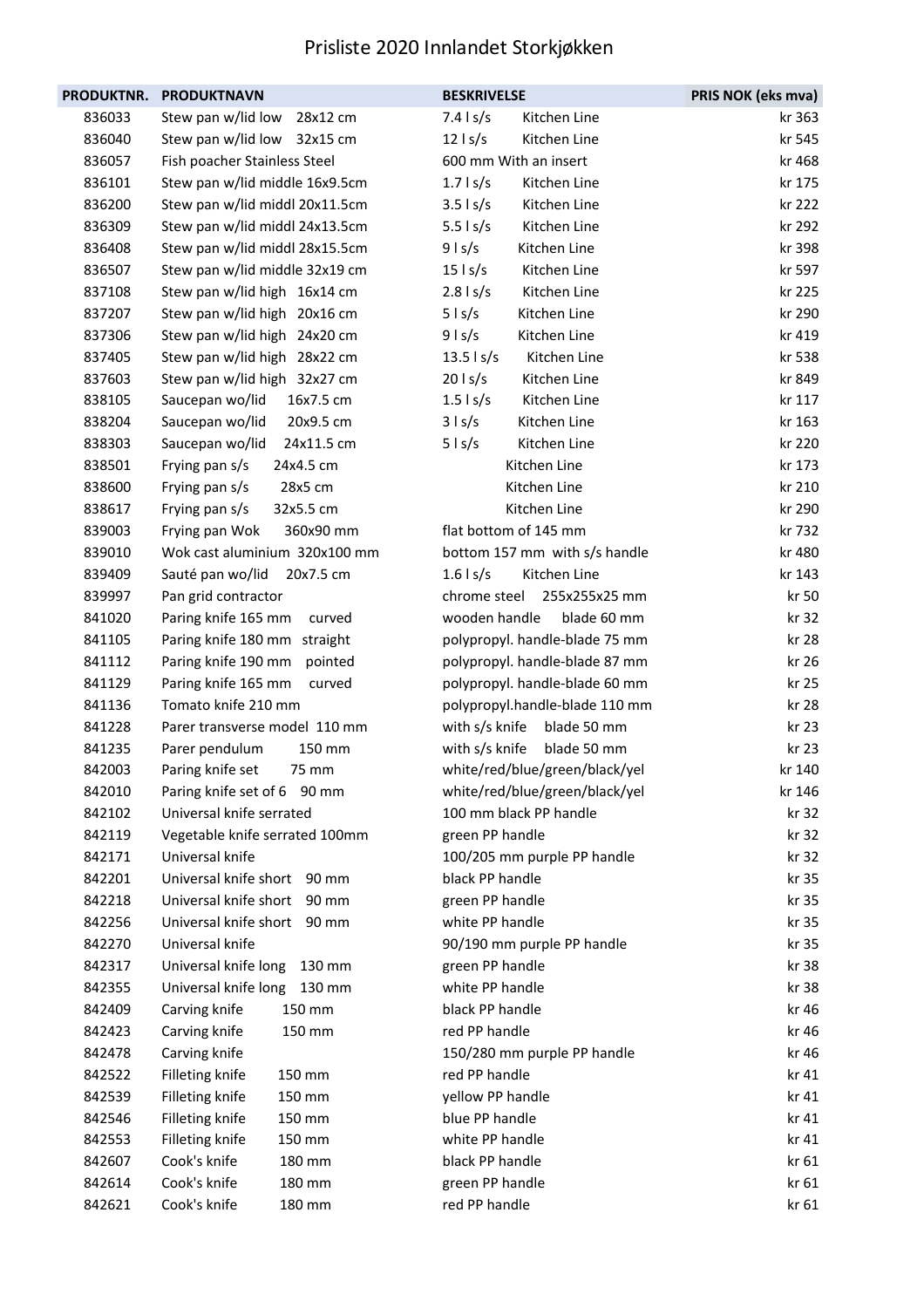| <b>PRODUKTNR.</b> | <b>PRODUKTNAVN</b>             | <b>BESKRIVELSE</b>             | PRIS NOK (eks mva) |
|-------------------|--------------------------------|--------------------------------|--------------------|
| 842638            | Cook's knife<br>180 mm         | yellow PP handle               | kr 61              |
| 842645            | Cook's knife<br>180 mm         | blue PP handle                 | kr 61              |
| 842652            | Cook's knife<br>180 mm         | white PP handle                | kr 61              |
| 842669            | Cook's knife<br>180 mm         | brown PP handle                | kr 61              |
| 842676            | Cook's knife<br>180 mm         | purple PP handle               | kr 61              |
| 842706            | Cook's knife                   | 240 mm black PP handle         | kr 73              |
| 842713            | Cook's knife<br>240 mm         | green PP handle                | kr 73              |
| 842720            | Cook's knife<br>240 mm         | red PP handle                  | kr 73              |
| 842737            | Cook's knife<br>240 mm         | yellow PP handle               | kr 73              |
| 842744            | Cook's knife<br>240 mm         | blue PP handle                 | kr 73              |
| 842751            | Cook's knife<br>240 mm         | white PP handle                | kr 73              |
| 842775            | Cook's knife                   | 180/320 mm purple PP handle    | kr 73              |
| 842799            | Cook's knife<br>240 mm         | brown PP handle                | kr 73              |
| 842904            | Ham/salmon knife<br>350 mm     | black PP handle                | kr 100             |
| 842928            | Ham/salmon knife<br>350 mm     | red PP handle                  | kr 100             |
| 842966            | Ham/salmon knife<br>350 mm     | brown PP handle                | kr 100             |
| 843000            | <b>Bread knife</b><br>250 mm   | black PP handle                | kr 56              |
| 843055            | <b>Bread knife</b><br>250 mm   | white PP handle                | kr 56              |
| 843109            | <b>Bread knife</b><br>300 mm   | black PP handle                | kr 58              |
| 843154            | <b>Bread knife</b><br>300 mm   | white PP handle                | kr 58              |
| 843451            | Meat tenderizer<br>Profi Line  | 51 blades<br>150x42x118 mm     | kr 292             |
| 844205            | Cook's knife<br>250 mm         | black POM handle<br>Profi Line | kr 343             |
| 844212            | Cook's knife<br>200 mm         | black POM handle<br>Profi Line | kr 316             |
| 844229            | Carving fork<br>150 mm         | black POM handle<br>Profi Line | kr 245             |
| 844236            | Paring Knife<br>90 mm          | Profi Line<br>black POM handle | kr 155             |
| 844250            | Utility knife plain 150 mm     | black POM handle<br>Profi Line | kr 237             |
| 844267            | Boning knife flexible 150 mm   | black POM handle<br>Profi Line | kr 245             |
| 844274            | Santoku, Granton<br>180 mm     | black POM handle<br>Profi Line | kr 319             |
| 844281            | Bread knife offset<br>215 mm   | black POM handle<br>Profi Line | kr 292             |
| 844298            | <b>Bread knife</b><br>215 mm   | black POM handle<br>Profi Line | kr 292             |
| 844304            | Carving knife<br>200 mm        | black POM handle Profi Line    | kr 292             |
| 844311            | Carving knife<br>250 mm        | black POM handle<br>Profi Line | kr 310             |
| 844328            | Ham/salmon knife granton 300mm | black POM handle<br>Profi Line | kr 334             |
| 844335            | Cleaver Granton<br>170 mm      | Profi Line<br>black POM handle | kr 410             |
| 844342            | Cleaver heavy<br>170 mm        | black POM handle Profi Line    | kr 410             |
| 844359            | Mincing knife single blade     | black PP handle<br>Profi Line  | kr 123             |
| 844366            | Mincing knife double blade     | Profi Line<br>black PP handle  | kr 187             |
| 844403            | Sharpener diamond<br>310 mm    | Profi Line<br>black handle     | kr 351             |
| 844410            | Butcher's knife<br>250 mm      | black handle                   | kr 70              |
| 844427            | Butcher's knife<br>200 mm      | black handle                   | kr 58              |
| 844434            | Finishing knife<br>150 mm      | black handle                   | kr 46              |
| 844441            | Boning knife<br>150 mm         | black handle                   | kr 46              |
| 844458            | Oyster knife                   | long                           | kr 44              |
| 845028            | Knife Nakiri<br>180x325 mm     | forged steel with wood         | kr 348             |
| 845035            | Knife Santoku<br>165x295 mm    | forged steel with wood         | kr 231             |
| 845042            | Knife Sashimi<br>240x370 mm    | forged steel with wood         | kr 337             |
| 845059            | Knife Sashime<br>210x340 mm    | forged steel with wood         | kr 325             |
| 855119            | 118x100x251 mm<br>Scraper      | with wooden handle<br>on card  | kr 46              |
| 855201            | Griddle scraper<br>100x315 mm  |                                | kr 152             |
| 855218            | Spare blade for 855201         |                                | kr 50              |
| 855508            | Hamburger turner 120x75x280 mm | with wooden handle             | kr 64              |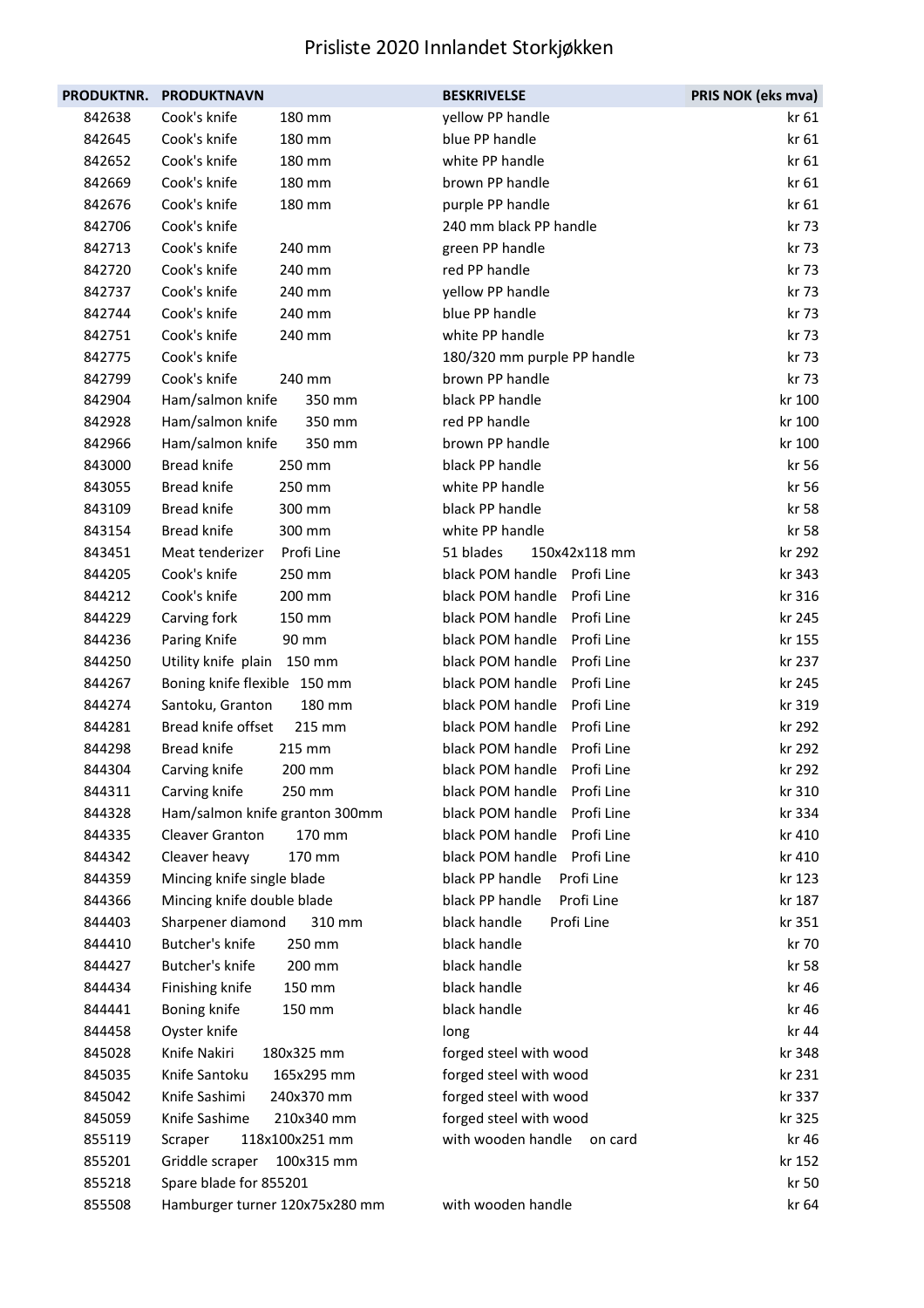| <b>PRODUKTNR.</b> | <b>PRODUKTNAVN</b>             | <b>BESKRIVELSE</b>           | PRIS NOK (eks mva) |
|-------------------|--------------------------------|------------------------------|--------------------|
| 855607            | Hamburger turner 150x110x305mm | with wooden handle           | kr 81              |
| 855652            | 140x105x308 mm<br>Turner       | black PP handle              | kr 105             |
| 855669            | Turner<br>145x95 mm            | black PP handle              | kr 81              |
| 855676            | Turner<br>100x76x275mm         | black PP handle              | kr 81              |
| 855683            | Omelette knife<br>254x37 mm    | black PP handle              | kr 85              |
| 855690            | 203x34 mm<br>Spatula           | black PP handle              | kr 61              |
| 855706            | 110x17 mm<br>Spatula           | black PP handle              | kr 53              |
| 855713            | 80x108x251mm<br>Scraper        | black PP handle              | kr 61              |
| 855720            | Spatula perforated 200x73 mm   | black PP handle              | kr 76              |
| 855737            | Turner<br>200x73 mm            | black PP handle              | kr 76              |
| 855744            | 250x39 mm<br>Spatula           | black PP handle              | kr 76              |
| 855751            | 150x110 mm<br>Dough cutter     | black PP handle              | kr 57              |
| 855768            | 85 mm<br>Spreader - serrated   | black PP handle              | kr 46              |
| 855775            | Omelette knife<br>110x19 mm    | black PP handle              | kr 53              |
| 855782            | Omelette knife<br>200x32 mm    | black PP handle              | kr 64              |
| 856000            | double<br>Melon scoop          | black PP handle<br>22-25 mm  | kr 76              |
| 856017            | oval<br>Melon scoop            | black PP handle<br>26 mm     | kr 50              |
| 856024            | Melon scoop<br>serrated        | black PP handle<br>22 mm     | kr 50              |
| 856031            | Lemon Zester combi<br>155 mm   | black PP handle              | kr 50              |
| 856048            | Channel knife<br>150 mm        | black PP handle              | kr 50              |
| 856055            | Citrus Peeler<br>180 mm        | black PP handle              | kr 50              |
| 856062            | Decorating knife<br>90/200 mm  | black PP handle              | kr 61              |
| 856079            | 100/215 mm<br>Apple corer      | black PP handle<br>dia 20 mm | kr 50              |
| 856086            | 110/220 mm<br>Vegetable corer  | black PP handle              | kr 50              |
| 856109            | 160 mm<br>Spiral whisk         | with PP handle               | kr 67              |
| 856116            | 200 mm<br>Can opener           | black PP handle              | kr 81              |
| 856123            | Garlic press 2 baskets         | black PP handle<br>180x25 mm | kr 93              |
| 856147            | Potato masher<br>95x230 mm     | black PP handle              | kr 73              |
| 856154            | Dough cutter<br>serrated       | black PP handle<br>60 mm     | kr 61              |
| 856161            | Safety canopener               | 190 mm                       | kr 105             |
| 856178            | 175 mm<br>Potato peeler        | black PP handle              | kr 50              |
| 856185            | Grapefruit peeler 110/215 mm   | black PP handle              | kr 73              |
| 856192            | <b>Butter curler</b><br>200mm  | mlack PP handle              | kr 61              |
| 856208            | Cheese slicer<br>205 mm        |                              | kr 64              |
| 856215            | Cheese plane soft cheese       | 160 mm                       | kr 64              |
| 856222            | Cheese grater<br>255x60 mm     |                              | kr 70              |
| 856239            | Cheese knife hard cheese       | 130 mm                       | kr 64              |
| 856246            | Cheese knife soft cheese       | 160 mm                       | kr 64              |
| 856253            | Tomato offset knife 110/230 mm | black PP handle              | kr 64              |
| 856277            | Knive carrying case            | 10 pockets 510x50x170 mm     | kr 468             |
| 856284            | Kitchen scissors               | Softgrip                     | kr 128             |
| 856291            | Decoration tool set            | black PP handle<br>6 pcs     | kr 439             |
| 856307            | Kitchen scissors<br>195 mm     | take apart/easy to clean     | kr 88              |
| 856314            | Poultry shear<br>240 mm        |                              | kr 128             |
| 856321            | Grater, Etching, Coarse Edge   |                              | kr 100             |
| 856338            | Grater, Etching, Ribbon Edge   |                              | kr 105             |
| 856345            | Grater, Etching, Shaver Edge   |                              | kr 105             |
| 856352            | Grater, Narrow Shape,          | Etching, Fine Edge           | kr 128             |
| 856369            | Grater, Narrow Shape,          | Etching, Course Edge         | kr 128             |
| 856376            | Grater, Narrow Shape,          | Etching, Ribbon Edge         | kr 128             |
| 856383            | Knive carrying case            | 6 pockets                    | kr 292             |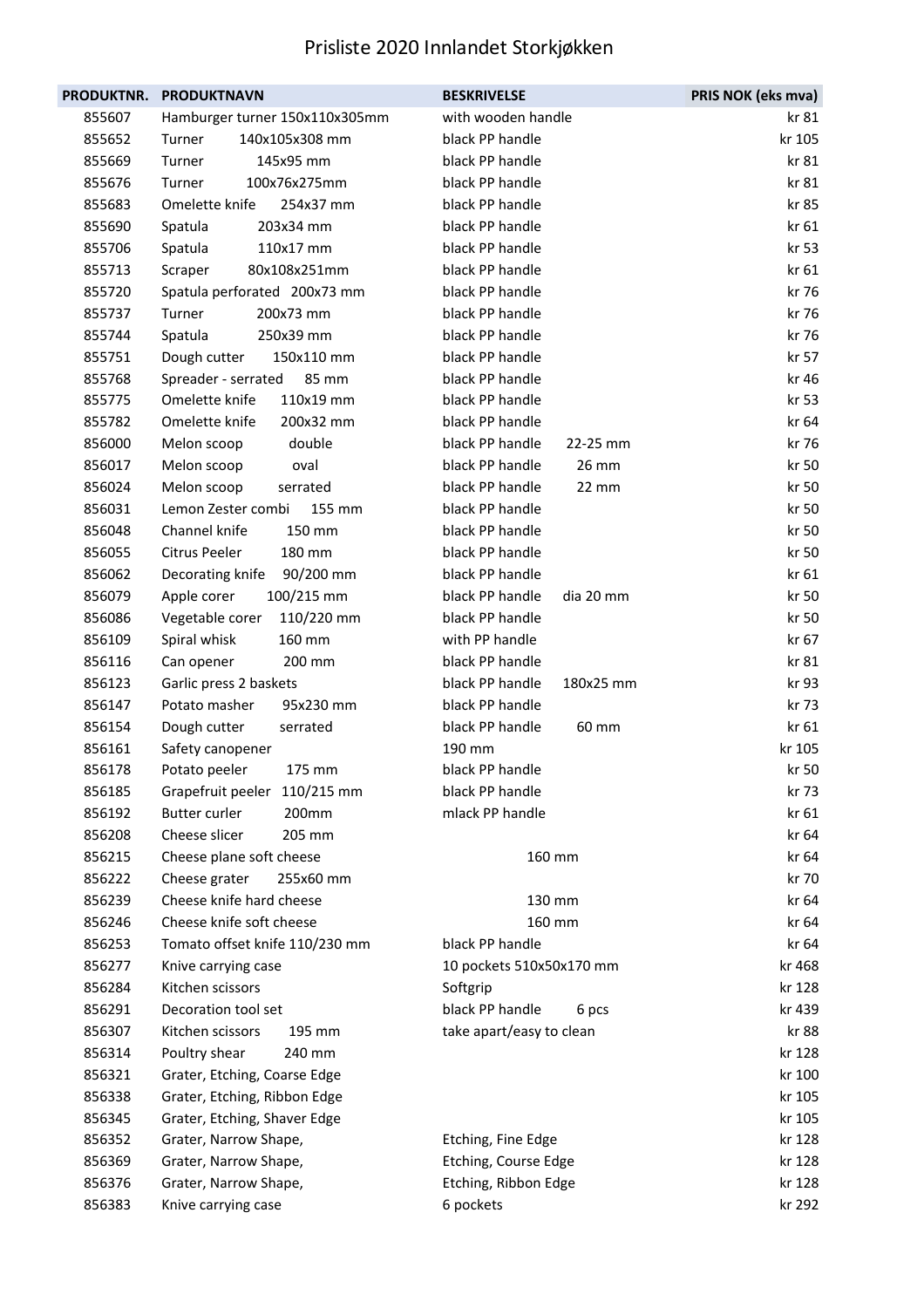| <b>PRODUKTNR.</b> | <b>PRODUKTNAVN</b>  |                | <b>BESKRIVELSE</b>             | PRIS NOK (eks mva) |
|-------------------|---------------------|----------------|--------------------------------|--------------------|
| 856390            | Knive carrying case |                | 17 pockets                     | kr 556             |
| 860083            | Soup kettle         | 'Hendi'        | 340x360 mm 230V 435W 8   Black | kr 814             |
| 860304            | Soup kettle         | 'Hendi'        | 360x360 mm 230V-435W 10 ls/s   | kr 1,171           |
| 860502            | Soup kettle Eco     | 8 <sub>1</sub> | digital display                | kr 966             |
| 861196            | GN-container        |                | 2/1 transparant polycarbonate  | kr 498             |
| 861202            | GN-container        | $1/1$ 200 mm   | transparent polycarbonate      | kr 284             |
| 861219            | GN-container        | $1/1$ 150 mm   | transparent polycarbonate      | kr 234             |
| 861226            | GN-container        | $1/1$ 100 mm   | transparent polycarbonate      | kr 187             |
| 861233            | GN-container        | $1/1$ 65 mm    | transparent polycarbonate      | kr 158             |
| 861400            | GN-container        | 1/2 200 mm     | transparent polycarbonate      | kr 168             |
| 861417            | GN-container        | $1/2$ 150 mm   | transparent polycarbonate      | kr 139             |
| 861424            | GN-container        | $1/2$ 100 mm   | transparent polycarbonate      | kr 105             |
| 861431            | GN-container        | $1/2$ 65 mm    | transparent polycarbonate      | kr 83              |
| 861509            | GN-container        | 1/3 200 mm     | transparent polycarbonate      | kr 132             |
| 861516            | GN-container        | $1/3$ 150 mm   | transparent polycarbonate      | kr 105             |
| 861523            | GN-container        | $1/3$ 100 mm   | transparent polycarbonate      | kr 86              |
| 861530            | GN-container        | $1/3$ 65 mm    | transparent polycarbonate      | kr 69              |
| 861608            | GN-container        | 1/4 200 mm     | transparent polycarbonate      | kr 119             |
| 861615            | GN-container        | 1/4 150 mm     | transparent polycarbonate      | kr 90              |
| 861622            | GN-container        | 1/4 100 mm     | transparent polycarbonate      | kr 76              |
| 861639            | GN-container        | $1/4$ 65 mm    | transparent polycarbonate      | kr 60              |
| 861707            | GN-container        | 1/6 200 mm     | transparent polycarbonate      | kr 80              |
| 861714            | GN-container        | $1/6$ 150 mm   | transparent polycarbonate      | kr 63              |
| 861721            | GN-container        | 1/6 100 mm     | transparent polycarbonate      | kr 53              |
| 861738            | GN-container        | $1/6$ 65 mm    | transparent polycarbonate      | kr 49              |
| 861820            | GN-container        | 1/9 100 mm     | transparent polycarbonate      | kr 49              |
| 861837            | GN-container        | $1/9$ 65 mm    | transparent polycarbonate      | kr 43              |
| 862209            | GN-container        | $1/1$ 65 mm    | black polycarbonate            | kr 170             |
| 862216            | GN-container        | $1/1$ 150 mm   | black polycarbonate            | kr 249             |
| 862223            | GN-container        | $1/1$ 100 mm   | black polycarbonate            | kr 210             |
| 862285            | GN-container        | $1/1$ 65 mm    | white polycarbonate            | kr 170             |
| 862407            | GN-container        | $1/2$ 200 mm   | black polycarbonate            | kr 182             |
| 862414            | GN-container        | $1/2$ 150 mm   | black polycarbonate            | kr 149             |
| 862421            | GN-container        | $1/2$ 100 mm   | black polycarbonate            | kr 113             |
| 862438            | GN-container        | $1/2$ 65 mm    | black polycarbonate            | kr 90              |
| 862476            | GN-container        | $1/2$ 100 mm   | white polycarbonate            | kr 113             |
| 862483            | GN-container        | $1/2$ 65 mm    | white polycarbonate            | kr 90              |
| 862506            | GN-container        | 1/3 200 mm     | black polycarbonate            | kr 142             |
| 862513            | GN-container        | $1/3$ 150 mm   | black polycarbonate            | kr 105             |
| 862520            | GN-container        | 1/3 100 mm     | black polycarbonate            | kr 93              |
| 862537            | GN-container        | $1/3$ 65 mm    | black polycarbonate            | kr 74              |
| 862568            | GN-container        | $1/3$ 150 mm   | white polycarbonate            | kr 105             |
| 862575            | GN-container        | $1/3$ 100 mm   | white polycarbonate            | kr 93              |
| 862582            | GN-container        | $1/3$ 65 mm    | white polycarbonate            | kr 74              |
| 862612            | GN-container        | 1/4 150 mm     | black polycarbonate            | kr 97              |
| 862629            | GN-container        | 1/4 100 mm     | black polycarbonate            | kr 83              |
| 862636            | GN-container        | $1/4$ 65 mm    | black polycarbonate            | kr 65              |
| 862674            | GN-container        | 1/4 100 mm     | white polycarbonate            | kr 83              |
| 862681            | GN-container        | $1/4$ 65 mm    | white polycarbonate            | kr 65              |
| 862704            | GN-container        | 1/6 200 mm     | black polycarbonate            | kr 86              |
| 862711            | GN-container        | 1/6 150 mm     | black polycarbonate            | kr 69              |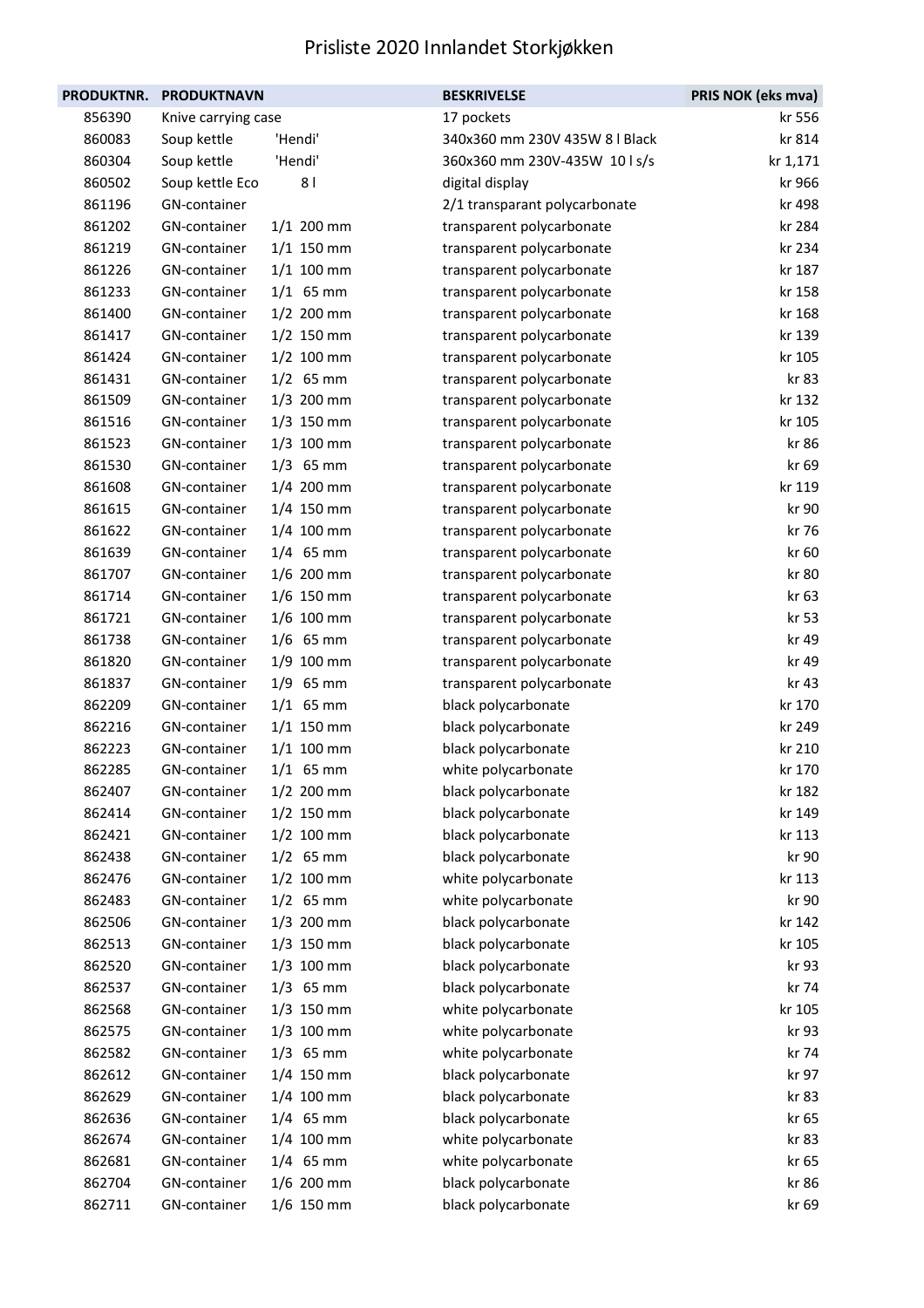| PRODUKTNR. | <b>PRODUKTNAVN</b>           | <b>BESKRIVELSE</b>             | PRIS NOK (eks mva) |
|------------|------------------------------|--------------------------------|--------------------|
| 862728     | GN-container<br>1/6 100 mm   | black polycarbonate            | kr 57              |
| 862735     | $1/6$ 65 mm<br>GN-container  | black polycarbonate            | kr 53              |
| 862766     | GN-container<br>$1/6$ 150 mm | white polycarbonate            | kr 69              |
| 862773     | $1/6$ 100 mm<br>GN-container | white polycarbonate            | kr 57              |
| 862780     | GN-container<br>$1/6$ 65 mm  | white polycarbonate            | kr 53              |
| 862827     | 1/9 100 mm<br>GN-container   | black polycarbonate            | kr 53              |
| 862902     | Gastronorm lid no recess 1/1 | black polycarbonate            | kr 132             |
| 862919     | Gastronorm lid no recess 1/1 | white polycarbonate            | kr 132             |
| 862926     | Gastronorm lid no recess 1/2 | black polycarbonate            | kr 75              |
| 862933     | Gastronorm lid no recess 1/3 | black polycarbonate            | kr 57              |
| 862940     | Gastronorm lid no recess 1/4 | black polycarbonate            | kr 53              |
| 862957     | Gastronorm lid no recess 1/6 | black polycarbonate            | kr 49              |
| 862964     | Gastronorm lid no recess 1/2 | white polycarbonate            | kr 75              |
| 862971     | Gastronorm lid no recess 1/3 | white polycarbonate            | kr 57              |
| 862988     | Gastronorm lid no recess 1/4 | white polycarbonate            | kr 53              |
| 862995     | Gastronorm lid               | 1/6 polycarbonate white        | kr 49              |
| 864098     | Gastronorm lid               | 2/1 no recess transp. polycarb | kr 269             |
| 864104     | Gastronorm lid no recess 1/1 | transparent polycarbonate      | kr 123             |
| 864128     | Gastronorm lid no recess 1/2 | transparent polycarbonate      | kr 70              |
| 864135     | Gastronorm lid no recess 1/3 | transparent polycarbonate      | kr 53              |
| 864142     | Gastronorm lid no recess 1/4 | transparent polycarbonate      | kr 49              |
| 864159     | Gastronorm lid no recess 1/6 | transparent polycarbonate      | kr 46              |
| 864166     | Gastronorm lid no recess 1/9 | transparent polycarbonate      | kr 33              |
| 864203     | Gastronorm lid               | 1/1 with SV recess PC          | kr 175             |
| 864210     | Gastronorm lid               | 1/2 with SV recess PC          | kr 128             |
| 864227     | Gastronorm lid               | 1/1 with SV recess PC          | kr 175             |
| 864234     | Gastronorm lid               | 1/2 with SV recess PC          | kr 128             |
| 866009     | GN 1/1<br>Roll-top cover     | polycarbonate transparent      | kr 468             |
| 868522     | 1/1<br>Gastronorm grid       | transparent polycarbonate      | kr 98              |
| 868546     | 1/2<br>Gastronorm grid       | transparent polycarbonate      | kr 61              |
| 868553     | 1/3<br>Gastronorm grid       | transparent polycarbonate      | kr 25              |
| 868577     | Gastronorm grid<br>1/6       | transparent polycarbonate      | kr 17              |
| 869154     | GN-container 2/1 200 mm      | <b>Tritan BPA FREE</b>         | kr 674             |
| 869208     | $1/1$ 200 mm<br>GN-container | <b>Tritan BPA FREE</b>         | kr 351             |
| 869215     | GN-container<br>$1/1$ 150 mm | Tritan BPA free                | kr 290             |
| 869222     | GN-container<br>$1/1$ 100 mm | Tritan BPA free                | kr 234             |
| 869239     | GN-container<br>$1/1$ 65 mm  | Tritan BPA free                | kr 199             |
| 869260     | GN-container                 | 1/1 150 mm Grilamid BPA free   | kr 849             |
| 869277     | GN-container                 | 1/1 100 mm Grilamid BPA free   | kr 662             |
| 869284     | GN-container                 | 1/1 65 mm Grilamid BPA free    | kr 503             |
| 869307     | GN-container<br>$1/2$ 200 mm | Tritan BPA free                | kr 208             |
| 869314     | GN-container<br>$1/2$ 150 mm | Tritan BPA free                | kr 170             |
| 869321     | $1/2$ 100 mm<br>GN-container | Tritan BPA free                | kr 128             |
| 869338     | GN-container<br>$1/2$ 65 mm  | Tritan BPA free                | kr 102             |
| 869369     | GN-container                 | 1/2 150 mm Grilamid BPA free   | kr 451             |
| 869376     | GN-container                 | 1/2 100 mm Grilamid BPA free   | kr 351             |
| 869383     | GN-container                 | 1/2 65 mm Grilamid BPA free    | kr 304             |
| 869406     | GN-container<br>$1/3$ 200 mm | Tritan BPA free                | kr 163             |
| 869413     | GN-container<br>$1/3$ 150 mm | Tritan BPA free                | kr 128             |
| 869420     | GN-container<br>$1/3$ 100 mm | Tritan BPA free                | kr 107             |
| 869437     | $1/3$ 65 mm<br>GN-container  | Tritan BPA free                | kr 86              |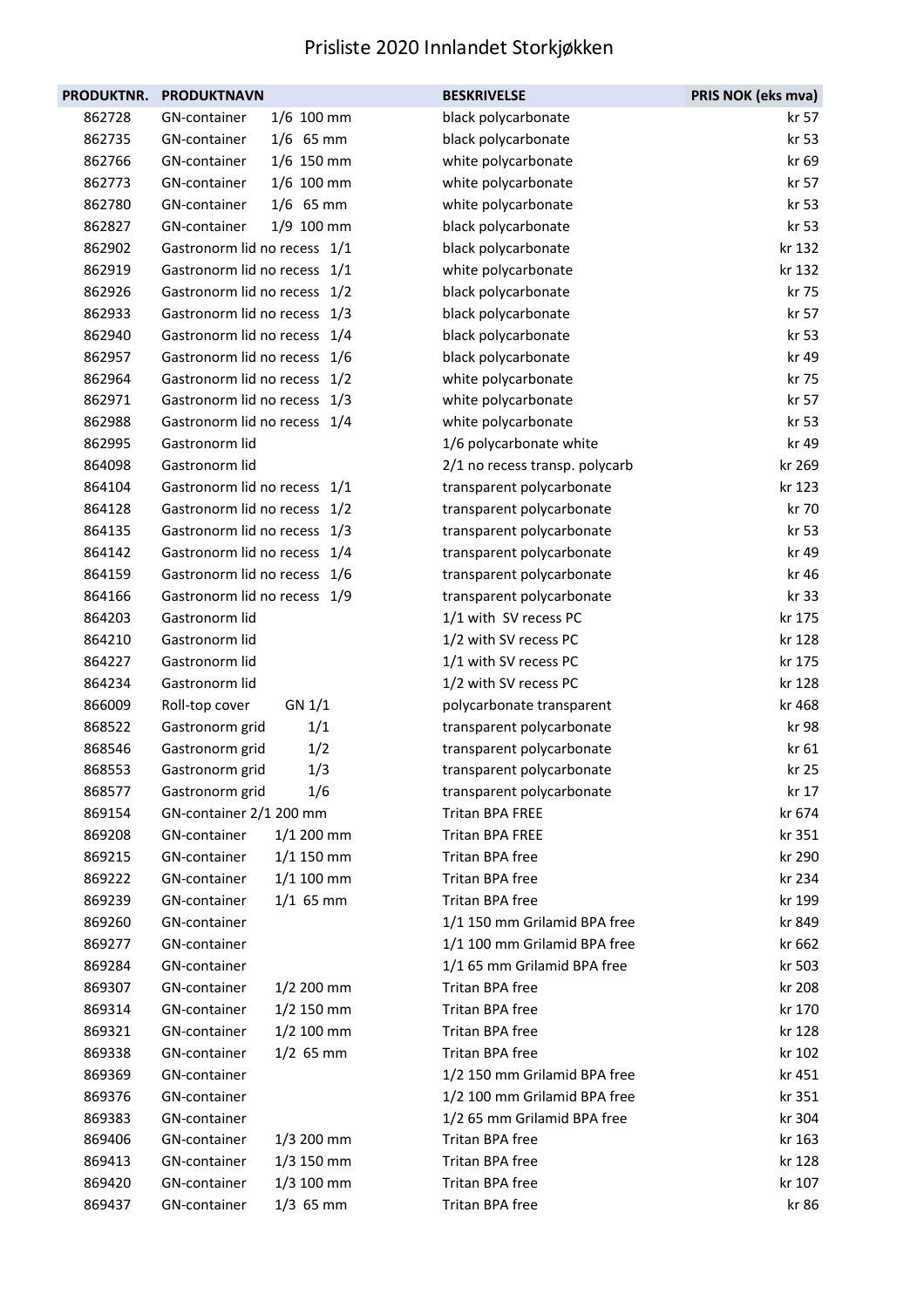| <b>PRODUKTNR.</b> | <b>PRODUKTNAVN</b>             | <b>BESKRIVELSE</b>               | PRIS NOK (eks mva) |
|-------------------|--------------------------------|----------------------------------|--------------------|
| 869468            | GN-container                   | 1/3 150 mm Grilamid BPA free     | kr 339             |
| 869475            | GN-container                   | 1/3 100 mm Grilamid BPA free     | kr 287             |
| 869482            | GN-container                   | 1/3 65 mm Grilamid BPA free      | kr 225             |
| 869505            | GN-container<br>$1/4$ 200 mm   | Tritan BPA free                  | kr 146             |
| 869512            | GN-container<br>1/4 150 mm     | Tritan BPA free                  | kr 111             |
| 869529            | GN-container<br>$1/4$ 100 mm   | Tritan BPA free                  | kr 95              |
| 869536            | $1/4$ 65 mm<br>GN-container    | Tritan BPA free                  | kr 74              |
| 869567            | GN-container                   | 1/4 150 mm Grilamid BPA free     | kr 269             |
| 869574            | GN-container                   | 1/4 100 mm Grilamid BPA free     | kr 210             |
| 869581            | GN-container                   | 1/4 65 mm Grilamid BPA free      | kr 179             |
| 869604            | GN-container<br>1/6 200 mm     | Tritan BPA free                  | kr 98              |
| 869611            | $1/6$ 150 mm<br>GN-container   | Tritan BPA free                  | kr 79              |
| 869628            | $1/6$ 100 mm<br>GN-container   | Tritan BPA free                  | kr 64              |
| 869635            | GN-container<br>$1/6$ 65 mm    | Tritan BPA free                  | kr 61              |
| 869666            | GN-container                   | 1/6 150 mm Grilamid BPA free     | kr 205             |
| 869673            | GN-container                   | 1/6 100 mm Grilamid BPA free     | kr 161             |
| 869680            | GN-container                   | 1/6 65 mm Grilamid BPA free      | kr 126             |
| 869727            | GN-container<br>$1/9$ 100 mm   | Tritan BPA free                  | kr 59              |
| 869734            | $1/9$ 65 mm<br>GN-container    | Tritan BPA free                  | kr 51              |
| 869772            | GN-container                   | 1/9 100 mm Grilamid BPA free     | kr 102             |
| 869789            | GN-container                   | 1/9 65 mm Grilamid BPA free      | kr 85              |
| 869819            | Gastronorm lid<br>1/1          | Tritan BPA free                  | kr 152             |
| 869826            | Gastronorm lid<br>1/2          | Tritan BPA free                  | kr 86              |
| 869833            | Gastronorm lid<br>1/3          | Tritan BPA free                  | kr 64              |
| 869840            | 1/4<br>Gastronorm lid          | Tritan BPA free                  | kr 61              |
| 869857            | Gastronorm lid<br>1/6          | Tritan BPA free                  | kr 57              |
| 869864            | Gastronorm lid<br>1/9          | Tritan BPA free                  | kr 40              |
| 869871            | Gastronorm lid                 | 2/1 Tritan BPA free              | kr 351             |
| 869918            | Gastronorm grid<br>1/1         | Tritan BPA free                  | kr 117             |
| 869925            | 1/2<br>Gastronorm grid         | Tritan BPA free                  | kr 74              |
| 869949            | Gastronorm lid                 | 1/1 Grilamid BPA free            | kr 451             |
| 869956            | Gastronorm lid                 | 1/2 Grilamid BPA vrij            | kr 210             |
| 869963            | Gastronorm lid                 | 1/3 Grilamid BPA vrij            | kr 152             |
| 869970            | Gastronorm lid                 | 1/4 Grilamid BPA vrij            | kr 120             |
| 869987            | Gastronorm lid                 | 1/6 Grilamid BPA vrij            | kr 97              |
| 869994            | Gastronorm lid                 | 1/9 Grilamid BPA vrij            | kr 58              |
| 871102            | Cutlery basket 8 comp.<br>blue | 425x205x150 mm                   | kr 152             |
| 871201            | Cutlery basket<br>97x137 mm    | white PP                         | kr 19              |
| 871300            | Cutlery basket<br>110x140 mm   | white PP                         | kr 23              |
| 871324            | Cutlery basket<br>blue         | 125x84x135 mm                    | kr 35              |
| 871331            | Dishwasher basket for glasses  | 400x400x(H)150mm                 | kr 170             |
| 871348            | Dishwasher basket for glasses  | 400x400x(H)110mm                 | kr 175             |
| 871546            | Horeca markers                 | for storage boxes                | kr 93              |
| 871706            | Roll top display<br>single     | plastic                          | kr 381             |
| 871713            | Roll top display<br>double     | plastic                          | kr 702             |
| 871805            | Roll top display<br>single     | incl. s/s tray + 2 cool. elem.   | kr 515             |
| 871812            | double<br>Roll top display     | incl. $s/s$ tray + 2 cool. elem. | kr 1,030           |
| 876602            | Tray 'Granite'<br>GN 1/2       | 265x325 mm fiberglass polyest.   | kr 81              |
| 876619            | Tray 'Granite'<br>GN 1/1       | 530x325 mm fiberglass polyest.   | kr 123             |
| 877005            | Dishwasher Basket universal    | 500x500x100 mm<br>plastic        | kr 176             |
| 877012            | Dishwasher basket<br>49 comp.  | comp. 62x62x88 mm                | kr 234             |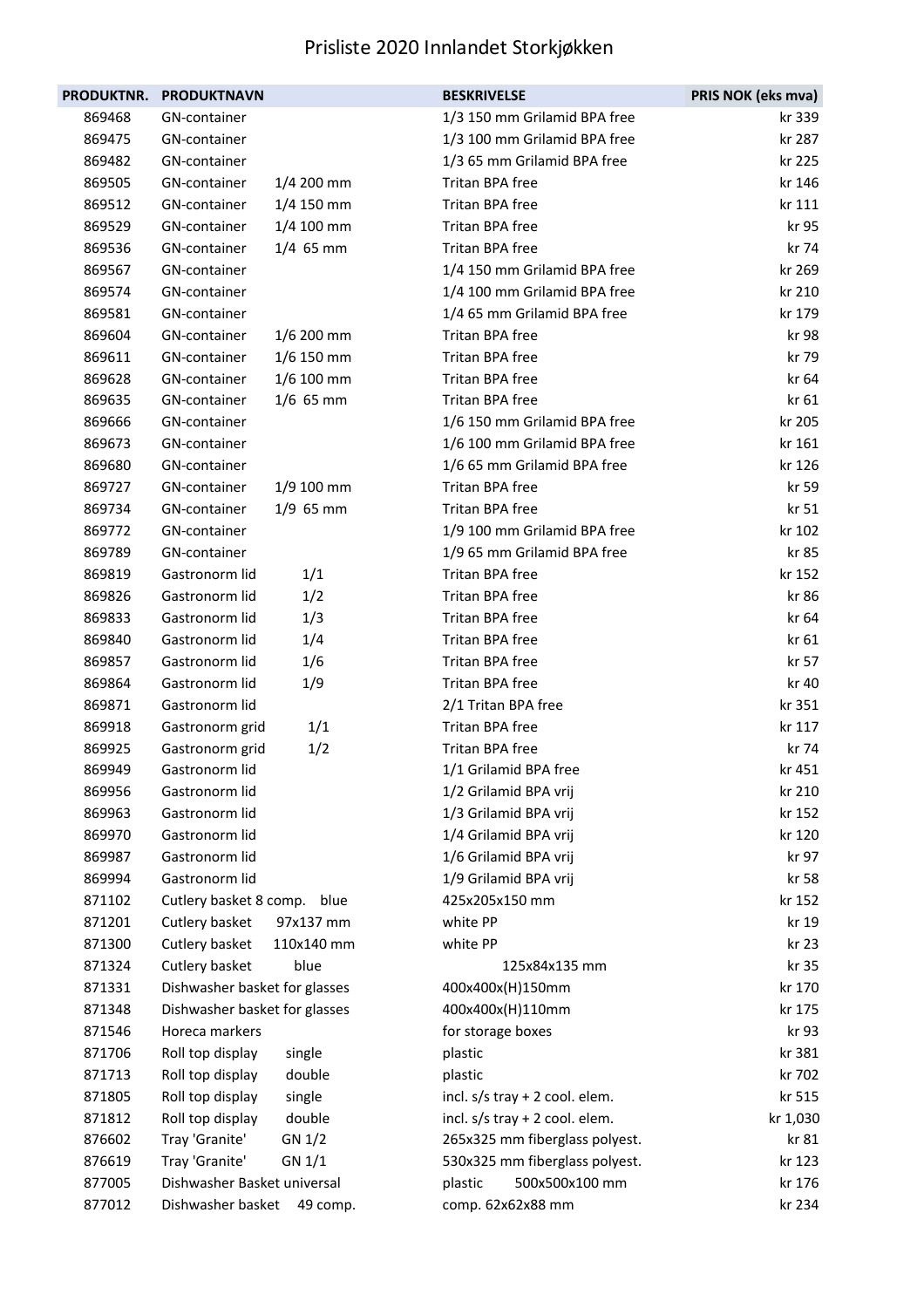| <b>PRODUKTNR.</b> | <b>PRODUKTNAVN</b>             | <b>BESKRIVELSE</b>             | PRIS NOK (eks mva) |
|-------------------|--------------------------------|--------------------------------|--------------------|
| 877029            | Dishwasher basket<br>36 comp.  | comp. 73x73x88 mm              | kr 234             |
| 877036            | Dishwasher basket<br>25 comp.  | comp. 88x88x88 mm              | kr 210             |
| 877043            | Dishwasher basket<br>16 comp.  | comp. 112x112x88 mm            | kr 210             |
| 877050            | Dishwasher basket<br>9 comp.   | comp. 151x151x88 mm            | kr 199             |
| 877104            | Dishwasher Basket for plates   | PP<br>500x500x100 mm           | kr 176             |
| 877111            | Dishwasher Basket for plates   | with 1 open side               | kr 187             |
| 877128            | Dishwasher Basket for 16 cups  |                                | kr 210             |
| 877173            | Trolley for dishwasher racks   |                                | kr 931             |
| 877180            | Lid                            | for diswasher basket 500x500   | kr 117             |
| 877197            | Trolley for Dishwasher Baskets | with steel handle              | kr 1,464           |
| 877203            | Dishwasher Basket for cutlery  | PP<br>500x500x100 mm           | kr 176             |
| 877234            | Clip<br>white                  | for dishwasher basket          | kr 7               |
| 877241            | black<br>Clip                  | for dishwasher basket          | kr 7               |
| 877258            | blue<br>Clip                   | for dishwasher basket          | kr 7               |
| 877265            | yellow<br>Clip                 | for dishwasher basket          | kr 7               |
| 877272            | Clip<br>red                    | for dishwasher basket          | kr 7               |
| 877289            | Clip<br>green                  | for dishwasher basket          | kr 7               |
| 877296            | Clip<br>brown                  | for dishwasher basket          | kr 7               |
| 877302            | Dishwasher Basket extender     | universal 500x500x45           | kr 81              |
| 877500            | Extender for dishwasher basket | 49 comp. - comp 62x62x42 mm    | kr 81              |
| 877517            | Extender for dishwasher basket | 36 comp. - comp 73x73x42 mm    | kr 81              |
| 877524            | Extender for dishwasher basket | 25 comp. - comp 88x88x42 mm    | kr 81              |
| 877531            | Extender for dishwasher basket | 16 comp. - comp 112x112x42 mm  | kr 81              |
| 877548            | Extender for dishwasher basket | 9 comp. - comp 151x151x42 mm   | kr 81              |
| 877814            | Front loaderTh container PE    | 2x GN 1/1 200 Amerbox          | kr 3,040           |
| 877821            | Trolley voor thermocontainer   |                                | kr 1,376           |
| 877845            | Thermo catering container      | GN 1/1 150 top-loaded PE       | kr 1,986           |
| 877852            | Thermo catering container      | GN 1/1 200 top-loaded PE       | kr 2,138           |
| 877869            | Insulated beverage container   | PE 9,4   230x420x470 mm        | kr 1,611           |
| 877876            | Insulated beverage container   | PE 18   230x420x620 mm         | kr 2,021           |
| 877883            | 110<br>PE<br>Ice caddy         | Amerbox                        | kr 6,355           |
| 877906            | Plate trolley                  | PE 930x720x800 mm Amerbox      | kr 6,384           |
| 877913            | Ingredient trolley             | 81                             | kr 1,845           |
| 877920            | Ingredient trolley             | 981                            | kr 1,986           |
| 877937            | Serving trolley                | 3 shelves PE                   | kr 1,400           |
| 878101            | Tray Polyform black<br>GN 1/1  | 32.5x53 cm<br>rubber non slip  | kr 70              |
| 878118            | Serving tray black 255x355 mm  | PP<br>Antislip                 | kr 38              |
| 878125            | 280 mm<br>Serving tray black   | PP<br>antislip                 | kr 44              |
| 878132            | Serving tray black<br>360 mm   | PP<br>antislip                 | kr 50              |
| 878149            | Serving tray black<br>410 mm   | PP<br>Antislip                 | kr 58              |
| 878408            | Tray PP<br>black<br>Round      | 36 cm<br>rubber non-slip       | kr 79              |
| 878507            | Oval tray grey                 | 265x195 mm PP                  | kr 20              |
| 878552            | Oval tray black                | 265x195 mm PP                  | kr 20              |
| 878606            | <b>Tray Black</b>              | Round Ø 320 mm rubber non-slip | kr 70              |
| 878705            | Fastfood tray 265x345 mm       | grey PP                        | kr 32              |
| 878712            | Fastfood tray 265x345 mm       | red PP                         | kr 32              |
| 878729            | Fastfood tray 265x345 mm       | blue PP                        | kr 32              |
| 878736            | Fastfood tray 265x345 mm       | green PP                       | kr 32              |
| 878743            | Fastfood tray 265x345 mm       | brown PP                       | kr 32              |
| 878750            | Fastfood tray 265x345 mm       | black PP                       | kr 32              |
| 878804            | 36x46 cm<br>Serving Tray       | polypropylene<br>Grey          | kr 43              |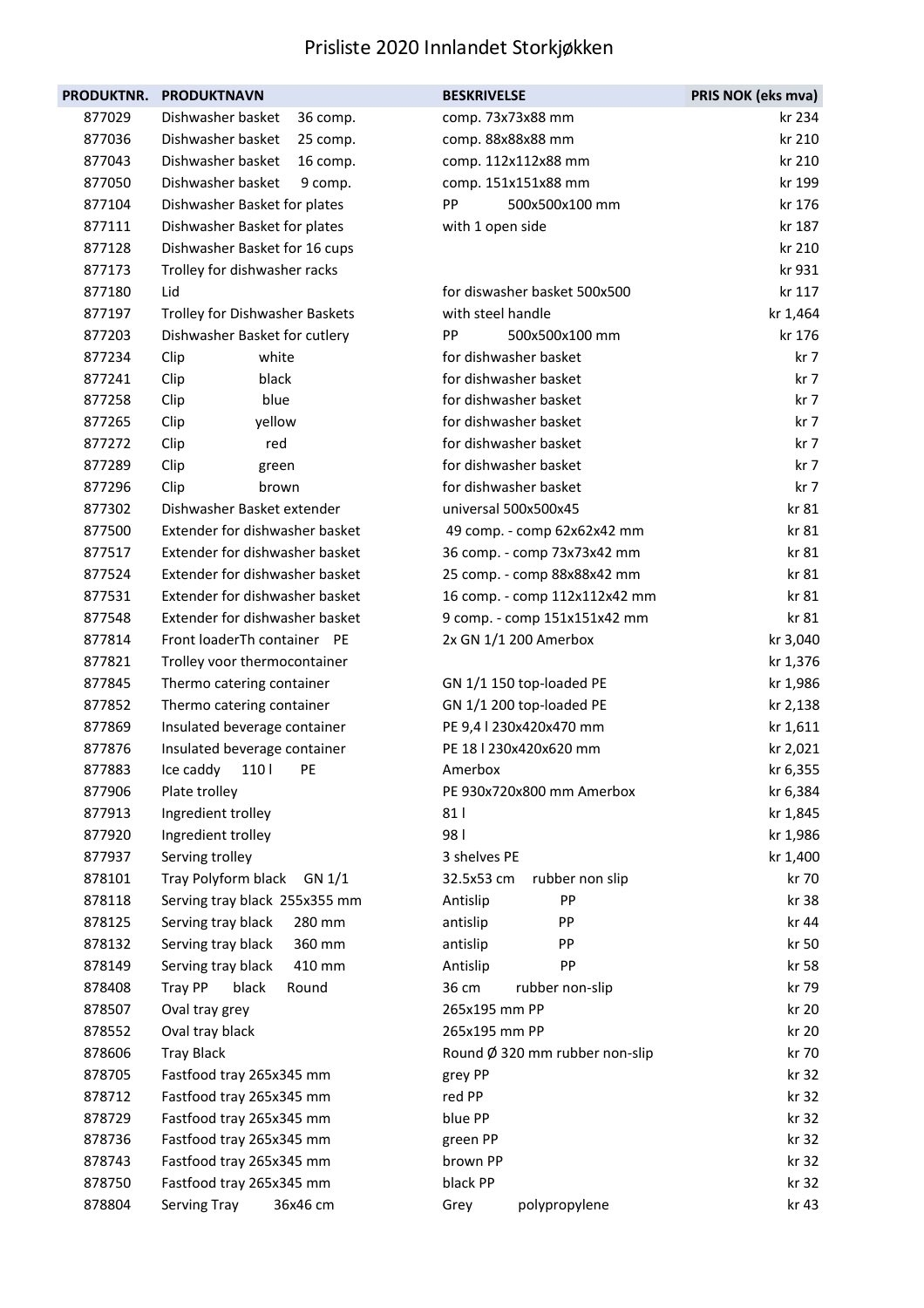| PRODUKTNR. | <b>PRODUKTNAVN</b> |               | <b>BESKRIVELSE</b> |  | PRIS NOK (eks mva) |        |
|------------|--------------------|---------------|--------------------|--|--------------------|--------|
| 878811     | Serving Tray       | 36x46 cm      | Red                |  | polypropylene      | kr 43  |
| 878828     | Serving Tray       | 36x46 cm      | Blue               |  | polypropylene      | kr 43  |
| 878835     | Serving Tray       | 36x46 cm      | Green              |  | polypropylene      | kr 43  |
| 878842     | Serving Tray       | 36x46 cm      | Brown              |  | polypropylene      | kr 43  |
| 878859     | Serving Tray       | 36x46 cm      | <b>Black</b>       |  | polypropylene      | kr 43  |
| 878903     | Serving Tray       | 31x43.5 cm    | Grey               |  | polypropylene      | kr 35  |
| 878910     | Serving Tray       | 31x43.5 cm    | Red                |  | polypropylene      | kr 35  |
| 878927     | Serving Tray       | 31x43.5 cm    | Blue               |  | polypropylene      | kr 35  |
| 878934     | Serving Tray       | 31x43.5 cm    | Green              |  | polypropylene      | kr 35  |
| 878941     | Serving Tray       | 31x43.5 cm    | Brown              |  | polypropylene      | kr 35  |
| 878958     | Serving Tray       | 31x43.5 cm    | <b>Black</b>       |  | polypropylene      | kr 35  |
| 880005     | GN-container       | GN 1/1 200 mm | polypropylene      |  |                    | kr 123 |
| 880012     | GN-container       | GN 1/1 150 mm | polypropylene      |  |                    | kr 101 |
| 880029     | GN-container       | GN 1/1 100 mm | polypropylene      |  |                    | kr 90  |
| 880036     | GN-container       | GN 1/1 65 mm  | polypropylene      |  |                    | kr 76  |
| 880050     | GN-container       | GN 1/1 200 mm | <b>IMLPP</b>       |  |                    | kr 135 |
| 880067     | GN-container       | GN 1/1 150 mm | <b>IMLPP</b>       |  |                    | kr 114 |
| 880074     | GN-container       | GN 1/1 100 mm | <b>IMLPP</b>       |  |                    | kr 101 |
| 880104     | GN-container       | GN 1/2 200 mm | polypropylene      |  |                    | kr 67  |
| 880111     | GN-container       | GN 1/2 150 mm | polypropylene      |  |                    | kr 58  |
| 880128     | GN-container       | GN 1/2 100 mm | polypropylene      |  |                    | kr 46  |
| 880159     | GN-container       | GN 1/2 200 mm | <b>IMLPP</b>       |  |                    | kr 80  |
| 880166     | GN-container       | GN 1/2 150 mm | <b>IMLPP</b>       |  |                    | kr 70  |
| 880173     | GN-container       | GN 1/2 100 mm | <b>IMLPP</b>       |  |                    | kr 58  |
| 880203     | GN-container       | GN 1/3 200 mm | polypropylene      |  |                    | kr 61  |
| 880210     | GN-container       | GN 1/3 150 mm | polypropylene      |  |                    | kr 52  |
| 880227     | GN-container       | GN 1/3 100 mm | polypropylene      |  |                    | kr 45  |
| 880258     | GN-container       | GN 1/3 200 mm | <b>IMLPP</b>       |  |                    | kr 72  |
| 880265     | GN-container       | GN 1/3 150 mm | <b>IMLPP</b>       |  |                    | kr 61  |
| 880272     | GN-container       | GN 1/3 100 mm | <b>IMLPP</b>       |  |                    | kr 52  |
| 880289     | GN-container       | GN 1/3 65 mm  | <b>IMLPP</b>       |  |                    | kr 45  |
| 880302     | GN-container       | GN 1/4 200 mm | polypropylene      |  |                    | kr 52  |
| 880319     | GN-container       | GN 1/4 150 mm | polypropylene      |  |                    | kr 45  |
| 880326     | GN-container       | GN 1/4 100 mm | polypropylene      |  |                    | kr 38  |
| 880357     | GN-container       | GN 1/4 200 mm | <b>IMLPP</b>       |  |                    | kr 58  |
| 880364     | GN-container       | GN 1/4 150 mm | IML PP             |  |                    | kr 52  |
| 880371     | GN-container       | Gn 1/4 100 mm | <b>IMLPP</b>       |  |                    | kr 40  |
| 880388     | GN-container       | GN 1/4 65 mm  | <b>IMLPP</b>       |  |                    | kr 35  |
| 880401     | GN-container       | GN 1/6 200 mm | polypropylene      |  |                    | kr 43  |
| 880418     | GN-container       | GN 1/6 150 mm | polypropylene      |  |                    | kr 38  |
| 880425     | GN-container       | GN 1/6 100 mm | polypropylene      |  |                    | kr 29  |
| 880456     | GN-container       | GN 1/6 200 mm | <b>IMLPP</b>       |  |                    | kr 46  |
| 880463     | GN-container       | GN 1/6 150 mm | <b>IMLPP</b>       |  |                    | kr 40  |
| 880470     | GN-container       | GN 1/6 100 mm | <b>IMLPP</b>       |  |                    | kr 34  |
| 880487     | GN-container       | GN 1/6 65 mm  | <b>IMLPP</b>       |  |                    | kr 28  |
| 880524     | GN-container       | GN 1/9 100 mm | polypropylene      |  |                    | kr 22  |
| 880555     | GN-container       | Gn 1/9 100 mm | <b>IMLPP</b>       |  |                    | kr 27  |
| 880562     | GN-container       | GN 1/9 65 mm  | <b>IMLPP</b>       |  |                    | kr 23  |
| 880609     | Gastronorm lid     | GN 1/1        | polypropylene      |  | transparant        | kr 56  |
| 880616     | Gastronorm lid     | GN 1/2        | polypropylene      |  | transparant        | kr 34  |
| 880623     | Gastronorm lid     | GN 1/3        | polypropylene      |  | transparant        | kr 28  |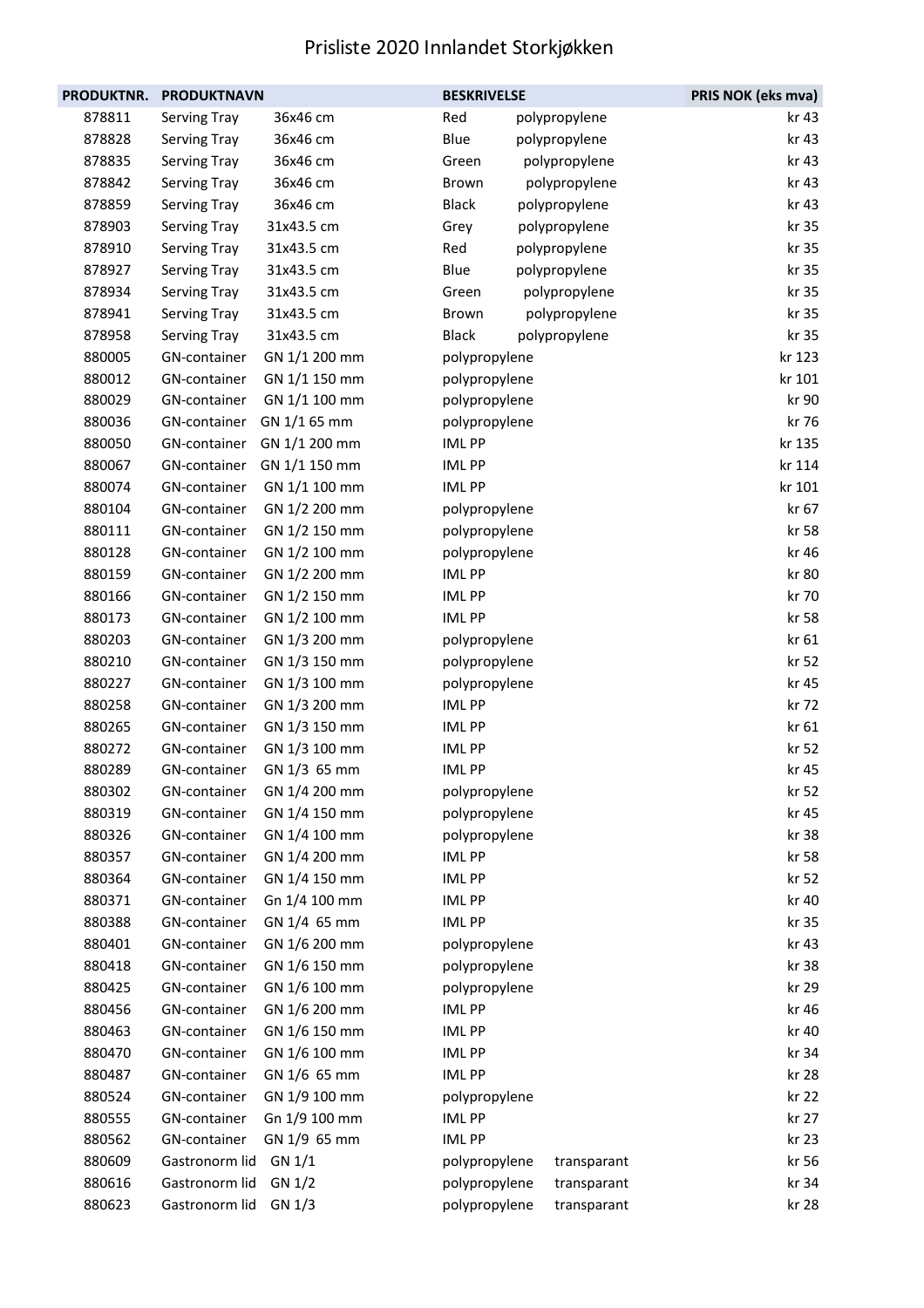| PRODUKTNR. | <b>PRODUKTNAVN</b>             | <b>BESKRIVELSE</b>             | PRIS NOK (eks mva) |
|------------|--------------------------------|--------------------------------|--------------------|
| 880630     | Gastronorm lid<br>GN 1/4       | polypropylene<br>transparant   | kr 19              |
| 880647     | Gastronorm lid<br>GN 1/6       | polypropylene<br>transparant   | kr 12              |
| 880654     | Gastronorm lid<br>GN 1/9       | polypropylene<br>transparant   | kr 12              |
| 880661     | <b>Clips HACCP</b><br>red      | for Gastronormlid IML PP       | kr 46              |
| 880678     | <b>Clips HACCP</b><br>green    | for Gastronormlid IML PP       | kr 46              |
| 880685     | <b>Clips HACCP</b><br>yellow   | for Gastronormlid IML PP       | kr 46              |
| 880692     | <b>Clips HACCP</b><br>blue     | for Gastronormlid IML PP       | kr 46              |
| 880869     | <b>Clips HACCP</b><br>purple   | for Gastronormlid IML PP       | kr 46              |
| 880906     | Pizzadough box                 | 14   600x400x75 mm PE          | kr 140             |
| 880913     | Pizzadough box                 | 18   600x400x95 mm PE          | kr 161             |
| 880920     | Pizza dough box                | 24   600x400x130 mm PE         | kr 179             |
| 880968     | Lid                            | pizzadough box 600x400 mm PE   | kr 117             |
| 881705     | Gastronorm lid purple          | GN 1/1 - 530x325mm             | kr 58              |
| 881712     | Gastronorm lid purple          | GN 1/2 - 325x265mm             | kr 36              |
| 881729     | Gastronorm lid purple          | GN 1/3 - 325x176mm             | kr 29              |
| 881736     | Gastronorm lid purple          | GN 1/4 - 265x162mm             | kr 20              |
| 881743     | Gastronorm lid purple          | GN 1/6 - 176x162mm             | kr 15              |
| 881750     | Gastronorm lid purple          | GN 1/9 - 176x108mm             | kr 13              |
| 881804     | Gastronorm lid GN 1/1          | airtight seal                  | kr 128             |
| 881811     | Gastronorm lid GN 1/2          | airtight seal                  | kr 88              |
| 881828     | Gastronorm lid GN 1/3          | airtight seal                  | kr 64              |
| 890233     | GN-container 1/1<br>60 mm      | enamelled                      | kr 425             |
| 890240     | GN-container 1/1<br>40 mm      | enamelled                      | kr 386             |
| 890257     | GN-container 1/1<br>20 mm      | enamelled                      | kr 369             |
| 890349     | GN-container 2/3<br>40 mm      | enamelled                      | kr 360             |
| 890356     | GN-container 2/3<br>20 mm      | enamelled                      | kr 310             |
| 919200     | Infrared warming lamp          | white 250W for item 273906     | kr 140             |
| 919217     | Infrared warming lamp          | red 250W                       | kr 140             |
| 931219     | Perforated plate Ø 4,5mm       | Meat Mincer 210802             | kr 264             |
| 931226     | Perforated plate Ø 6mm         | Meat Mincer 210802             | kr 264             |
| 931233     | Perforated plate Ø 8mm         | Meat Mincer 210802             | kr 264             |
| 931240     | Cross knife                    | Meat Mincer 210802             | kr 182             |
| 931257     | Worm screw                     | Meat Mincer 210802             | kr 761             |
| 932001     | Griddle plate cast iron        | for Green Fire Barbecue        | kr 580             |
| 932018     | Grid cast iron<br>GN 1/1       | for Green Fire Barbecue        | kr 580             |
| 933329     | Perforated plate Ø 4,5mm       | Meat Mincer 210819             | kr 305             |
| 933336     | Perforated plate Ø 6mm         | Meat Mincer 210819             | kr 305             |
| 933343     | Perforated plate Ø 8mm         | Meat Mincer 210819             | kr 305             |
| 933350     | Cross knife                    | Meat Mincer 210819             | kr 187             |
| 933367     | Worm screw                     | Meat Mincer 210819             | kr 703             |
| 933688     | Jug complete with cutting unit | Tritan BPA-free 230718/688/695 | kr 931             |
| 934029     | Storage rack<br>wall mounted   | Stick blender 224380           | kr 381             |
| 934159     | Lamp 8W (without splinterfoil) | Fly trap 270134 270158         | kr 81              |
| 934166     | Lamp 20W(without splinterfoil) | Fly trap 270141 270172         | kr 81              |
| 935286     | Lamp 15W(without splinterfoil) | 270066/270165<br>set 2pcs      | kr 187             |
| 939949     | Uppergrid GN 1/1               | Green Fire                     | kr 146             |
| 939956     | Flame tamer GN 2/1             | Green Fire                     | kr 322             |
| 942642     | Jug complete with cutting unit | PC<br><b>Blender 230718</b>    | kr 931             |
| 942758     | Can stainless steel            | Milkshaker 224038              | kr 175             |
| 942765     | Jug PC                         | Milkshaker 224038              | kr 88              |
| 943489     | PC jar wit Ti coated blade set | Blender 230688 230695 230718   | kr 931             |